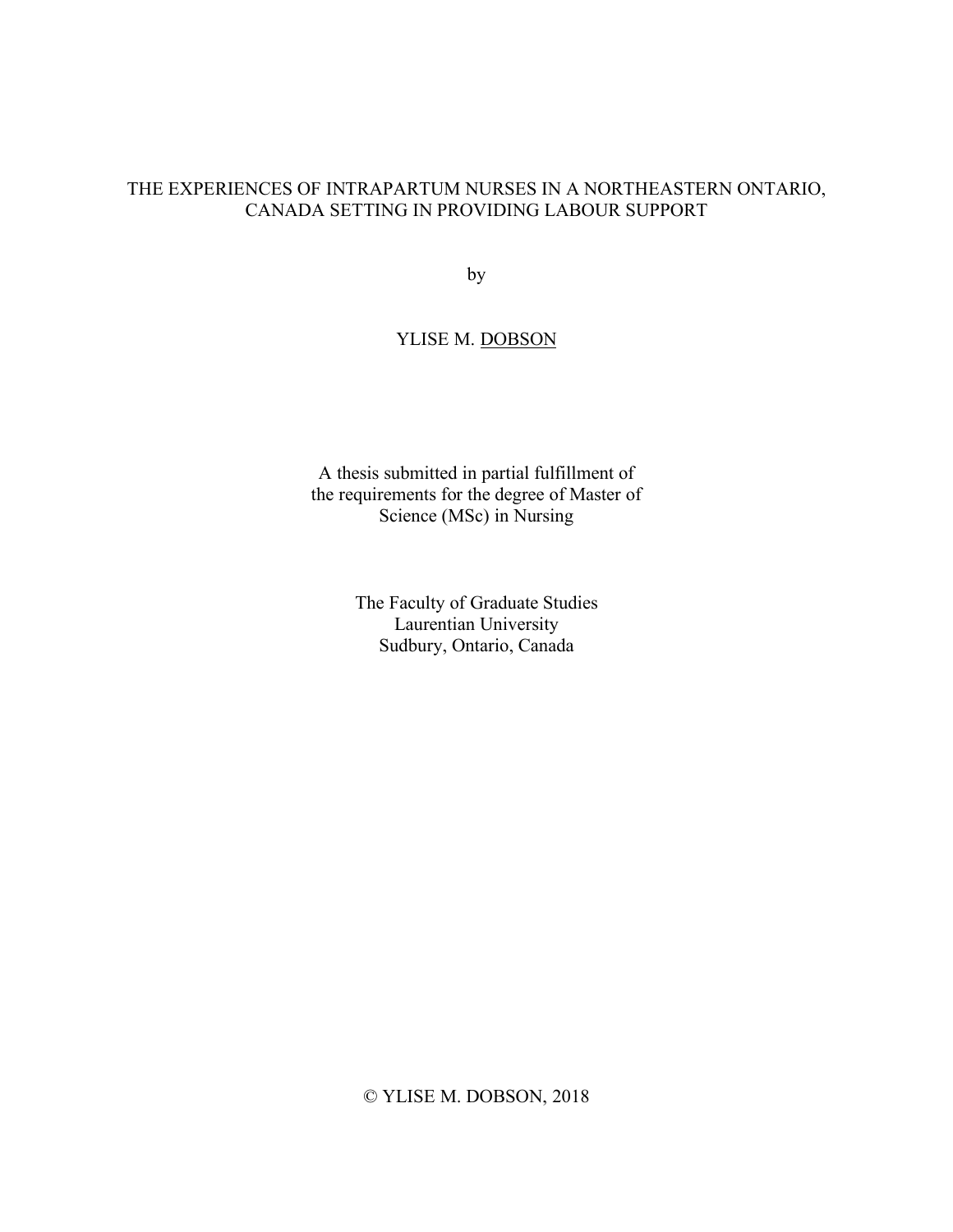# **THESIS DEFENCE COMMITTEE/COMITÉ DE SOUTENANCE DE THÈSE**

**Laurentian Université/Université Laurentienne**

Faculty of Graduate Studies/Faculté des études supérieures

Title of Thesis<br>Titre de la thèse THE EXPERIENCES OF INTRAPARTUM NURSES IN A NORTHEASTERN ONTARIO, CANADA SETTING IN PROVIDING LABOUR SUPPORT Name of Candidate Nom du candidat Dobson, Ylise Michelle Degree Diplôme Master of Science Department/Program Date of Defence Département/Programme Nursing Date de la soutenance June 14, 2018 **APPROVED/APPROUVÉ** Thesis Examiners/Examinateurs de thèse:

Dr. Roberta Heale (Supervisor/Directeur(trice) de thèse)

Dr. Irene Koren (Committee member/Membre du comité)

Dr. Susan James (Committee member/Membre du comité)

Dr. Kimberly Jackson Dean, Faculty of Graduate Studies (External Examiner/Examinateur externe) Doyen, Faculté des études supérieures

Approved for the Faculty of Graduate Studies Approuvé pour la Faculté des études supérieures Dr. David Lesbarrères Monsieur David Lesbarrères

#### **ACCESSIBILITY CLAUSE AND PERMISSION TO USE**

I, **Ylise Michelle Dobson**, hereby grant to Laurentian University and/or its agents the non-exclusive license to archive and make accessible my thesis, dissertation, or project report in whole or in part in all forms of media, now or for the duration of my copyright ownership. I retain all other ownership rights to the copyright of the thesis, dissertation or project report. I also reserve the right to use in future works (such as articles or books) all or part of this thesis, dissertation, or project report. I further agree that permission for copying of this thesis in any manner, in whole or in part, for scholarly purposes may be granted by the professor or professors who supervised my thesis work or, in their absence, by the Head of the Department in which my thesis work was done. It is understood that any copying or publication or use of this thesis or parts thereof for financial gain shall not be allowed without my written permission. It is also understood that this copy is being made available in this form by the authority of the copyright owner solely for the purpose of private study and research and may not be copied or reproduced except as permitted by the copyright laws without written authority from the copyright owner.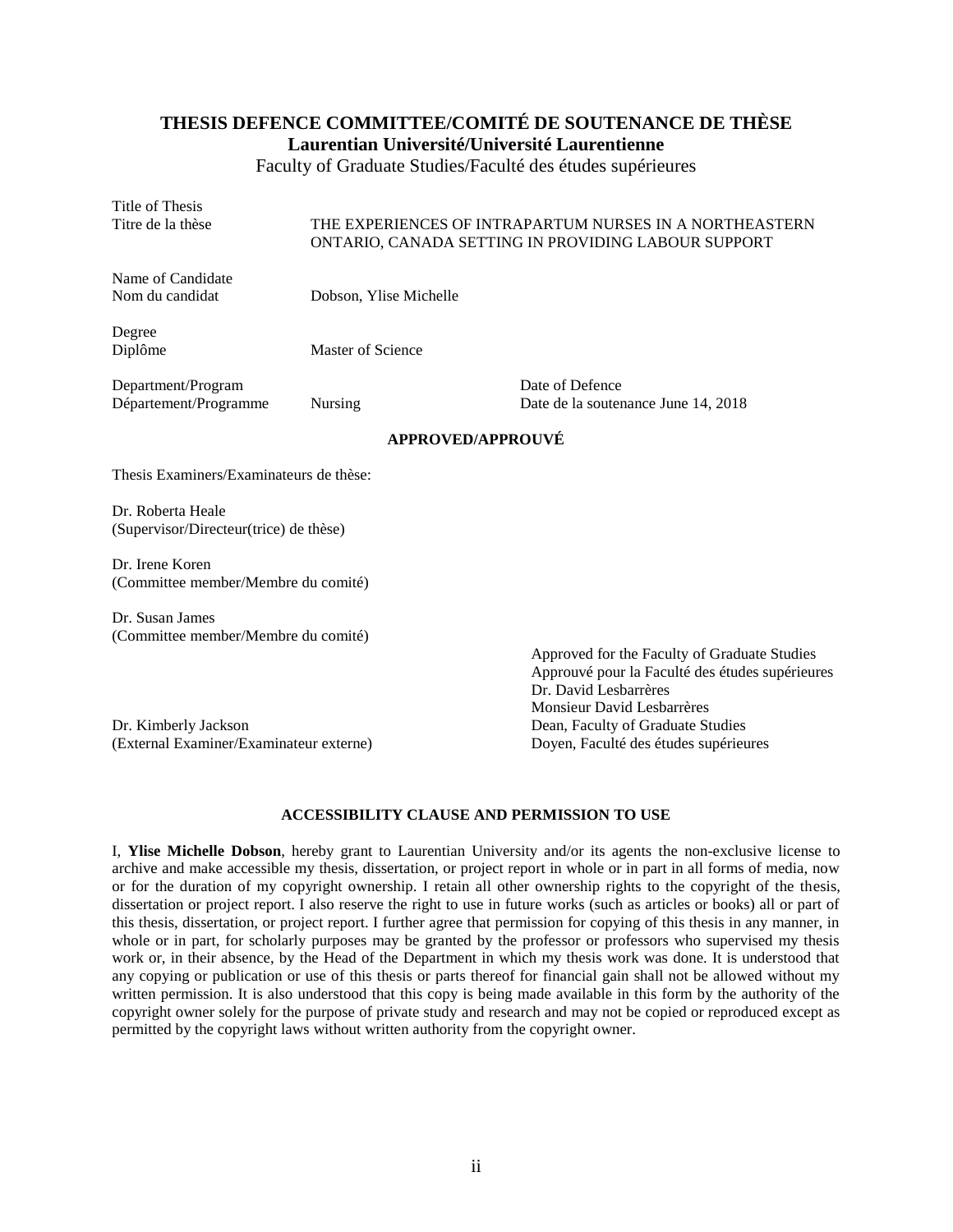#### Abstract

A qualitative, interpretive descriptive study, using a symbolic interactionism theoretical framework, was conducted to explore the experiences of intrapartum nurses in a Northeastern Ontario, Canadian hospital and the meaning they place on providing labour support. There is substantial literature that supports the many benefits of labour support provided by intrapartum nurses. Throughout the intrapartum experience, the nurse influences, creates, and shapes the meaning and understanding of the labour experience. Semi-structured interviews were conducted with eight registered nurse participants recruited from a hospital. Interviews were transcribed and analyzed for themes. The following five themes emerged from the data: Enhancing the birthing experience of women through labour support, birthing technology and medical paradigm, birthing environment that influences the intrapartum nursing care, interprofessional collaborative relationships and intrapartum specialists. The findings suggest that intrapartum nurses have been drawn away from providing labour support and have become preoccupied with managing technology and competing priorities for their time and attention. Barriers and challenges in the experience of nurses providing labour support were identified. Suggestions for nursing practice include the importance of continuing education for labour support techniques and tools. Training is important for all nurses who practice in hospitals where less labour support may be offered due to high intervention rates. Competence validation would include creating a certification for labour support that is both theoretical and a simulated experience.

Keywords: labour support, intrapartum nurse, perinatal nurse, childbirth, birth, caring during labour, labour and delivery, intrapartum care

iii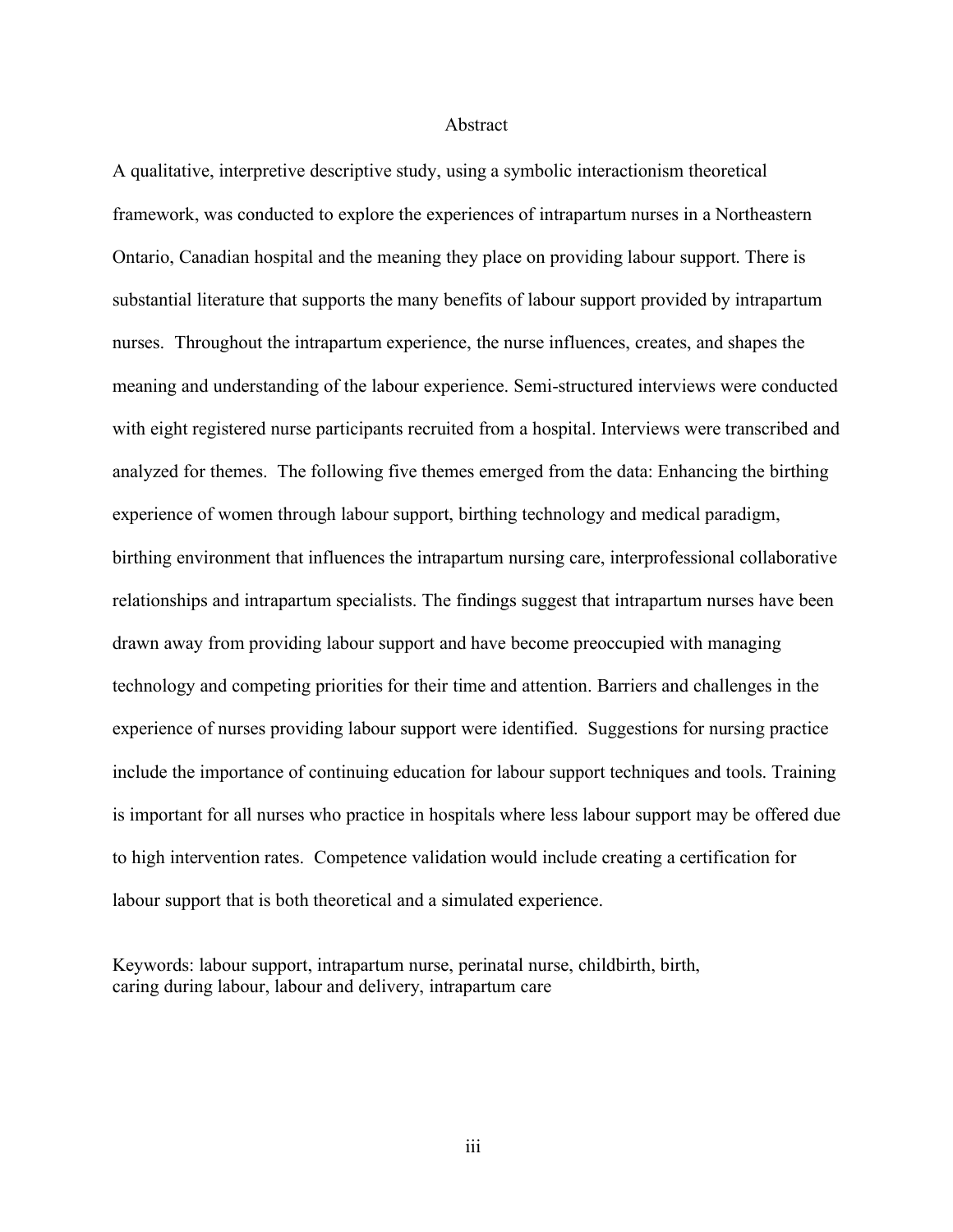#### Acknowledgements

I wish to express my sincere appreciation to all the nurses who took time out of their busy schedules to participate in my study. I am truly grateful that you were willing to share your experiences about caring for women in labour. Without your passion and dedication, this research study would not have been possible.

I am truly grateful and thankful to Dr. Roberta Heale. You have been an exceptional mentor, advisor and researcher, who provided unremitting patience, guidance and support through what sometimes may have seemed like an overwhelming scholarly pursuit. Your ability to sense through emails and phone calls my need for reassurance and encouragement was always timely and appreciated.

Thank you to Dr. Susan James and Irene Koren. It has been both an honour and privilege to have you on my research committee. Thank you for your time, patience and sharing of your knowledge of research. A special thank you to Dr. Susan James for deepening my knowledge and understanding of feminism theory.

Laurie Peachey, you have been a constant inspiration and an incredible mentor to me. You continually challenge me to think as an academic and as a researcher. Through walks, runs and cups of tea, you have gently and respectfully pushed me beyond where I thought I was capable of going. Thank you, I am forever thankful.

To my family, Ben, Cameron, Cassie, Lexy, and Emma. Without all of you, I couldn't imagine achieving this accomplishment. Thank you for the many times everyone pulled together to help me through busy and challenging times and provide me with support and kind words of encouragement. A special thank you to Lexy who spent many hours helping me to edit my final thesis. Thank you to my mom and dad who have always supported me through everything that I

iv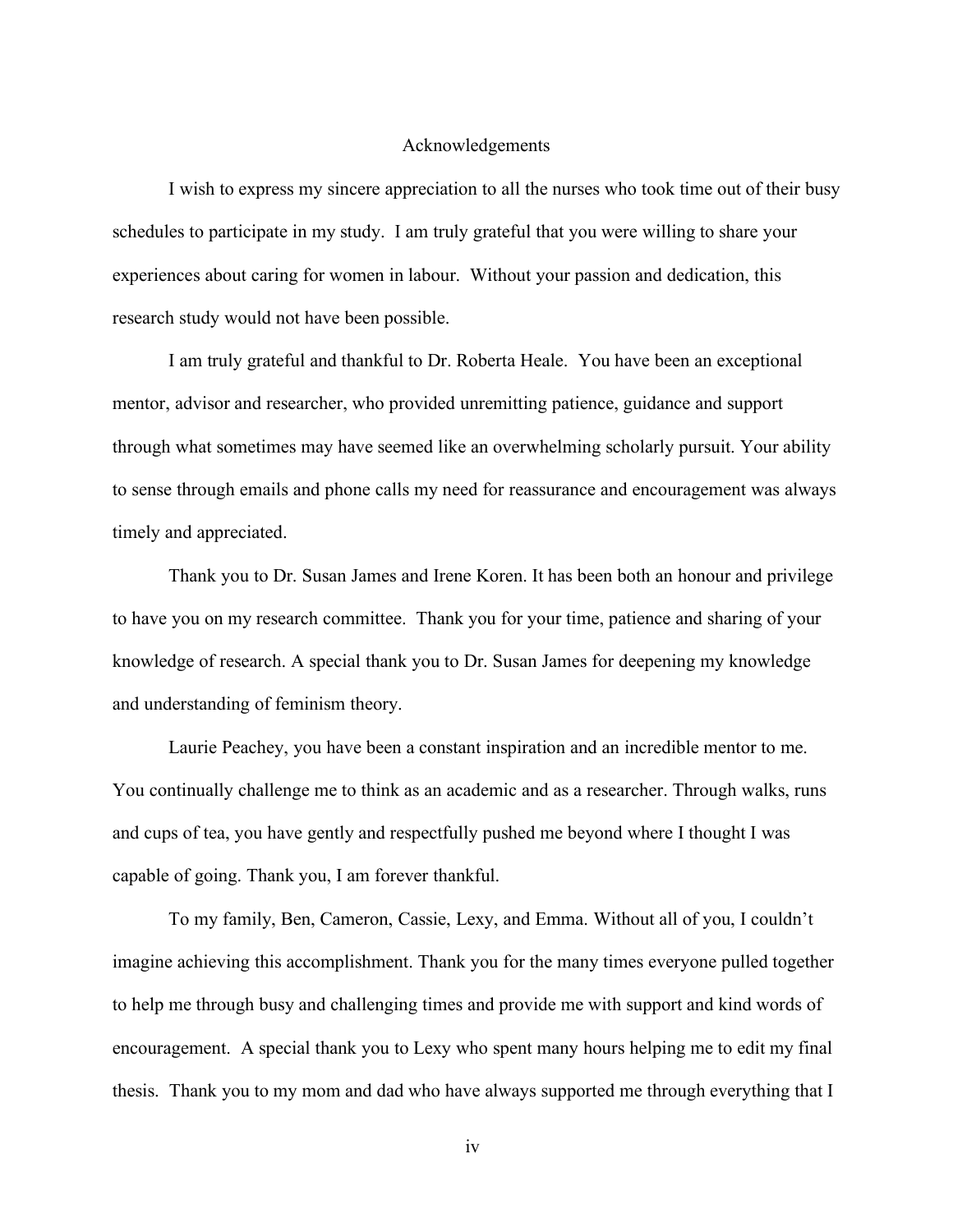have accomplished in my life.

A special thank you to all the amazing nursing mentors who have taught me what it means to provide labour support and the many different ways to do so. I have had the pleasure to learn from nurses who simply by their mere presence in a labouring woman's room could rotate an occiput posterior baby. I have had the pleasure to learn from nurses who could convince a woman in labour to do anything with their words of encouragement, confidence and purely by believing in them. Thank you to each and every one of you.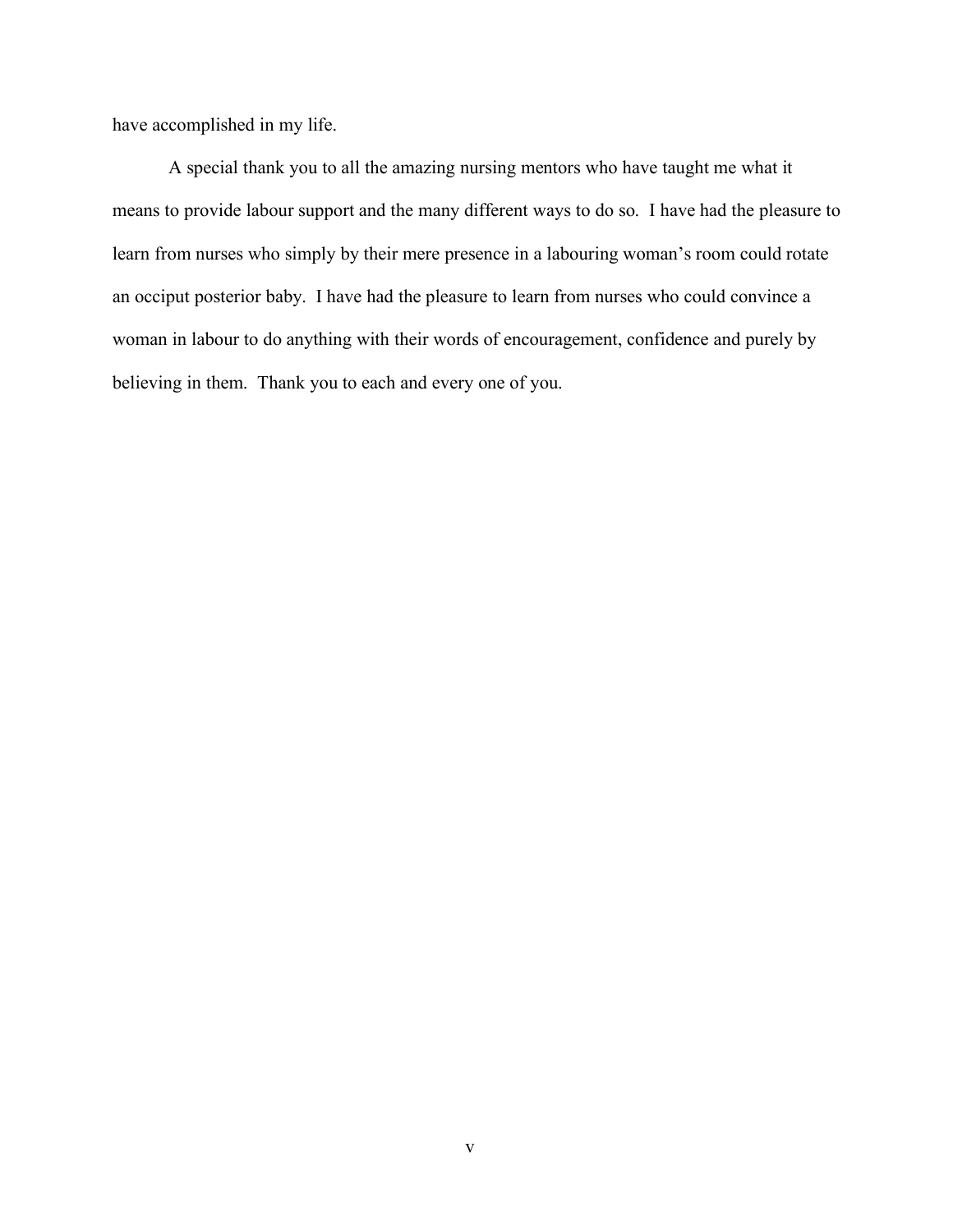| .42 |
|-----|
|     |
|     |
|     |
|     |
|     |
|     |
|     |
|     |

## Table of Contents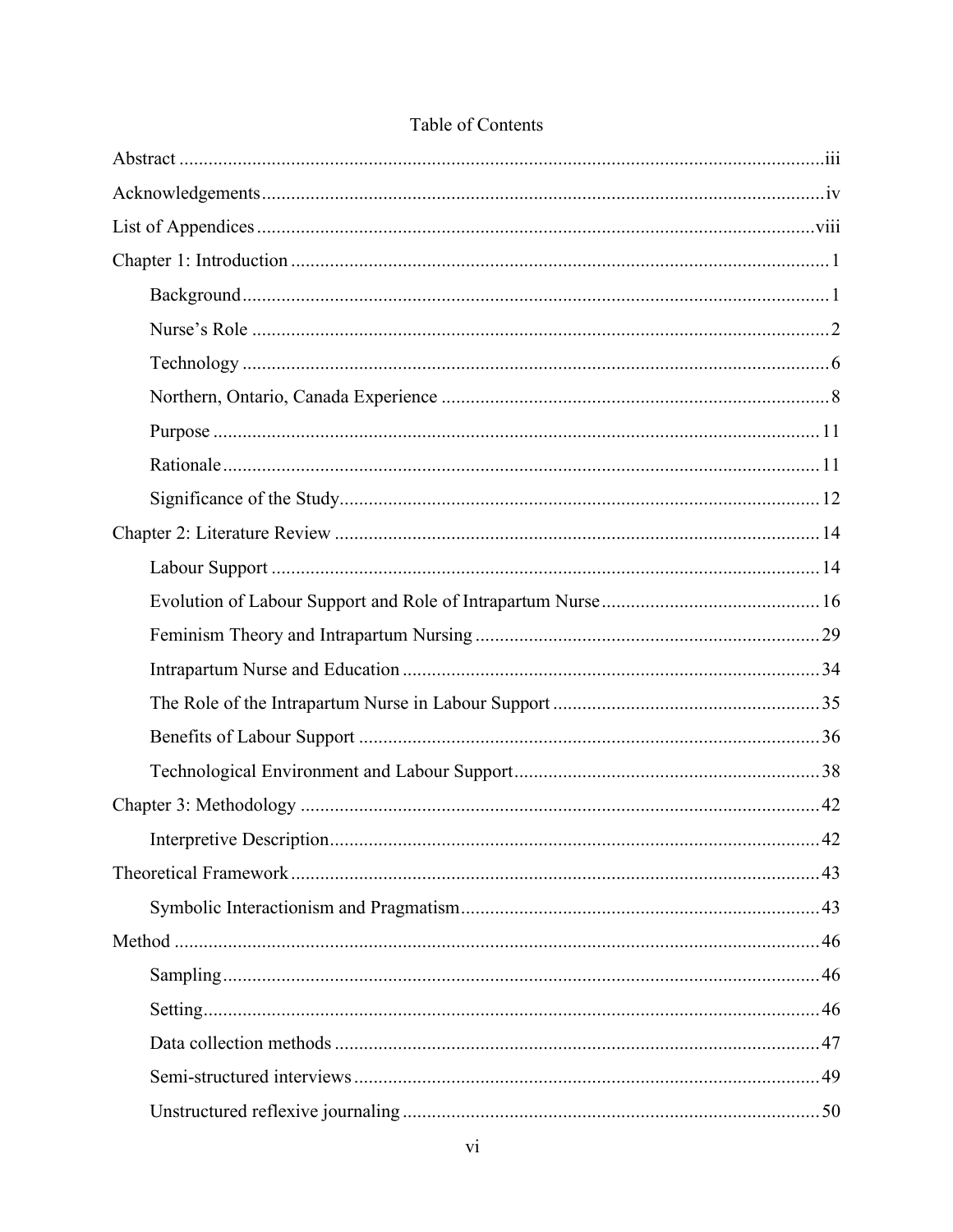| Enhancing the Birthing Experience of Women through Labour Support58              |  |
|----------------------------------------------------------------------------------|--|
|                                                                                  |  |
| Birthing Environment that Influences the Care that Intrapartum Nurses Provide    |  |
|                                                                                  |  |
|                                                                                  |  |
|                                                                                  |  |
|                                                                                  |  |
| Birthing Environment that Influences the Care that Intrapartum Nurses Provide 80 |  |
|                                                                                  |  |
|                                                                                  |  |
|                                                                                  |  |
|                                                                                  |  |
|                                                                                  |  |
|                                                                                  |  |
|                                                                                  |  |
|                                                                                  |  |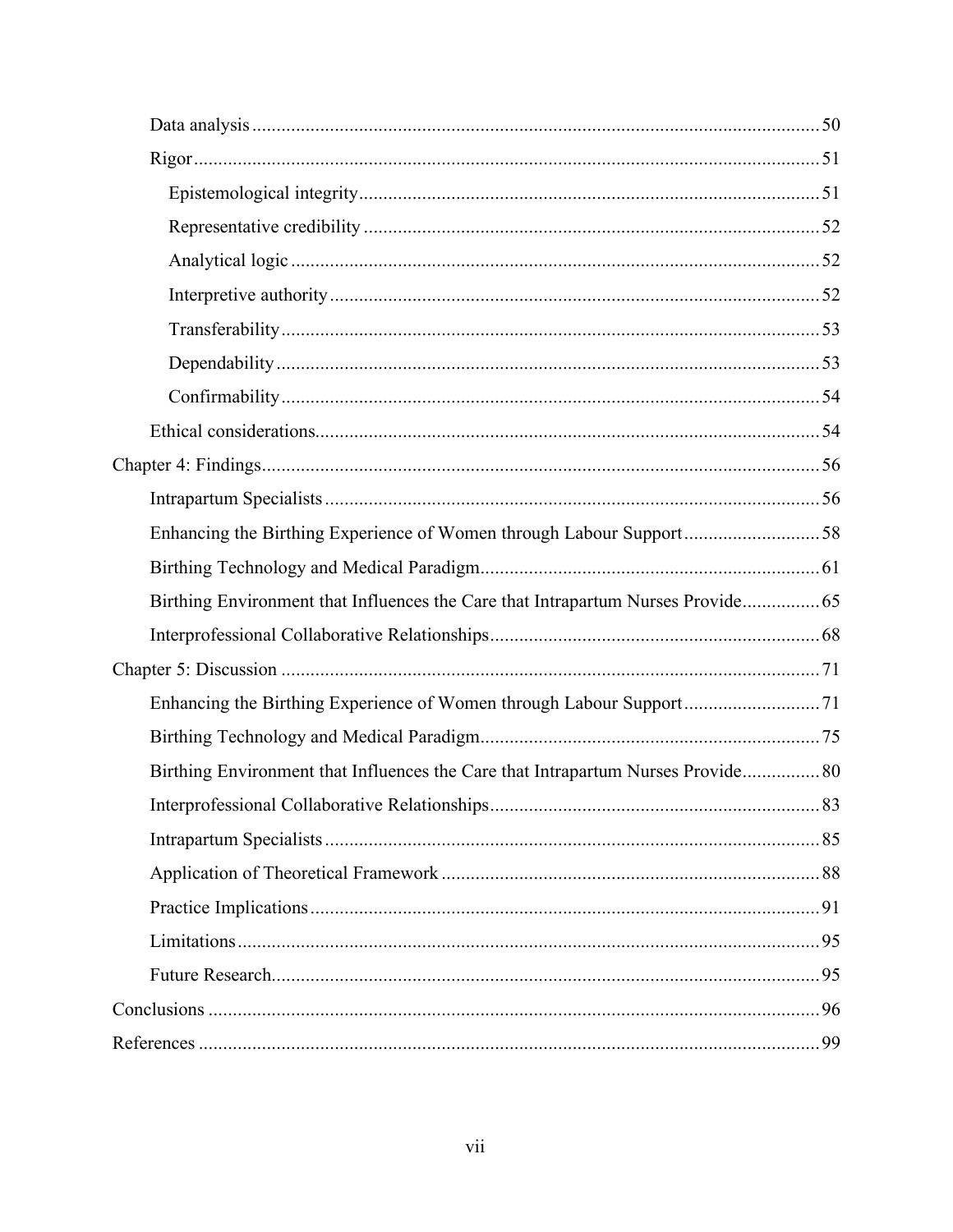## List of Appendices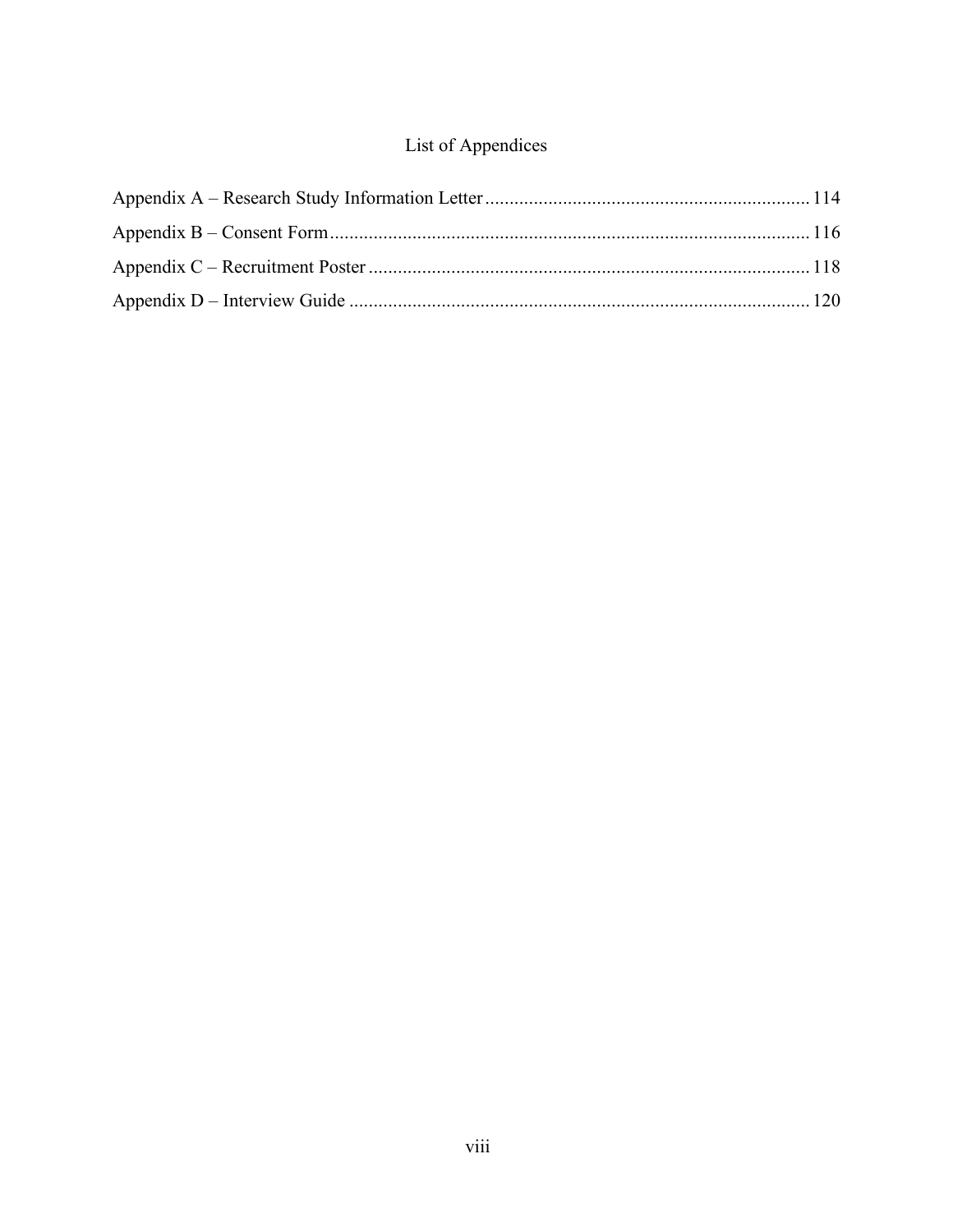#### **Chapter One**: **Introduction**

This interpretive description study was an exploration of the experiences of intrapartum nurses in a Northeastern Ontario, Canadian setting and the meaning they place on providing labour support.

#### **Background**

A typical scenario on the birthing unit reflects a labouring woman arriving with contractions who is then directed to triage for assessment by an intrapartum nurse. Once in triage the patient is requested to change into a convenient and accessible green hospital gown that is symbolic of a patient and sickness. She is asked to provide a urine specimen and then routine blood work is collected. She is confined to a narrow stretcher while placed on an electronic fetal monitor with yellow straps holding the transducer and tocometer in place to ensure the baby is okay. She is positioned in a suitable way to ensure that a tracing of the fetal heart rate is obtained. She may have an intravenous started or may be told to refrain from eating or drinking "just in case." This begins her experience before she is transferred to a birthing room. Once in the birthing room, the electronic fetal monitoring continues and the labouring woman is once again restricted to bed to allow for a tracing of the fetal heart rate and contraction pattern. To follow the medical timeline, she may be started on oxytocin to expedite the labour process. As a result, her contractions increase in intensity, frequency and duration causing anxiety and inability to cope with the pain and thus resulting in her pleading for an epidural, which further restricts her to the confinement of her bed and prohibits her from moving and changing positions.

Birth should be a woman-centered event that is gentle and peaceful and happens at it's own rate (Dwinell, 1992). A woman in labour should be respected along with her questions and

ix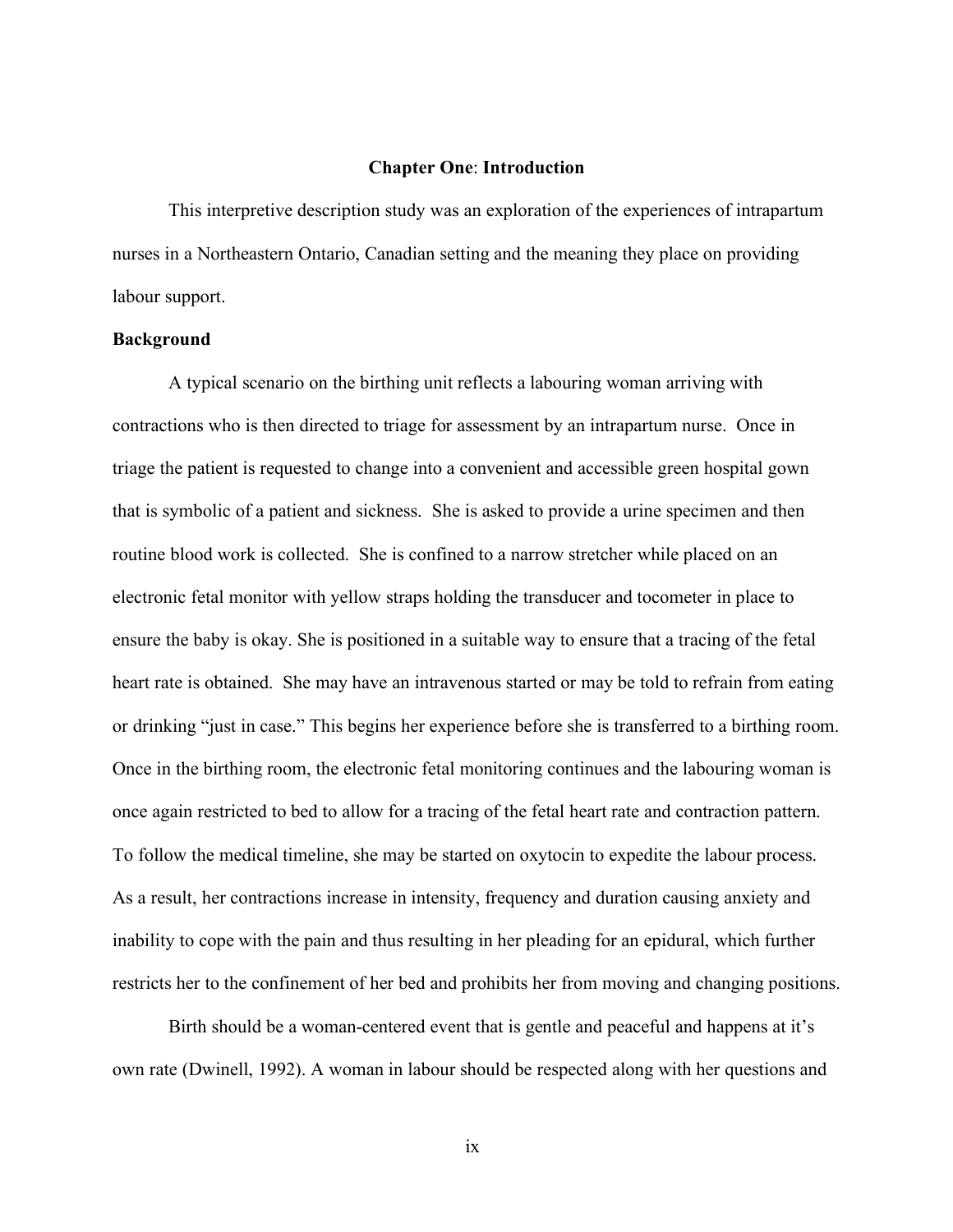ideas. She should be given autonomy to give birth when, where and how she chooses. When a women-centered philosophy is used, traditional medical interventions and technology then become options for women (Dwinell, 1992). The woman is assisted by the nurse to tap into her strength and power to give birth. When a woman in labour says she can't do it, she needs a nurse who knows that she can and has the ability to empower her with the knowledge, patience and strength to show her how. Woman-centered philosophy acknowledges that women require assistance and support by others, however, recognizes that women possess an inner knowledge and strength that gives them the wisdom and power to know how to give birth (Dwinell, 1992)*.* "Birth is not only about making babies. Birth is also about making mothers – strong, competent, capable mothers who trust themselves and know their inner strength." (Rothman, 1996, p.254)

The intrapartum nurse is capable and competent of offering much more to the labouring woman than managing the birthing machines under a traditional male logic (Giarratano, 2003). Labour support symbolizes different meanings to each nurse who provides it and how they provide labour support. The role of the nurse while providing labour support should be a woman-centered approach that recognizes that the social, psychological, physical and spiritual needs affect birth and should be considered at all times. This study explored the meaning of, and experience of the nurse with providing labour support.

#### **Nurses Role**

The birth experience for most women changed during the early 1900's from an event that occurred at home supported by midwives, family members and friends to a hospital birth that occurred in a sterile environment managed by physicians (Leavitt, 1986; Mason, 1988). The focus of this medical model then shifted the focus of birth from a natural process when women listened to their bodies to one that included an efficient removal of a fetus by physicians that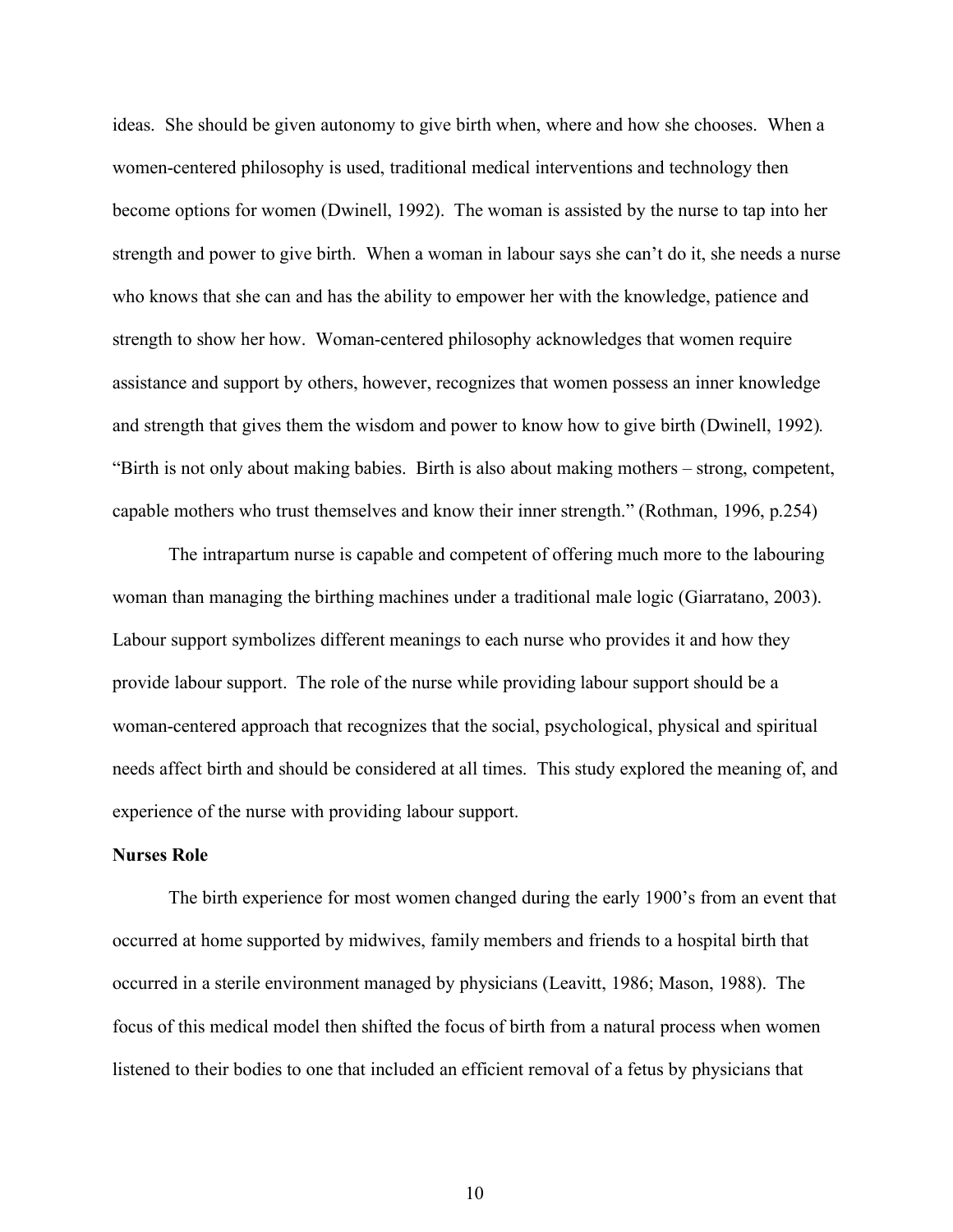included diagnoses, treatments and interventions (Katz Rothman, 1996; Sherrod, 2017). As the request for anesthesia became more prevalent in hospital births, the need to administer and monitor pain relief during labour began to shape the role of the nurse as they became increasingly immersed in medical and technical duties and responsibilities (Gibson, 2017; Sherrod, 2017). These duties began to overshadow the caring and supportive role that nurses traditionally offered for a woman in labor (Gibson, 2017; Sherrod, 2017). Fairman and D'Antonio (2008) suggested that nursing from a historical perspective values both constructing things and making things work. "It relishes technological challenges, and it sees the patient beneath the machines" (p.438). The hallmark of intrapartum nursing is the formation of a caring and supportive relationship between a labouring woman and the nurse. Childbirth is a time when women place their trust in nurses as they turn over control of their bodies (Fairman & D'Antonio, 2008).

Canadian Nurses Association (CNA) and The Association of Women's Health, Obstetric and Neonatal Nurses AWHONN (2009) have published a collaborative document entitled *Standards for Perinatal Nursing Practice and Certification in Canada* that describes the role of the registered nurse in Canada practicing in perinatal nursing. The document is intended to guide perinatal nursing care for childbearing women and their newborns. The document outlines standards of practice for perinatal nurses and standards of professional performance along with measurement criteria that describe the diverse roles and behaviours for which the nurse is accountable. The Association of Women's Health, Obstetric and Neonatal Nurses (2009) provides a definition of the specialty practice of perinatal nursing in Canada:

Perinatal nursing addresses the care of women, newborns, and their families throughout the childbearing experience and in a variety of settings. These settings include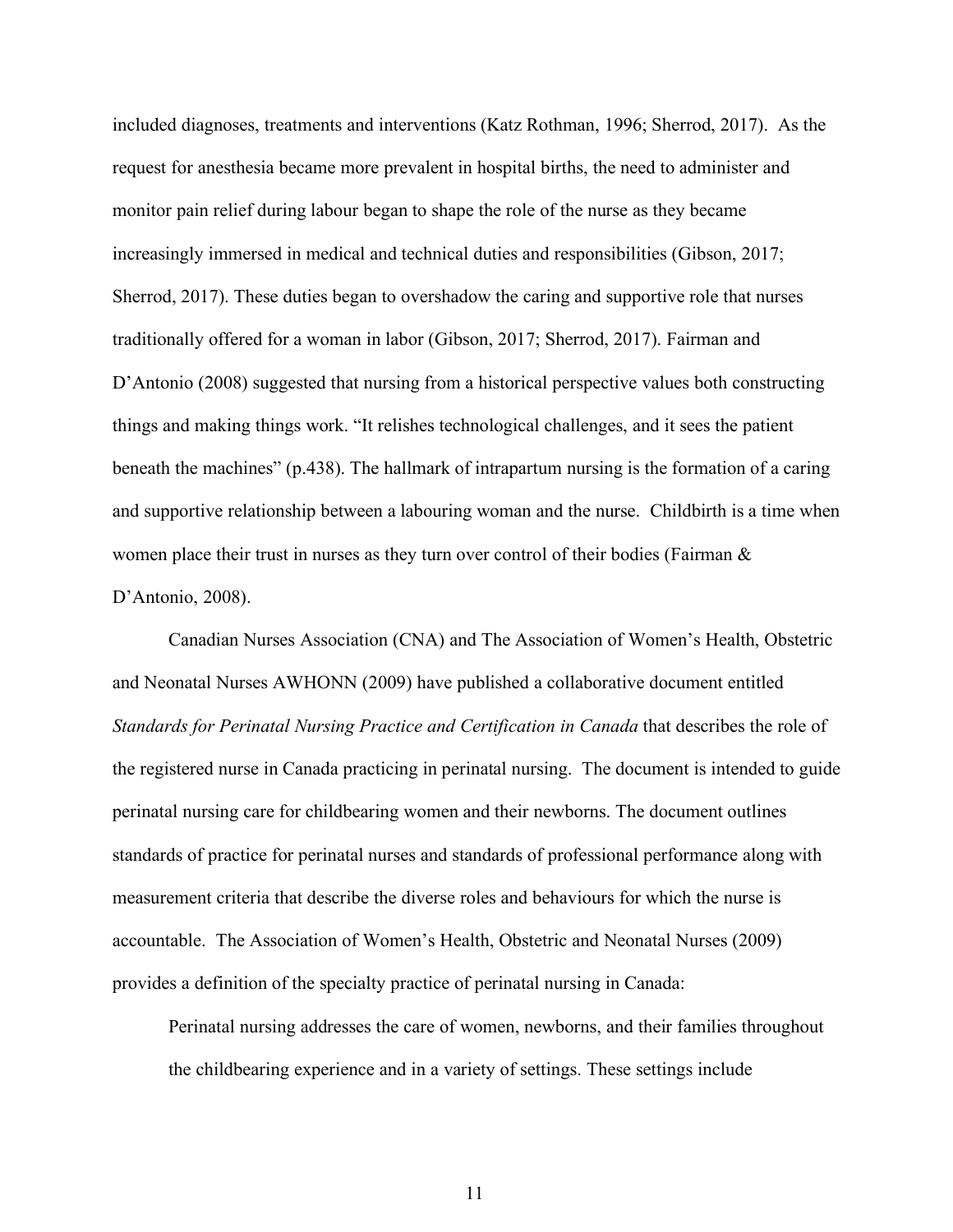communities and hospitals and range from small rural centers where perinatal nursing is one component of nurses' overall responsibility to larger centers where perinatal nurses may focus exclusively on antepartum, labour and birth, postpartum, or newborn care. Perinatal nurses care for healthy women and newborns as well as those with complex care requirements. (p. 3)

The importance of a woman's childbirth experience when receiving labour support from an intrapartum nurse has been documented in the literature (Corbett & Callister, 2000; Miltner, 2002; MacKinnon, McIntyre & Quance, 2005; Sauls, 2006; Edmonds, O'Hara, Clarke & Shah, 2017; Sherrod, 2017). It is intrapartum nurses who are often the primary caregivers for women giving birth at the hospital admitted under a physician or obstetrician (Edmonds et al., 2017; Sherrod, 2017). Intrapartum nurses may also play a role when a woman is admitted under the care of a midwife. There is strong evidence that supports the important roles of intrapartum nurses. Women during childbirth have reported increased satisfaction when nurses spend time with them; provide comfort, reassurance, demonstrate empathy, and provide teaching (Corbett & Callister, 2002; MacKinnon et al., 2003). Women who perceived caring actions from their intrapartum nurse, felt empowered and conversely women who perceived non-caring behaviours felt discouraged (James et al., 2003). It is the quality of labour support perceived from the labouring woman which contributes to whether the she reflects on her childbirth experience as depersonalizing and degrading or one that increased her self-esteem and self-confidence (Hodnett, 1996).

Nurses providing intrapartum care have a multidimensional role in labour and delivery including interventions such as maternal and fetal assessment, proficiency in technical skills, interpersonal skills and interprofessional collaboration (Birkhead, Callister, Fletcher, Holt &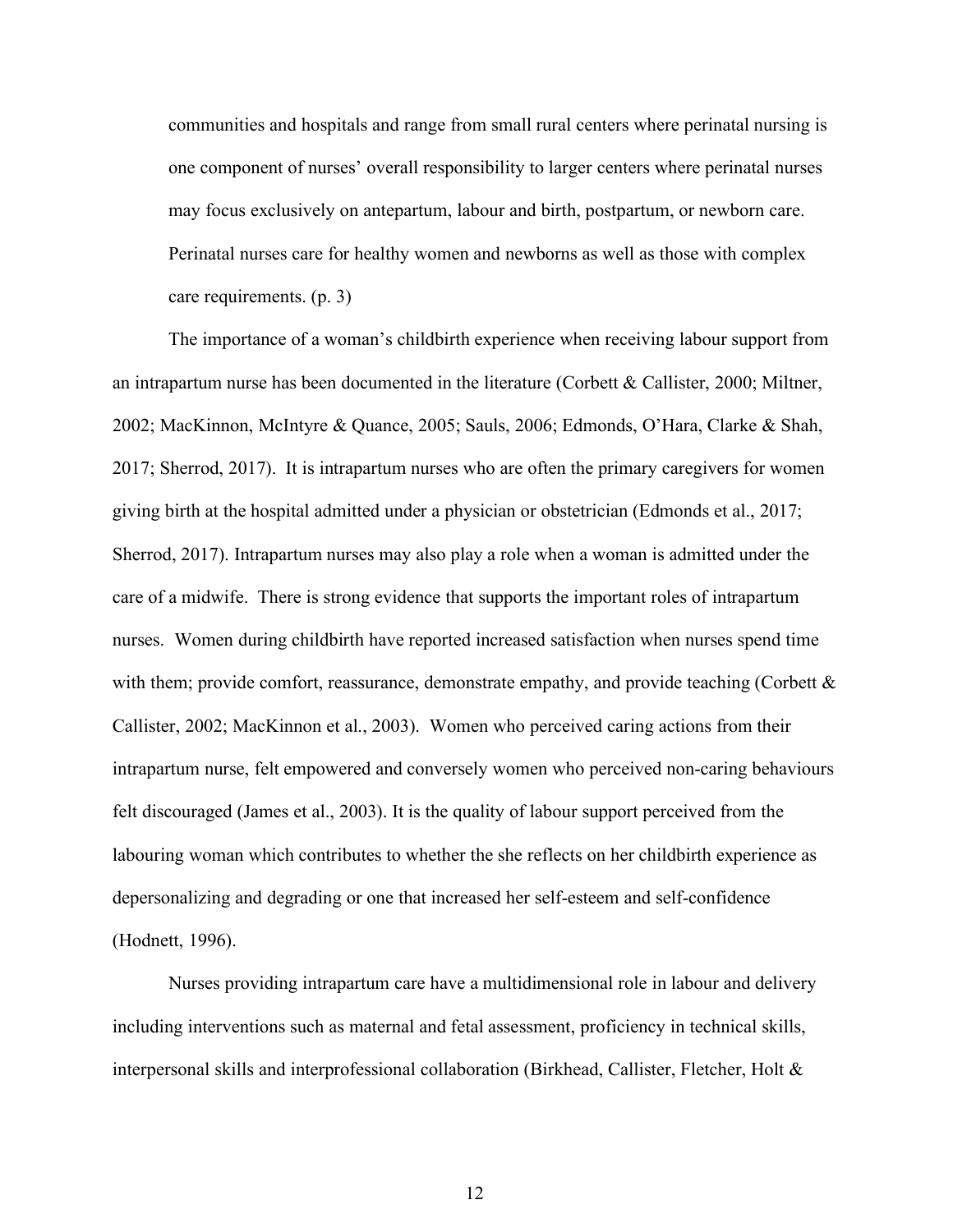Curtis, 2012). While many of the interventions are based on the physician's orders, there are many care practices that nurses implement autonomously and are responsible to manage (Simpson, 2005). Intrapartum nurses must deal with the complexity of a fluctuating census of women in labour together with varying levels of acuity. Upon admission, intrapartum nurses will assess and identify any maternal-fetal risks and provide care accordingly. Intrapartum nurses are responsible for managing and monitoring the woman and fetus during labour. Although the choice to initiate oxytocin for induction or augmentation of labour is made by the physician, it is the nurse who will make the decision to titrate the oxytocin based on their maternal and fetal assessment (Simpson, 2005). Nurses may be responsible for classifying second stage labour and managing and supporting pushing efforts accordingly and notifying the physician when delivery is imminent (Simpson, 2005). Nurses have to learn to balance their varying roles and ensure that women receive optimal support in labour. Intrapartum nurses providing care for women in labour must possess the capabilities to recognize, communicate and intervene in commonly occurring urgent and emergent situations and to provide emergency care in the absence of the obstetrician, physician or midwife (AWHONN, 2009).

A nurse-managed unit is where obstetricians are not routinely in-house or available on the unit, and communication generally occurs via telephone. In a nurse-managed unit, the nurse plays an essential, autonomous role using medical orders and established protocols and policies to assess and manage women in labour (Edmonds & Jones, 2013). The obstetrician comes to the birthing unit when the nurse determines that birth is imminent or if there are concerns as identified by the nurse (Simpson, 2000; James et al., 2003; Edmonds & Jones, 2013). A nursemanaged unit is in contrast to a teaching model in which a resident, fellow or attending physician is available and present on the floor taking responsibility for decision-making (Edmonds  $\&$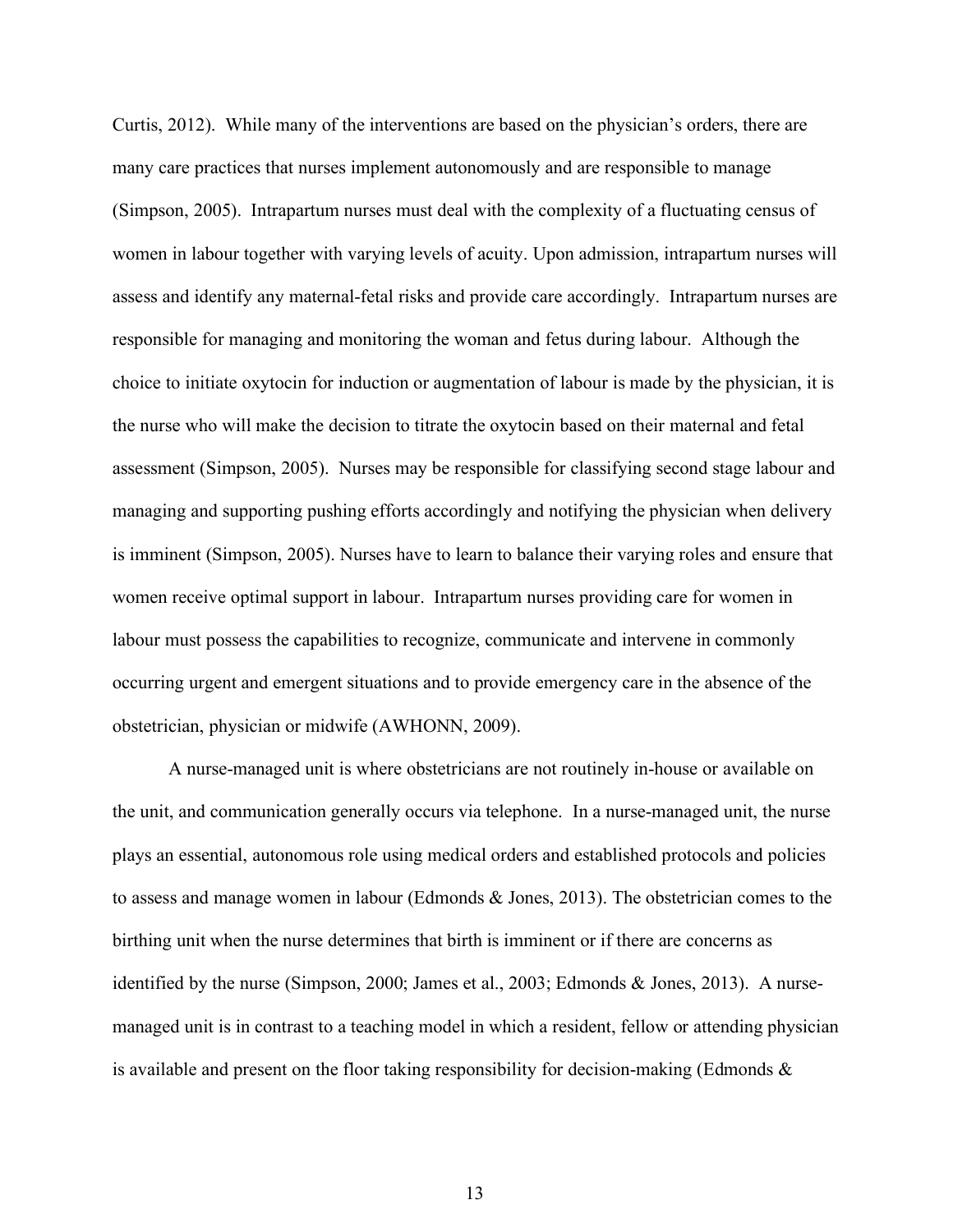Jones, 2013). In the teaching model, it is the residents and obstetricians that make the decisions about management of labour (Simpson, 2005).

#### **Technology**

Labour is a normal physiological process and promotion of childbirth should involve a balance between non-intervention and the judicious use of technologies that support safer outcomes for mother and baby. However, the twenty-first century Canadian birth experience is characterized by advances in medical technology accompanied by an increase in interventionintensive labour and delivery. Hospital environments have embraced a high technology model of labour and delivery care (Zwelling, 2010). Although 60 percent of women enter labour without pre-existing or obstetrically associated health concerns (PHAC, 2009), giving birth in Canada has become technical and medicalized (Hoerst & Fairman, 2000; Callister et al., 2009; Adams & Saul, 2014). In a Canadian study, Koteles, deVrijer, Penava & Xie (2012), reported that obstetricians and specifically, newly graduated ones, have a preference towards the use of birth technology. The rate of cesarean sections in Canada has seen an increase in the past 50 years (Farine & Shepherd, 2012). The cesarean section rate was five percent from the 1940s to 1970s and then rose to 15 percent and remained unchanged until the late 1980's where a dramatic increase would see a rise in caesarean births to 21 percent and then again to 26.9 percent in 2010 (Farine & Shepherd, 2012). Canadian Institute for Health Information (CIHI) (2018) in the discharge abstract database reports childbirth indicators by place of residence for 2016-2017. Total caesarean section rates include both primary and repeat caesarean sections across Canada are averaged at 28.2 percent. In comparison, the rate of caesarean sections in Ontario was 28.4 percent and Northeastern Ontario, 30.5 percent. A Canadian average of vacuum-assisted vaginal deliveries of 9.1 percent and forceps-assisted vaginal deliveries was 3.4 percent. In comparison,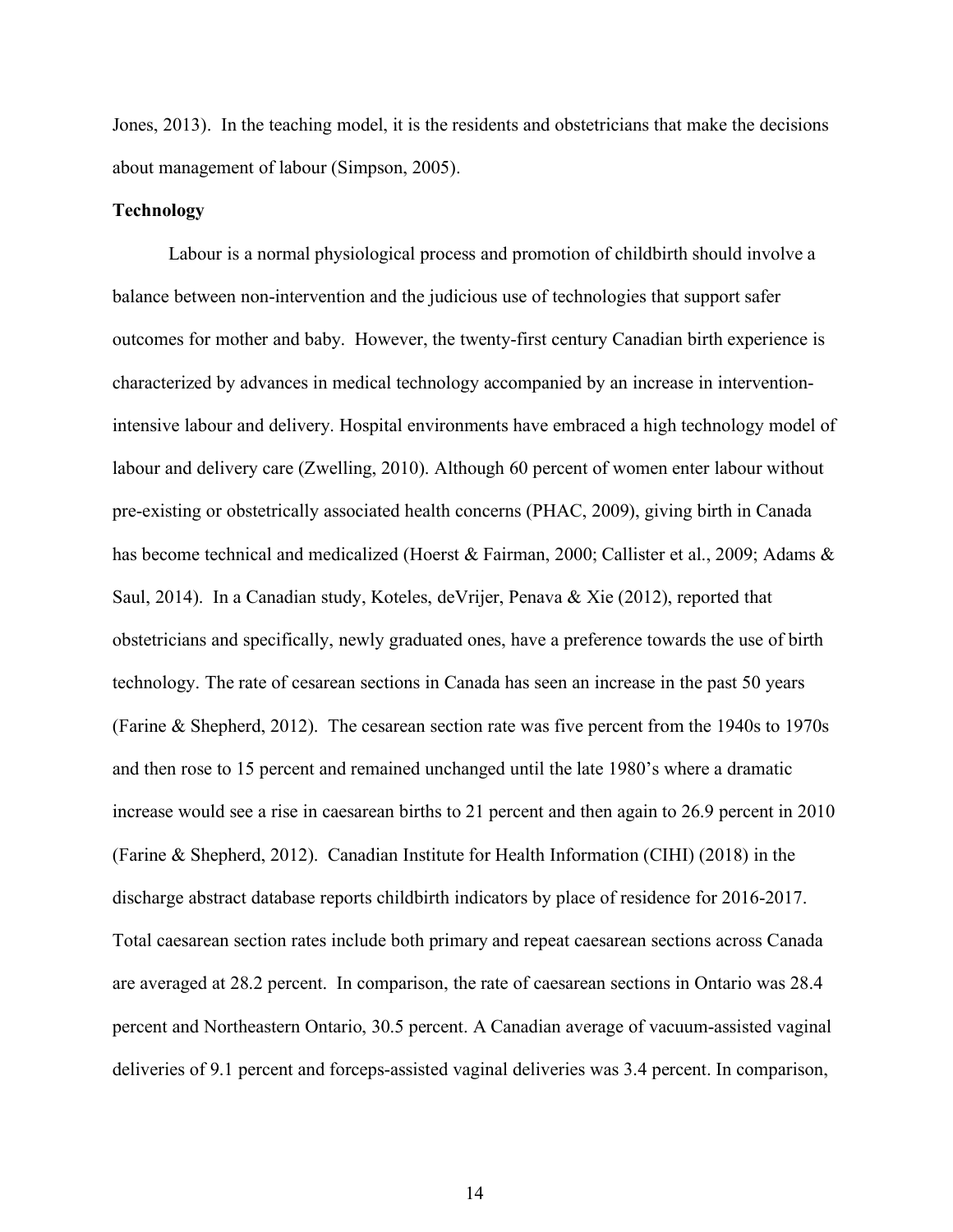Ontario reports 9.1 percent vacuum-assisted vaginal deliveries and 2.8 percent forceps-assisted vaginal deliveries. Northeastern Ontario reports 7.3 percent vacuum-assisted vaginal deliveries and 1.9 percent forceps-assisted vaginal deliveries. The epidural rate for vaginal deliveries in Canada is 58.6 percent, Ontario 60.3 percent and Northeastern Ontario 51 percent. The rate of induction of labour in Canada 2013 to 2014 was 21.2 percent. As a result of the medicalization and technological surge, the use of technology during labour and birth has now become the norm.

In Canada, intermittent auscultation of the fetal heart is the preferable technique for intrapartum fetal surveillance in low-risk pregnancies (Liston et al., 2007). Continuous electronic fetal monitoring is recommended for women at risk for adverse intrapartum outcomes (Liston et al., 2007; Canadian Perinatal Programs Coalition, 2009). The Public Health Agency of Canada (2009) published the Canadian maternity experiences survey based on a three month period preceding the 2006 Canadian Census of Population and consisted of birth mothers 15 years of age and older who delivered a live singleton. The survey consists of:

Canadian women's experiences, perceptions, knowledge and practices before conception and during pregnancy, birth and the early months of parenthood survey for women during pregnancy, labour, birth and postpartum to capture their experiences. (p.11)

The survey revealed that 90.8 percent of women with a vaginal birth or who attempted a vaginal birth reported having electronic fetal monitoring at some time during labour and 62.9 percent reported having continuous use of electronic fetal monitoring. A small percentage of women, 6.5 percent experienced intermittent auscultation of the fetal heart rate during labour by stethoscope, doppler or fetoscope; continuous electronic fetal monitoring was not used at any time during labour (PHAC, 2009).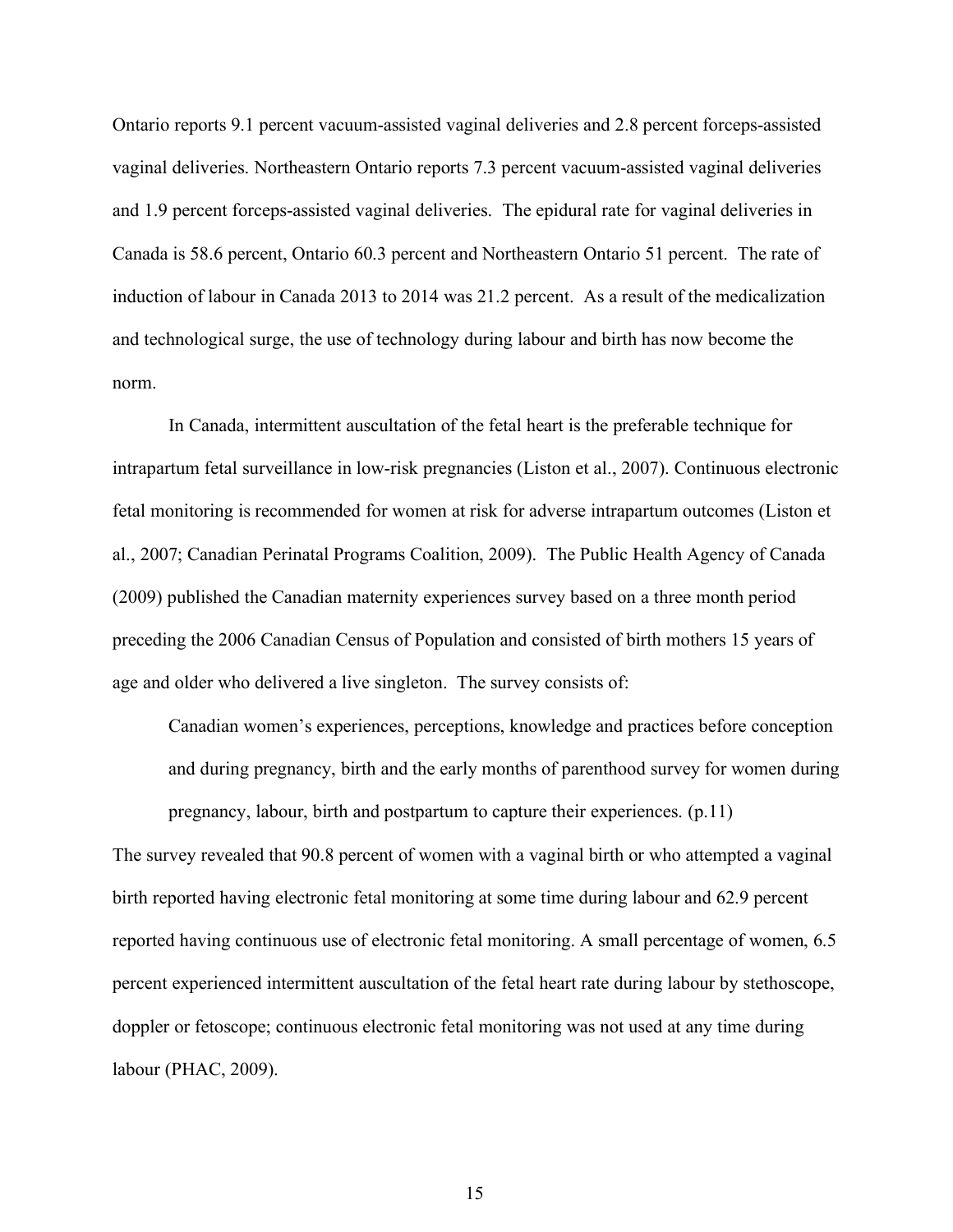The essence of a caring relationship between nurse and patient may be lost due to insufficient time, resources and increased technology in health care (Lagana, 2000). Patient care that requires high technological interventions can impede the nurse's ability to concentrate on the interpersonal emotional relationship (Lagana, 2000). The concern with the culture of technology is the devaluing that may be placed on caring and forming caring relationships. Nurses may become distracted or place more emphasis with managing technology than being patient focused. In addition, nurses have become increasingly aware of the professional and legal implications associated with using technology. This alone may affect and impact a caring relationship while providing intrapartum support (Lagana, 2000).

#### **Northeastern, Ontario, Canada Experience**

Within Ontario, the North East Local Health Integration Network (NE LHIN) provides health care services for more than 565,000 people, across 400,000 square kilometers (North East LHIN, 2014). There is five sub regions located within the Northeastern Ontario Local Health Integration Network: James and Hudson Bay Coasts, Cochrane, Algoma, Sudbury-Manitoulin-Parry Sound, and Nipissing-Temiskaming. There are 25 hospitals located in Northeastern Ontario, while some parts of Northeastern Ontario are only accessible by air or ice roads (North East LHIN, 2014). Rates of heavy drinking, smoking, obesity and chronic disease are higher than the provincial average. 23 percent of residents are identified as francophone and 11 percent are Indigenous (North East LHIN, 2014). The intrapartum experience for women living in Northeastern Ontario is different than for women living in larger urban centers. More than 40 percent of Northeastern Ontario's population lives in rural areas, in comparison to the rest of the province at 15 percent (North East LHIN, 2014).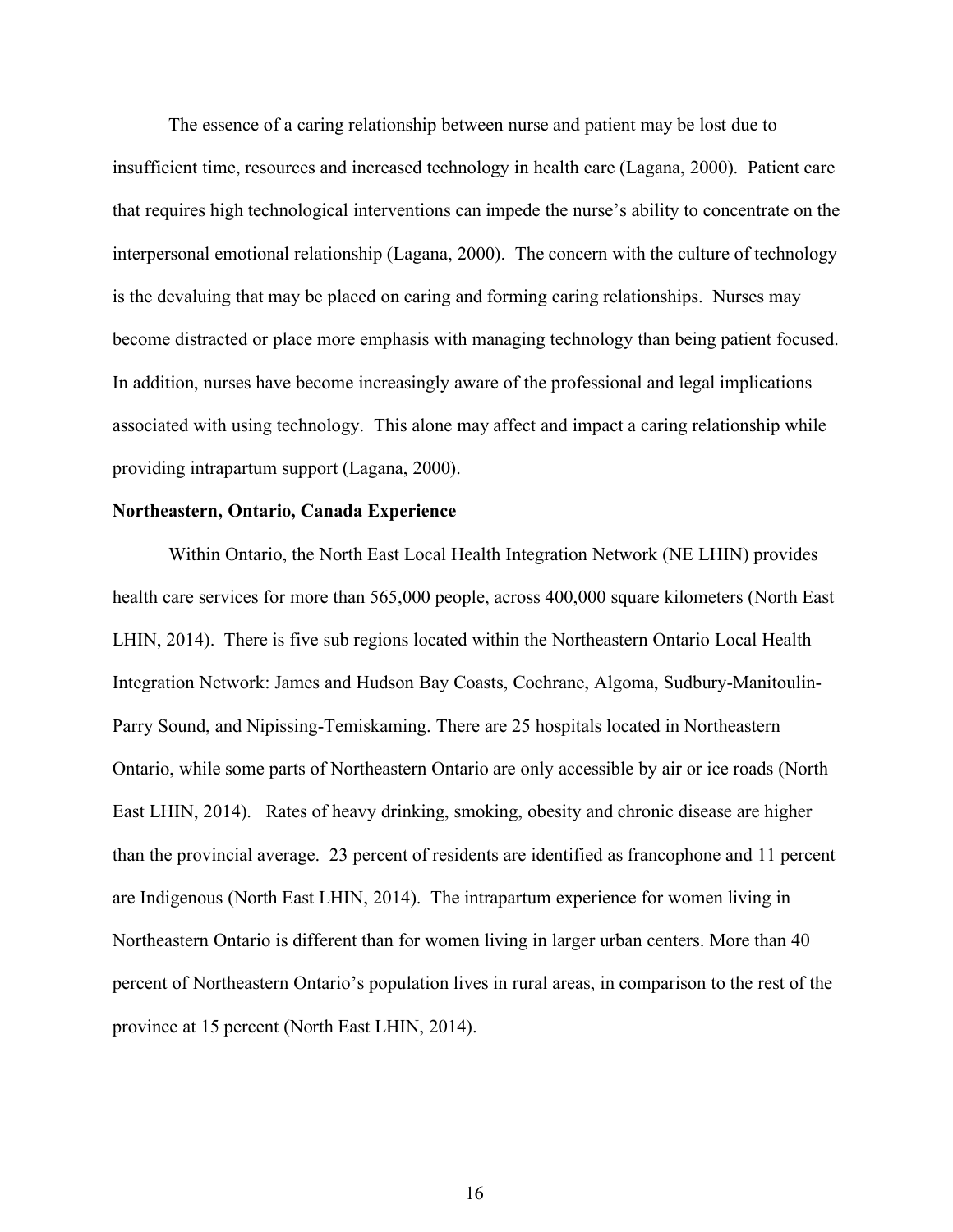The Joint Position Paper on Rural Maternity Care (Miller, Couchie, Ehman, Graves, Grzybowski & Medves, 2012) generated by midwives, nurses, and physicians makes several recommendations for childbearing women who live in rural and remote communities in Canada. There are geographical health disparities that exist among maternal and newborn health such as having to travel greater than two hours to give birth and leaving their community network of friends and family (Miller et al., 2012; CIHI, 2013). Within these varying Northern geographical settings, there may be different needs, availability and accessibility of services for healthcare. Many challenges and barriers exist for Northern communities in accessing healthcare across the continuum of care. Health care services within local communities vary according to availability of health care professionals, resources, infrastructure and technologies. Availability of transportation and travel distance to services may be limited (MOHLTC, 2011).

Maternity care in rural and northern areas is often managed by general practitioners, nurses and midwives (Miller et al., 2012). Some communities may have back up support such as general surgeons, general practitioner-anesthetists, obstetricians-gynecologists and or family physicians with surgical expertise (Miller et al., 2012). General practitioners may be able to accommodate a low-risk pregnancy with local services but may be required to refer high-risk pregnancies to hospitals that have specialized services (CIHI, 2013). There is a lack of health care providers who specialize in offering maternity services, which has led to a decline in services (Miller et al., 2012; CIHI, 2013). According to Better Outcomes Registry and Network (BORN) (2013), from 2011 to 2012 within the Northeast Local Health Integration Network, obstetricians were the predominant care providers attending 70 percent of hospital births. Family physicians attended 15 percent of births in the region and midwives were the most responsible care provider at birth for 15 percent of women who gave birth in a hospital and 13.3 percent of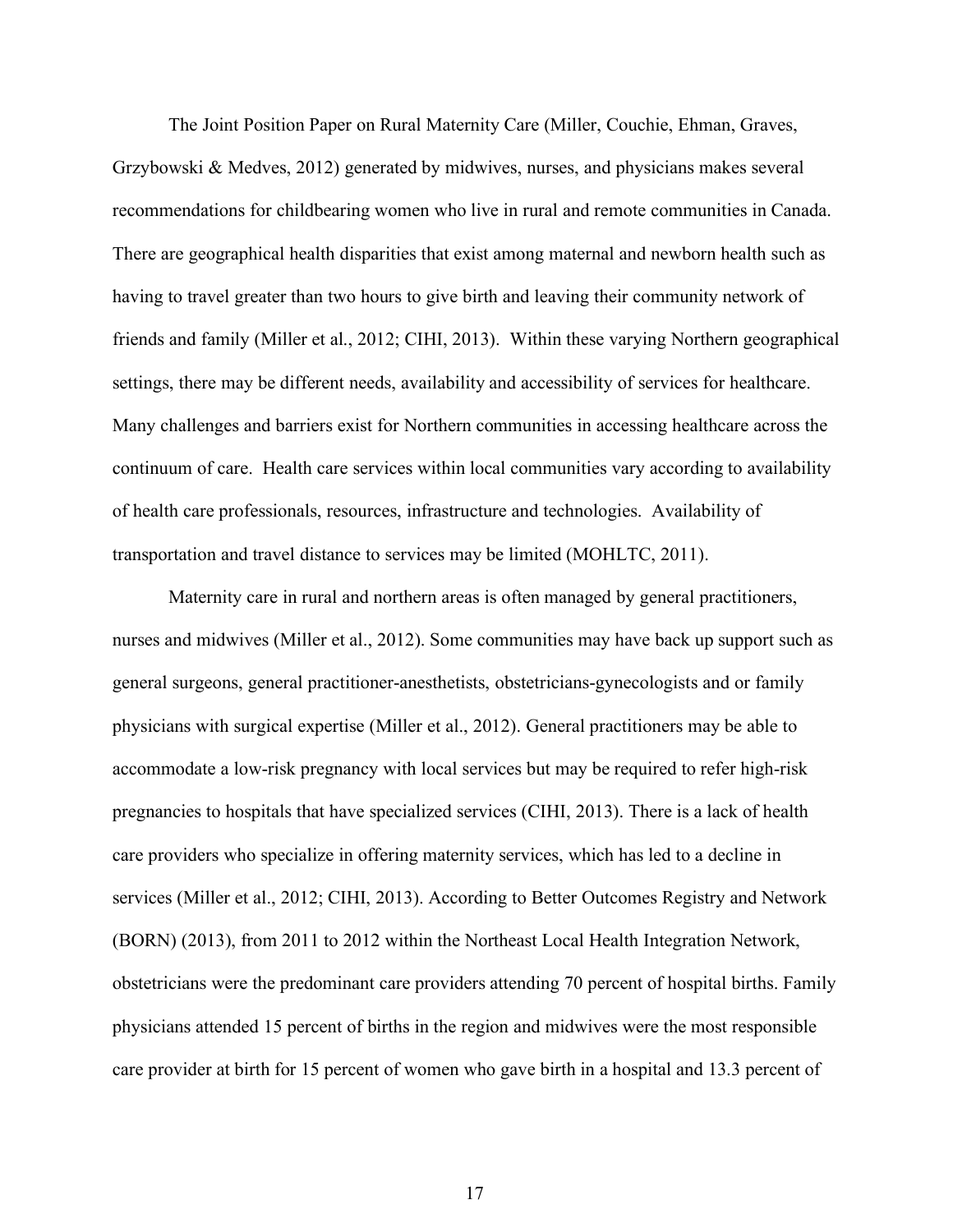women under midwifery care had a homebirth. In comparison, across Ontario, 84.7 percent of women had an obstetrician attend their hospital delivery. The proportion of women whose primary care provider was a family physician at the time of their hospital delivery was 8.6 percent. Midwives were the primary care provider for 5.2 percent births in the hospital in Ontario. Caesarean section capability has been shown to strengthen the sustainability of maternity services and is an important factor taken into consideration over the continuation or discontinuance of rural maternity services (Kornelsen, Grzybowski & Isgesias, 2006).

Programs have been developed in response to lack of maternity health care providers to support maternity care and keep women from having to leave their community through the support of midwifery and collaborative community care (Miller et al., 2012). Some programs are based on care provided by registered midwives, registered Aboriginal midwives, and traditional midwives that support birth traditions within the communities (Miller et al., 2012). Implementation of these programs has permitted women to receive low-risk maternity services in their community with positive maternal and fetal results (Miller et al., 2012).

In Canada, hospitalization for childbirth is the most common admission (CIHI, 2018). As a result, women may have to leave their rural communities to travel to a hospital in the closest urban center to give birth (CIHI, 2013). Location can also impact a woman's birth experience and the experience of nurses in providing support during labour and delivery. This may lead to a stressful childbirth experience without the support of their regular pregnancy care providers, family and friends and will impact the importance of labour and delivery support from intrapartum nurses. Most importantly, women who reside in rural and remote communities in Canada should receive quality maternity care as close to their residence as possible. In addition,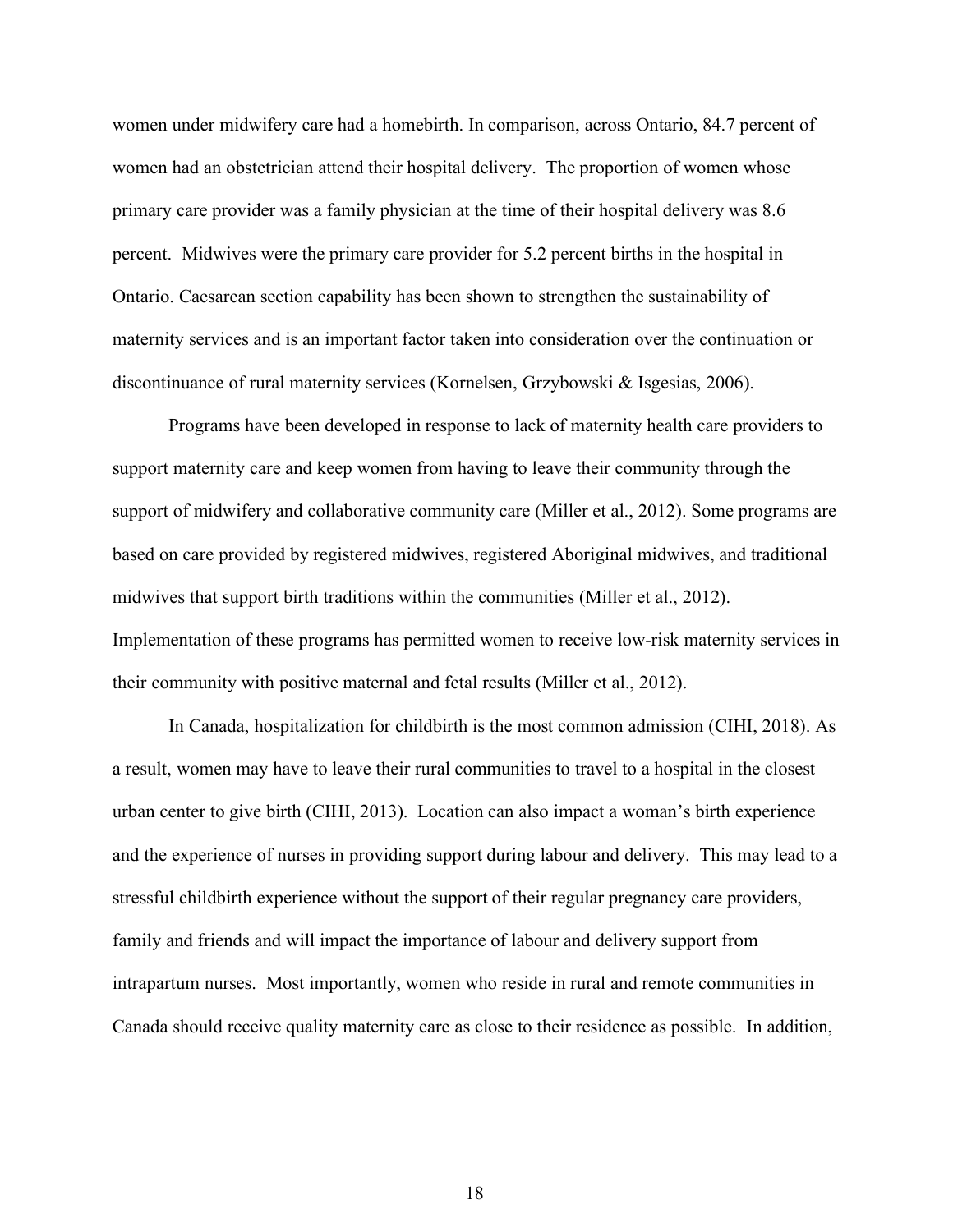maternity care should be collaborative with the woman and her family being at the forefront, as well as culturally sensitive and respectful.

#### **Purpose**

The purpose of this qualitative, interpretive description study is to explore the experiences of intrapartum nurses in Northeastern Ontario, Canada, setting and the meaning they place on providing labour support. The research question is: What are the experiences of intrapartum nurses in Northeastern Ontario setting in providing labour support?

#### **Rationale**

Qualitative research provides a unique perspective when studying the phenomenon of the meaning of, and experience of the nurse with providing labour support. There is a considerable body of research that identifies the unique position of intrapartum nurses and the role they play in influencing the care and outcomes for women and newborns during labour (Corbett  $\&$ Callister, 2000; Miltner, 2002; MacKinnon, McIntyre & Quance, 2005; Sauls, 2006; Edmonds, et al., 2017; Sherrod, 2017; AWHONN, 2018). The research question, what are the experiences of intrapartum nurses in providing labour support, was explored to gain an in-depth understanding of the unique capabilities and talents that enable an intrapartum nurse to enhance and create a positive birthing experience for women. The research question guided the research study with intrapartum nurses sharing their experiences of commitment to perinatal nursing and how they support and promote a woman centered birthing experience. The research question is congruent with an interpretive description method that is designed for the discipline of nursing and is meant for the purpose of developing nursing knowledge and to inform clinical practice (Thorne, 2008). Interpretive description makes the assumption that nurse researchers are rarely satisfied with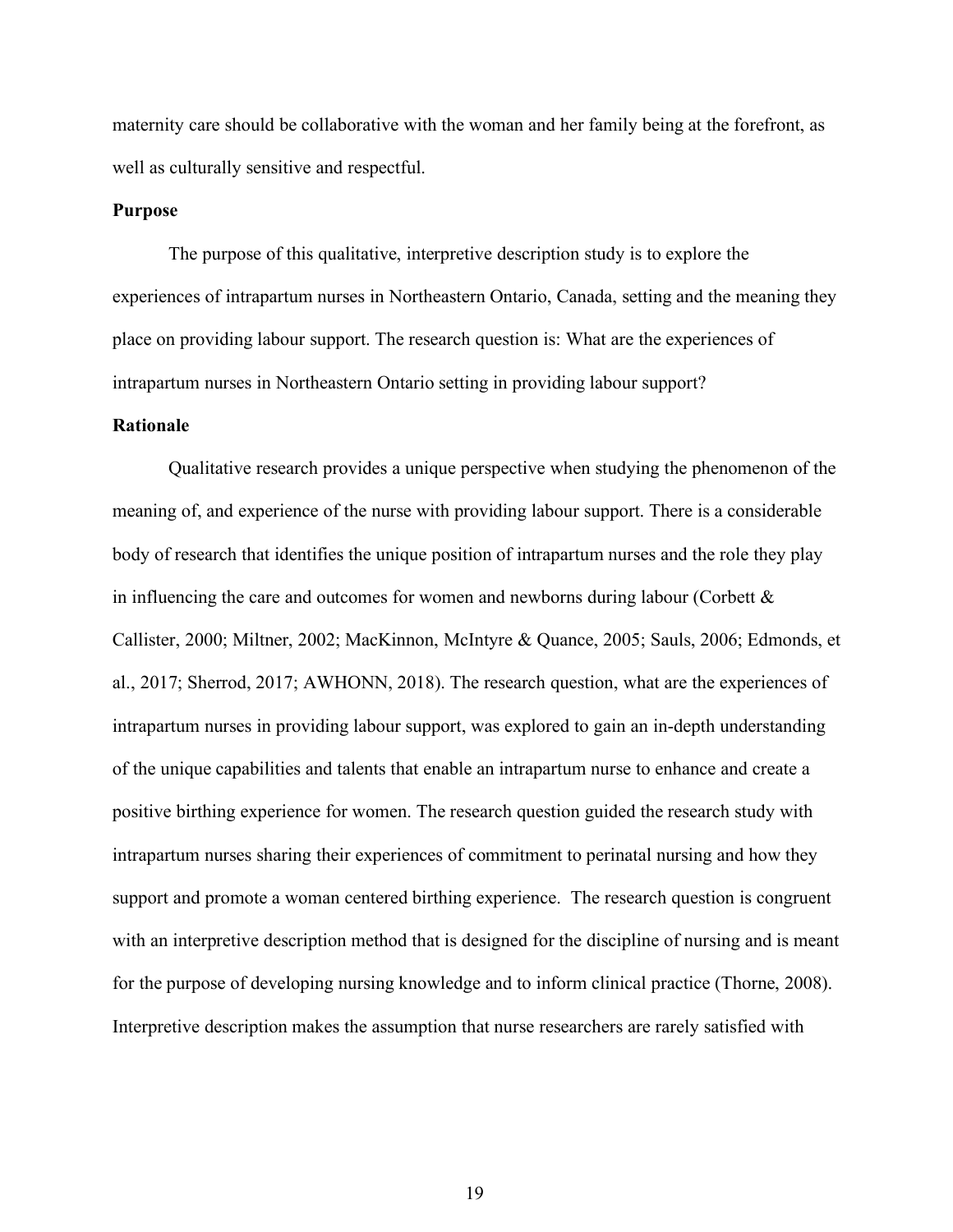description alone and are always exploring meanings and looking for explanations that contribute to clinical knowledge (Thorne, 2008).

#### **Significance of the Study**

This study is one of the first interpretive descriptive, qualitative research study in Northeastern Ontario in to explore the meaning of, and experience of the intrapartum nurse with providing labour support. This study addressed the gap in nursing knowledge of labour support by looking at the experiences and meaning of labour support through intrapartum nurses. The experience and meaning of labour support was socially constructed around a medicalized discourse that supported a patriarchal role. Historically dominant patriarchal contributions have directly influenced the knowledge development, education, practice, and research endeavors of nursing. Nursing has long been stereotyped as a profession that embodies subservience of women to institutions and patriarchal authority in a traditionally gendered caretaking role (Giarratano, 2003). Nurses are products of a patriarchal culture that historically has viewed men as physically and intellectually superior to women. Nurses are mandated by professional standards to protect the rights of their clients, rights that most nurses would acknowledge encompass the basic rights expressed in feminist philosophy (Giarratano, 2003). Nursing practice should be congruent with the tenets of feminist belief. However, nurses who have been socialized in a patriarchal society may not recognize incongruities in their practice (Giarratano, 2003). Technology challenges the caring relationship between patients and nurses and thus has changed the role for nurses. At the forefront of the discussions, participants described the many challenges of integrating caring behaviours with technological skills. Participants described experiences of barriers and challenges that were not designed to support a woman-centered birth. Participants were passionate and candid in conveying their experience of providing labour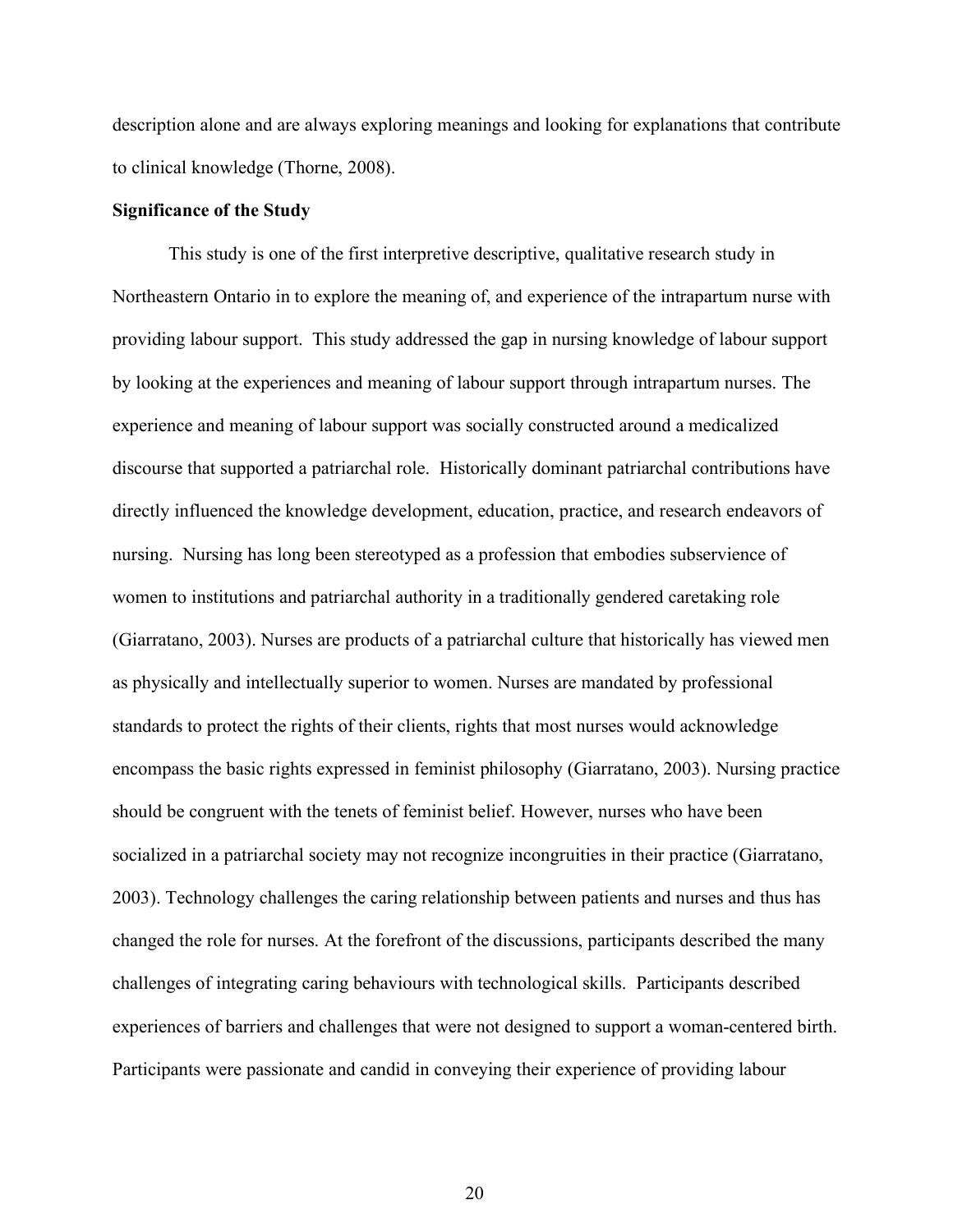support. They described a spectrum of feelings from immense pride and pleasure, to frustration with a sense of feeling overwhelmed, distressed and sometimes sadness based on barriers and challenges of providing optimal labour support. The findings from this study may be useful to intrapartum nurses who provide labour support in hospitals where less labour support is offered due to high intervention rates. The research findings may lead to an increased awareness and understanding of nurses' relationships with their patients and the value they place on tactile and humanistic skills. The findings may also provide an origin from which to develop guidelines, standards for labour support education or continuing education programs for novice to expert nurses. The findings of this study confirm and demonstrate the multifaceted and significant role that intrapartum nurses play in providing intrapartum labor support to the patient and their family.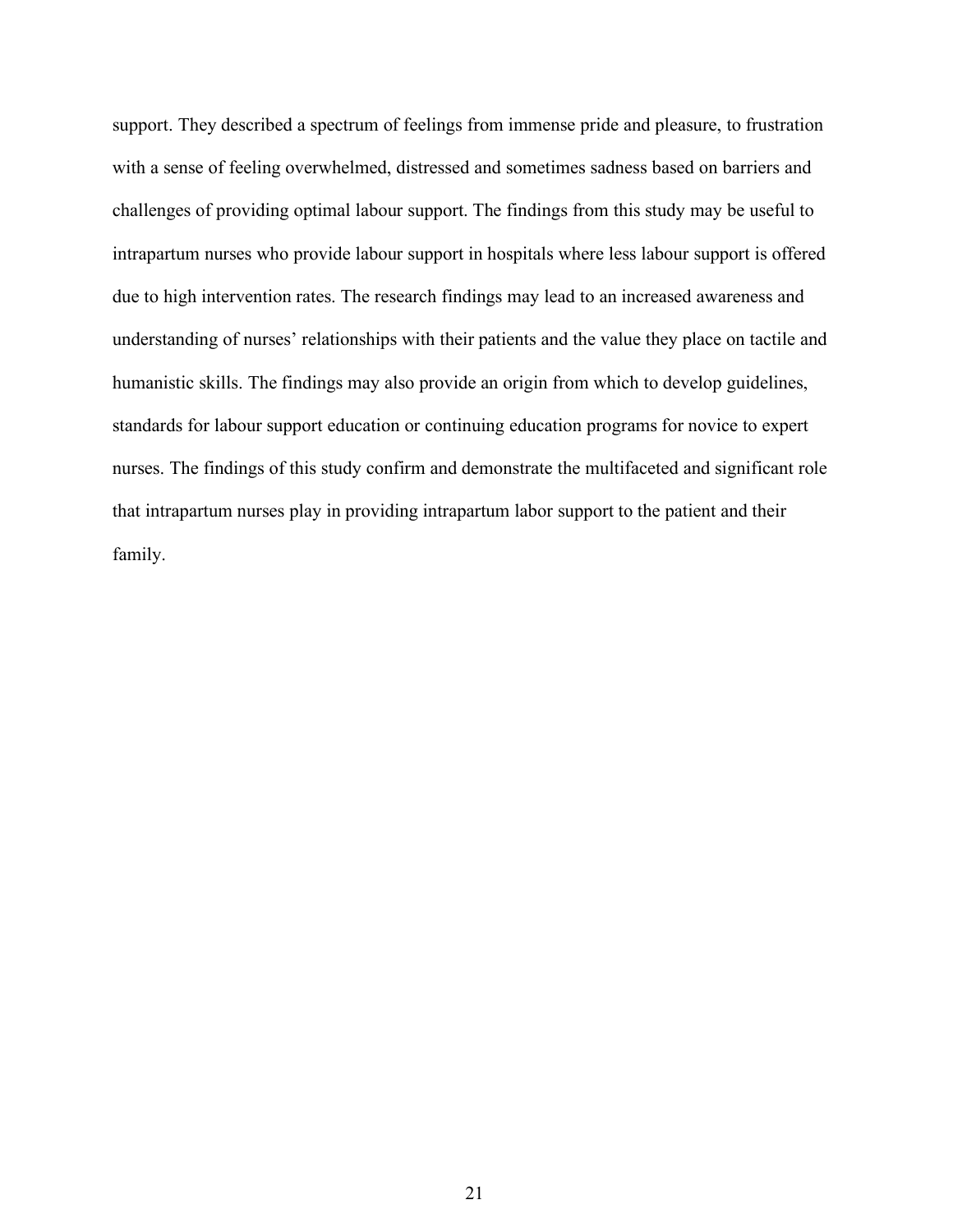#### **Chapter Two**: **Literature Review**

For this literature review, several online databases were utilized. These included Cumulative Index Nursing and Allied Health Literature (CINAHL), OVID Nursing Journals, ProQuest Nursing & Allied Health Source, Academic Search Complete, The Cochrane Database of Systematic Reviews, Google Scholar, Scholars Portal, and manual search in Google. Keywords used included, labour support, intrapartum nurse, perinatal nurse, childbirth, birth, caring during labour, labour and delivery, and intrapartum care. The time frame was not specified. The terms natural birth, normal birth, normal physiologic birth, normal childbirth, and physiologic birth are used interchangeably in the literature. The spelling of labour, as in pregnancy and labour is also spelled as labor. The following topics will be explored in the literature review: labour support conceptualization, evolution of labour support and role of intrapartum nurse, feminism theory, intrapartum nurse and education, benefits of labour support, and technological environment and labour support.

#### **Labour Support**

Labour support is a term used by intrapartum nurses to explain the supportive care provided to women during labour and delivery (Sauls, 2006). Multiple definitions of labour support exist within the literature. However, almost all authors agree that labour support is multidimensional and should have a holistic focus. Labour support is a wide-ranging term for providing care and social support provided to families by intrapartum nurses (Davies & Hodnett, 2002; Sauls, 2006). The Association of Women's Health, Obstetric and Neonatal Nurses (2010b) guidelines for professional registered nurse staffing for perinatal units support "a one-toone RN to patient ratio who have medical or obstetric complications, receive oxytocin, choose minimal intervention in labour, or are in second stage labour" (p.2)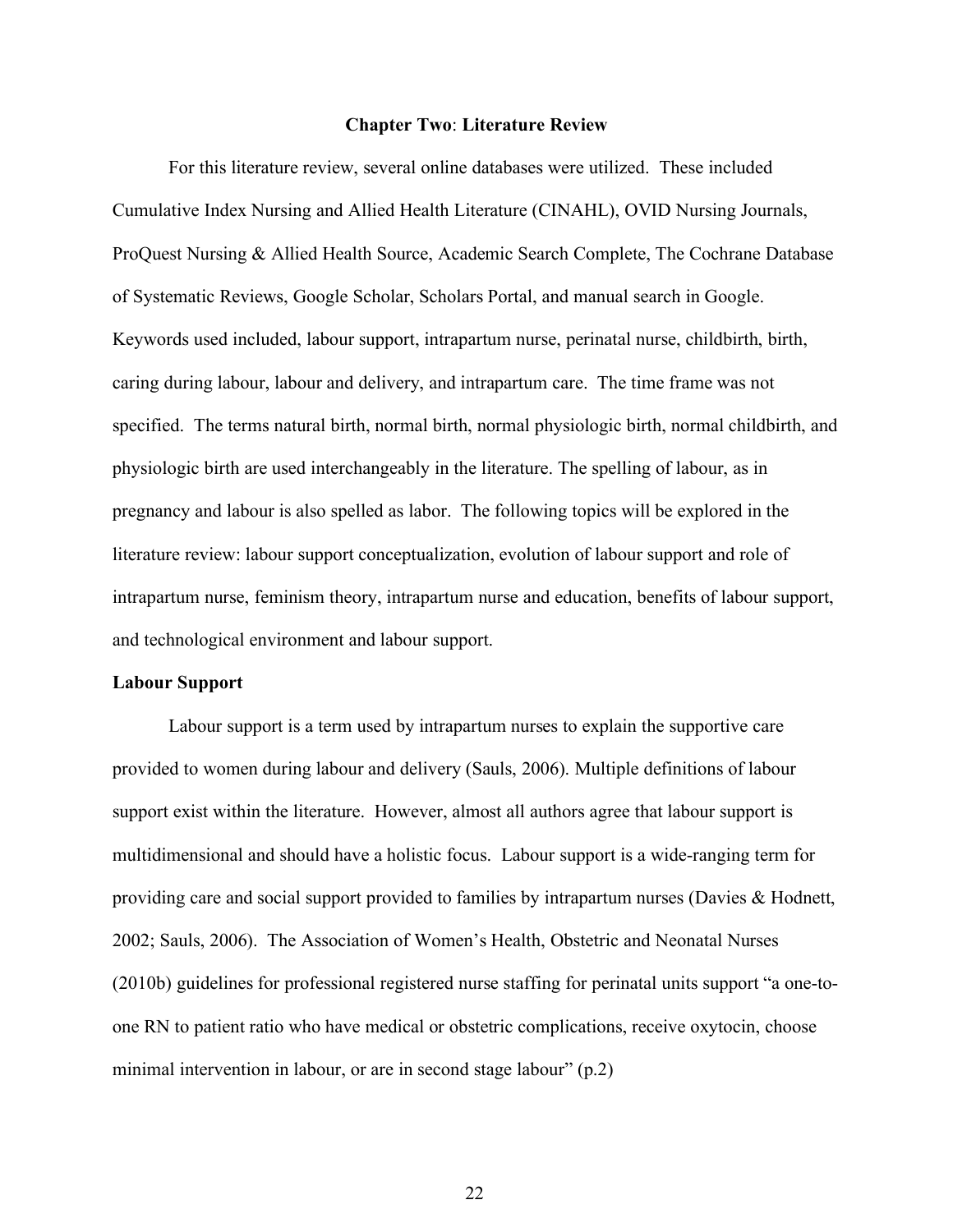Labour support includes emotional support (continuous presence, reassurance and praise), information about labour progress and advice regarding coping techniques, comfort measures (such as comforting touch, massage, warm baths and showers, promoting adequate fluid intake and output) and advocacy (helping the woman articulate her wishes to others) (Health Canada, 2000; Hodnett, Gates, Hofmeyer & Sakala, 2012; AWHONN, 2018). The Association of Women's Health, Obstetric and Neonatal Nurses outlines labour support as an extensive and comprehensive base of nursing knowledge to deliver a high level of care and support (2010a). The role of the nurse should include the following:

Assessment and management of physiologic and psychological processes of labour; facilitation of normal physiologic processes; such as the women's desire for movement in labour; provision of physical comfort measures, emotional and information support and advocacy; evaluation of fetal well-being during labour; instruction regarding the labour process; role modeling to facilitate family participation during labour and birth; direct collaboration with other members of the health care team to coordinate patient care. (p. 666)

The Society of Obstetricians and Gynecologists of Canada (Liston, Sawchuck & Young, 2007), report a similar definition to define labour support as:

The caring work, or social support provided to a labouring woman. It consists of emotional support (continuous presence, reassurance, and praise), comfort measures (touch, massage, warm baths and showers, encouraging fluid intake and output), advocacy (communicating the woman's wishes), and provision of information (coping methods, update on progress of labour). (p. S28)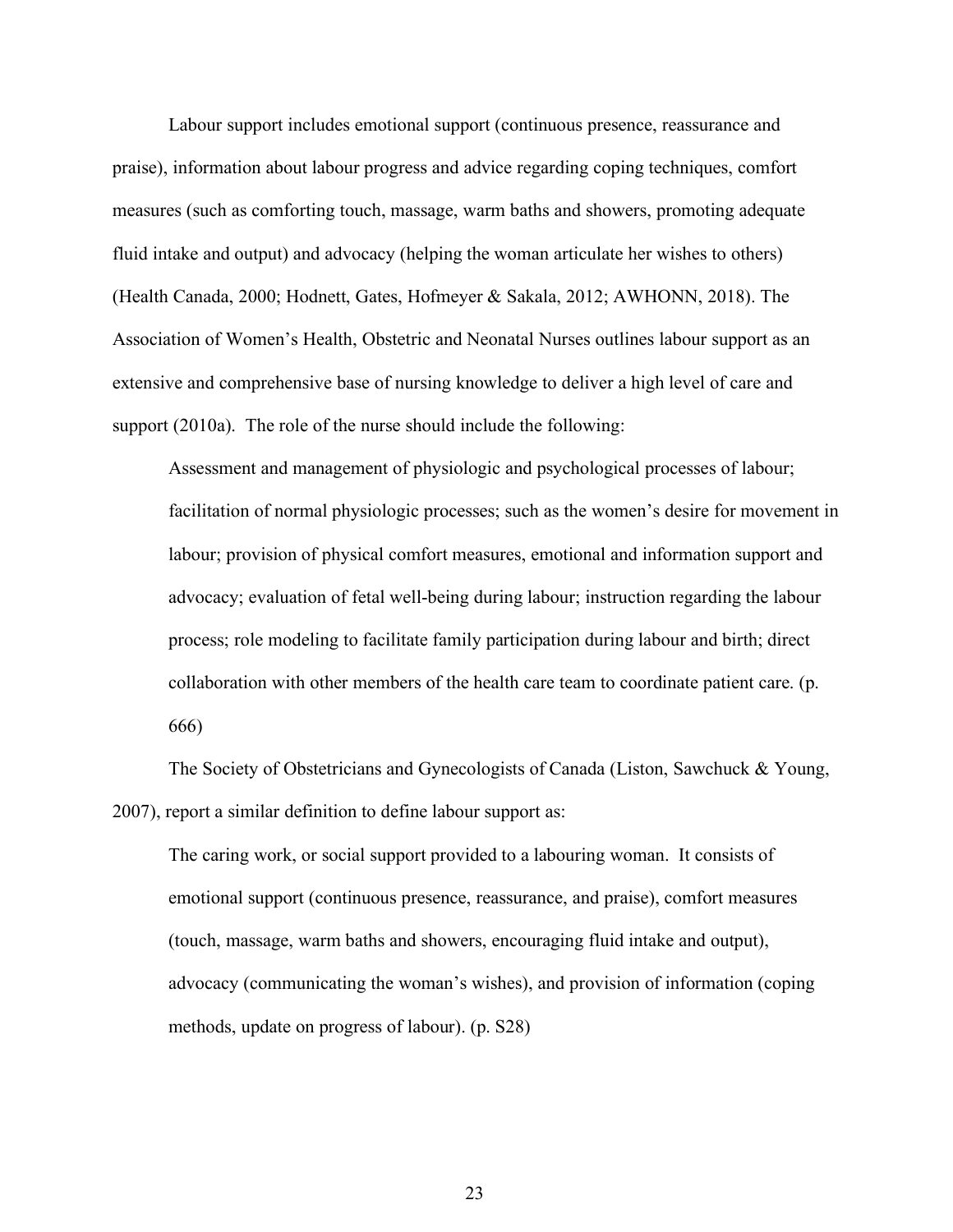#### **Evolution of Labour Support and Role of Intrapartum Nurse**

Over two centuries ago, residents from France, the British Isles, and other European countries migrated to settle in Canada, and in doing so, this required an adjustment in their way of living (Mason, 1988). One of the biggest adjustments to be made would be that of childbirth. Many settlers had previously come from countries where doctors were regarded as suitable birthing attendants to the middle class. However, now residing in Canada, they would need to change their ways and adapt to the culture of childbirth in their new land and by partaking in traditions such as the sharing of a birth culture amongst family and newfound friends within the community (Mason, 1988). Midwives who evolved from the community birth culture resided in Montreal, formally Ville-Marie were chosen by women of the community and provided a wage by the French king from the beginning of the eighteenth century until approximately 1759 (Mason, 1988). Midwives residing in Nova Scotia were provided a wage from the British government. At this time, midwives did not receive the recognition and support deserved across the vast land of Canada and the wages were not enough to meet their cost of living (Mason, 1988).

The practice of midwifery constitutes the oldest, most traditional, and culturally widespread care for women during childbirth (Connor, 1955). Midwives have been the traditional caregivers at births and have long cared for First Peoples of North America for thousands of years before. Midwives are a respected part of settlements in colonial Canada who have attended births and provided healing (Burtch, 1994). A quote from Burtch (1994)

Midwives were in demand among the settlers in Nova Scotia, for in 1755 a request came from Colonel Sutherland, in command at Lunenberg, for two proper persons to reside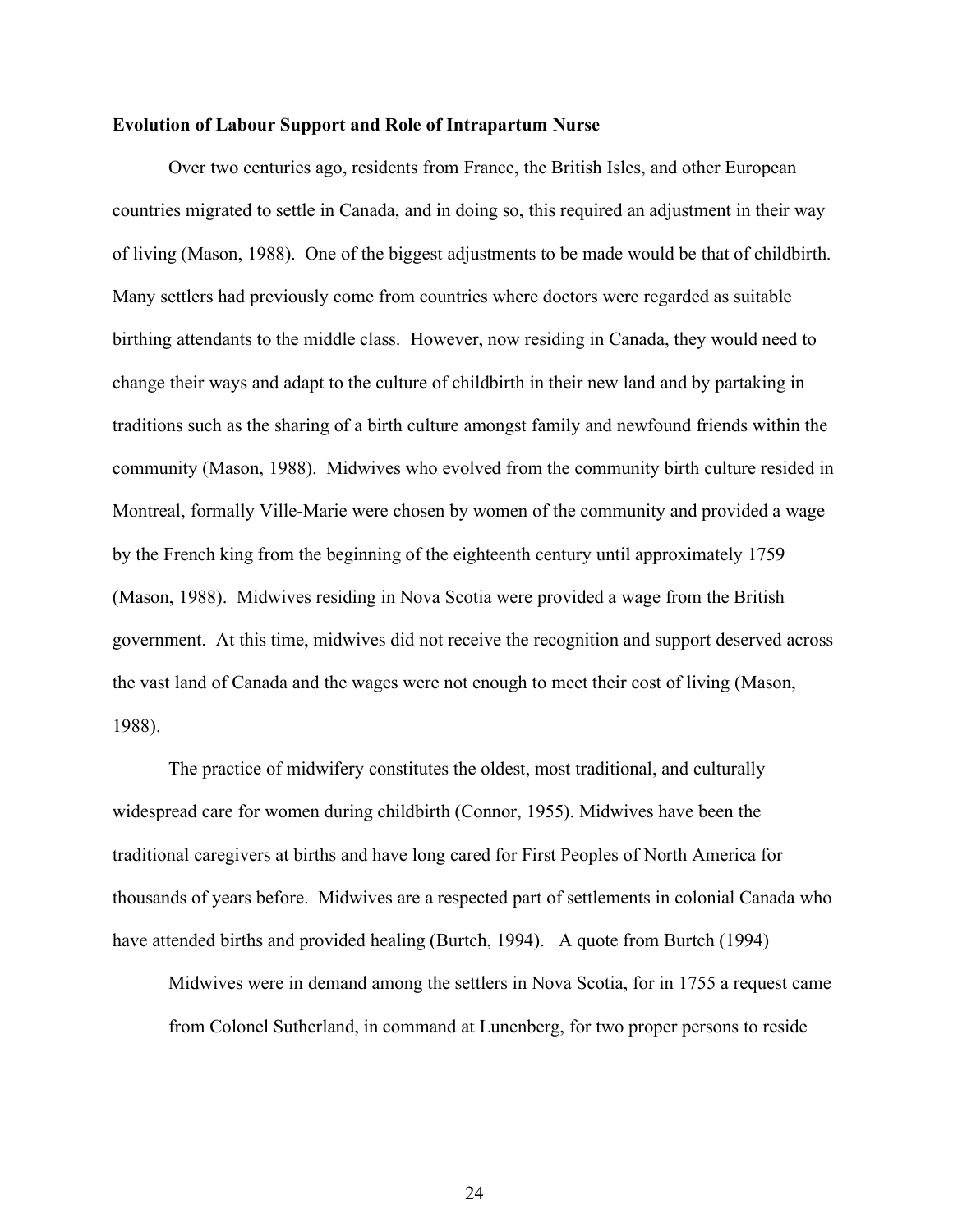there as midwives at a salary of two pounds a year, as the inhabitants were losing so many of their children. (p.18)

The new settlers soon came to realize that they would need to take care of one another during childbirth in Canada (Mason, 1988). Supporting women through childbirth was a community event. A midwife, known as a woman with extra skill and experience, aided in childbirth along with female relatives, friends and neighbors. All the women would work together to provide support in the household and lend a hand with chores on the land (Leavitt, 1986; Mason, 1988). There was no special training or apprenticeship for the midwife, only the participation of attending upwards of 60 to 90 births in their lifetime (Mason, 1988). Because of the vast Canadian land and often a large distance between homes, many attending female relatives and friends stayed for days or weeks during the "lying-in-period" as the woman made the transition to being a mother (Leavitt, 1986; Mason, 1988). Neighborhood women, friends and female relatives attended the childbirth as part of their contribution to the community with the expectation that the labouring woman would one day reciprocate (Wilson, 1996). An excerpt from Mary O'Brien's journal that lived north of York (Toronto) and kept a journal from 1828 to 1838 on the births she attended (Mason, 1988):

I mean, we didn't know exactly when a baby was going to be born, but when you were there, you just didn't feel like leaving. The mother was reassured when you were with them, you know. And you weren't always doing a lot of work all the hours previous to the birth of the child, but you were doing anything you could to allay fears, perhaps for a young mother with her first child. They had to be comforted. And you know, just the little things – if you only rub their back a bit or things like that, they'd help a bit, you see? (p.101-102)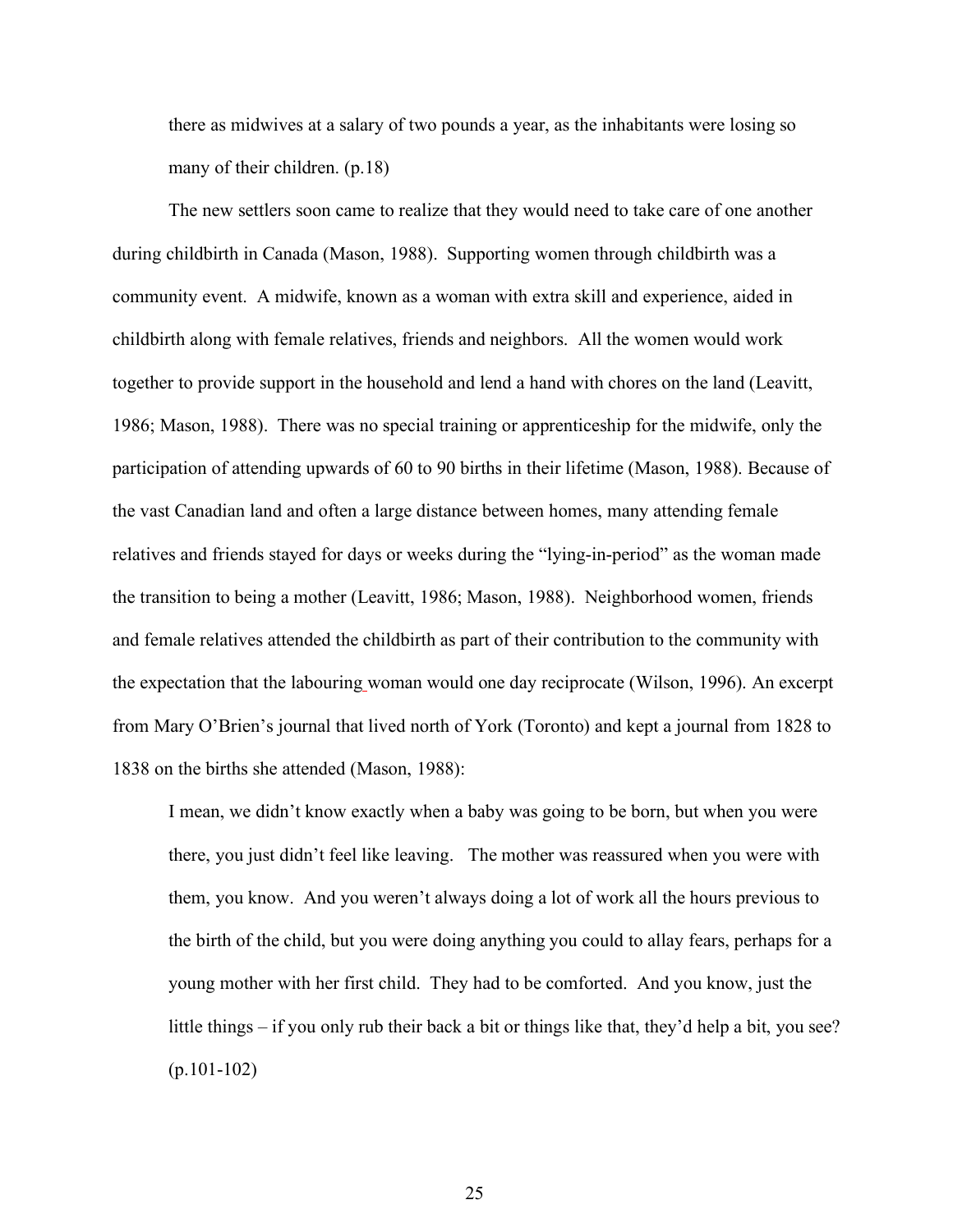Religious nursing orders spread throughout Quebec and across Canada in the early 1600s until the 1900s, providing care for people in their homes and establishing networks in hospitals (CNA, 2008). The Grey Nuns, the Sisters of Providence and the Religious Hospitallers of St. Joseph continued with a successful apprenticeship system originating from France and Europe. In English Protestant Canada, modern nursing began with the "Nightingale" system of nursing training in the early 1870s. Prior to the development of training schools for nurses, nursing care in the hospital was performed by both skilled and unskilled workers (CNA, 2008).

Progressive acceptance of the germ theory of diseases, the discovery of the causes of diseases and advancements in surgical and anesthetic techniques all had a major influence on the development of hospitals and the quality of care provided. In the late nineteenth century, hospitals continued to provide care for the impoverished but they focused their attention on middle and upper class society who were impressed by modern scientific advances (CNA, 2008). Hospital administrators and physicians enticed patients through promoting medical technology and trained nurses, both of which were advertised to lead to better care and outcomes (CNA, 2008). During the 1890s nursing activists attempted to separate themselves from being linked to domestic labour through identifying themselves as "graduates of recognized hospital training schools as professional workers" (Connor, 1955, p. 20).

Mason (1988) tells the story of Myra Bennett, a nurse, working in an outpost community station in Labrador who found herself participating in the "female activities" supporting childbirth. Myra recounts cooking up a huge pot of rabbit stew to augment a woman whose labour was slow and she was running out of energy. The symbolism of the preparation of food was often viewed as a gift and frequently used in the birth culture (Mason, 1988). While most births held a "non-interference" approach, interventions or what were known as folk remedies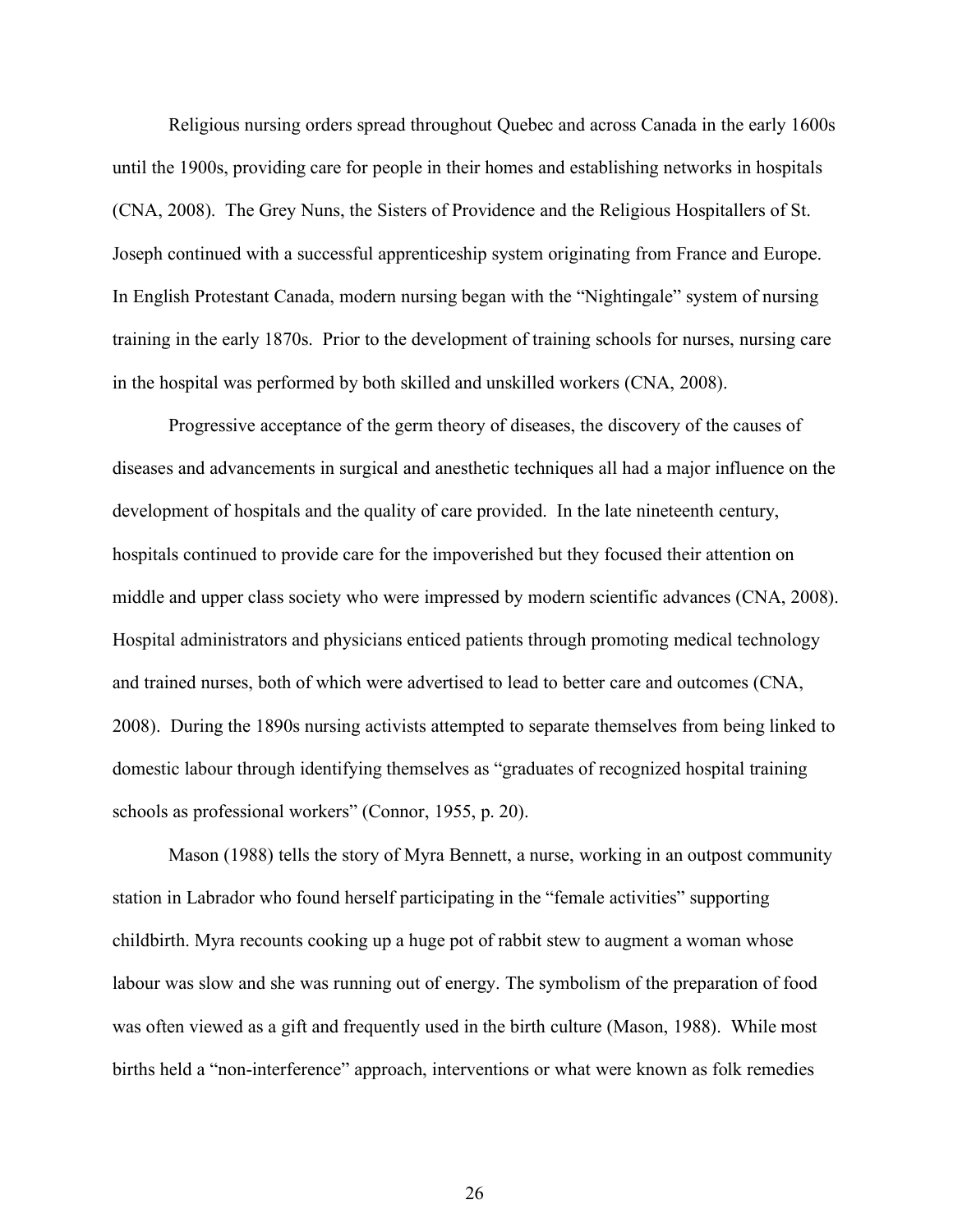may be administered to avert a crisis (Mason, 1988). Women often worked hard performing chores on their land and thus a woman who was pregnant would remain physically active until her labour begun and would be advised to eat an abundant amount of good food (Mason, 1988). A second stage failure would render a midwife who would place "cayenne pepper into a hollowed-out goose quill and blow it into the nose of woman who seemed to be making no progress pushing her baby out" (Mason, 1988, p.105). This intervention would result in the woman sneezing and subsequently bear down in an effort to push out her baby. Cases that were acute emergencies such as eclamptic seizures, breech presentation or cephalopelvic disproportion would require immediate interventions by the doctor or midwife (Mason, 1988). Doctors at this time had access to special instruments and chloroform to sedate the mother, while the midwives did not and consequently were only permitted to provide care while the woman was awake (Mason, 1988).

In 1795, the first law regulating medicine in Upper Canada made specific mention of midwifery and an attempt at preventing women from receiving support during childbirth (Connor, 1955, p.107) "no person…shall be permitted to vend, sell, or distribute medicines by retail, or prescribe for sick persons, or practice physic, surgery or midwifery within the Province, for profit, until such persons or persons shall be duly approved by a board of surgeons." Most midwives were not receiving a wage but instead an exchange of goods and food for their services. Consequently, this law had minimal impact to restrict the practice of midwifery within the province. Over the course of the next 65 years, midwives would face resistance from the government and in 1865, the Medical Act, would deem female midwifery illegal, although without specifically identifying restrictions to midwifery. Accordingly, midwives would continue to practice legally, although in a grey area (Connor, 1955).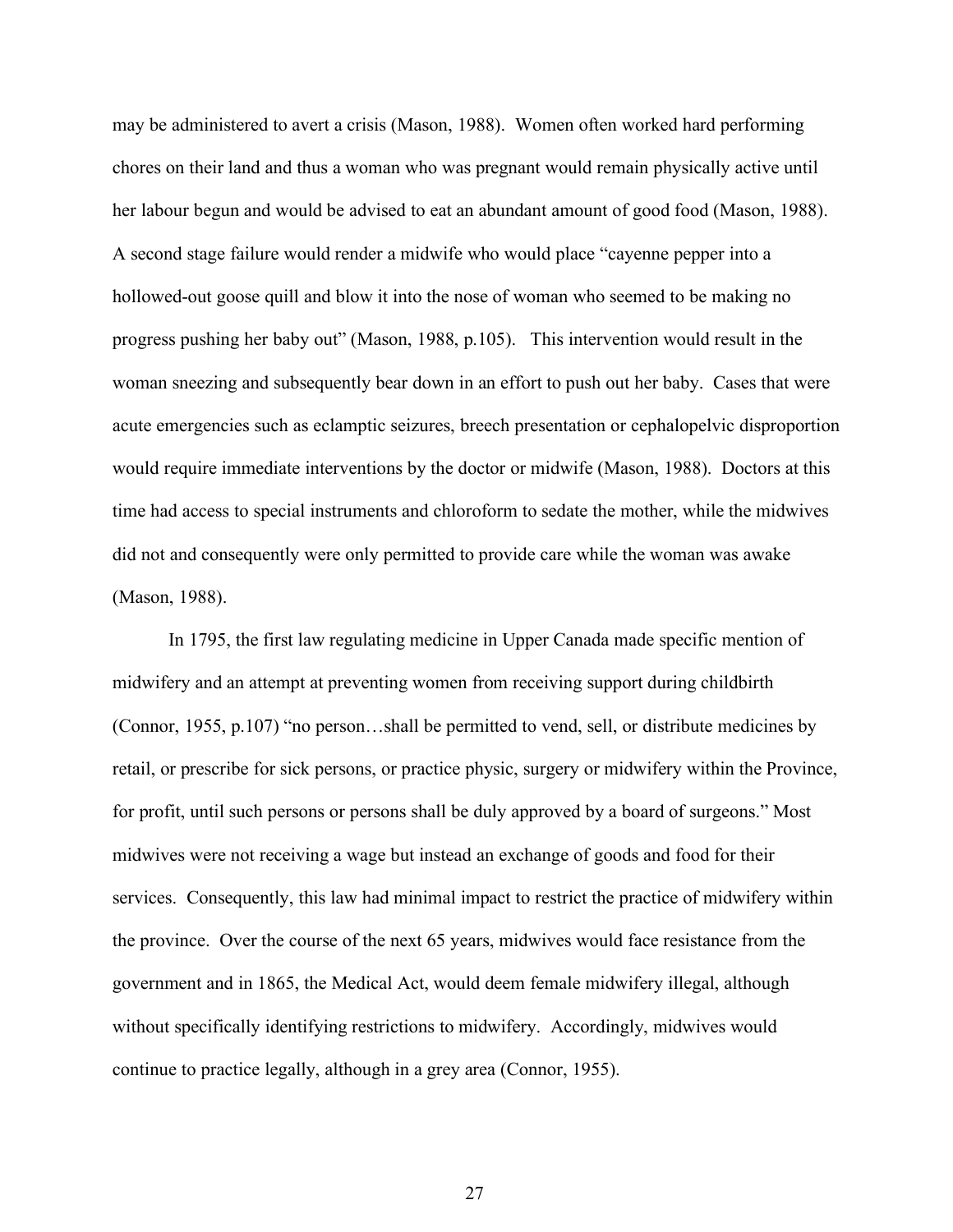Maternal mortality reports investigating medically underserviced areas in Canada surprised investigators with unexpected results (Mason, 1988). In 1919, Saskatchewan's Medical Officer of Health reported that 50 percent of the women who gave birth without either a doctor or nurse in attendance had a much lower maternal mortality than the other 50 percent (Mason, 1988). Comparable results in Manitoba in the 1920s and in 1928, the Red Cross in Ontario divulged that the maternal mortality was higher in hospitals than in medically underserviced areas (Mason, 1988). At the turn of the century, when the birth culture was still very prevalent, there was an increasing desire in the superiority of medical births. Accordingly, those with medical background observed a disregard for traditional birth culture.

Towards the end of the nineteenth century as Canada's population grew through immigration, and the number of doctors increased, discord between midwives and physicians occurred (Mason, 1988). With a government connection, physicians attempted to prevent midwives from practicing and making the birth culture illegal (Mason, 1988). However attempts to do so would be met with resistance. Persuasion of the dangers of a non-medical birth was being displayed in articles in magazines and public statements by doctors were being made (Mason, 1988). A proclamation by doctors stated that childbirth needed to be managed by a doctor who had special training. The formation of the Victorian Order of Home Helpers, by the National Council of Women of Canada, would offer training to the neighborhood women mainly in midwifery but also in first aid, basic nursing, and household economy and sanitation (Mason, 1988). The members of the National Council of Women planned to connect the traditional birth culture with the promoted benefits of medical obstetrics. The National Council deemed nurses to be unsuitable maternity assistances because they were compelled to follow rules and routines. Mason (1988) "the need was…for a practical woman who has some training and will go from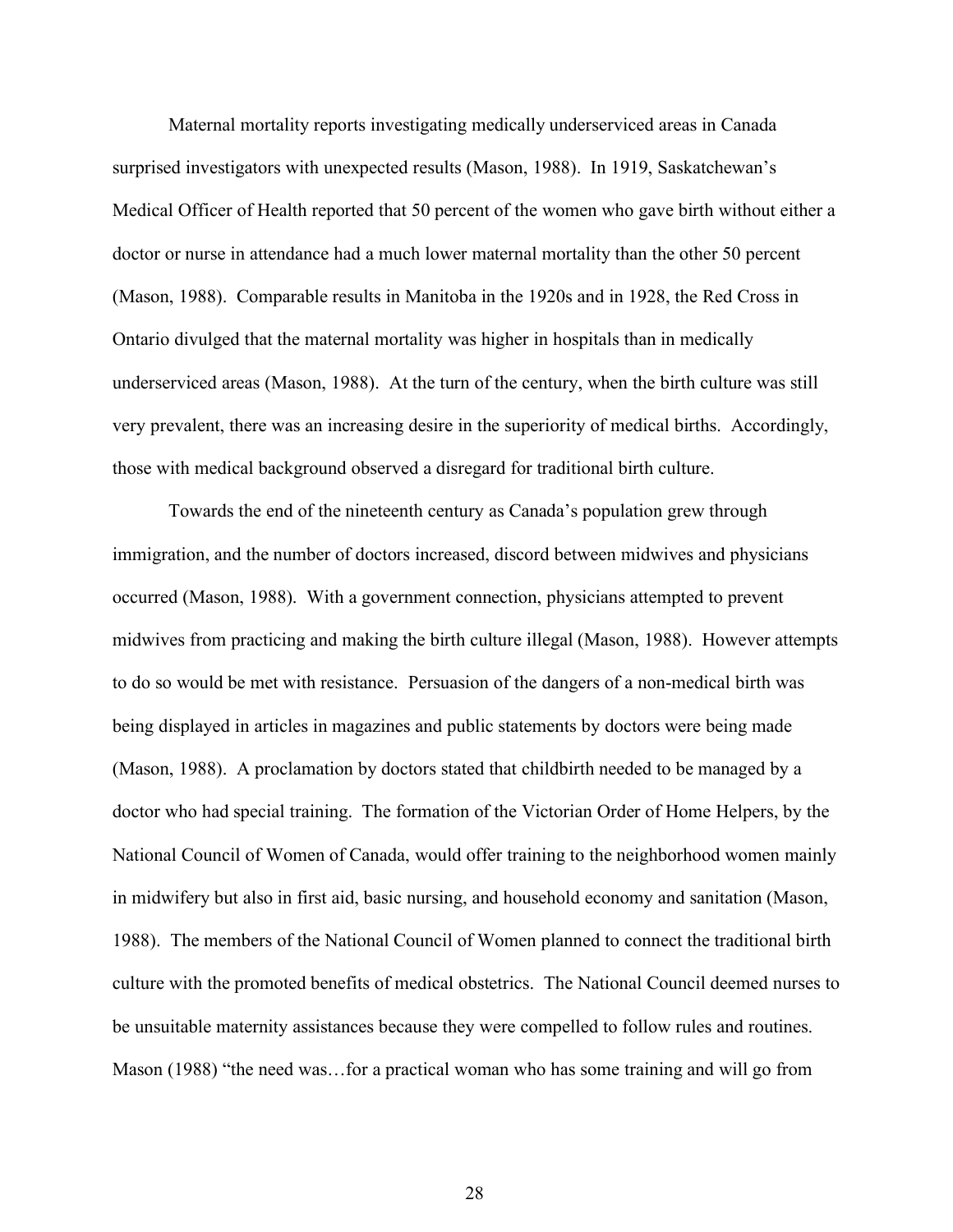house to house doing all sorts of mercy and kindness, rather than the nurse selected to go to a certain place to attend a certain case" (p.107).

With the intention of the National Council to provide childbirth training as suggested by the doctors, medical resistance was united (Mason, 1988). Trained nurses also provided resistance stating that their training should permit them as the only assistants to doctors (Mason, 1988). In 1897, Lady Aberdeen, wife of the Governor-General established the Victorian Order of Nurses of Canada and planned to include trained midwives (Cross, 2014). Medical opposition was faced once again for fear that women giving birth would prefer the services of nurses and midwives over those of physicians (Mason, 1988; Cross, 2014). An active campaign by the Ontario Government would continue to promote safe, scientific, and modern physician-attended births for expectant mothers (Cross, 2014). Lady Aberdeen taking matters into her own hands, requested assistance from American physician Dr. Alfred Worcester, who operated the only nonhospital training school for nurses in North America (Mason, 1988). Dr. Worcester encouraged the Council of Women to remove the use of midwives and to promote the nurse as under the authority of the doctor who would carry out their orders and reduce their workload. Dr. Worcester would seek support from medical societies over eastern Canada and would eventually receive support (Mason, 1988). In 1898, the Victorian Order of Nurses was allowed to begin performing nursing in the impoverished urban areas. With an increasing number of doctors desiring to play a role in childbirth, some doctors were forced to receive training from traditional birth helpers due to the minimal amount of obstetrical training received. Doctors would not receive obstetrical training until after the First World War (Mason, 1988).

In 1927, the national maternal mortality rates continued to be low and doctors declared they had barely used forceps, disinfects or any of the mainstream obstetrical drugs (Mason,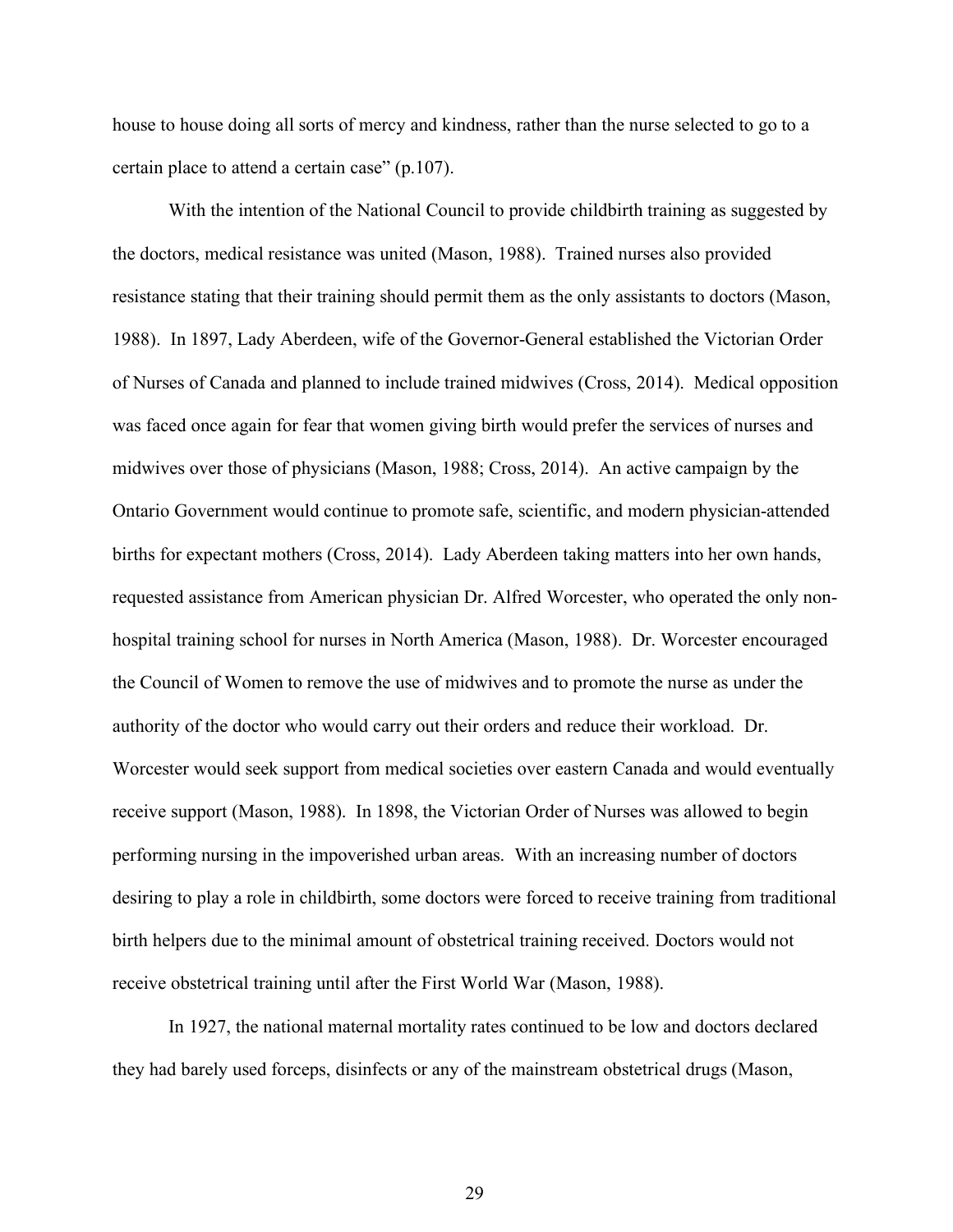1988). In the 1930s in Ontario, the majority of births occurred in the home delivered by doctors or midwives (Cross, 2014). Relationships were strained when a new doctor presented themselves to the community and refused to conform to the practices within the community (Mason, 1988). Some women preferred the traditional birth culture thus causing financial suffering for physicians along with underuse of clinics and hospitals. Trained nursing groups attempted to convince women to transform to the "safe" medical birth (Mason, 1988). However, hospitals based on a financial decision, chose not to hire back nurses instead deciding to utilize free student labour (Mason, 1988). Some nurses chose to move into a new field of nursing called public health nursing (CNA, 2008). The public health nurses who worked autonomously were provided with a government salary and offered care to pregnant women and sick people in their homes (Mason, 1988; Cross, 2014). The public health nurses faced opposition from doctors who expressed that nurses working outside of hospital supervision might infringe on medical privileges (Mason, 1988). Dejectedly, doctors restricted the nursing and childbirth care and as a result nurses were labeled with performing a health-teaching role (Mason, 1988). Nurses reacted by seeking the approval of doctors by becoming activists for doctor-assisted births. Nurses tirelessly campaigned and advertised with pamphlets and information, all the while discrediting the role of the midwife (Mason, 1988). An excerpt taken from a federal government publication entitled *The Canadian Mother's Book* (Mason, 1988):

The doctor will relieve you of pain as much as possible and will stay with you till you are quite safe. If this is not your first baby, it may take more than one or two hours. Everybody will take care of you. The doctor and nurse will take charge of everything for you, till you and the baby are quite safe. And then you will have a good rest until you get your strength back. (p.111)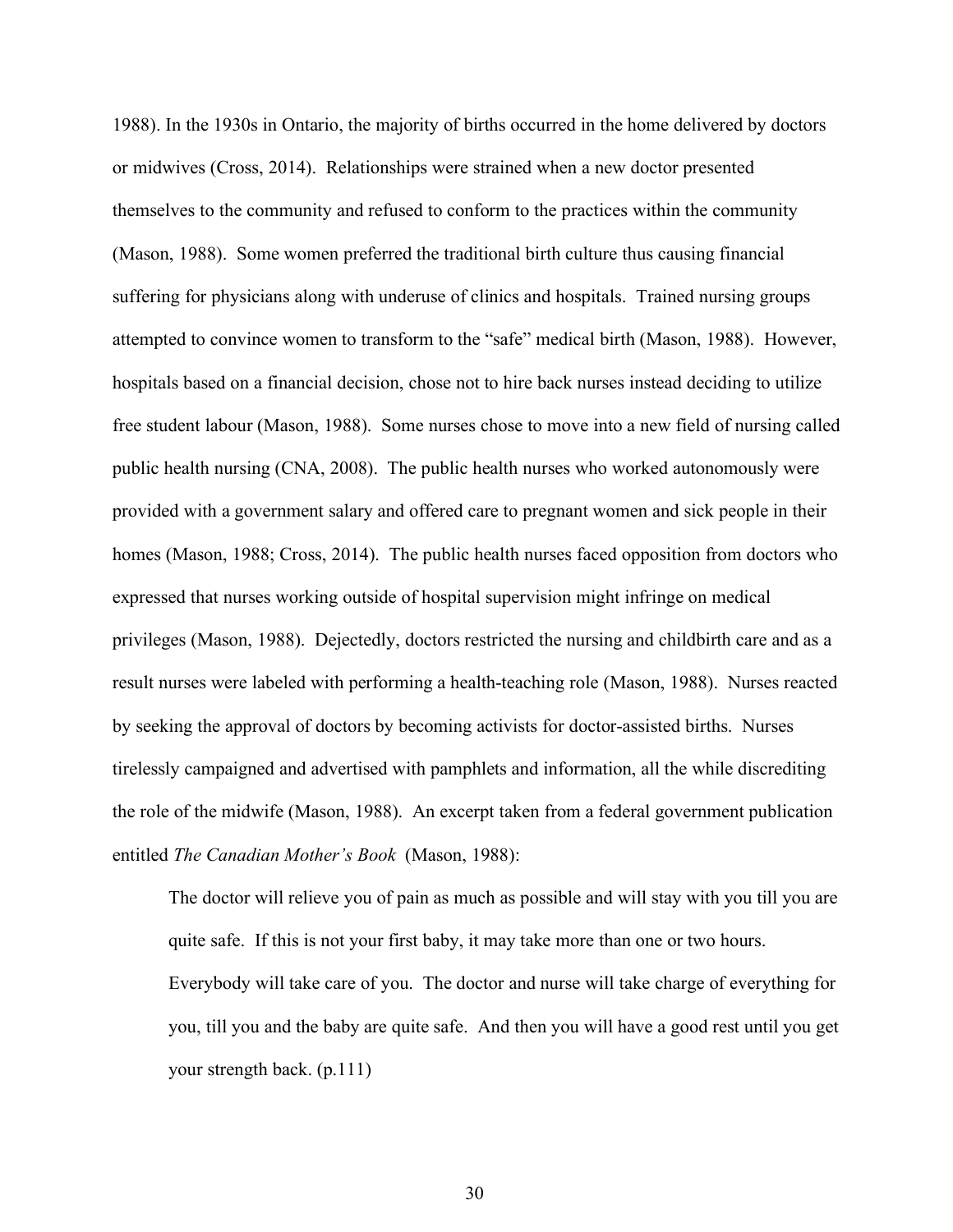In 1940, *The Canadian Mother's Book* sold over one million copies before it was replaced with a second edition. Radio advertisements emphasized that doctors should be taking over and providing a medical birth. Dr. Roy Dafoe, a physician from Northeastern Ontario, who won the Nobel Prize in medicine for delivering the Dionne quintuplets, provided a radio announcement (Mason, 1988):

During pregnancy: It is not necessary for me to remind you again that this is a time when you must place yourself unreservedly in the hands of your medical advisor, and when the best help you can give will be in the spirit of complete submission and co-operation. Remember that the various measures you will be asked to take are essential for your welfare and for the safety of your baby. The doctor knows by experience (and his own skill is backed up by all the accumulated wisdom of his profession) just what to do for you. (p. 112)

The relentless message advocating for medical births demonstrated steady deflation of women's self-confidence in their own birth culture (Mason, 1988). Middle-class women were choosing to give birth in the hospital. However, the hospital was not a place for traditional birth culture to occur. Few doctors would provide medical help in the community but not without demanding payment up front (Mason, 1988). Women responded by calling on the government to help to send doctors to provide medical care. In rural areas, doctors were unable to make an adequate income and thus did not stay (Mason, 1988). As a result, nurses sent by the Red Cross, the Victorian Order of Nurses and provincial health departments on government salary provided care but all the while advocating for medical births (Mason, 1988). Some nurses were actually British trained midwives but did not disclose this (Mason, 1988). Many nurses provided midwifery services labeled as "maternity nursing" in rural, remote and poor urban settings to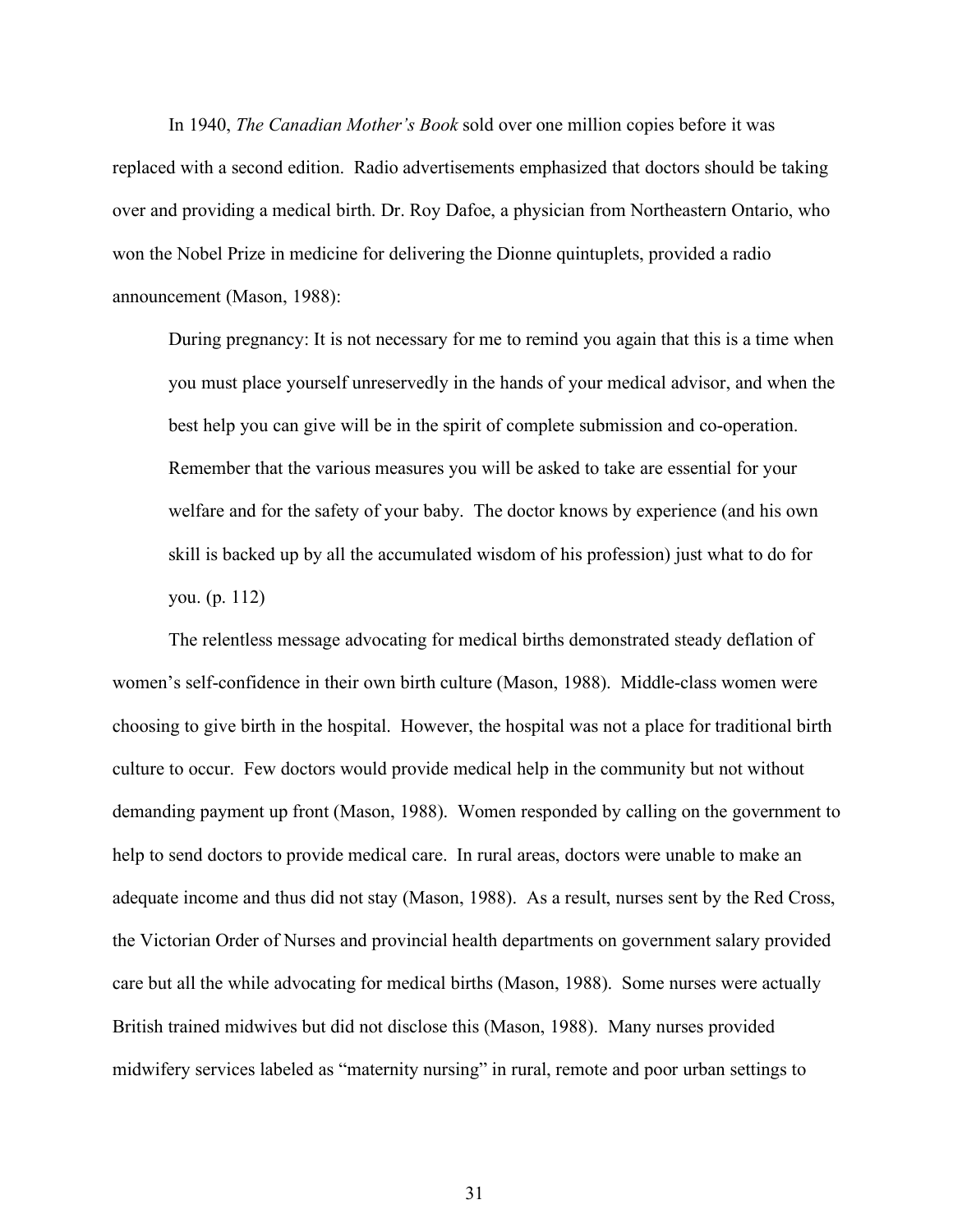women who were too poor or opposed to use doctors. Many of the women had minimal prenatal care and lived in poverty, however the birth mortality rate was routinely less than half the birth mortality rate of the general population (Mason, 1988).

In Canada, the hospital birth mortality rate was higher than home births. Two American reports published that maternal mortality had not declined between 1915 and 1930 despite the increase in hospital deliveries, prenatal care, and aseptic technique (Mason, 1988). And even more alarming, was that infant deaths from birth injuries had increased by 40 to 50 percent from 1915 to 1929 (Mason, 1988). Canadian medical journals found these statistics to be applicable to Ontario and Quebec (Mason, 1988). Obstetricians became concerned about the obstetrical interventions that were being used and decided to improve obstetrical teaching and procedures and include obstetrical teaching in Canadian medical schools.

During this time, there became a focus of the birthing woman and her family. Hospitals, in an attempt to decrease mortality rates from puerperal fever, placed strict guidelines on women. Labouring women would be kept apart from family and friends, and nurses were required to "degerm" the woman and her environment (Mason, 1988). Women were required to be have their cervix examined under aseptic technique and were also required to be shaved, douched, swabbed and stool evacuated. The woman was not to touch her lower body and would be required to wear a mask if she was ill (Mason, 1988). To ensure strict infection control, the woman during the later part of her labour and delivery would have her wrists tied down (Mason, 1988). Fathers were not included in the labour and delivery process and were forced to wait in the waiting room. This impersonal experience left women feeling ignored, threatened, and criticized.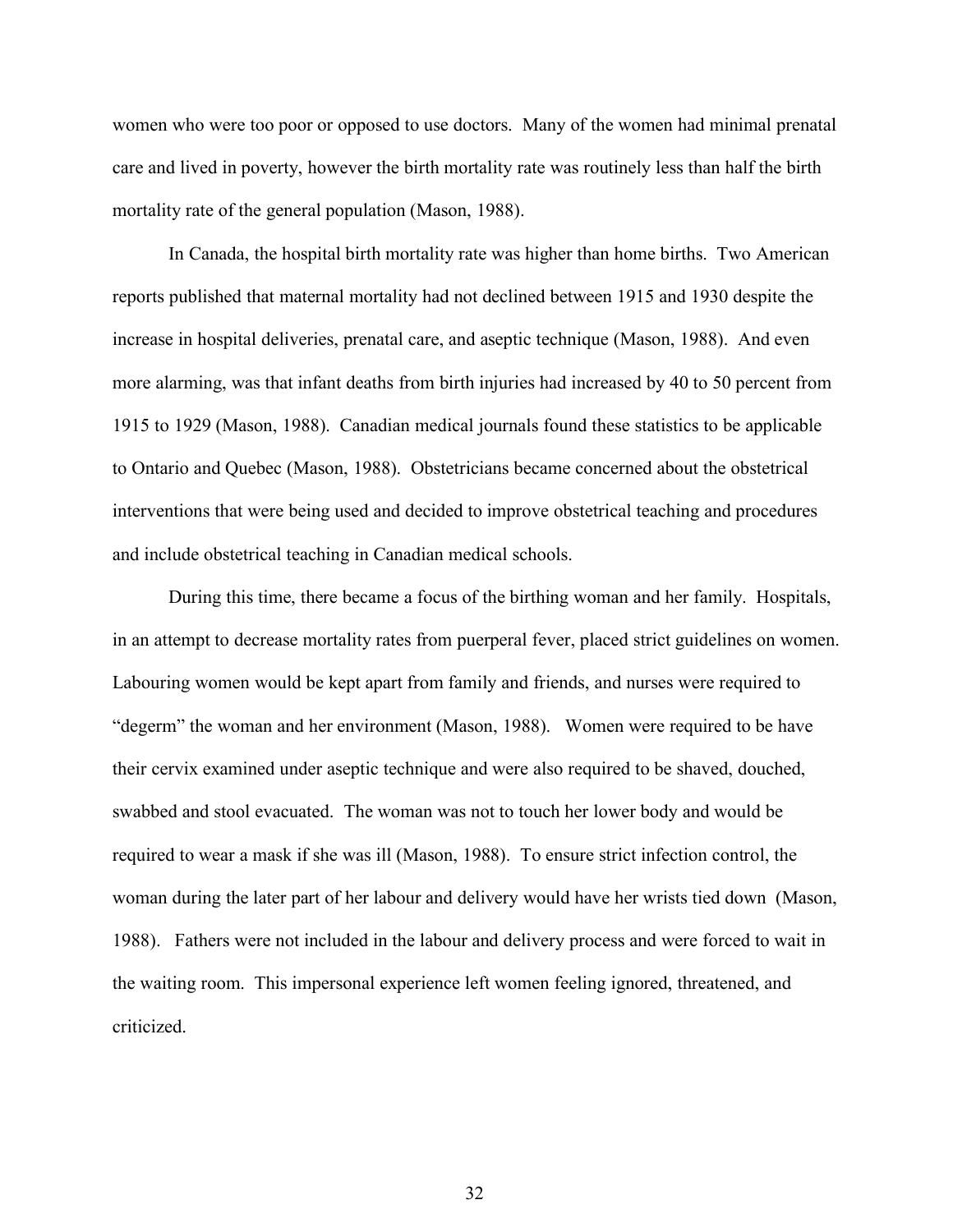The widespread land of Canada prevented traditional birth culture and midwifery to go away, instead *The Canadian Mother and Child* included a chapter on delivering babies without medical attendance (Mason, 1988). Birth culture and informal midwifery were still very much being practiced to support those women during childbirth without medical attendance (Mason, 1988).

Around 1937, there was a decrease in maternal mortality rates from puerperal infection in Europe and North America (Mason, 1988). This coincided with the advent of the first antibiotic in Canada. In Canada, hospital birth mortality rates were parallel to home births. Consequently, home birth mortality began to increase each year (Mason, 1988). Subsequently, home birth declined rapidly (Mason, 1988; Cross, 2014). By 1950, less than ten percent of birth took place in the home (Cross, 2014).

However, in the northern part of Canada and in the North-West Territories, most communities believed that non-medical births were unnatural. However, many communities had large groups of women well known as midwives (Mason, 1988). The native birth culture was reflective of a high-level of skill among women and midwives helping out during births. A campaign by the Canadian government sought to increase northern nurses and physicians in an effort to combat active tuberculosis (Mason, 1988). Once recruited, doctors and nurses would be expected to increase their practice to include childbirth (Mason, 1988). The nurses attempted to convince women to deliver their babies at nursing stations and also offered prenatal care together with vitamins and food supplements (Mason, 1988). In the 1960s, the Canadian government endeavored to recruit midwives from Britain, New Zealand and Australia to work in northern Canada (Mason, 1988). Throughout 1940 to 1960, proclaimed childbirth academic experts such as pediatricians, obstetricians, and child psychiatrists became activists for early contact between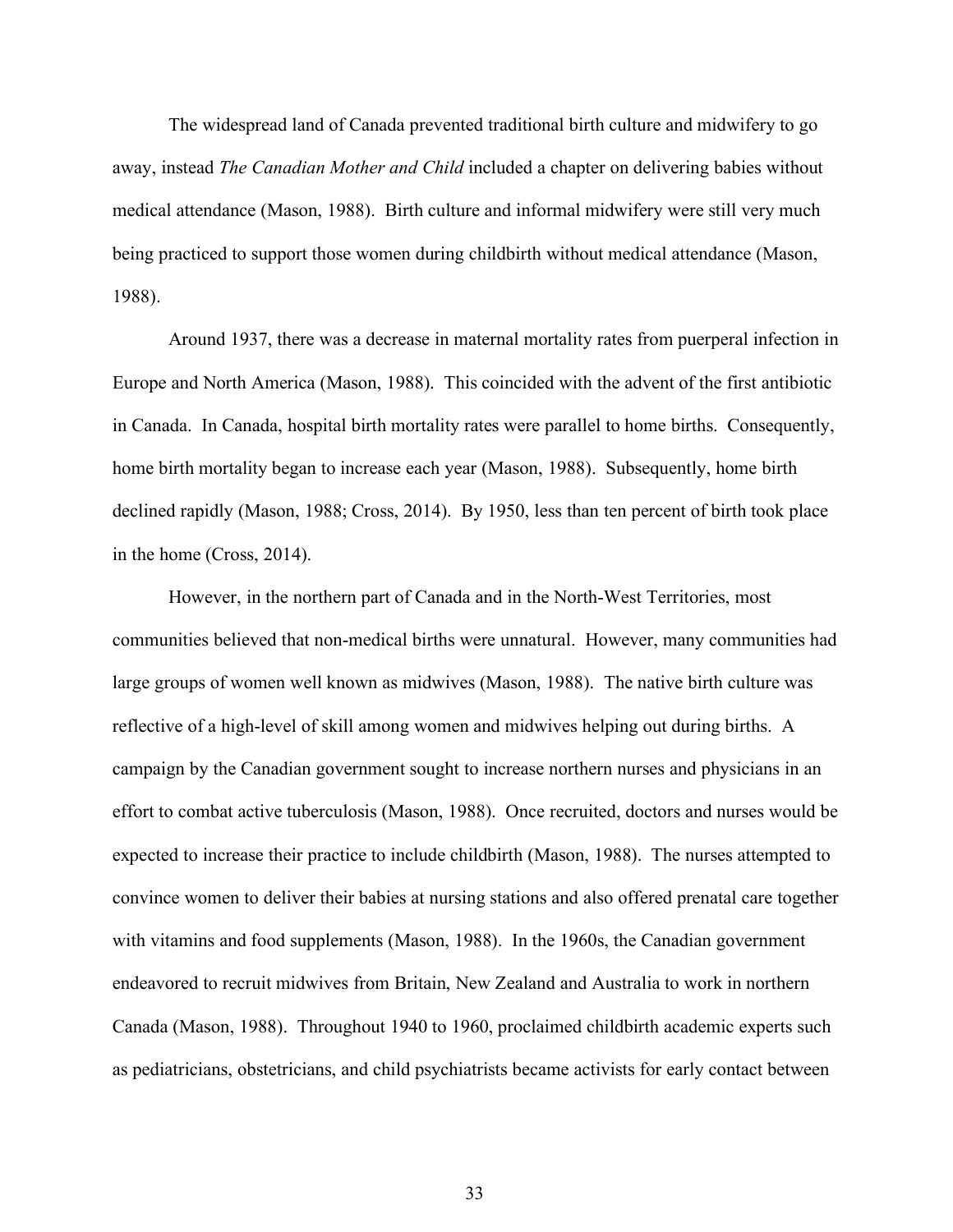newborns and their mothers (Phillips, 2003). In 1960, family-centered care was devised to include the father in childbirth preparation classes and in the birth itself (Phillips, 2003). Mothers and newborns were permitted to room-in together in one room with the mother providing care of the newborn. The theory behind this was to prepare the mother for taking her newborn home (Phillips, 2003).

Fifteen years later, a gradual reduction in nursing stations required women to be sent out of their community, away from family and friends and sent to a distant hospital for safe childbirth (Mason, 1988). This decision was based solely on hospitals being the safer place to deliver (Mason, 1988). By 1970, all women would be shipped to a hospital for delivery (Mason, 1988). The decline in births at the nursing station also ensued a decrease in skill competency (Mason, 1988). Accordingly, Canada's plan to create a safe midwifery system across the north had failed (Mason, 1988).

The birth culture in the 1970s and was unique and reintroduced many changes. There was increased interest in avoiding hospital birth and home births again began to rise (Mason, 1988). Some doctors supported this new trend, while others criticized birth at home. Sauls (2000) reports these changes were largely in part to the feminist movement and the demand for labour support leading to maternal satisfaction and reduced labour length. Birth styles and practices varied and reflected the wishes of women and their families (Mason, 1988). Once again, an increased demand for midwives and birth culture involving friends and family supporting and helping one another out during labour reappeared (Mason, 1988). However, very few midwives at this time had formal training, however, participated in extra training through workshops and courses. Prenatal care would occur at intervals and was usually informal. The traditional birth culture practices that involved friends attending with the midwife, while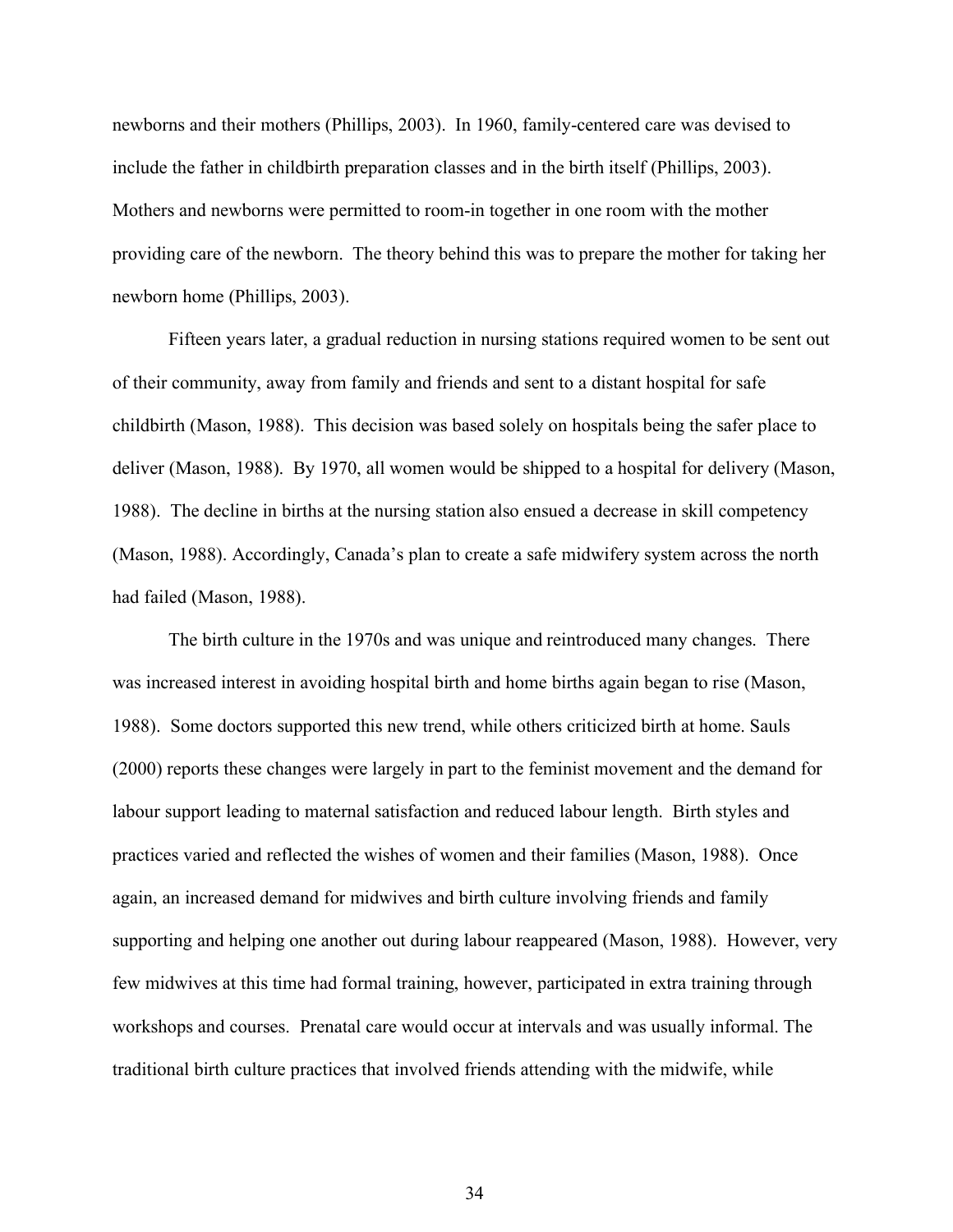cooking, cleaning and caring for any other children was occuring (Mason, 1988). Feminists advocated for the role of the midwife to be dominant in the birth culture.

Continuing into the 1970s intrapartum nurses continued to advocate for fathers to be part of the childbirth process and for birthing rooms to be introduced (Sauls, 2000). The emphasis continued on becoming family-centered care, shifting the focus from individualized-care. Women complained resentfully about having their babies taken away from them following delivery (Phillips, 2003). Babies were placed in a nursery staffed by nurses and mothers were encouraged to rest. Families were requesting increased involvement and less separation following birth. This change led to a more holistic role for the intrapartum nurse, not just focusing on the physical aspects of care (Phillips, 2003). Technology known as electronic fetal monitoring was introduced to begin monitoring mothers during labour and birth (Wertz & Wertz, 1989). Previously, a baby was monitored by using a fetoscope, or doppler ultrasound to detect the baby's heart rate (Healen, 2013).

During the 1980s to 1990s, a shortage of health care providers in Canada provoked the maternity care crisis (Kornelsen, 2003; Rogers, 2003). In 1990, Canada was considered to be one of the safest countries in the world to give birth (Kornelsen, 2003). It was ranked sixth in infant mortality and second in maternal mortality. By 2006, Canada declined in its standings and was ranked 21<sup>st</sup> for infant mortality and ranked 11<sup>th</sup> for maternal mortality (Kornelsen, 2003). In 2003, less than half of the family physicians were offering maternity care to their patients and an anticipated retirement of obstetricians without replacement would further lead to the decline of maternity care to patients (Kornelsen, 2003; SOGC, 2008). Accordingly, this shortage led to a growing concern about Canada's ability to provide adequate care for pregnant women and their babies (Kornelsen, 2003). Rural and remote areas of Canada continued to be affected by the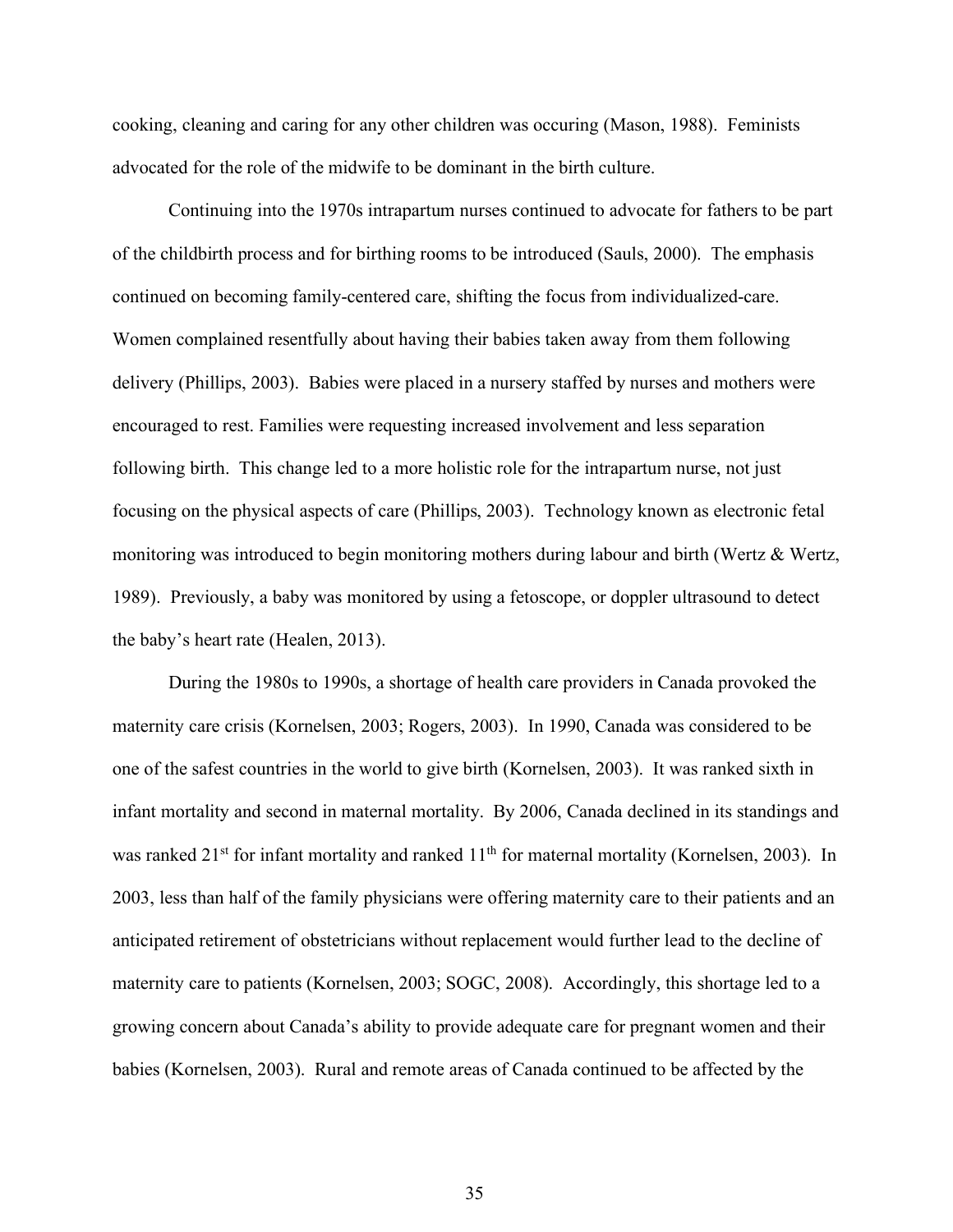shortage of health care providers with family physicians and registered nurses providing care (Rogers, 2003). However, rural hospitals faced challenges of attracting and retaining maternity care providers with experience. Additionally, sustaining skills in hospitals with low birth rates could lead to loss of confidence and burnout due to additional on-call responsibilities (Rogers, 2003). Also during this time, there was limited access to midwives (Kornelsen, 2003). Midwives were only permitted to practice in four provinces. Of the 400 midwives registered to practice in Canada, midwives attended only two percent of total births (Kornelsen, 2003).

During 1980s and into the 1990s, hospitals were required to cut costs and accordingly, new models of care were created to be more functional and homelike (Phillips, 2003). These models of care were (LDRs) labour, delivery, recovery rooms and postpartum units with separate nurseries for newborns. Some hospitals created (LDRP) rooms, labour, delivery, recovery, and postpartum rooms with a separate room known as a nursery where babies could be observed if necessary (Phillips, 2003). The purpose was to keep both the mother and newborn together in the room following the birth. In order to do so, nurses were trained to work in labour and delivery as well as care for the postpartum mother and her newborn (Phillips, 2003).

Well into the 1990s, a rise in medicalization of the labour and delivery experience to make childbirth safer (Sauls, 2000). While women were labouring in a birthing room, they were attached to a fetal heart monitor, receiving oxytocin through an intravenous to augment their labour and receiving epidural anesthesia for pain management (Sauls, 2000). With increasing medical interventions came the risk for legal liability. Assessment of electronic fetal monitoring is integral to labour management, and many legal challenges are based on interpretation and actions taken on the basis of fetal surveillance data. Accordingly, it is essential that nurses be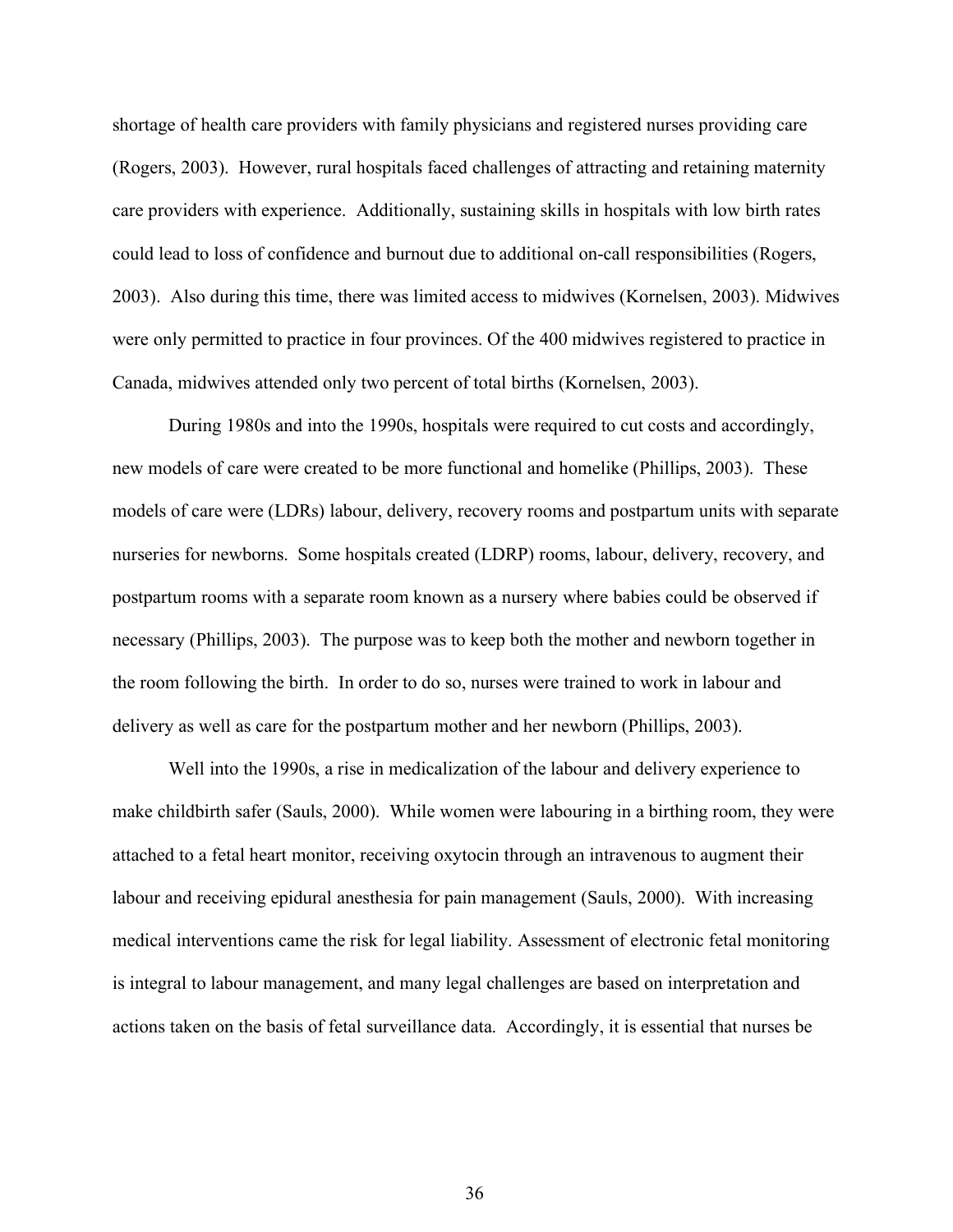competent in using this technology (Zwelling, 2008). Currently, the goal still remains much the same, for a safe labour and delivery and this is symbolized through the use of technology.

In the twenty-first century almost all women are still giving birth in hospitals (CIHI, 2017). In 2013, there were 380,233 babies born in Canada, of those births, 372,850 delivered in a hospital. The latest data from Statistics Canada (2016) indicates 392,902 babies were born in Canada from 2015 to 2016, and of those, 3,513 births took place in Northeastern Ontario (CIHI, 2017). A steady incline has been noted each year in Canadians giving birth. Pregnancy and childbirth remain the leading causes of hospitalizations among Canadian women, and caesarean sections are the leading cause of inpatient surgeries (CIHI, 2018).

## **Feminism Theory and Intrapartum Nursing**

When discussing the evolution of intrapartum nursing, it would be amiss not to recognize the contribution of feminist theory. Historically, childbirth is an experience that is embedded in unequal power between women and their medical caregivers (Malacrida & Boulton, 2013). The evolution of childbirth changed from a woman-centered home event to that of a hospital-centered medical and technical event. Many feminists agree that medical dominance over all aspects of childbirth has weakened women's control and autonomy over their bodies and the childbirth process (Malacrida & Boulton, 2013). The history of childbirth and the construction of women's experiences has been written, shaped and directed by men. The feminism paradigm is based on philosophical and theoretical views of women and their place and role within society (Tong, 2009). Feminism is a theoretical belief that appreciates the diversity, trends, issues and continuing evolution of women (Tong, 2009). Feminism provides a prospective to viewing what woman-centered care during labour should represent. There is a culture that nurses are subservient to the obstetrician and this notion is also portrayed to the patient. A feminist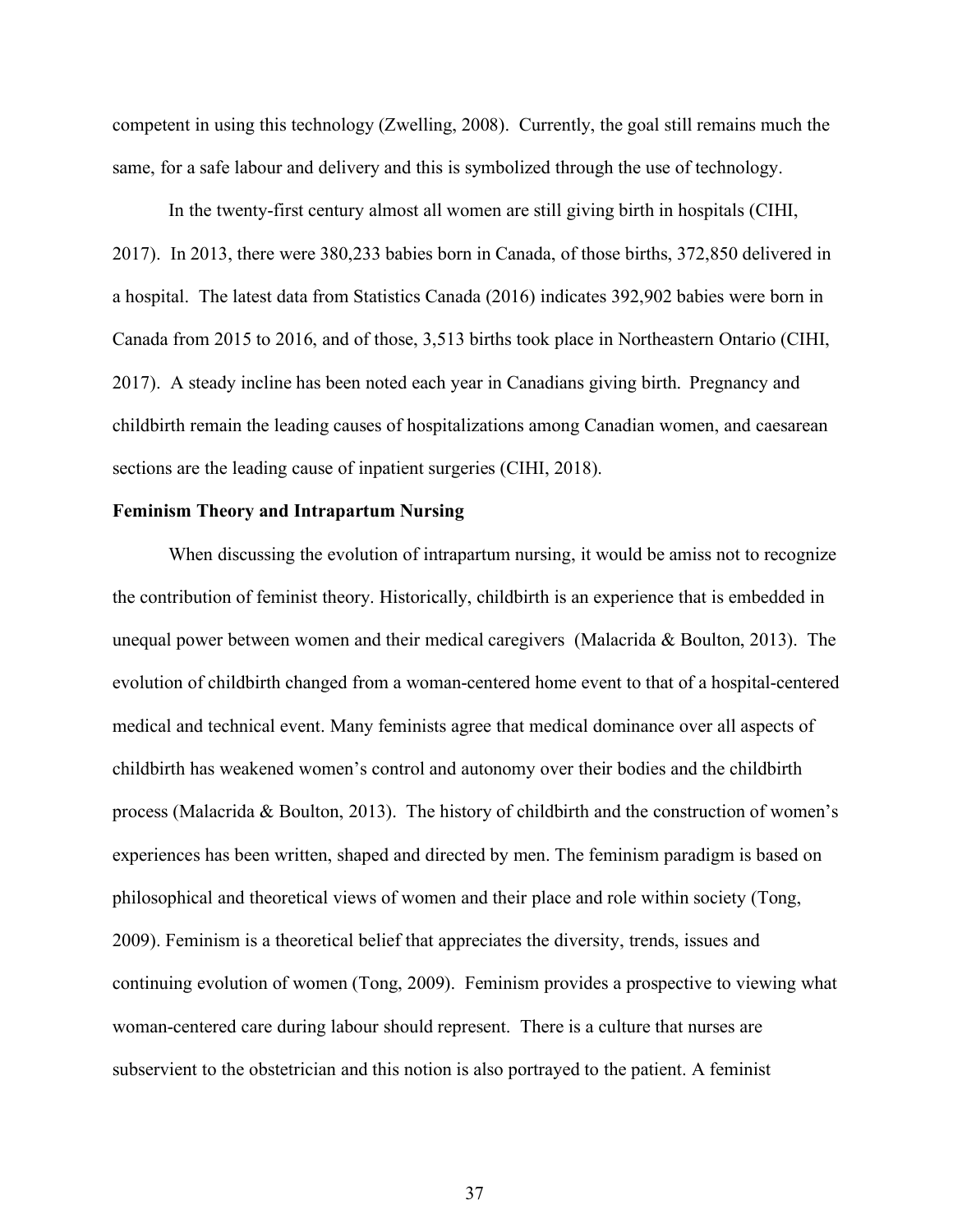perspective of birth alters the balance of power, as it focuses on women-centered care, and supports women remaining in control of their birth experience. Within feminist literature, there is evidence that aspects leading to the medicalization of birth have been created on a gender perspective bias (Behruzi, Hatem, Goulet, Fraser & Misago, 2013). As a result, it is believed that this patriarchal construction of childbirth has contributed towards modern medicine and obstetric technology causing a shift of normal physiological birth to that of a pathological process (Brubaker & Dillaway, 2009; Behruzi et al., 2013). Accordingly, there are multiple viewpoints, beliefs and definitions of feminism. Behruzi et al. (2013) suggest that the essence of feminism theory concentrates on women-centered care during childbirth that ensures respect for values, beliefs, autonomy, choices and control over their bodies as part of a humanized birth. Humanization of childbirth is opposing to the predominant medical and technological model (Behruzi et al., 2013). Many beliefs of feminist thinking exist; however for the purposes of this discussion only first wave, second wave, and third wave and their relevance to childbirth will be considered.

Throughout the nineteenth and twentieth centuries, the first wave feminists fought for women's rights to include control over their bodies and decision making with choices in childbirth and reproductive life (Beckett, 2005; Brubaker & Dillaway, 2009; Behruzi et al., 2013). At the turn of the twentieth century, there was a shift from home births under the care of the midwife, to the hospital under the supervision of the physician. Feminist activists suggest physicians capitalized on hospital births as an opportunity to portray childbirth as a dangerous, pathological event and to devalue the holistic care of the midwives. Access to pain relief was demanded by the first wave of feminist activists as a woman's right. As a result, women were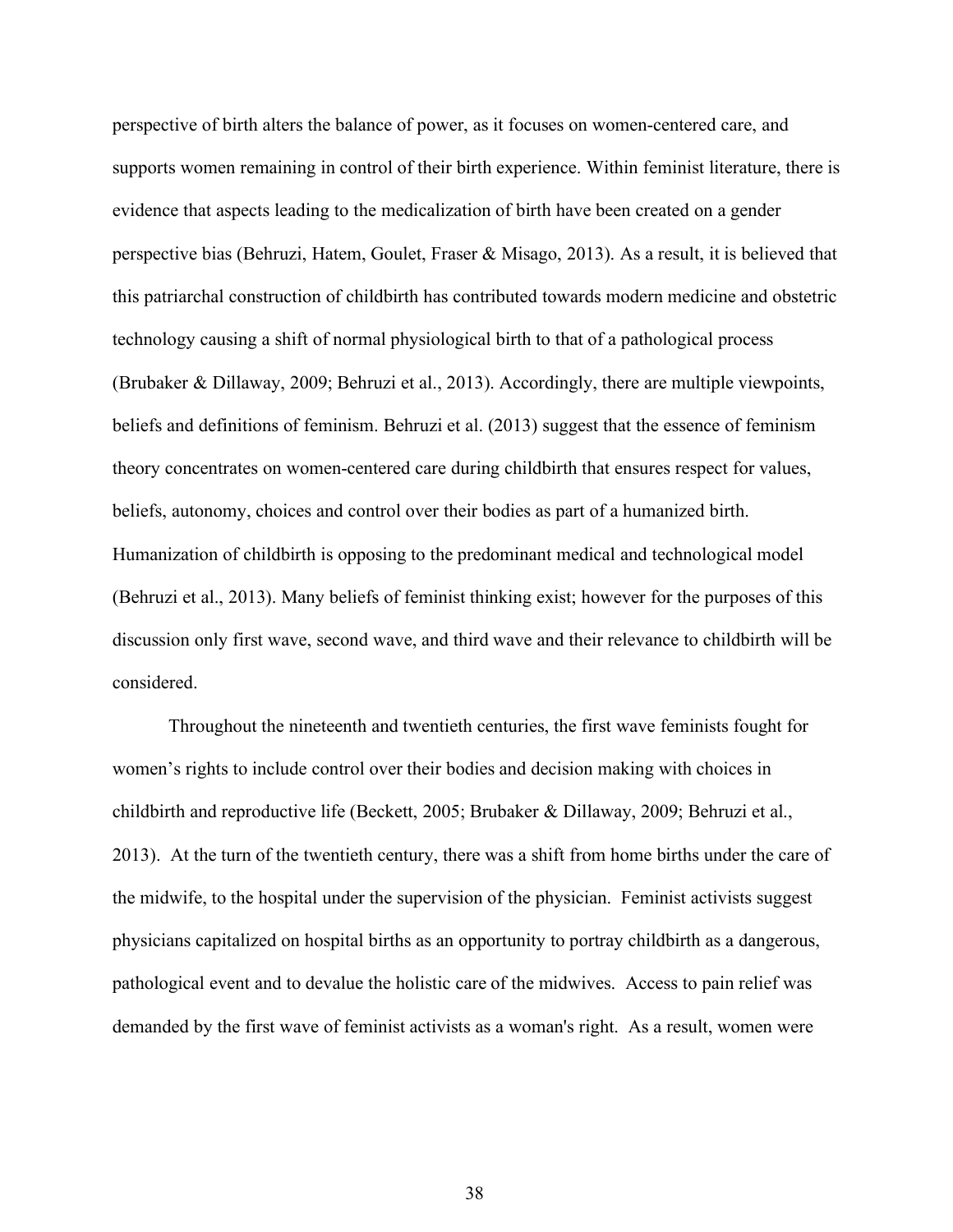granted the right to relieve their suffering and have the right to accept or decline the use of pharmaceuticals (Beckett, 2005).

Second wave feminism took the opposite position of the first wave in the late 1960s and early 1970s and became interested in a natural birth that was female controlled and once again advocated for home births under midwifery care (Beckett, 2005). The 'natural birth' or 'alternative birth' movement supported a more humanistic, woman-centered and holistic approach to childbirth (Behruzi et al., 2013). The alternative and natural birth movements advocated for treating childbirth as an important life event involving family rather than a medical emergency with "...the inhumane and impersonal nature of many routine hospital procedures" found in the medical and technological approach to childbirth (Beckett, 2005, p254). Women often demonstrated an altered body image and a feeling of powerlessness giving birth under medical ideology of the physician and being directed to follow their instructions (Brubaker & Dillaway, 2009). Use of the electronic fetal monitor emphasized more on the needs of the fetus than the labouring woman (Brubaker & Dillaway, 2009).

The third wave of feminism also known, as contemporary feminism has emerged revalidating a woman's right to choose a technological and pain free birth rather than a natural one without analgesia (Behruzi et al., 2013). Contemporary feminists suggest that technology is not necessarily a male-gendered machine representative of the obstetrician's authority at birth but one that women desire to meet their needs and serve a purpose (Behruzi et al., 2013). Accordingly, women can purposefully choose and benefit from the utilization of technology during childbirth (Beckett, 2005). The movement of third wave feminism acknowledges women's childbirth experiences are based on differences in ethnicities, nationalities, religions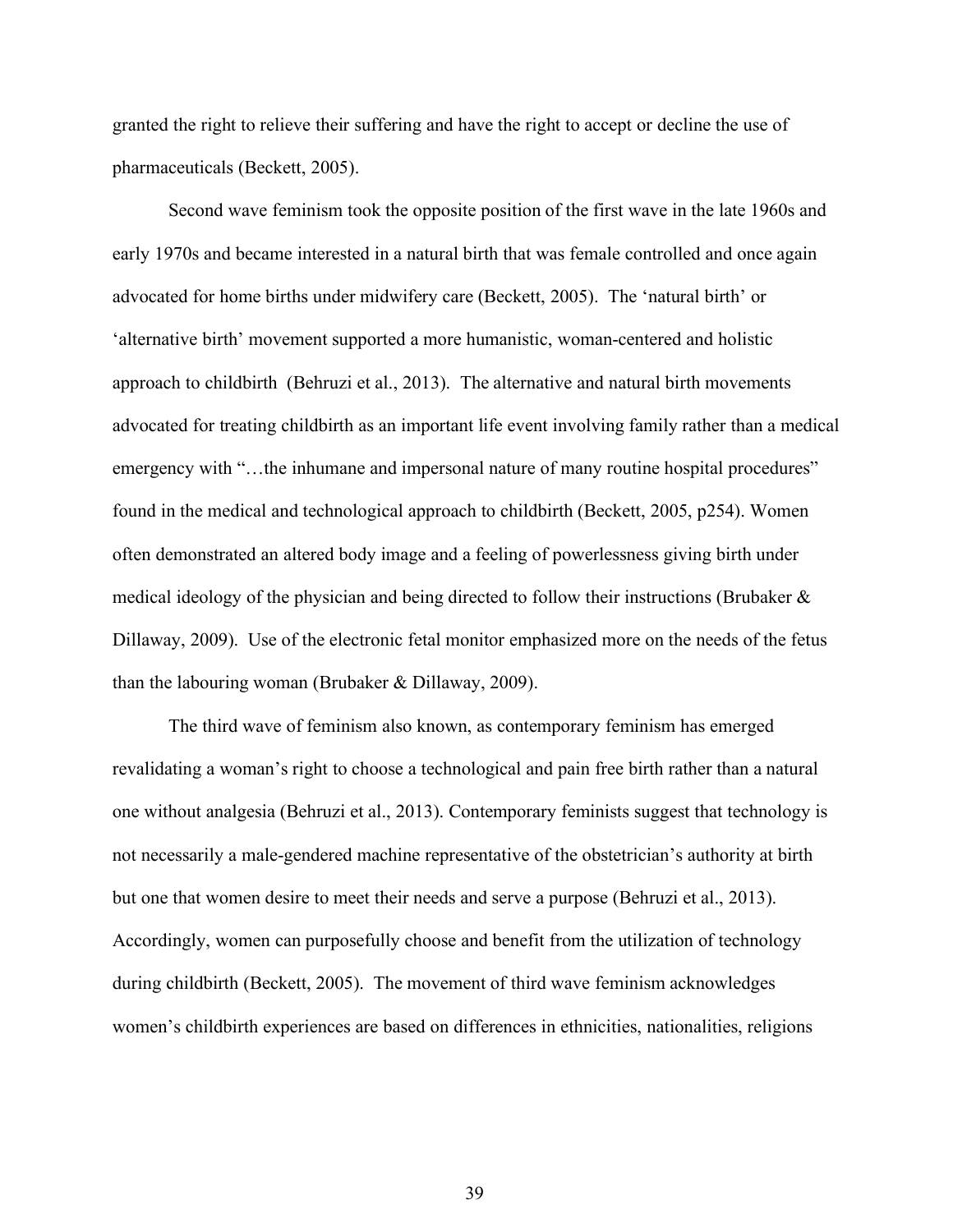and cultural backgrounds that play a role in their decision making with respect to a medical and technological birth (Behruzi et al., 2013).

Within obstetrics the term women-centered has been used to describe birthing environments, however, these environments have yet to endorse practices and interventions resembling woman-centered care (Goldberg, 2002; Brubaker & Dillaway, 2009). A womencentered approach to birth is described as one in which a birthing "woman is central to her own birth, not only because it is her physical body that births the baby, but also because the woman herself is a dynamic participant in her birth" (Goldberg, 2002, p.103). Goldberg (2002) portrays women-centered birthing as a "lived, experiential, and embodied practice" (p.103). Goldberg (2002) describes women-centered birthing as actualized when there exists a relational engagement that is directed from nurse to woman, woman to nurse, and between and among the nurses providing care.

Kitzinger (2015) advised "If you really want to help a woman in labour, try not to manage, conduct or coach. What she needs far more is someone to help boost her strength and confidence" (p.2). When health care providers attempt to manage birth, there is a loss of control and subsequently, a sense of power in choice and decision-making (Katz Rothman, 1996). Childbearing women are generally healthy and capable of making decisions related to their care. The birth setting is a specialized environment wherein childbearing women plan for the birth of their baby and desire to be an active participant in the process (Simmonds, 2008). Nevertheless, childbirth often has an unpredictability aspect and some women may face disappointment when choices are unavailable or caregivers are reluctant to respect these choices (Simmond, 2008). The relationship that forms between an intrapartum nurse and a labouring woman is unique. In a short period of time a relationship that is based on establishing rapport and trust endures together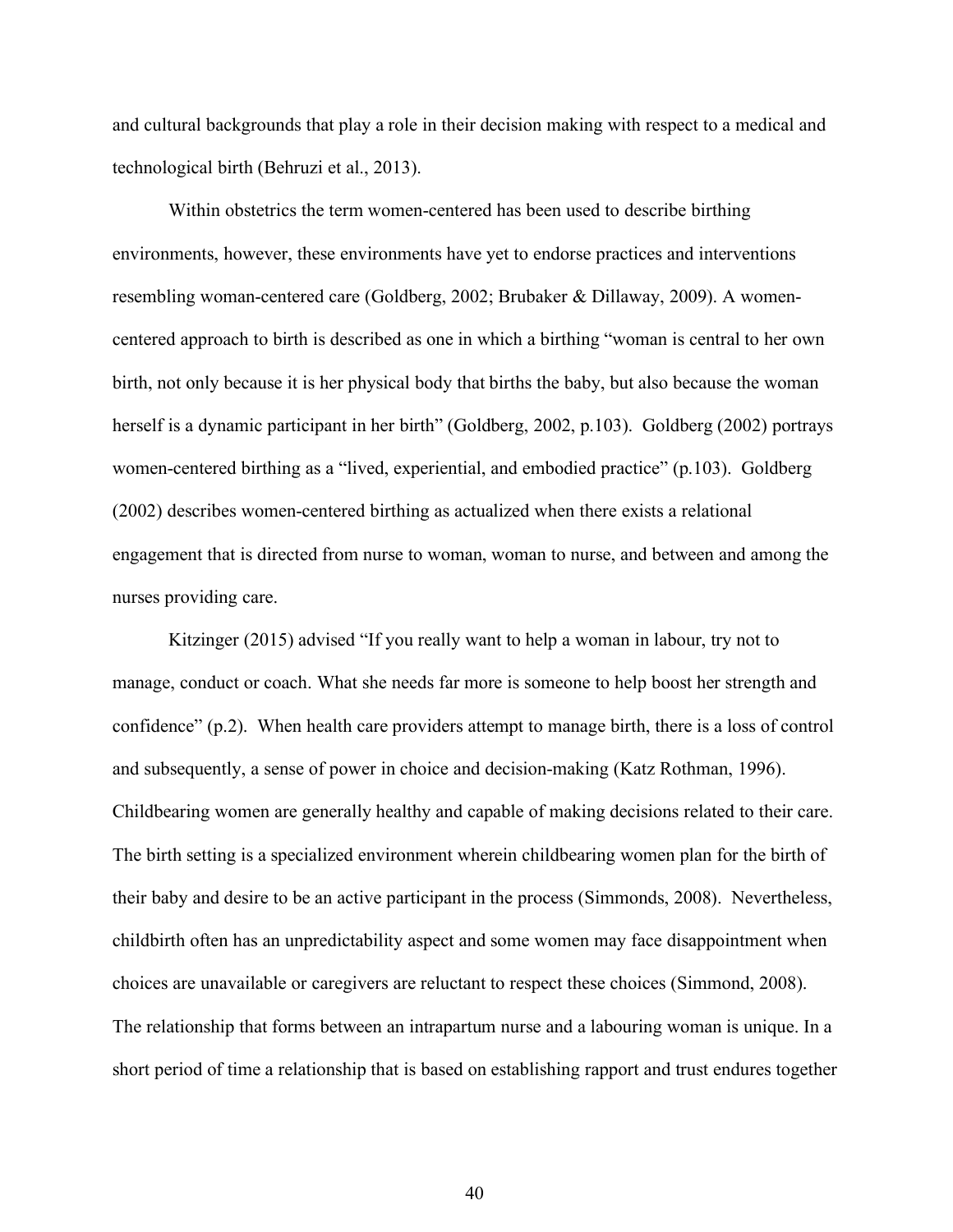in an embodied experience that ends with a extraordinary journey: the birth of a baby. A positive labour and birth experience that results in a healthy newborn is a focus and concern for intrapartum nurses. Similarly it is also a concern mother's share as well.

Intrapartum nursing care is a practice that is designed to foster the health and well being of women to help create a positive birth experience (Golding, 2003). A positive childbirth experience is linked to many benefits for both the mother and newborn. It is the perception of the childbirth experience that stays with a woman and creates a permanent imprint within her life. Simkin (2002) reports that women who received supportive care during their labour and delivery were able to recall 15 to 20 years later the specific words and actions of their nurses. The women who remember their nurse as being kind, supportive and offering comfort measures acknowledged a positive childbirth experience. The type of support a woman receives can make a difference in whether she remembers her experience as being disembodied or as one that enhances her feelings of self-worth and self-esteem (Golding, 2003).

Golding (2003) denotes expert perinatal nurses must demonstrate a commitment to respect the decision-making and self-direction expressed by labouring women. Failure to do so may result in women feeling exploited and not supported with their birthing plan. Intrapartum nurses should endeavor to demonstrate "commitment to facilitation, not exploitation" (p.581). Facilitation is enacted by intrapartum nurses when women in labour are provided with information and choices and allowed to make decisions with respect to their labour such as positions and ambulation, comfort measures, and the use of medical interventions such as oxytocin. Goldberg (2008) purports perinatal nurses exemplify the ability to advocate and demonstrate respect for autonomy within the practice setting. The concept of advocacy and autonomy support an individualistic belief, views and personal choices (Simmonds, 2008).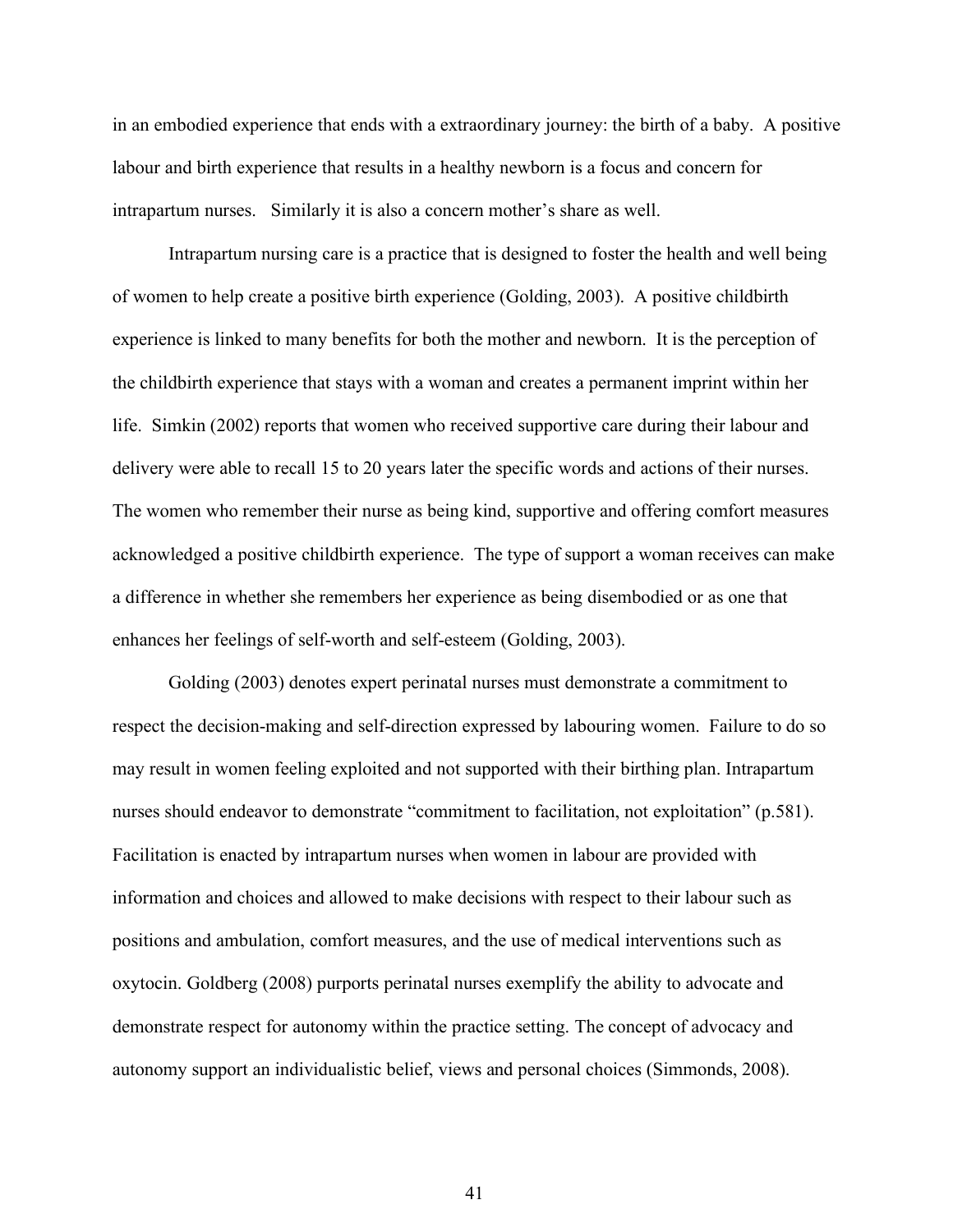However, Goldberg (2003) challenges this conception by suggesting that women are not able to make an autonomous informed decision because of already determined policies and procedures over which women have no control. She further suggests that these protocols leave minimal choices for women and that the expert opinions are valued more than the input from the woman herself. Therefore, nurses may perceive themselves restricted in their ability to advocate and support autonomy. Despite this, intrapartum nurses endeavor to empower and respect a woman's birthing plan and willingness to facilitate the birth. As expressed by Patricia Benner  $(2000)$ :

Nursing practice invites nurses to embody caring practices that meet, comfort, empower and advocate for vulnerable others. Such a practice requires a commitment to meeting and helping the other in ways that liberate and strength, and not ways that impose the will of the caregiver on the patient. (p.11)

### **Intrapartum Nurse and Education**

The College of Nurses of Ontario (CNO) is the regulatory body for registered nurses in Ontario. CNO outlines practice standards and competencies that all registered nurses are held responsible and accountable to. The core perinatal nursing requirements include current certification from relevant professional College of Nursing; knowledge and skill in supportive care for labour, birth, and breastfeeding; skills and knowledge related to physical and psychosocial risk assessment. Further requirements and certifications for providing nursing care are then specified according to the institution at which the nurse is employed.

Canadian Nurses Association (2017) describes perinatal nursing as providing care throughout the childbearing continuum from preconception to three months after birth. The goal of perinatal nursing is to provide for the safety and well being of the woman, her family, and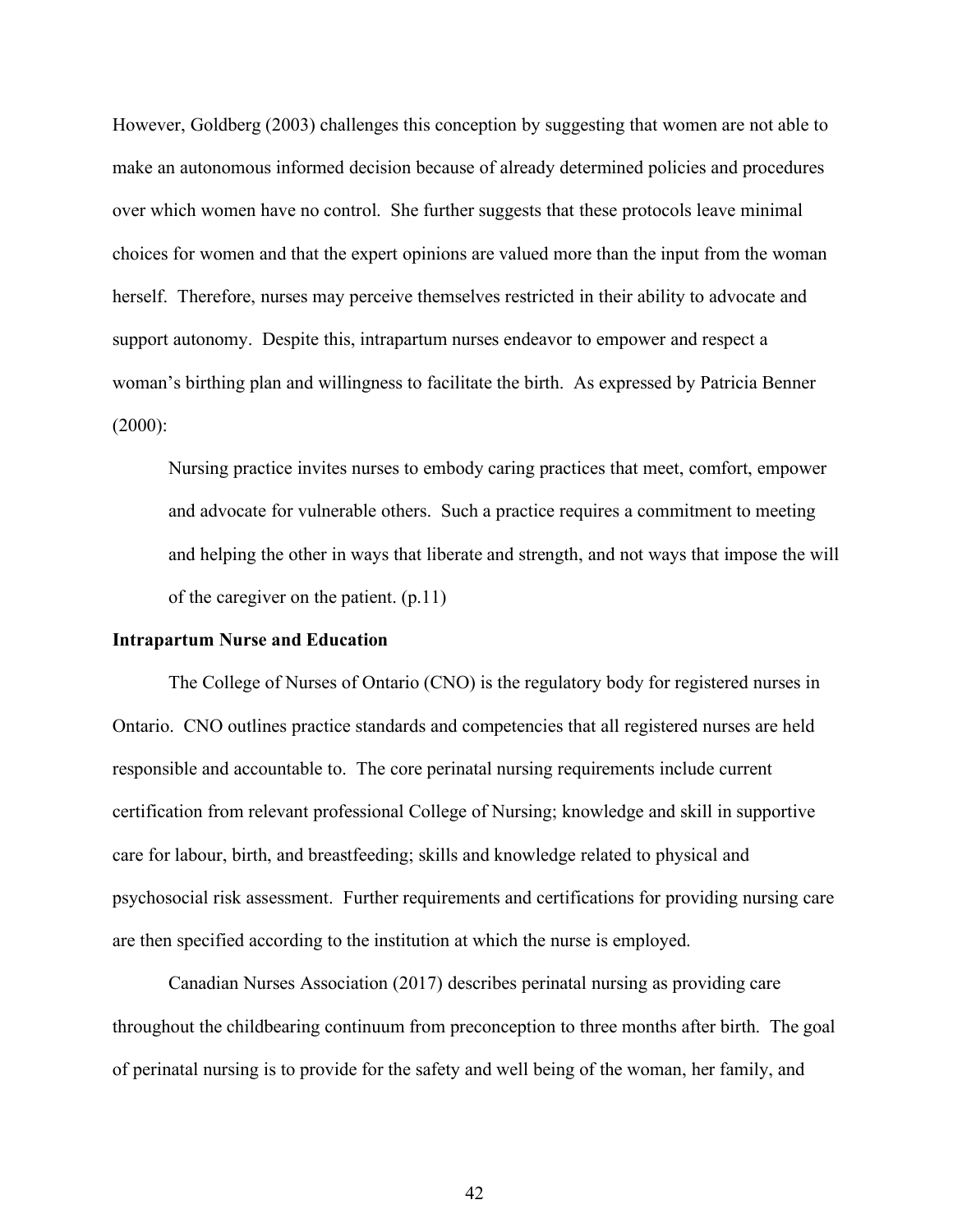fetus to newborn. Perinatal nursing practice includes care for women, newborns, and families throughout preconception, antepartum, intrapartum, and postpartum period. For the purposes of this study, intrapartum nursing care will be the focus.

The Association of Women's Health, Obstetric and Neonatal Nurses (2009) in the document *Standards for Perinatal Nursing Practice and Certification in Canada* define the nurse's responsibility to women and newborns. The Standards of Professional Performance describe the many roles and behaviours that the perinatal nurse is accountable for together with measurement criteria outlined with each standard. The Standards are to be used in collaboration with Standards from the Canadian Nurses Association, provincial nursing associations, the Association of Women's Health, Obstetric and Neonatal Nurses evidence-based clinical practice guidelines, health care facility guidelines and Canadian law and regulations. Education is detailed as "the registered nurse acquires and maintains knowledge and competencies that reflect current evidence-based nursing practice for women and newborns" (p. 10).

The Canadian Nurses Association offers registered nurses who are practicing in the specialty of perinatal nursing to write a comprehensive exam. The voluntary certification in perinatal nursing is one way that nurses can demonstrate their competence in providing care for childbearing women and their newborns. The exam competencies include preconception, antepartum, intrapartum and postpartum.

# **The Role of the Intrapartum Nurse in Labour Support**

Women's birth experiences are strongly influenced by intrapartum nurses and their support and comfort measures. Childbirth experiences are enriched when women feel supported, respected, and valued (Bowers, 2002; Carlton et al., 2009). Intrapartum nurses have the most contact with families in hospital during labour and delivery and are present at almost all births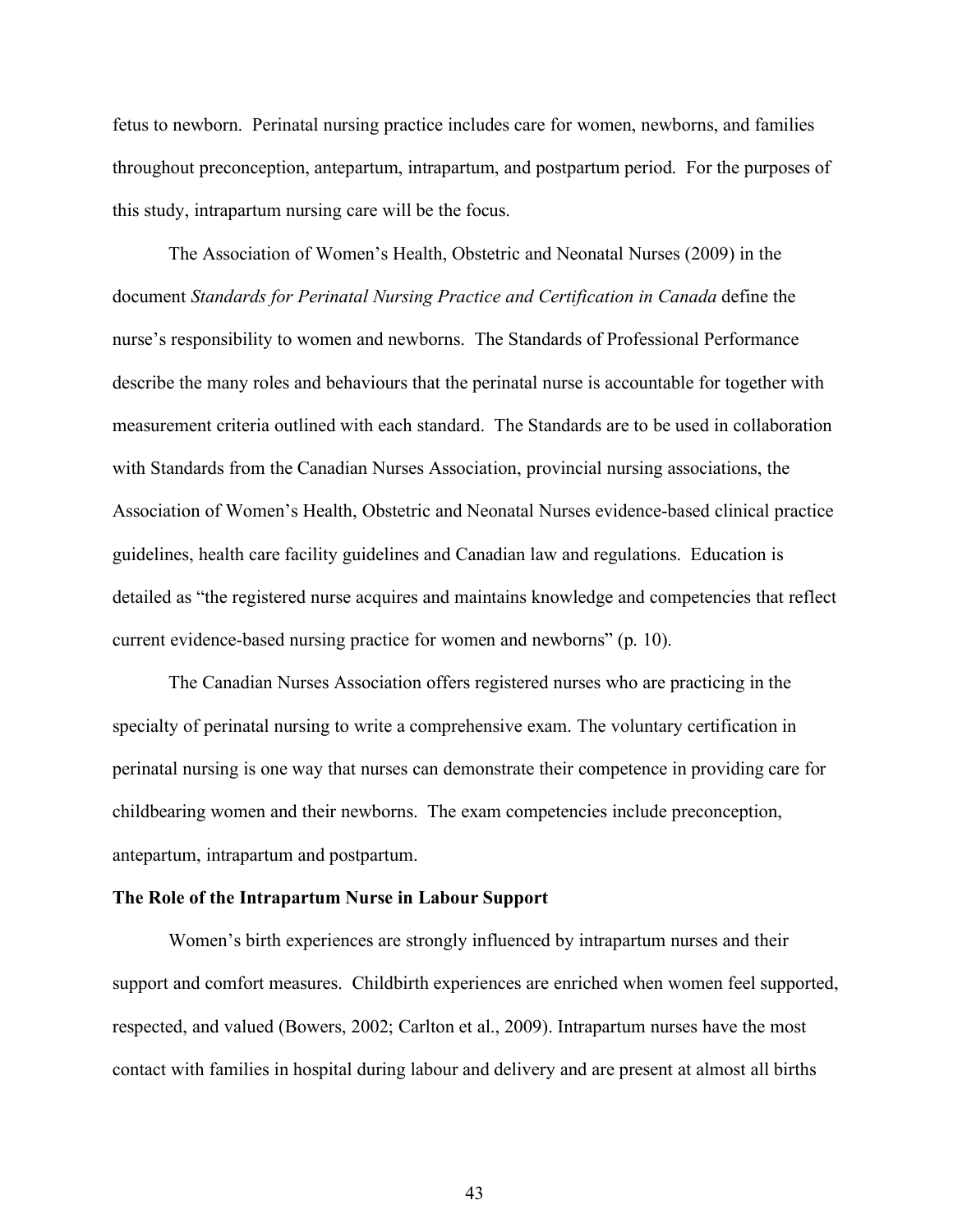(Bryanton, Fraser-Davey & Sullivan, 1993; Barret & Stark, 2010; Liva et al., 2012). Nurses while providing one-to-one care with labouring women have an important influence on the outcome of their labour and delivery experience. It is often the intrapartum nurse that is the deciding factor in whether the woman has a negative or positive experience during their labour and delivery (Bryanton et al., 1993; Simkin, 2000). Davies & Hodnett (2002) recognize there is a disparity between clinical practice guidelines that recommend nurses provide one-to-one labour support and the amount of time nurses are actually providing support. This is largely in part to intrapartum nurses spending more time managing technology than providing comfort and support during labour (Davies & Hodnett, 2002; James, Rice Simpson & Knox, 2003; Romano & Lothian, 2008; Payant, Davies, Graham, Peterson & Clinch, 2008; Liva, Hall, Klein & Wong, 2012).

#### **Benefits of Labour Support**

Society of Obstetricians and Gynecologists (2007) recommend that women in active labour have continuous one-to-one labour support acknowledging that the nurse is caring for two patients, the labouring woman and her fetus/newborn. Similarly, Association of Women's Health, Obstetric and Neonatal Nurses (2011, p.665) states, "continuously available labour support from a registered nurse (RN) is a critical component to achieve improved birth outcomes." Continuous labour support promotes patient safety.

Researchers examining the effects of labour support have shown positive outcomes for women and their babies. Hodnett et al., (2012) in an ongoing database of systematic reviews in the Cochrane Database, first published in 1995 and more recently updated in 2012, demonstrated the benefits of continuous labour support. The systematic review of 22 studies from 16 countries, including more than 15,000 women, reviewed the effect of continuous, one-to-one intrapartum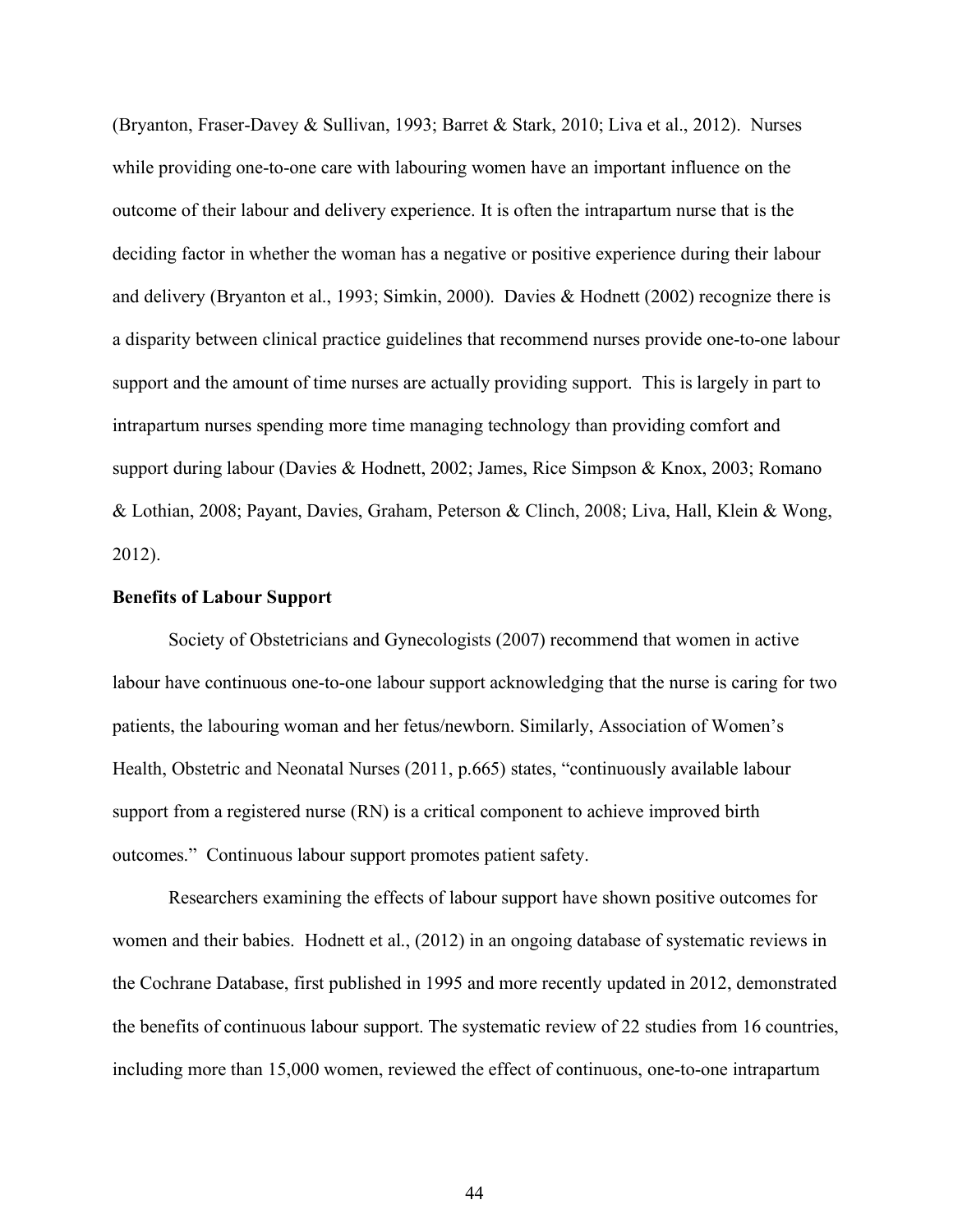support compared with usual care and if continuous labour support was affected by routine practices and policies, the provider's relationship to the hospital and woman, and time of onset of labour support. The review looked at labour support being provided by hospital staff and nonhospital staff. Hospital staff included nurses and midwives, and non-hospital based staff included personnel such as having a personal relationship to the labouring woman or companions. The results of the review determined that continuous labour support was associated with decreased use of intrapartum analgesia, decrease use of regional analgesia/anaesthesia, decreased operative vaginal deliveries, decreased caesarean births, increased spontaneous vaginal births, and reduced likelihood of reports of negative experiences.

A significant finding by Hodnett et al. (2012) reported the advantages of continuous labour support appear to differ by provider. Continuous labour support by hospital staff reflected limited effect as a result of experiencing additional tasks besides providing labour support, constraints of organizational practices and policies and routine practices. Accordingly, nonhospital staff such as continuous support from a person who is present merely to provide support and is not a member of the woman's social network but has experience and training in providing labour support appears to be most helpful. As a result, non-hospital staff demonstrated more effective labour support as they had no additional responsibility to anyone other than the woman. Hodnett et al. (2012) expresses concerns for nurses and midwives to offer effective continuous labour support in the context of current birthing environments as a result of concurrent responsibilities, devoting a large amount of time managing technology, documentation, length of shifts, and may lack labour support skills or work in short-staffed environments. Despite the evidence and recommendations for continuous labour support, researchers have discovered in an exploratory survey that intrapartum nurses are only spending 25.1 to 27.8 percent of their time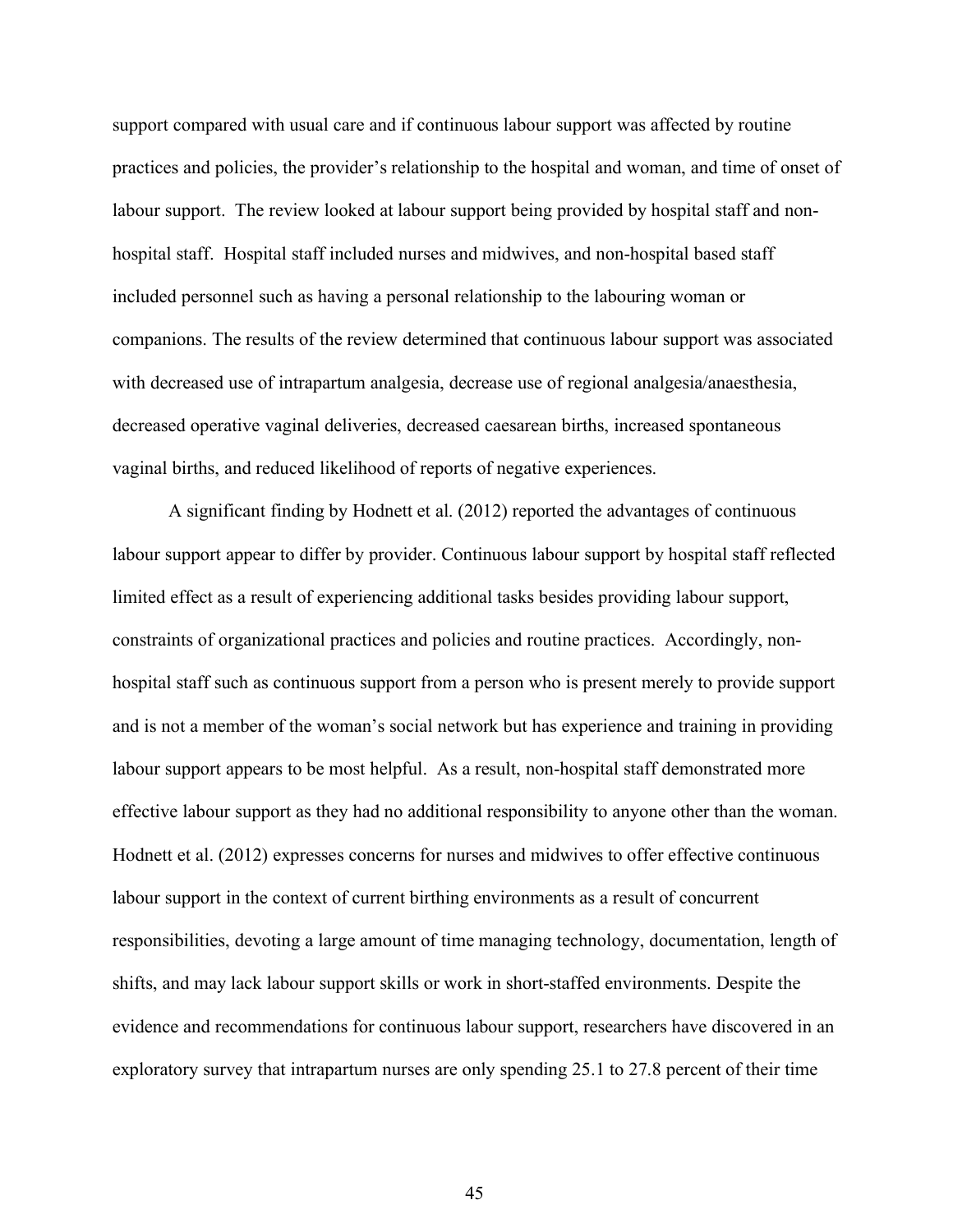providing labour support (Payant, Davies, Graham, Peterson & Clinch et al., 2008). Liva et al. (2012) in a secondary analysis of a cross-sectional survey report that increased interventions in childbirth have been a factor in contributing to negative psychological outcomes, such as posttraumatic stress disorder. MacKinnon et al. (2003) in an exploratory study acknowledge that women describe the presence of the intrapartum nurse as an important part of their childbirth.

Notwithstanding the many benefits of continuous one-to-one labour support, intrapartum nurses encounter many challenges and barriers upholding this recommendation. With increased rates of inductions and caesarean sections together with increased obstetrical morbidity and associated complications, nurses are providing care for higher acuity women (Hodnett et al., 2012). Accordingly, nursing care requires more consideration to technology and documentation. In addition, the Institute for Safe Medication Practices (2014) states two frequently used medications, oxytocin and magnesium sulfate, are regarded as high-risk medications and therefore require intensive administration safety measures, continuous maternal and fetal monitoring and ongoing assessments. The administration of high-risk medications and the use of technology should require the nurse to be present in the patient's room and thus providing labour support simultaneously, however that is not the case. Graham, Logan, Davies and Nimrod (2004) in a qualitative case study suggest that intrapartum nurses who are supporting and managing labouring women in technologically and stressful situations to ensure patient safety, may perceive labour support as being a secondary priority since it does not place the woman at risk.

## **Technological Environment and Labour Support**

The focus of care has shifted from no to minimal interventions with labour and delivery to one with associated high-technology interventions (Romano & Lothian, 2008). Nursing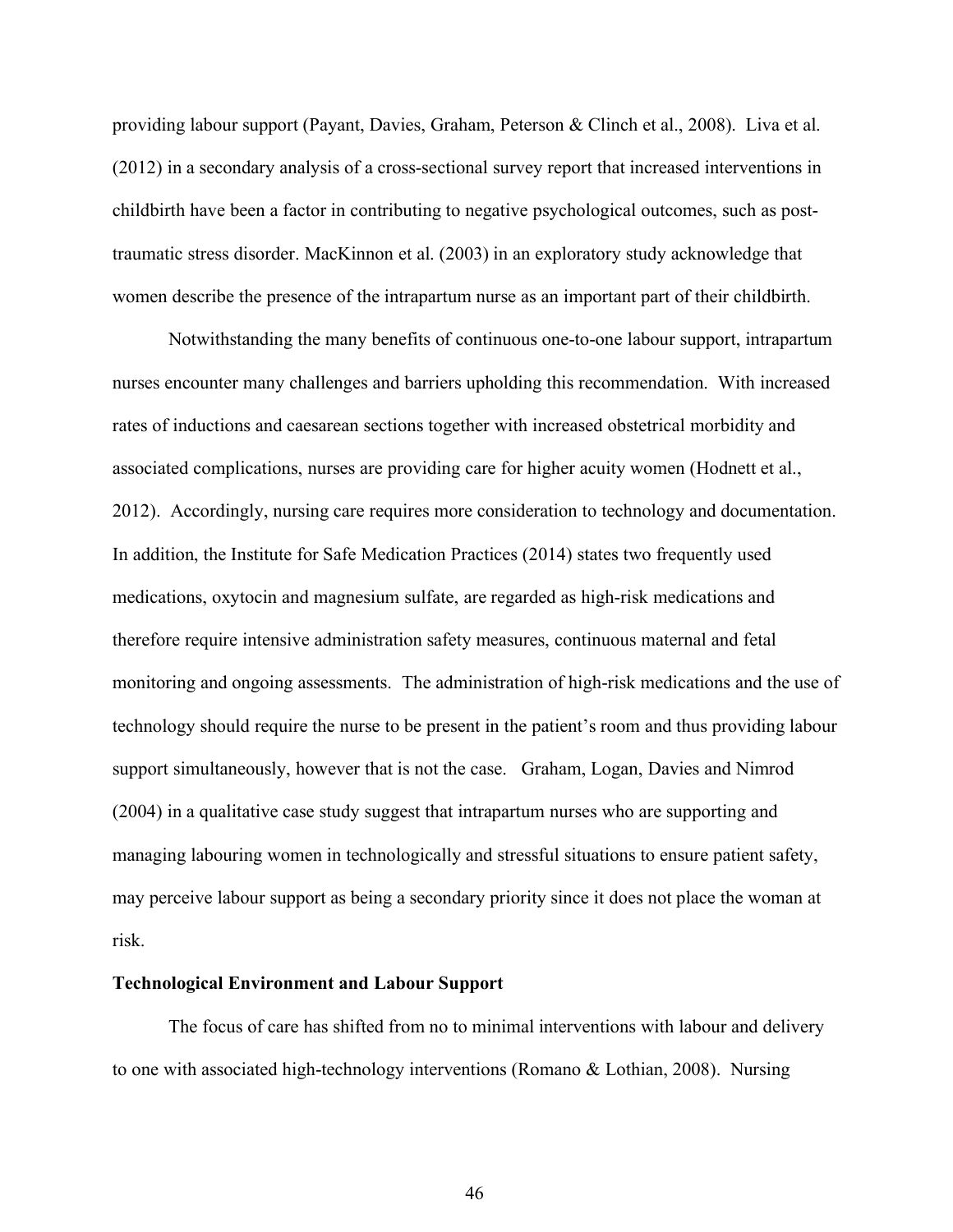students and novice graduating nurses depending on their clinical experience may not have had the opportunity to view a labour and delivery. With that being said, the change to hightechnology labour and delivery is a comfortable transition for many new nurses (Zwelling, 2008). Huntly as cited in Zwelling (2008) proposes that new nurses are a part of an iGeneration, as they were born into the era of technology and that is what they are most familiar with. Thus, a technological managed labour and delivery that can be quick and effective such as a patient receiving epidural anesthesia and oxytocin augmentation is not a negative concept but rather an easy solution. As a result, nurses today have not learned labour support strategies, and are uncomfortable providing this type of care, or may have no mentors or role models from which to learn hands on labour support and comfort measures (Sleutel, Schulz & Wyble, 2007).

Glenn, Stocker-Schneider, McCune, McClelland & King (2013) define caring nurse practice as a model for nurses that encompass caring nursing practices of advocacy, education, nurturing care and support that meets the holistic needs of patients who are involved in complex technological tasks. Nurses are required to navigate the complexity of balancing labour support together with technological tasks (Glenn et al., 2013). Traditionally nurses use a variety of knowledge, skills, instruments and tools to meet the needs of patients. In the formative years of nursing, knowledge was ascertained through kinesthetic learning, trial and error, and wisdom passed down from one generation of nurses to another (Hoerst & Fairman, 2000). As nursing sought to become a professional organization, the demand for a scientific-based body of knowledge became essential (Hoerst & Fairman, 2000). The twentieth century featured many scientific and technological changes for nursing. In the 1970s, electronic fetal monitoring was introduced and contributed to a shift in obstetrics that was primarily low technology to now technology dependent (Hoerst & Fairman, 2000). Electronic fetal monitoring became standard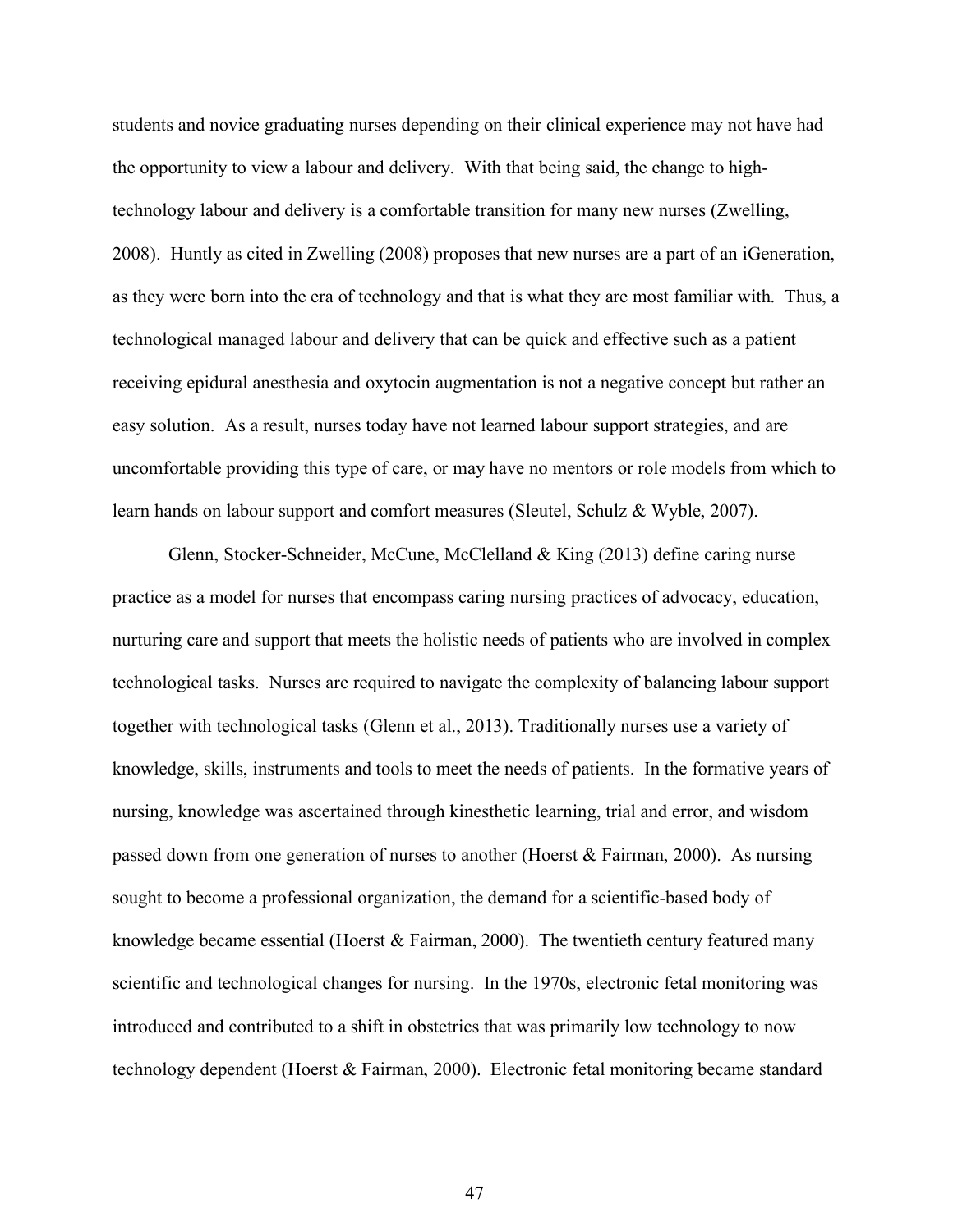practice in obstetrics and was used despite lack of evidence and concerns of a machine being part of the birthing process (Hoerst & Fairman, 2000). The perceived benefits of electronic fetal monitoring by practitioners and patients were that it provided prompt findings of abnormal fetal heart rate tracings through a steadfast and objective scientific machine. The use of electronic fetal monitoring provided a rationale for an increased cesarean section rate, enlarged health care costs, and over-medicalization of a normal birth (Hoerst & Fairman, 2000).

Attention to managing technology has separated the nurse from being with the labouring woman and providing therapeutic hands-on care and assessing maternal labour progress and fetal well-being (Hoerst & Fairman, 2000). Some hospitals have introduced the use of central fetal monitoring as an adjunct to continuous electronic fetal monitoring (Heelan, 2013). There is an assumption with the increased use of fetal health surveillance; it will improve perinatal outcomes (Heelan, 2013; Brown, McIntyre, Gasparotto & McGee, 2016). The central fetal monitoring station is placed at the nursing station to permit nurses and obstetricians to observe multiple patients simultaneously. This then permits nurses the ability to oversee a labouring patient on a monitor at the desk, and in turn consequently reduces the amount of time spent at the bedside.

Intrapartum nurses have been greatly impacted with the transformation of care provided during the intrapartum period with the use of technology (Hoerst & Fairman, 2000). Electronic fetal monitoring has altered the scope of practice for intrapartum nurses by increasing the responsibility and relying more on the electronic fetal monitoring than their own assessment skills and intuitive experience and knowledge (Hoerst & Fairman, 2000). As a result, nurses are spending less time providing emotional support and more time managing technology (Birkhead et al., 2012). Furthermore, kinesthetic skills such as palpation of intensity of uterine contractions and intermittent auscultation of fetal heart rates have been replaced with machine-generated data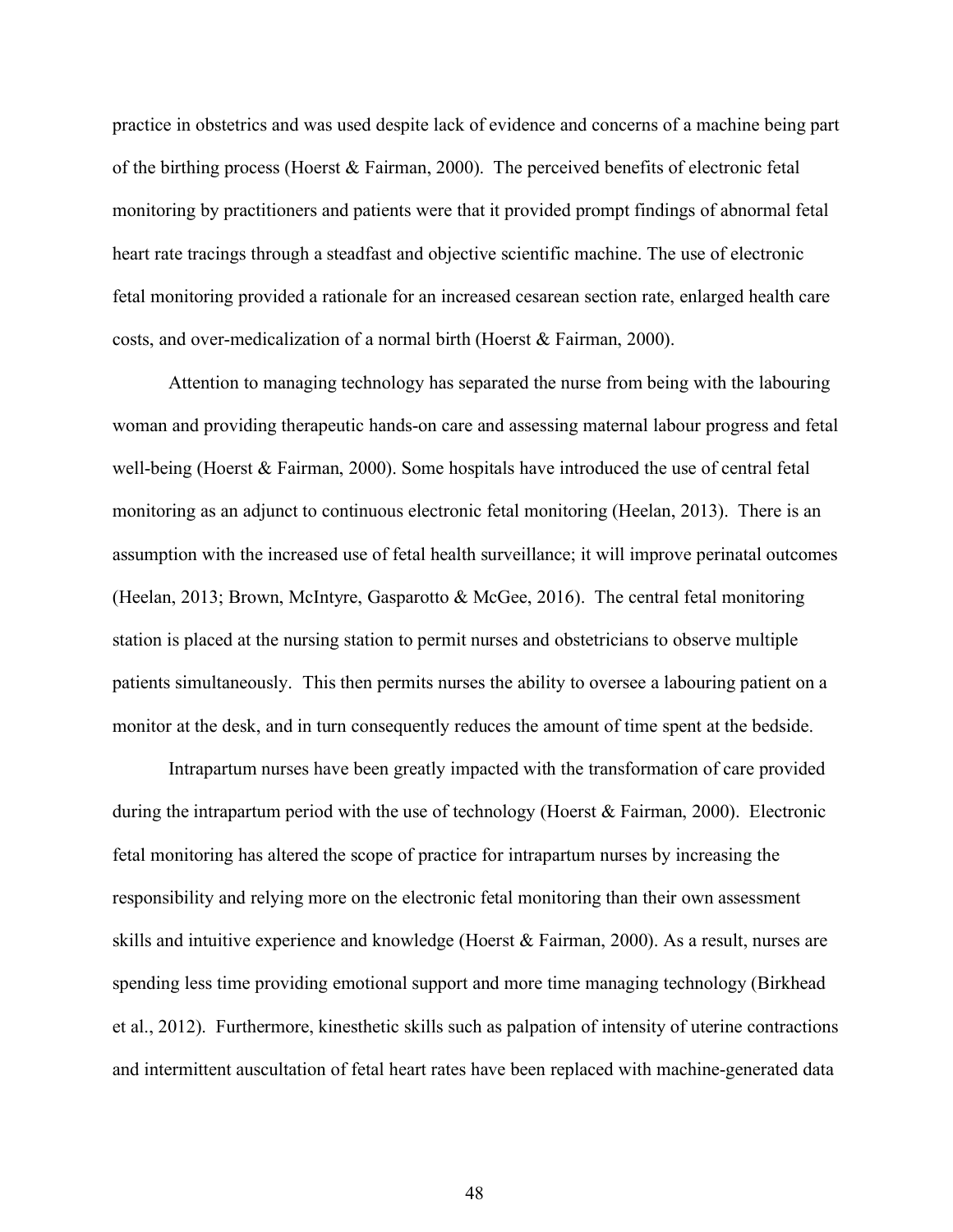of uterine activity such as amplitude of contractions, fetal activity and fetal heart rate tracings (Hoerst & Fairman, 2000).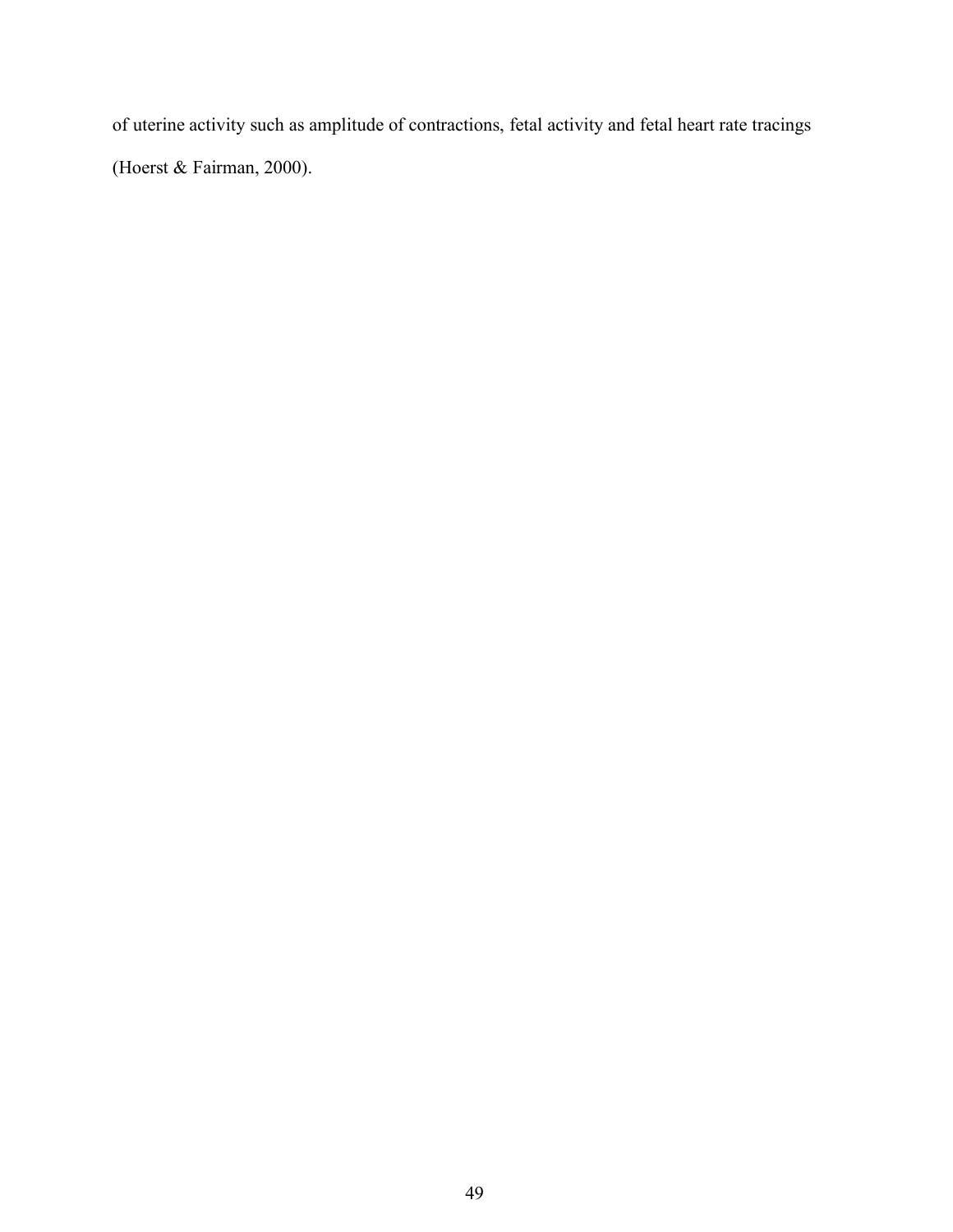### **Chapter Three**: **Methodology**

### **Interpretive Description**

This was a qualitative research study using interpretive description as a methodology. The study explored of the experience of intrapartum nurses in providing labour support. Developed by Sally Thorne, interpretive description's philosophical principles stem from naturalistic and constructivist beliefs and accordingly recognize that human experience is socially constructed with subjectivity that is experientially based while acknowledging the possibilities that multiple realities may exist (Thorne, Reimer Kirkham and MacDonald-Emes, 1997). Interpretive design is a non-categorical approach to address shared themes and patterns that develop from health related experiences together with the intention of creating new nursing knowledge (Thorne et al. 1997; Hunt, 2009). A methodology specific to applied health disciplines, interpretive description signifies a blending of hermeneutic practices with qualitative empirical methods (Thorne, 2008; St. George, 2010).

Through the application of an inductive reasoning approach, interpretive description suggests that nursing knowledge looks for characteristics, associations and patterns within the phenomenon that has been described (Thorne, Reimer Kirkham & O'Flynn-Magee, 2004; Thorne, 2008). Interpretive description requires a thoughtful understanding that arises from two resources: a clinical practice learning objective and an understanding of knowledge or lack there of that are grounded on available empirical evidence (Thorne, 2008). Interpretive description offers a "logical, systematic, and defensible research strategy to address practice issues in a way that makes sense to the discipline, and could reasonably be expected to advance disciplinary knowledge and inform practice change" (Oliver, 2012, p.410).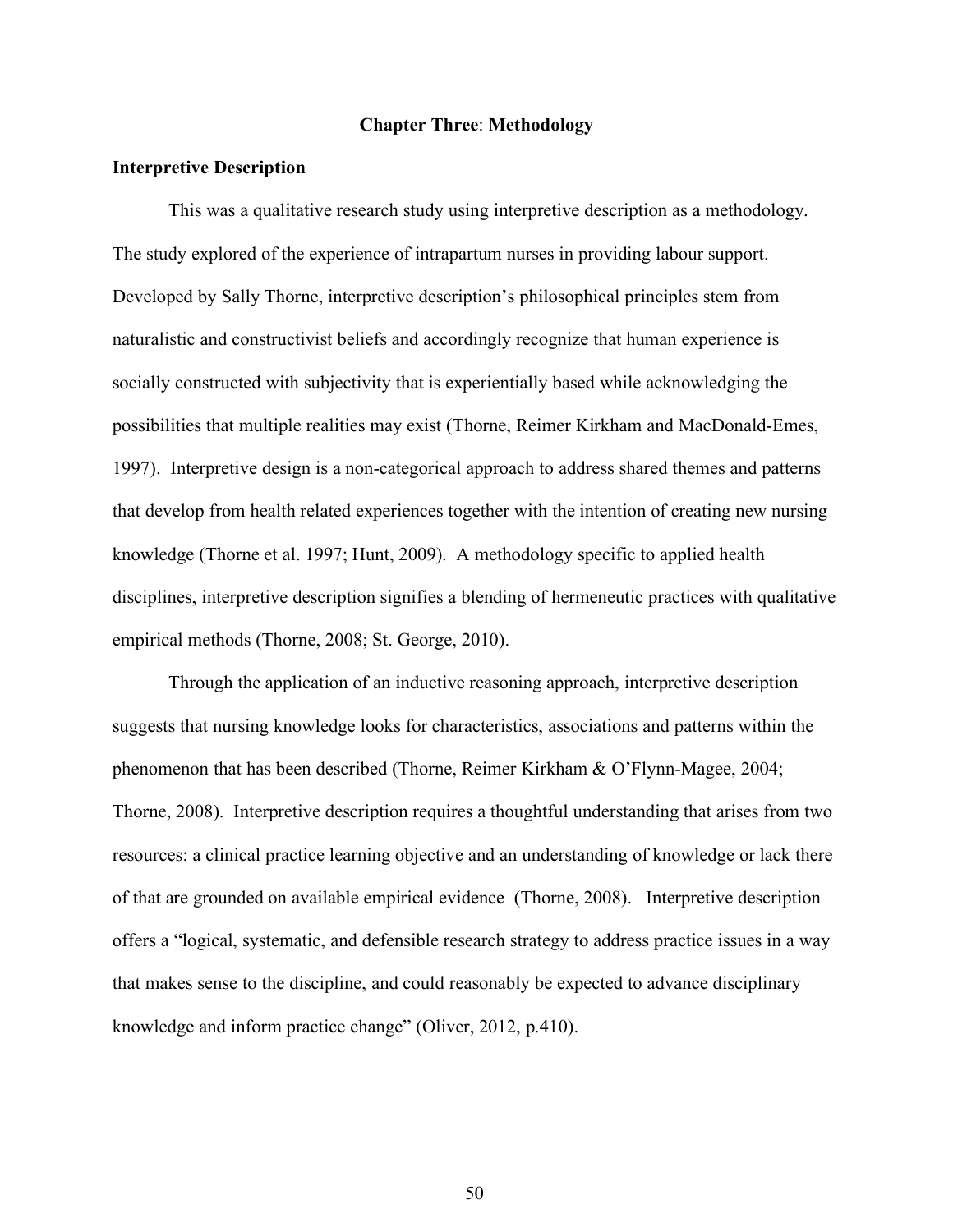### **Theoretical Framework**

#### **Symbolic Interactionism and Pragmatism**

George Robert Mead is the originator of the term symbolic interactionism, followed by, Hebert Blumer, a student of Mead's who further advanced the theory of symbolic interactionism (Oliver, 2012). Blumer's perspective on symbolic interactionism was greatly influenced by John Dewey, a noteworthy pragmatist (Huber, 1973). Symbolic interactionism provides a theoretical perspective on how individuals act towards and interpret objects based on the meanings that these objects have for them. The individual and the context in which the individual exists are inseparable. Facts are therefore tentative and never absolute because meaning changes depending on the context for the individual (Benzies & Allen, 2001).

The core concepts of symbolic interactionism are meaning, language and thought (Carlson, 2012). Meaning is acquired through an interpretive process though the use of language to convey meaning. To understand and construct meaning, individuals need to think and reflect on previously learned experiences (Carlson, 2012). Traditionally childbirth has been an event in which women and midwives trusted a woman's body and viewed it capable of childbirth. As the profession of obstetrics has evolved, childbirth has been redefined to managing, monitoring, and control. Understanding the evolution of labour support, which reveals many changes over time in attendants, setting and interventions, is essential to understanding how nurses perceive and make meaning of their experiences.

A research question using a symbolic interactionism framework utilizes process as opposed to structure (Benzies & Allen, 2001). Research is focused on understanding the individual's point of view and the process by which this occurs (Benzies  $\&$  Allen, 2001). Processes are meaningful because symbolic interactionism analyzes human behavior as a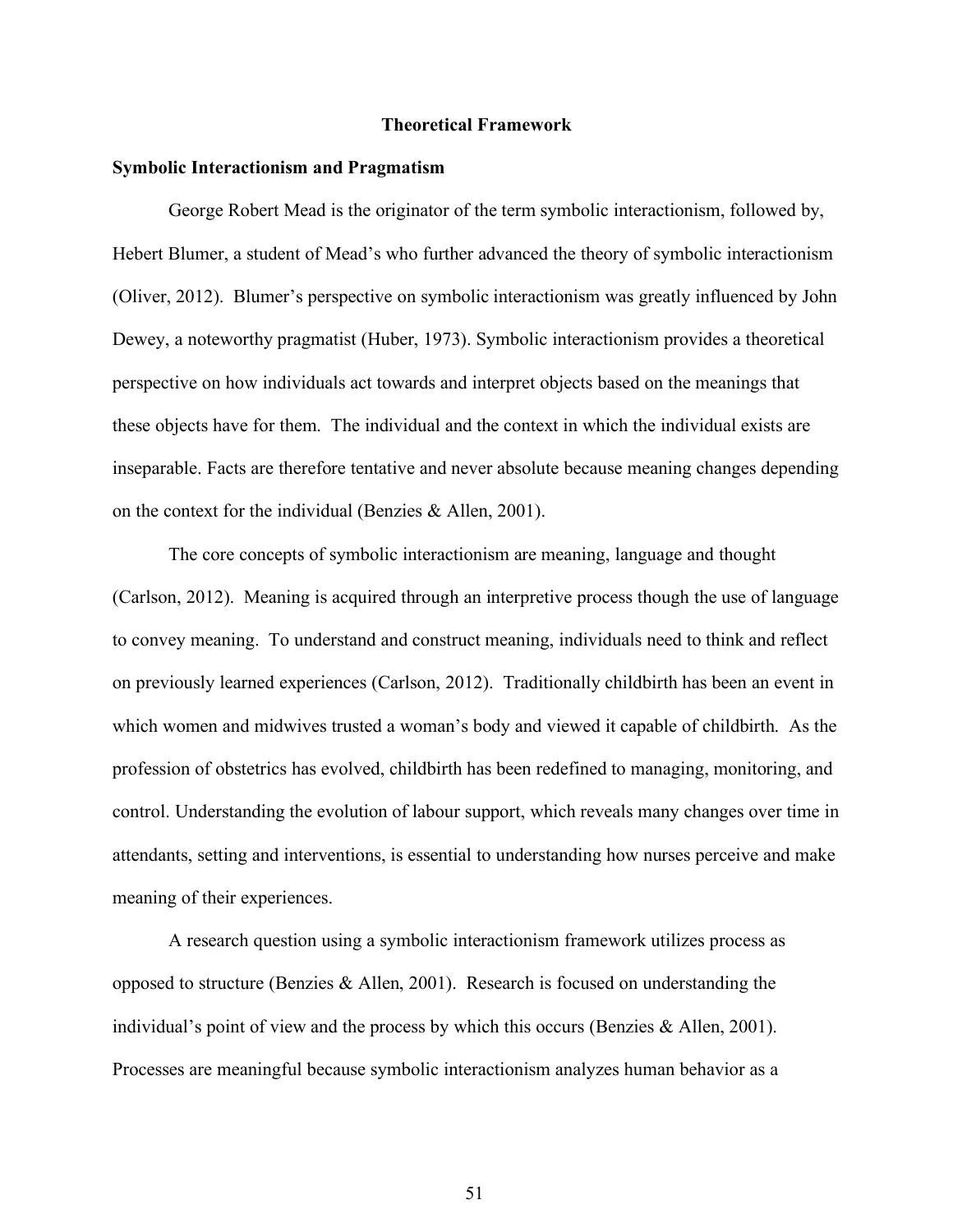dynamic behavior whereby individuals are continually defining and interpreting each other's actions (Benzies & Allen, 2001). Blumer (1969) affirms a researcher cannot observe individuals or objects or the interaction between them without acquiring an insight into how those interactions reflect on the individuals as people (Handberg, Thorne, Midtgaard, Nielsen & Lomborg, 2015).

The significance of placing meaning has been acknowledged as an important concept in symbolic interaction. The nature of the symbolic interactionism framework is derived from three premises: The first premise is that "human beings act towards things on the basis of the meanings that the things have for them." (Blumer, 1969, p. 2). Thus, people do not respond directly to things but attach meaning to things and act on the basis of the meaning. Following this assumption is the premise that the world exists separate and apart from the individual, however, the world is interpreted through the use of symbols or language in the process of the interaction (Benzies & Allen, 2001). Accordingly, individuals then act on the basis of meaning that is derived from symbolic interaction (Benzies & Allen, 2001).

The second premise is that "the meaning of such things is derived from, or arises out of, the social interaction that one has with one's fellows." (Blumer, 1969, p.2). That is, meaning for an individual develops out of the ways in which other individuals act to describe things (Benzie & Allen, 2001). Within symbolic interactionism, it is presumed that the individuals are able to act due to a shared agreement of the meaning attached within the environment (Benzies & Allen, 2001).

The third premise is that "meanings are handled in, and modified through, an interpretive process used by the person in dealing with the things he encounters." (Blumer, 1969, p.2). Accordingly, individuals interpret and guide their own behavior and actions based on how they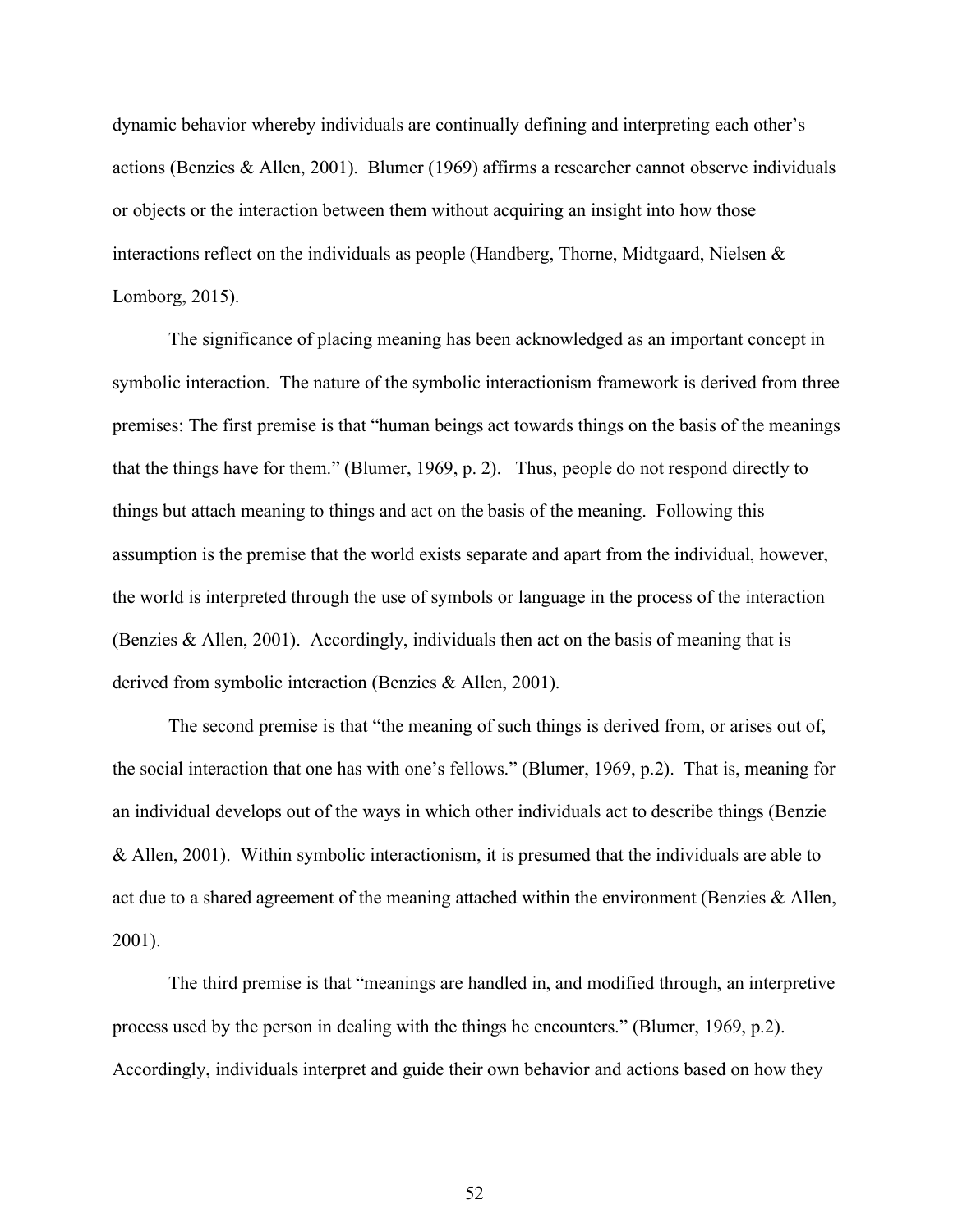imagine others will respond through societal and cultural norms (Benzie & Allen, 2001). Individuals have the cognitive ability for abstract and reflective thinking that facilitates the formation of symbolic use of language and actions for the formation and communication of meanings that involves a common response in interaction with others (Benzies & Allen, 2001).

Using interpretive description as a methodology and symbolic interactionism as a theoretical framework provided an understanding as to the experience of intrapartum nurses providing labour support within a birthing unit. The methodological perspectives classified the experiences of the intrapartum nurses and how they placed meaning on providing labour support as influenced by nurses' relationships with woman in their care and the social environment in which they work. Symbolic interactionism and interpretive description share ontological and epistemological assumptions and therefore make symbolic interactionism an excellent theoretical framework (Oliver, 2012). The epistemology of symbolic interactionism stems from American pragmatism (Blumer, 1969). Pragmatism is concerned with action and change and the interplay between knowledge and action (Goldkuhl, 2012). The core of pragmatist ontology is actions and change and as a result, humans are acting in a world that is in a constant state of becoming. Goldkuhl (2012) states without action, the social structure is worthless. Action is key in pragmatism and is the way to change reality through purpose and knowledge. An influence of pragmatism is the practicality of the meaning of a concept or idea and the actions in response to the concept or idea (Goldkuhl, 2012). Pragmatism like symbolic interactionism and interpretive design share a mutual approach with human interactions in their natural setting with change and the relationship between knowledge and action (Huber, 1973; Goldkuhl, 2012). Both interpretive description and symbolic interactionism share a common focus on how individuals and groups interact in complex social action and create meanings (Oliver, 2012).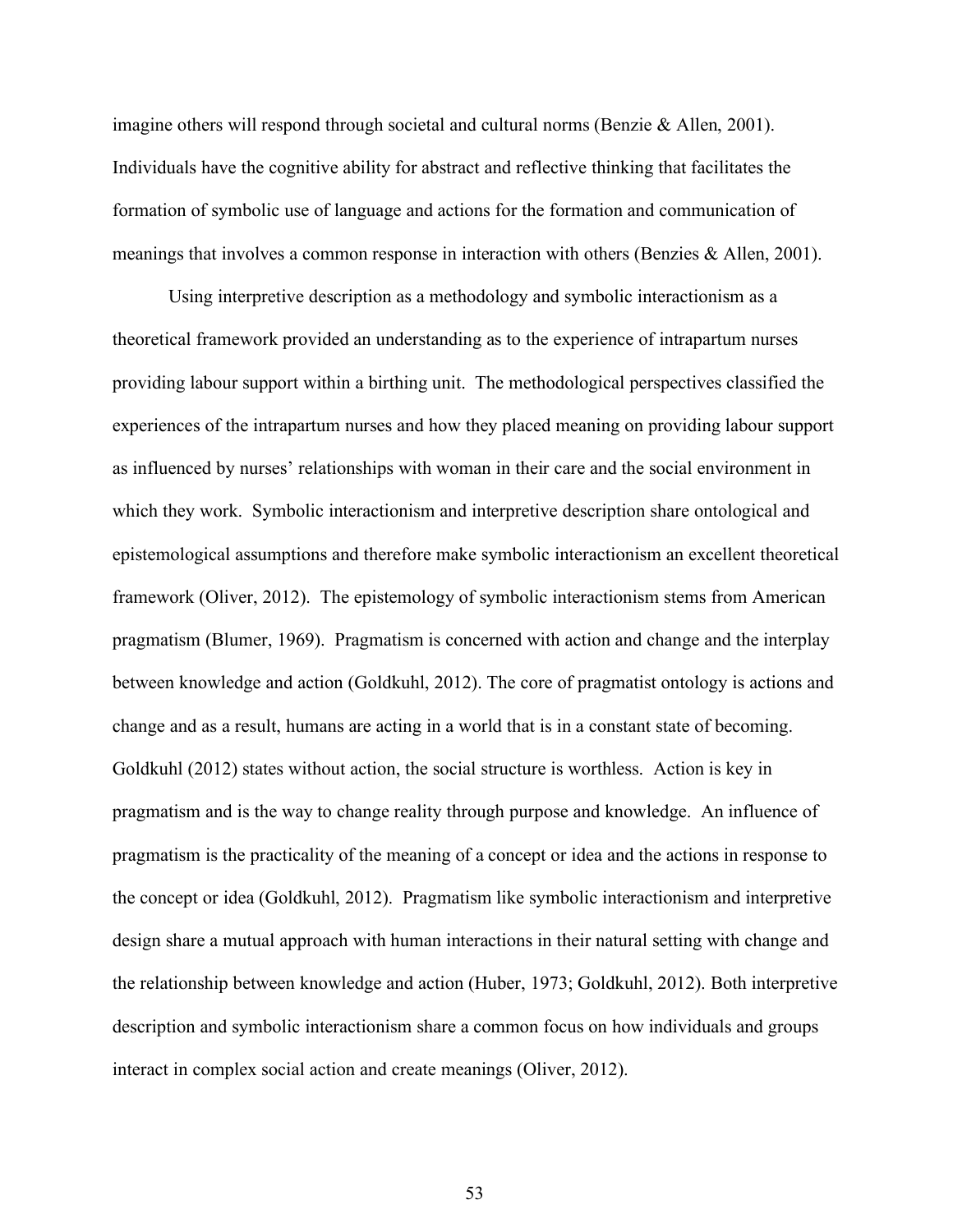### **Method**

## **Sampling**

The study used purposive sampling techniques to recruit intrapartum nurses (full-time, parttime, temporary and casual) who provide intrapartum support to labour and delivery patients. Purposive sampling was used to recruit participants who served as "key informants" with experience to in the area of intrapartum nursing. Through their intrapartum nursing knowledge, they were able to share what is happening and why it is happening (Thorne, 2008). An exclusion criterion for the study was: registered practical nurses (RPNs).

Interpretive description does not set a recommended sample size and identifies it can be conducted on all sample sizes. However, Thorne (2008) acknowledges most sample sizes are small, generally between five and 30 participants. An appropriate sample size should correspond with and satisfy the research question (Thorne, 2008). The sample size should be reflective of the knowledge being generated and be representative of knowledge currently relevant to the specific discipline (Thorne, 2008). To seek multiple and various experiences and meanings of intrapartum nurses, the projected sample size was eight to ten participants. However, the resultant sample size was eight participants.

## **Setting**

The location of this study is a hospital located in Northeastern Ontario. The birthing unit has eight LBRP (labour, birth, recovery and postpartum) rooms where patients will labour, birth, recover and have their postpartum stay in the same room. Of the eight rooms, there are two rooms that have bathtubs with showers and five only have showers. There are stools available in the shower for the patient to sit. Available to use on the birthing unit is birthing balls, rocking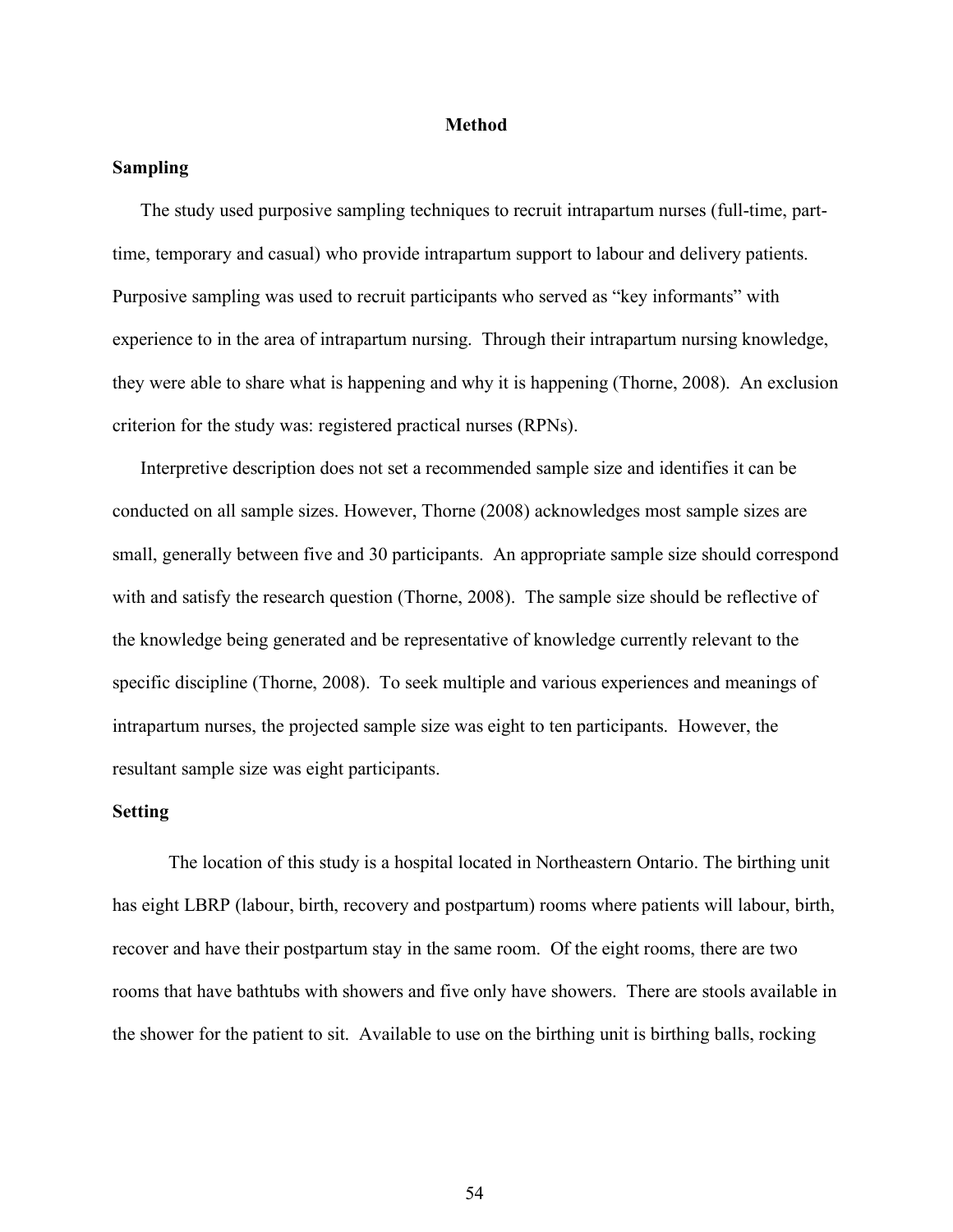chairs, and squat bars. Patients are also welcome to bring in anything that they would like to utilize during their birthing experience.

There are 25 staff registered nurses who are trained to provide triage assessments, antepartum, intrapartum, postpartum, newborn, post-operative care and scrub caesarean births. There are four nurses staffed during a 12-hour day shift and three nurses staffed for a 12-hour night shift Sunday to Thursday, and four nurses staffed Friday and Saturday. The nurse unit leader chooses the work assignment and nurses are assigned as either postpartum, triage, or labour nurse.

There are five obstetricians and five midwives. Obstetricians are not routinely in house and need to be called to come and assess patients and for deliveries. Anesthesia is available to patients upon request. Throughout the week, during the daytime, an anesthesiologist is on call and is in the hospital. Once the operating room completes the cases for the day, the anesthesiologist may leave for home and will need to be called to come to the hospital upon request for an epidural.

Electronic fetal monitors are located in each LBRP (labour, birth, recovery, and postpartum) and nurses must be present in the room to observe and interpret the fetal heart rate tracing. The electronic fetal monitors have the capability to support wireless telemetery in order to support ambulation and are also waterproof to permit a labouring woman to shower. The monitors cannot be submersed under water and therefore cannot be used when a patient is sitting in the bathtub.

## **Data Collection Methods**

Interpretive description requires that a researcher bring their tenets and experiences to the interpretive process (Hunt, 2009). The researcher's knowledge and experience of intrapartum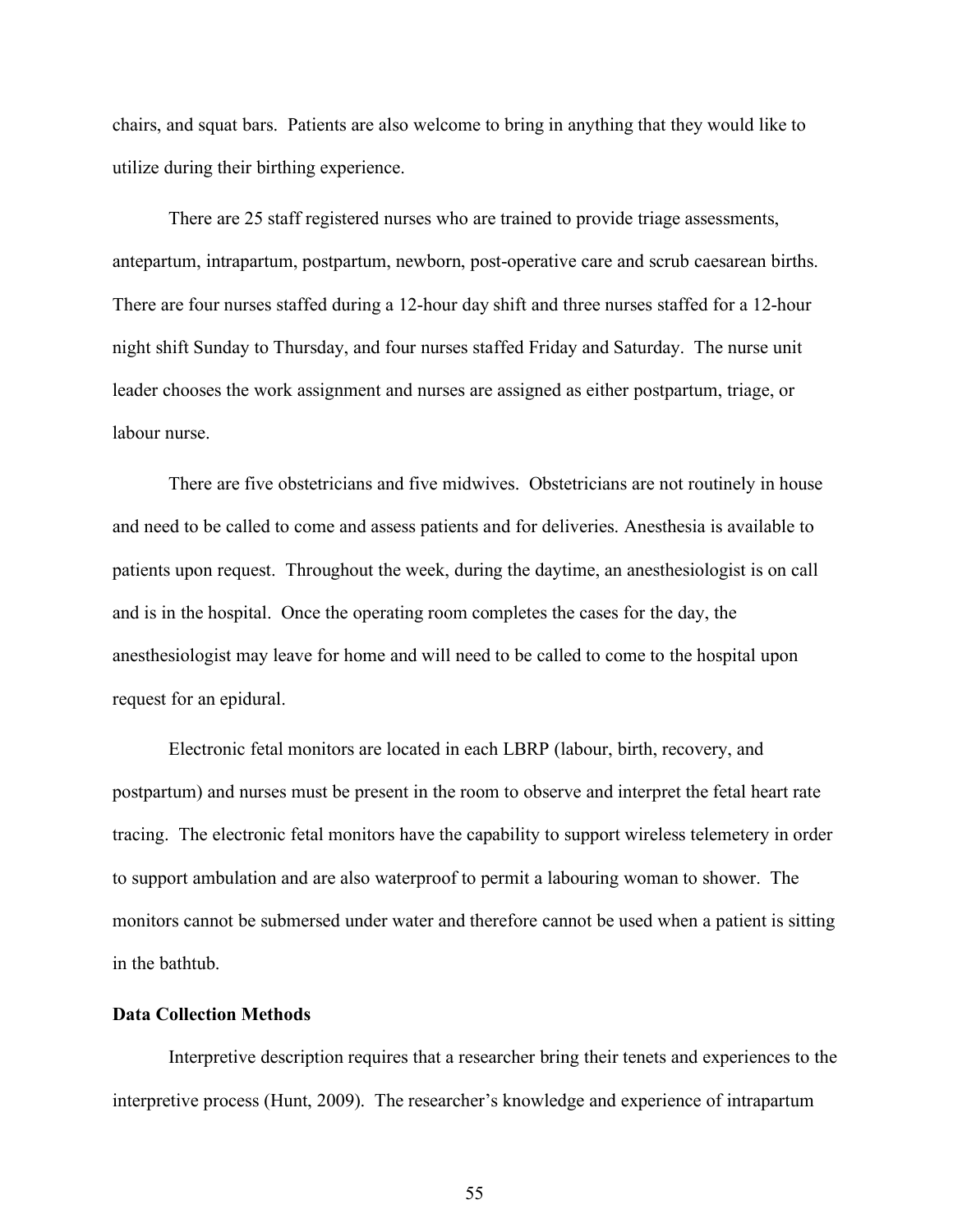nursing is a platform for which the notion of this study was built upon. Thorne (2008) considers interpretive description as a methodology in which the researcher has clinical expertise within the context of the study. Interpretive description requires the researcher to have sufficient grounding in the discipline together with an understanding of what is known and not known on the basis of all sources (Thorne, 2008).

Data was collected during the months of February 2017 to April 2017. The researcher is employed as a staff nurse in the birthing unit. If participants were uncomfortable with the dual role held by the researcher and as colleague to nursing staff, they were directed to contact Dr. Roberta Heale, thesis advisor who would arrange for a third party to conduct the interview. No participants took this option.

Potential for conflict of interest of the dual role was disclosed to the study participants in the research study information letter (see Appendix A) and consent form (see Appendix B). The research study information letter contained information about the study, risks and benefits. A recruitment poster (see Appendix C) and research study information letter was distributed to the clinical nurse educators at the hospitals and requested to post in the staff lounge and email to staff. Interested participants were asked to contact the researcher through the Laurentian University email to arrange an interview. Prior to beginning the interview, participants were given the research study information letter to read and ask any further questions. Participants were assured that their participation in the study was confidential. A pseudonym was assigned to each participant in the research study to protect the confidentiality of the data that was shared. Participants were advised they had the right to withdrawal from the research study at any time. If participants felt uncomfortable, or distress during the interview, it would be stopped and the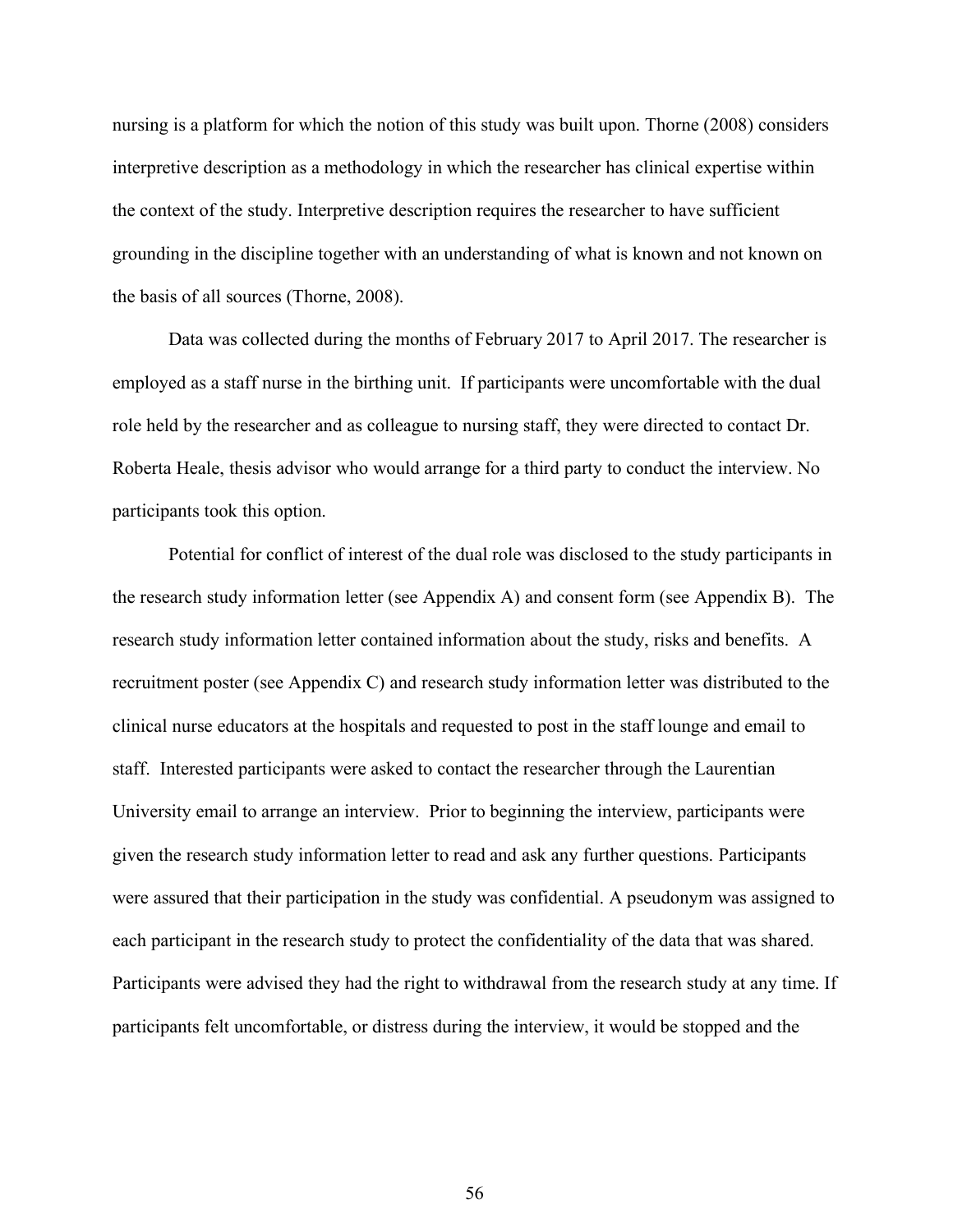participant would be provided with the hospital employee assistance program resources and community counseling services contact information if needed.

#### **Semi-Structured Interviews**

In this study, semi-structured interviews were used to explore the experiences of intrapartum nurses while providing labour support. The researcher while conducting semistructured interviews utilized an interview guide that contained five questions (see Appendix D). The interview guide provided a structure for which to conduct the interview, however the researcher also followed topical trajectories in the conversation that strayed from the guide when felt appropriate.

Each participant engaged in one, audio-recorded interview lasting between 20 to 40 minutes. Participants chose the place and time of the interview. Prior to initiating the interview, the researcher engaged in some social conversation to help place participants at ease. Most of the participants identified as being nervous and hesitant about what questions they would be asked and were concerned about providing the correct response. To alleviate some of the anxiety over questions, the researcher requested that the clinical nurse educator send a second email to nursing staff with a copy of the interview guide. Establishing and developing rapport with study participants is a vital element during interviews. It is through the connection of the researcher and participant that provides richness of the data (DiCicco-Bloom & Crabtree, 2006). As a result, the researcher must strive to create an environment that is safe and comfortable to enable the study participant to share their personal stories and feelings. Stages that participants and researchers will encounter to establish rapport during the interview may include apprehension, exploration, cooperation and participation (DiCicco-Bloom & Crabtree, 2006). The opening question should be broad and non-threatening to begin to engage the participant. The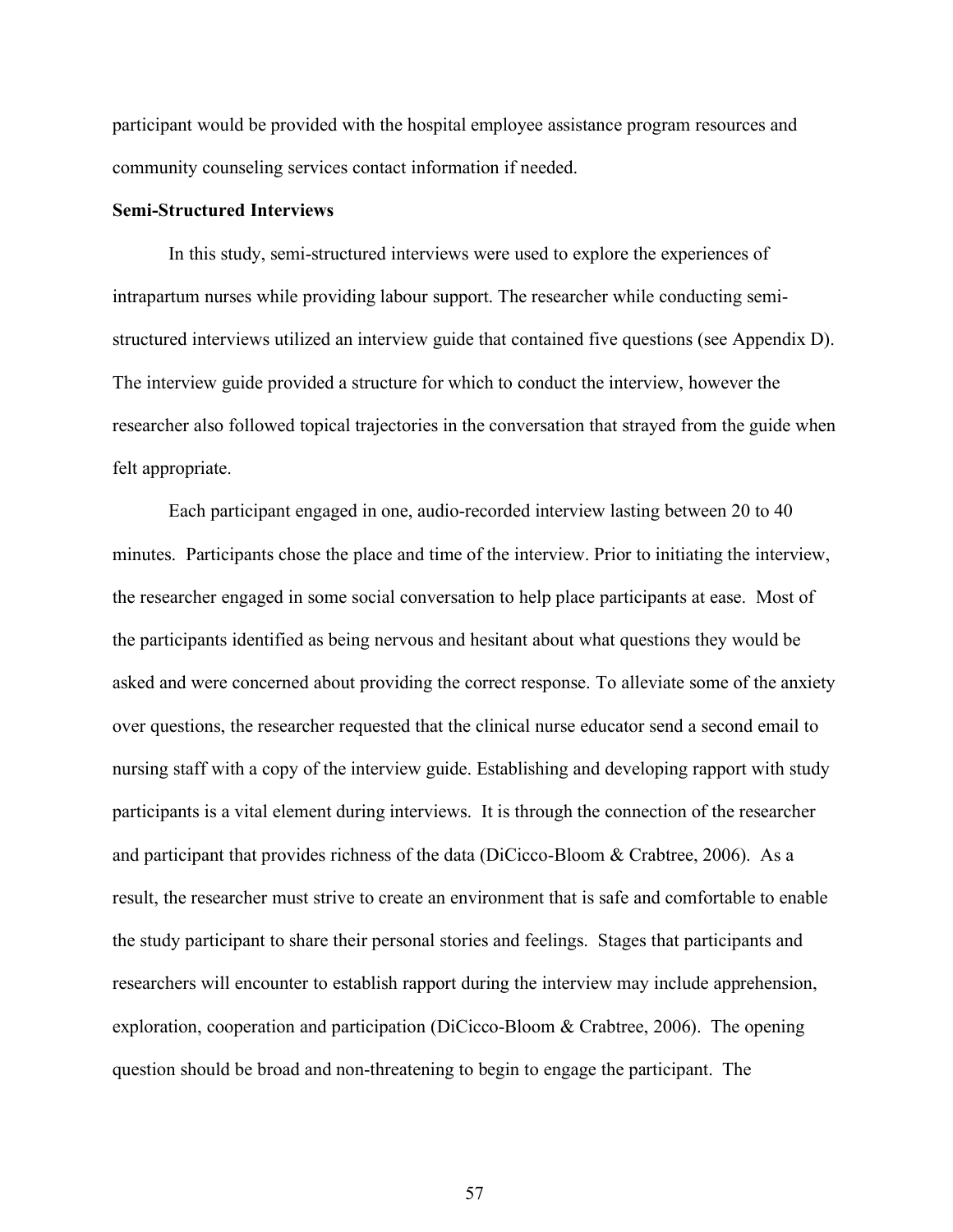participants were given time to listen and process the question before responding. The exploration stage is when the participant was involved and connected by sharing, attending and demonstrating engagement. All participants willingly took part in the interview and shared their experiences of providing labour support. A level of comfort and ease between the researcher and participants reflects the cooperative stage. At no time during the interview did any of the participants express feeling uncomfortable or a level of distress. The participation stage involves the participant informing and guiding their meaning of knowledge.

### **Unstructured Reflexive Journaling**

Unstructured journaling was used throughout the research study. Journaling consisted of writing notes field notes during the interview on the interview guide and the researcher would circle potential codes evolving from the dialogue during the interview. A notebook was used after the interview to transfer thoughts and ideas that would be useful during data analysis.

## **Data Analysis**

Within 24 hours of each interview, the researcher transcribed the interviews independently. Transcription of the data was done verbatim in order to capture the personal essence and rich description of the dialogue. Field notes were made during the interview on the interview guide and the researcher would circle potential codes evolving from the dialogue during the interview in a reflexive journal. Thorne et al. (1997) emphasizes analytic techniques that include promoting repetitive immersion in the data prior to beginning coding, classifying or creating linkages. This ensures synthesizing, theorizing, and re-contextualizing data as opposed to merely sorting and coding (Thorne et al., 1997). After transcription of an interview, a list was made with emerging codes, main ideas and topics using a reflexive journal. Within a few days after each interview, transcripts were re-read and audio recordings were re-listened to by the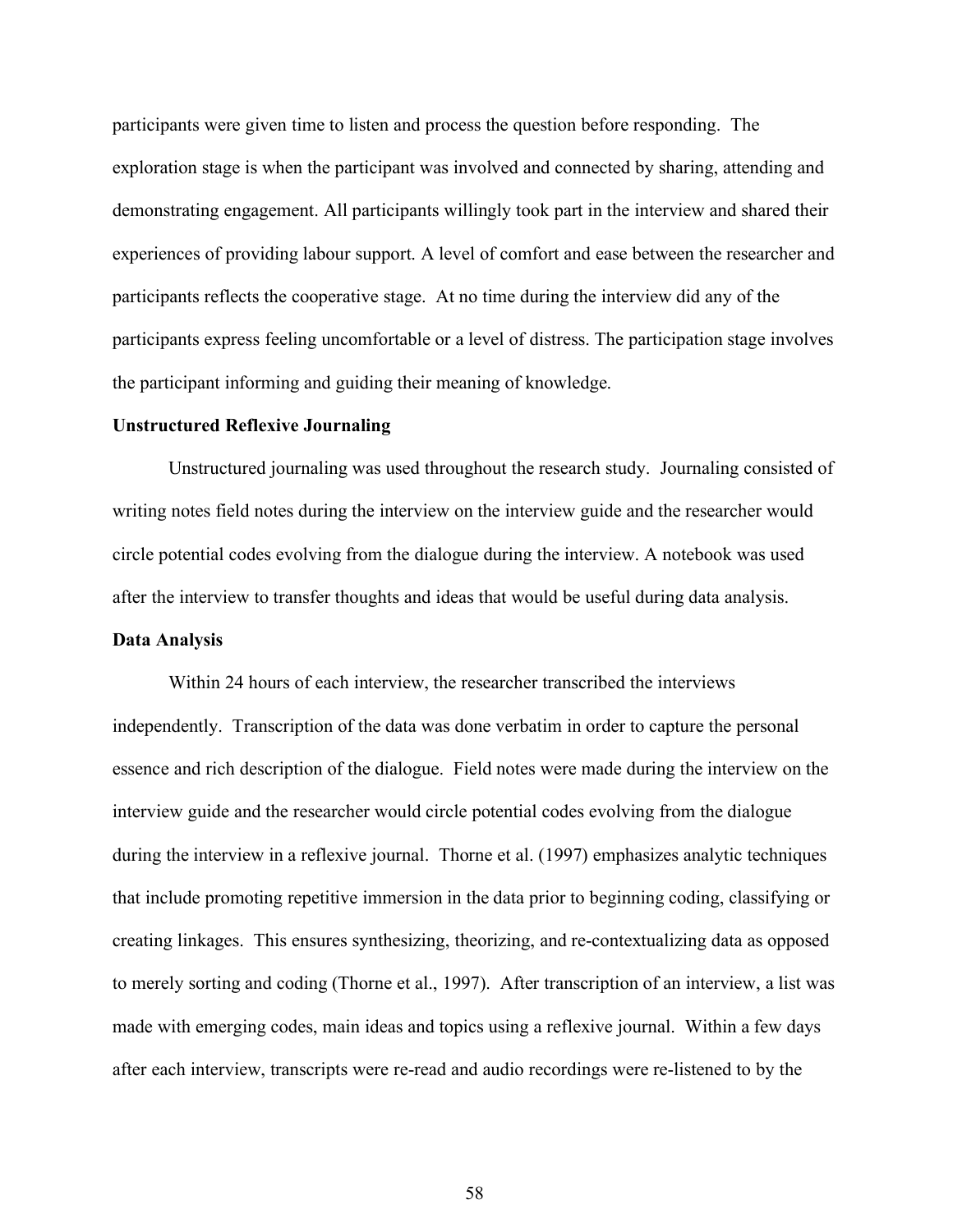researcher to ensure accurateness and ensure nothing was missed during initial transcription. Data were compared for similar codes, main ideas and topics among each transcript. After all the interviews were completed, transcripts were printed and were highlighted with different colours for emerging themes and categories and were compared with each transcript. Thorne et al., (1997), suggest that the researcher engage in intellectual inquiry to capture the complete fruitfulness of the data with questions such as "what is happening here?" and "what am I learning about this?" The initial codes were then grouped thematically and utilized to present the data findings.

## **Rigor**

In the process of data collection and analysis, Thorne (2008) recommends specific requirements that entail specific criteria for ensuring credibility in research when using interpretive description; epistemological integrity, representative credibility, analytic logic and interpretive authority.

**Epistemological integrity**. Epistemological integrity is the demonstration of "…a defensible line of reasoning from the assumptions made about the nature of knowledge through to the methodological rules by which decisions about the research process are explained" (Thorne, 2008, p.224). Simply put, it ensures trustworthiness of the knowledge generated from the literature and interpretation of knowledge. The research question for this study was as follows: What are the experiences of intrapartum nurses in Northeastern Ontario setting in providing labour? The research question supports the premise of interpretive description that researcher are seldom satisfied with description only and are continuously exploring meanings and explanations of clinical phenomena of interest for the purpose of capturing themes and patterns. This qualitative, interpretive description research study used inductive reasoning to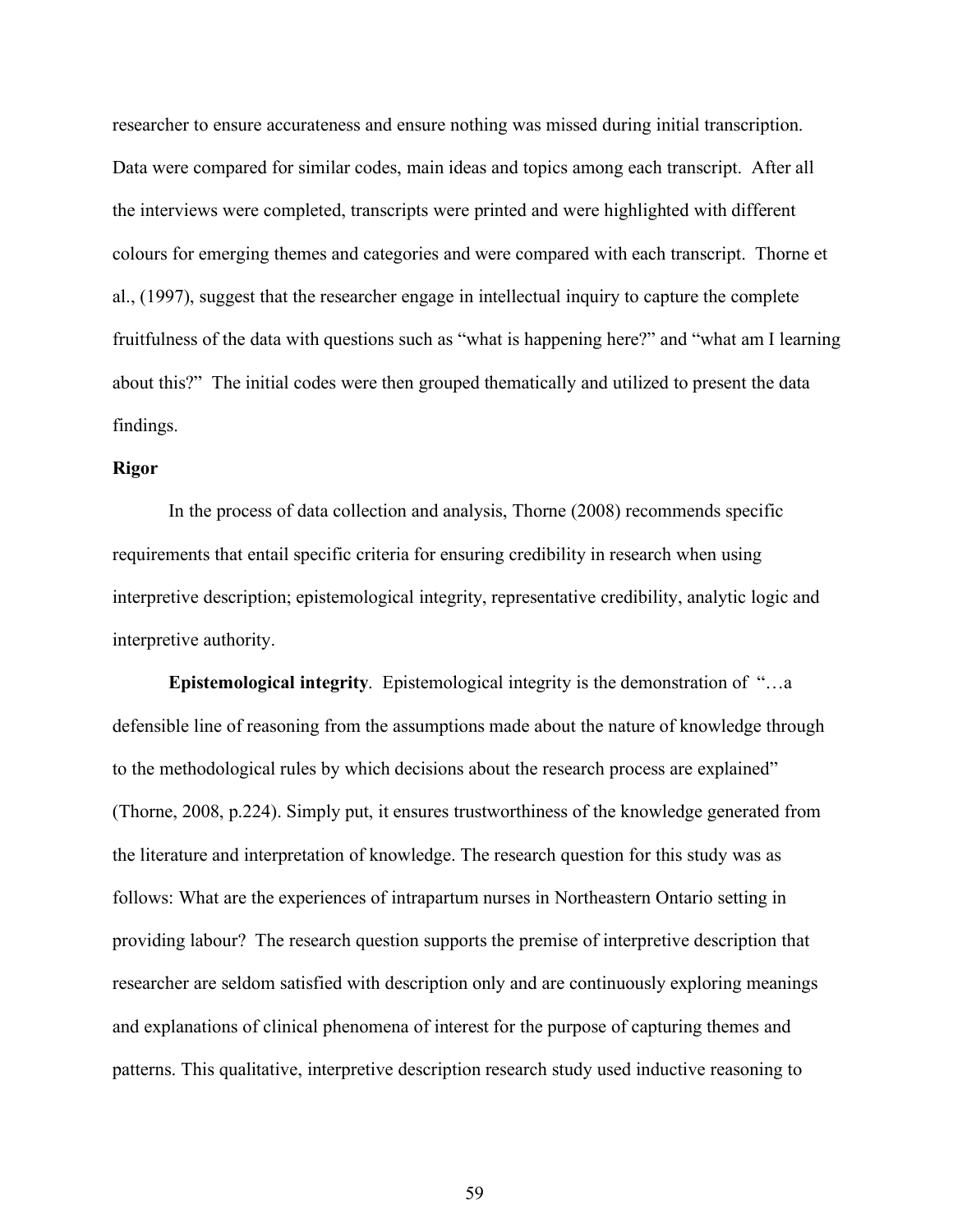explore the experiences of intrapartum nurses and the meaning they place on providing labour support.

**Representative credibility**. Representative credibility demonstrates that the theoretical assertions of the study are consistent with the study sample (Thorne, 2008). The phenomenon of interest in this study is registered nurses who provide intrapartum labour support working in the birthing unit. Therefore, the study sample is representative of intrapartum nurses and their experience providing labour support.

**Analytic logic**. Analytic logic is reflective of an essential process to ensure the researcher has followed and identifies the reasoning and epistemological claims of the study (Thorne, 2008). Analytic logic is enhanced by an audit trail that permits an outside researcher to follow the data collection and analysis. Credibility was enriched through a reflective journal and an emphasis on transparency throughout the research study and data analysis. For this study, the reflective journal was utilized to workout codes, themes and patterns in the data that were inductively analyzed to ascribe meaning to intrapartum nurses providing labour support.

**Interpretive authority**. Interpretive authority ensures rigor and credibility to the research process and validity to the interpretations of the researcher without biases (Thorne, 2008). In order to enhance credibility, the transparency of the researcher's position as a staff nurse was openly revealed in recruitment letter and research study information letter. All of the participants seemed comfortable in engaging in an open and honest interview with the researcher. For this study, efforts were made to reduce researcher bias by using the reflective journal to note how data was analyzed into codes, themes and patterns. Transferability of data was enhanced through description of rich and authentic quotes. The researcher interviewed and transcribed the data herself and was able to capture the nuances, vividness and generous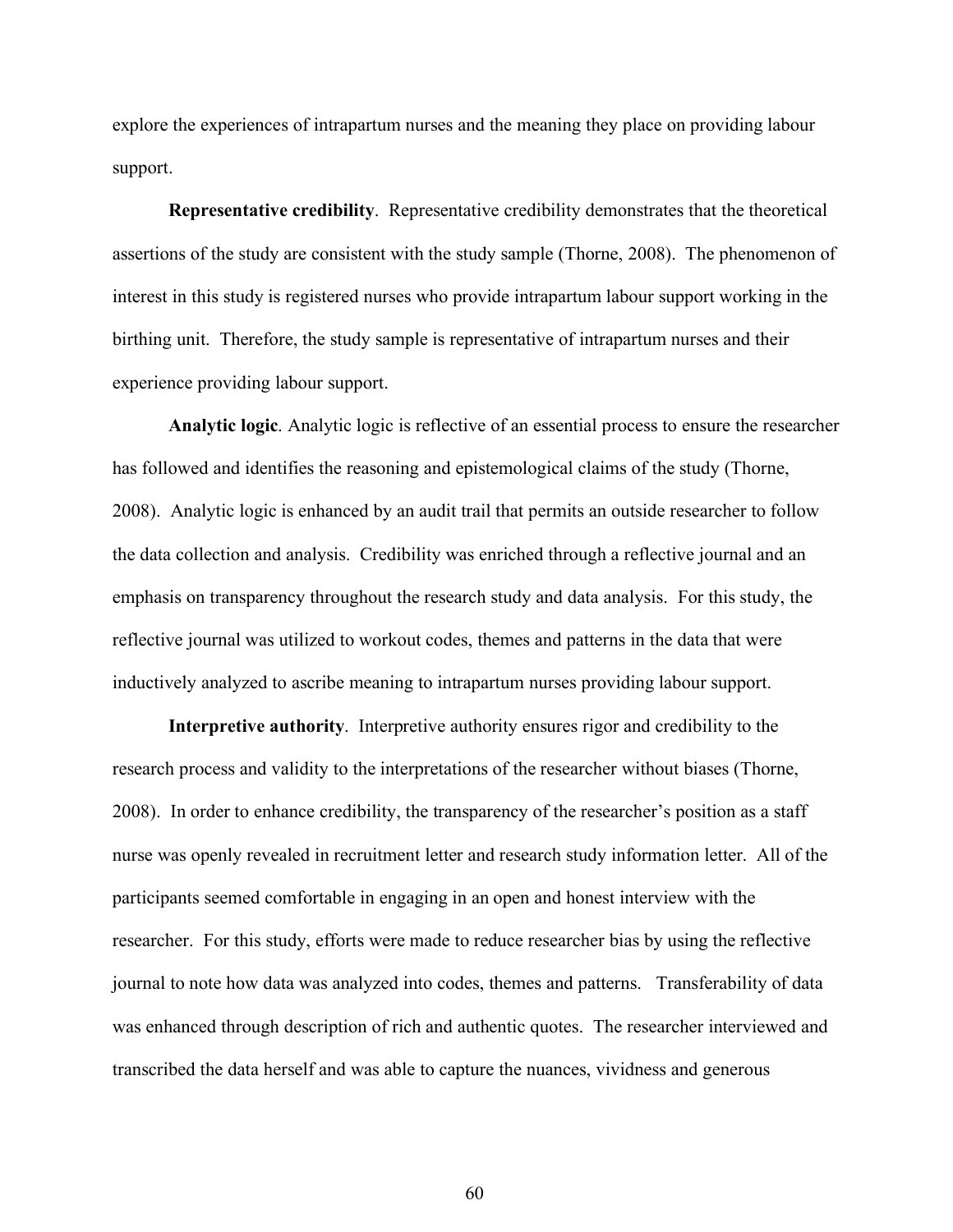description of the participants' experiences. Member checks were not used during this research study. Instead the researcher used member checking throughout the interview to seek clarification if there was something said that was unclear or misunderstood.

Lincoln and Guba suggest four criteria for establishing trustworthiness in research: credibility, transferability, dependability, and confirmability (Houghton, Casey, Shaw & Murphy, 2013). Also included were the importance of the individualities of the researcher, who are recommended to be sensitive, accommodative and receptive to changing situations, holistic, and ability to seek clarification and provide summarization (Morse, Barrett, Mayan, Olson & Spiers, 2002).

**Transferability**. Transferability relies on thick description from the researcher to demonstrate that the study findings can be generalized or transferred (Houghton et al., 2013). Shenton (2004) researchers must provide a rich and detailed description of data in order for readers to make their own interpretation. In this study, the researcher provided thick descriptions using direct quotes during data analysis for the purpose of enriching transferability.

**Dependability**. Dependability refers to the consistency of findings from an in-depth methodological description (Krefting, 1991). Lincoln and Guba suggest that rigor may be accomplished by outlining a step-by-step replication of the decisions made throughout the research study (Krefting, 1991; Houghton et al., 2013). The researcher was very descriptive in identifying the precise methods of data collection, analysis, and interpretation (Krefting, 1991). An audit trail provides the reader with a comprehensive trail of decisions made during data collection and analysis. In this study, the researcher maintained an audit trail through comprehensive notes related to the background of the data and the stimulus of the rationale for all methodological decisions. A reflexive journal was utilized by the researcher to capture the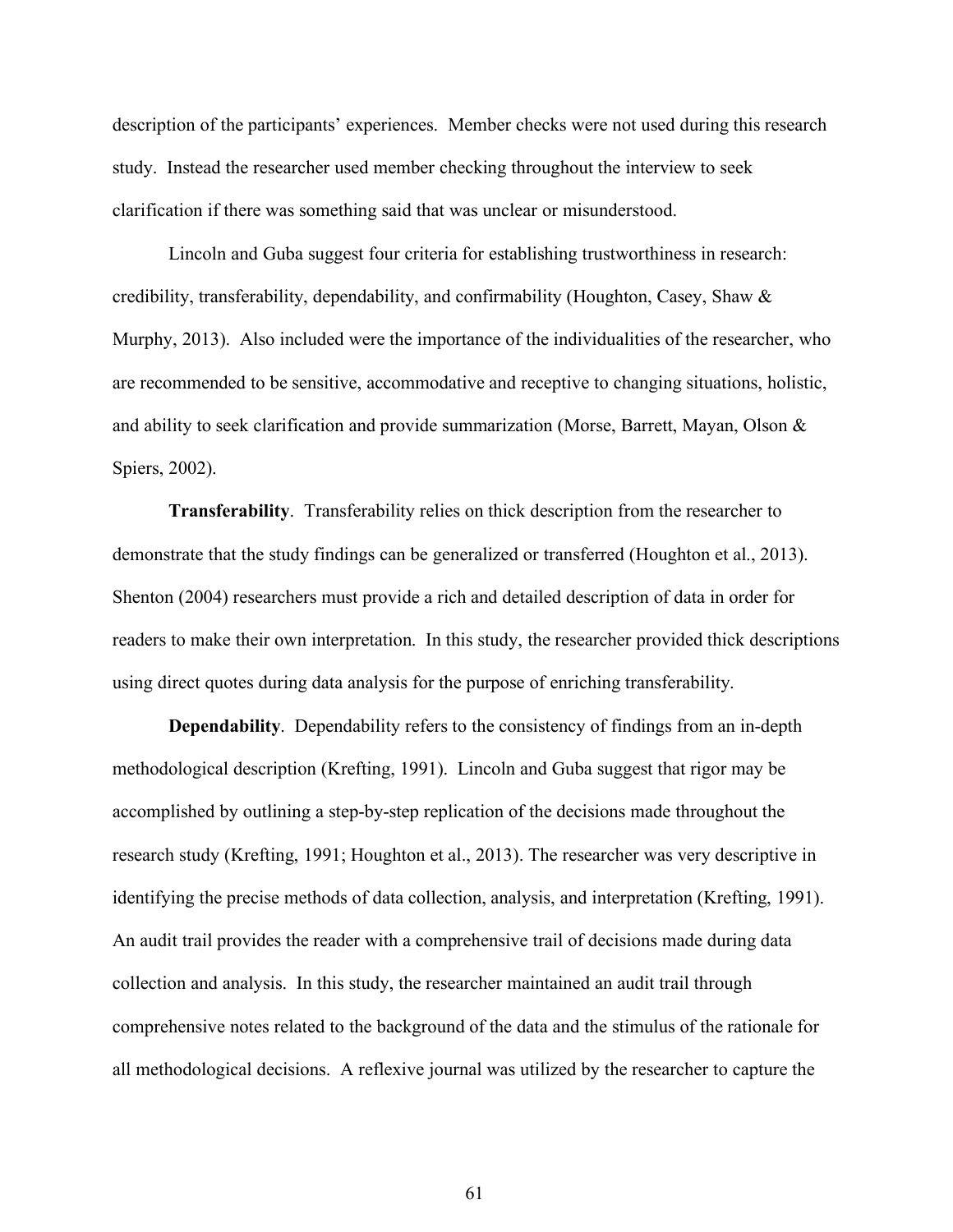transparency of the researcher's rationale for decisions made, feelings, thoughts, ideas, questions to self and any personal challenges experienced during research. The aforementioned contributed in the development of the codes and themes during data collection and analysis.

**Confirmability**. Confirmability refers to the neutrality and accurateness of the data (Houghton, et al., 2013). Confirmability lends itself to auditability to ensure that the research findings are a result of the participants and not the researcher's. The role of triangulation in this study further contributes to confirmability to reduce investigator bias (Shenton, 2004). The researcher has disclosed her dual role as researcher and staff nurse working on a birthing unit. Participants were given an option to be interviewed by the thesis advisor in the event they were uncomfortable being interviewed by the researcher. The researcher provided an in-depth methodological description to support integrity of research.

### **Ethical Considerations**

Research Ethics Board approval was obtained before conducting the study from Laurentian University Research Ethics Board (REB) and Research Ethics Board ethical approval from the hospital. Ethical issues were carefully considered while planning and implementing the research study.

Prior to initiating the interview, the researcher provided a research study information letter to the participant. The letter outlined the purpose of the study, procedures and the benefits and risks of the study. Participants were assured that their participation in the study was confidential. They were advised they had the right to withdrawal from the research study at any time or refuse to answer any questions without judgment or penalty. The main risk to participants through participating in the research could be transient, such as a temporary emotional reaction to a response from a question. If participants felt uncomfortable, or distress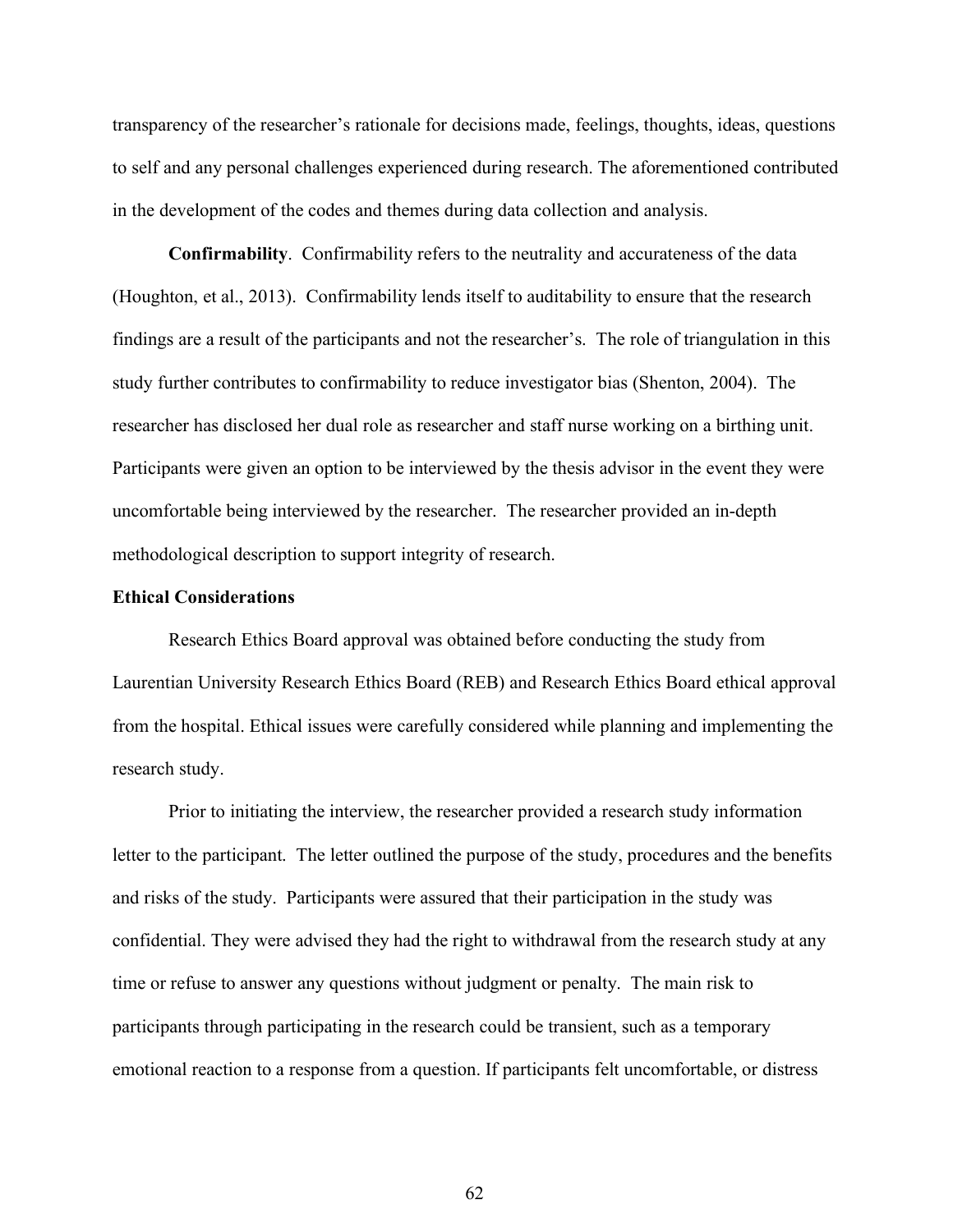during the interview, it would be stopped and the participant would be provided with the hospital employee assistance program resources and community counseling services contact information if needed.

The researcher clearly defined and articulated her role to participants in the research study information letter and consent form. Jack (2008) implies that when using interpretive paradigm that a subjective approach be adopted by the researcher who participates in the interview by establishing rapport generated by openness and respect. The researcher is very much part of the research process as a staff nurse and created an environment for which meaningful information was shared by the participants. While it is impossible to reduce all inequities of power, the researcher must protect the participants' right to anonymity, confidentiality, and decrease any future psychological, physical or social risks associated with participating in the interview (Jack, 2008). The researcher has no way of projecting any future positions of power that the researcher or participants may hold and the impact for the future of participating in this study. Participants were aware of the researchers dual role and chose to willingly contact the researcher to arrange an interview and participate in the study. Furthermore, the research study was vetted through two separate research ethics boards.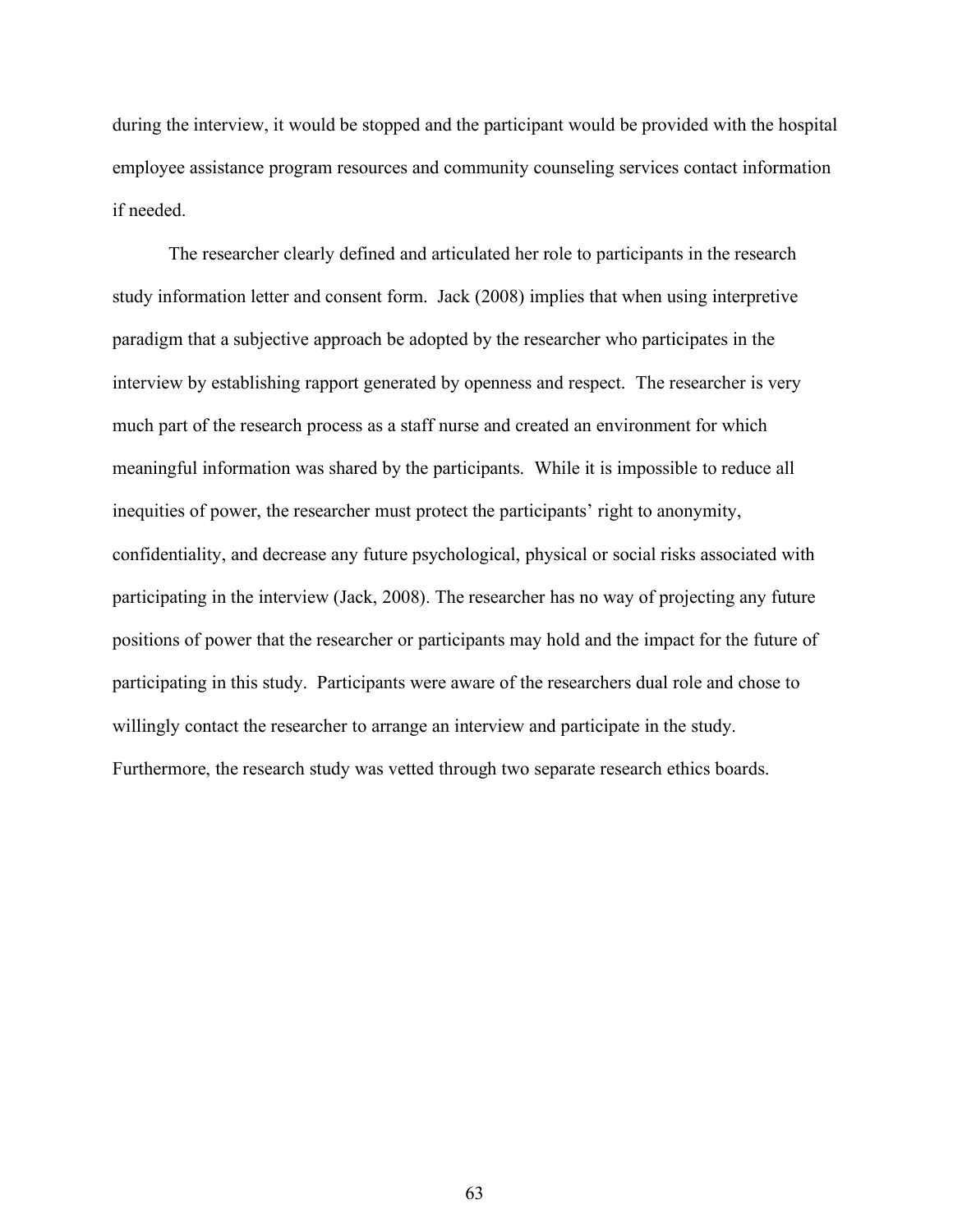## **Chapter Four: Findings**

The purpose of this study was to explore the experiences of intrapartum nurses in a Northeastern Ontario, Canadian setting and the meaning they place on providing labour support. The results of this inquiry were based on semi-structured interviews with a purposive sample of eight intrapartum RNs currently practicing at a birthing unit located in a Northeastern Ontario hospital. The research question was: What are the experiences of intrapartum nurses in providing labour support in a Northeastern Ontario setting? To enhance the trustworthiness and credibility of the data, the research findings will be presented with the eight participants' experiences. Personal demographic data were not collected on the participants to preserve their anonymity. All participants were registered nurses trained in labour and delivery and met the inclusion criteria as outlined in the study. The following five themes emerged from the data: Enhancing the birthing experience of women through labour support, birthing technology and medical paradigm, birthing environment that influences the intrapartum nursing care, interprofessional collaborative relationships and intrapartum specialists.

## **Intrapartum Specialists**

Throughout the interviews, participants identified that quality-nursing care for women in labour combines many intrapartum nursing skills. Nurses shared they don't always know what to say to patients or sometimes what to do when providing support. Learning how to provide labour support is not a course or a learning package that is offered. Thus, nurses rely on personal and professional experience and mentoring from their peers.

Nurses frequently considered themselves to be managing the labour when describing their experience. Nurses described their role as working autonomously within the birthing unit and while providing support also managing labour by performing vaginal exams, interpreting the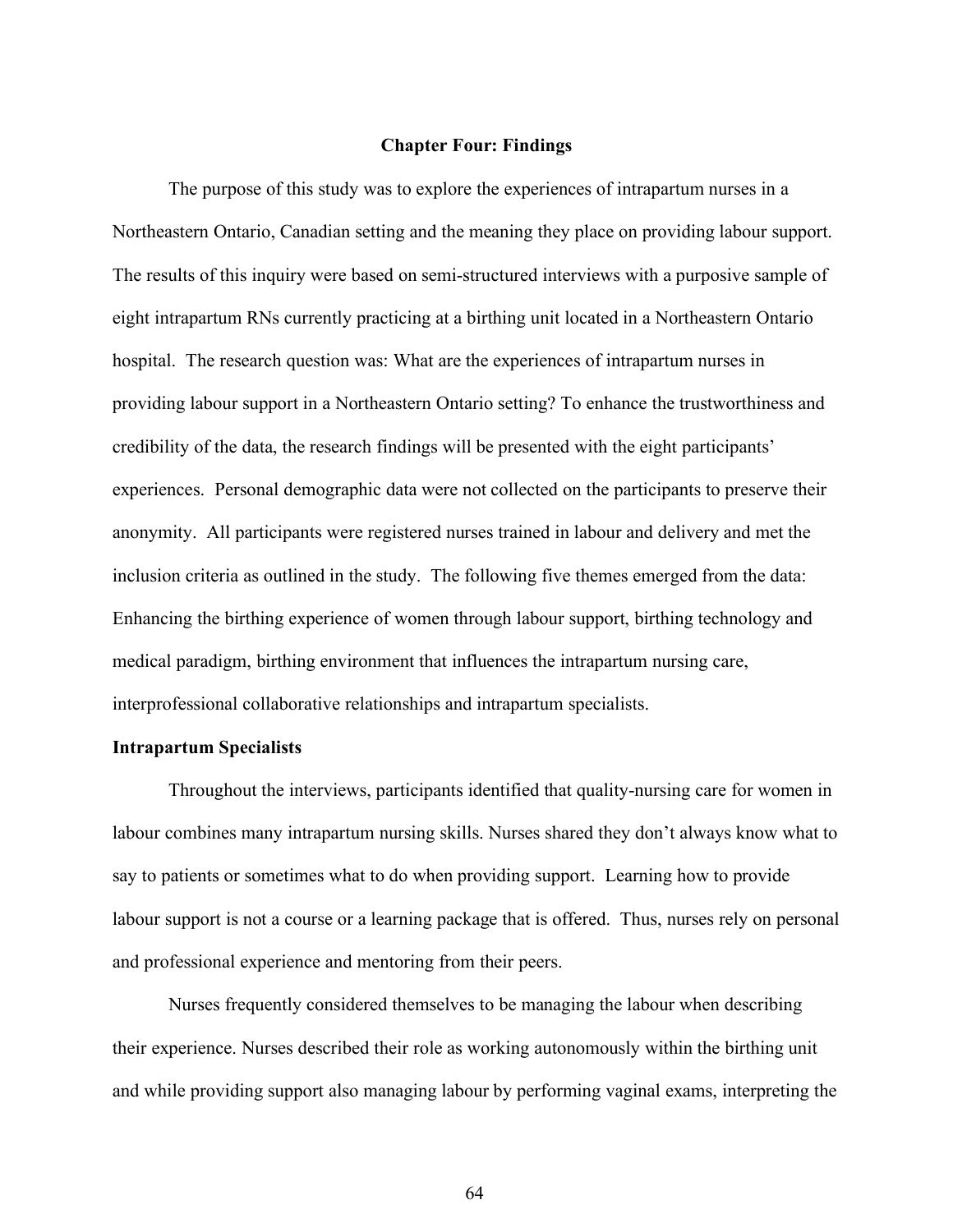fetal heart rate and contraction patterns and adjusting the oxytocin accordingly. The obstetrician on call is not always in house however, is available via telephone. Accordingly, nurses described their experience as having to make decisions and problem solve in relation to patient care.

Rose identifies herself as a senior nurse and shares how she learned to provide labour support and expresses concern that nurses are not learning the art of providing labour support.

Rose: I was mentored from my colleagues that were senior to me from when I started as a young nurse and learning best practices from them. Learning what worked and what didn't work. Learning how to be attentive. It was mentoring from basic assessments, what is a good contraction versus a poor contraction, how do you tell the difference, how do you explain that to the patient. Also, the patient is having back pain, how do you alleviate back pain, what does back pain mean? What do you suggest to the patient. You know you learned that on your orientation and on your mentorship but it was an ongoing thing, where you would be trying something and it wasn't working and a senior nurse, and I mean I was very fortunate, I was a junior nurse for 18 years so I learned for a very long time, you know, how, what did the older girls find that worked and how did I incorporate that into my practice.

When asked how mentoring has changed since Rose was a new nurse, she shared that the

staffing complement is much different and includes a younger cohort of inexperienced nurses

who are mentoring new staff. Accordingly, she points out that the younger nurses are well

versed in providing medical and technical support and as opposed to labour support.

Rose: I do think that younger and junior staff is being mentored in the same way but the problem is that you have people with two to three years experience mentoring brand new staff. Whereas when I was mentored and some of the other senior staff by older nurses we were being mentored by people who had been doing it (labour support) a long time. …I just think that the level of experience on our particular unit has changed dramatically and I think because of that and the use of epidurals, I don't think that we provide labour support that we did say ten years ago. Our unit has a lot of younger staff that have never had children themselves yet, and I do believe that when you've been through something yourself, it changes your perspective and has a big impact.

Another participant identified that she continues to learn as an intrapartum nurse on how

to meet the needs of her patients. She shared that an important element for her is to have a

physical presence in the room without necessarily saying anything to her patient.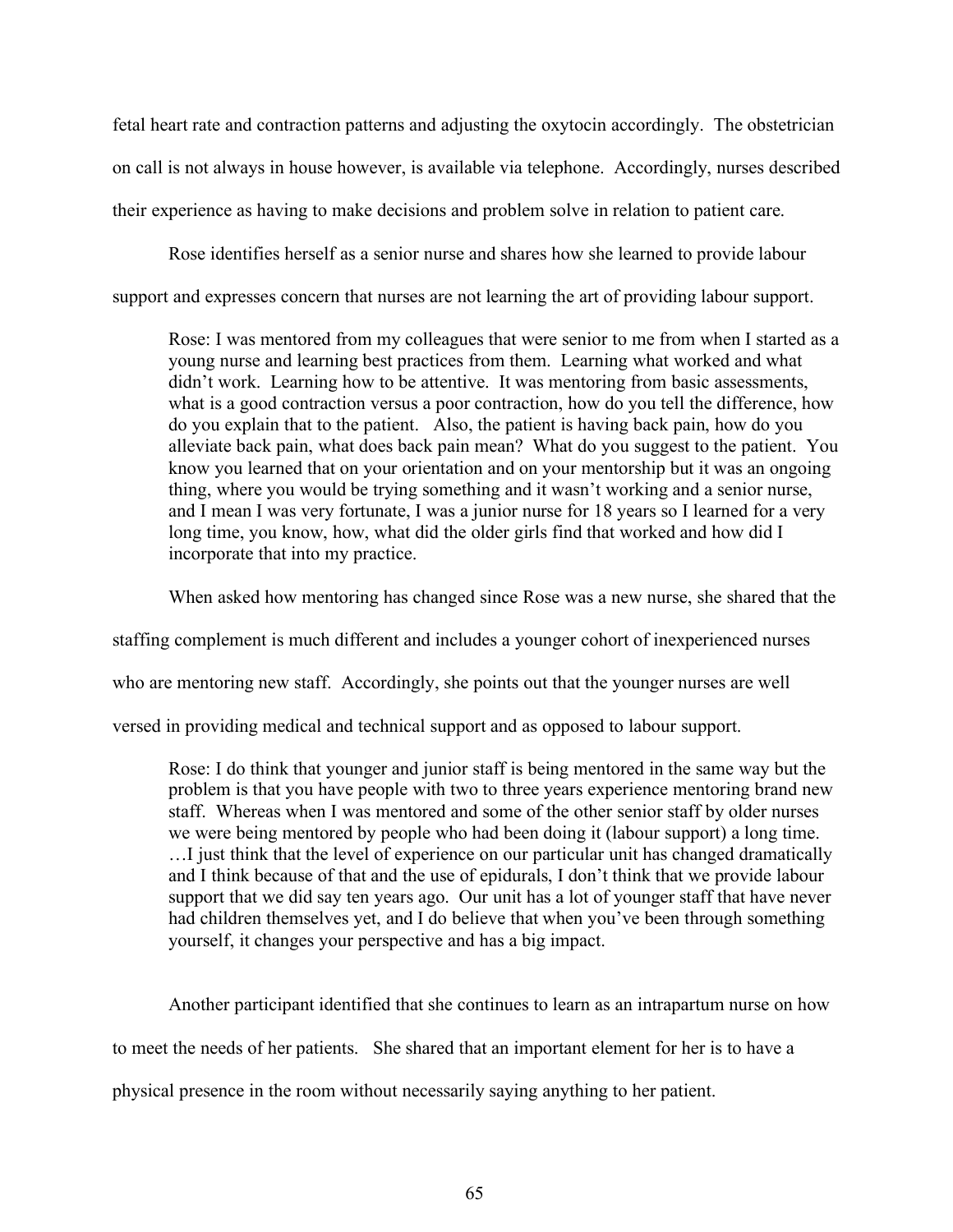Megan: Or I think that one of the things that I found the hardest, learning my role, and I'm still learning, is how to just be there. Because it can be uncomfortable if you don't necessarily know your patient that well and they don't know you that well but I think that that's a huge part of labour support is that the patient, the woman knows that someone with the knowledge and expertise and background in this is right beside her or very close by.

## **Enhancing the Birthing Experience of Women through Labour Support.**

Participants reflected on the many approaches to offering labour support. Participants acknowledged that it is important within their role, to learn about the patient to ensure a positive and memorable childbirth experience. Labour support was portrayed as being organized into categories of providing emotional support, physical support, advocacy and teaching or informing. Interestingly, almost all participants would distinguish between physical and emotional supportive measures. All participants in the study described a shared experience of what labour support meant to them using common words such as caring, teaching, listening, advocating, empowering, encouraging, and negotiating. Participants when describing physical supportive measures used more kinesthetic words such as touch, handholding, rubbing, wiping hair, guiding, and moving.

Nurses put forth an effort to understand how to meet the needs of women to enrich their labour experience. Participants shared their experience on conveying their philosophy of labour support.

Rachel: Listening to my patient and getting a sense of what they want and need out of their labour experience and trying to provide that for them.

Rose: To make the experience for them, be what is, or what they expect, or what they hope it to be and, provide them guidance too. When things don't go the way that they expect, to make sure that they know the normals, the abnormals, how to best cope with different stages of labour, what tools we have available, and continued one to one support to that woman and her family, to help her through the stages of labour.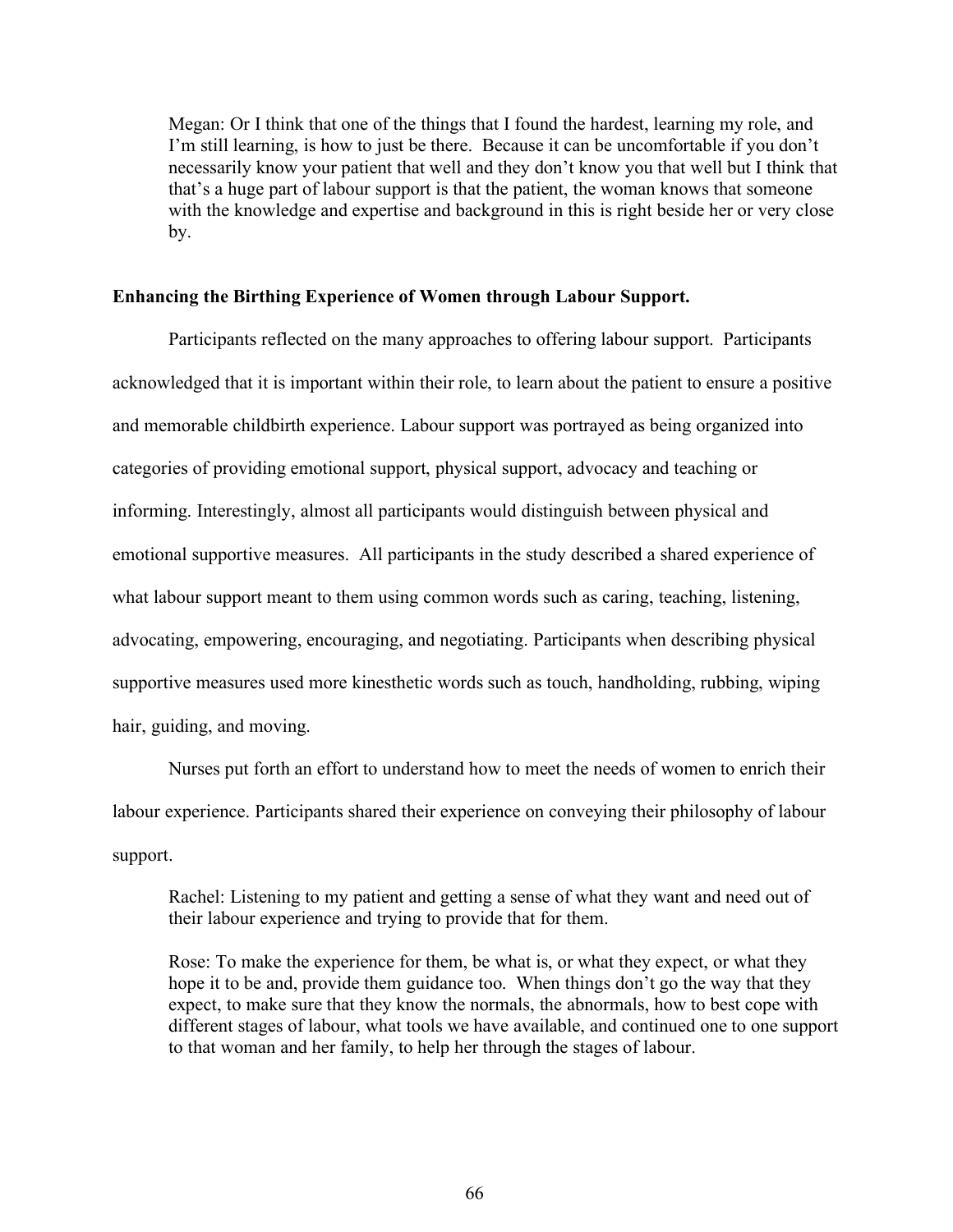Tessa: I do my best to try and get a read from my patient from what it is that they need from me. My personality is one of a bubbly nature and I'm humorous and if I feel that the patient is going to appreciate that and that it's going to help them cope, then I'll be very much myself. Or, if I determine that the patient wants a more calm or quiet atmosphere, then I will make my presence known just by brushing her hand and maybe a little less verbal and more just being there for her in my presence.

Almost all participants expressed how teaching, informing and educating about the

childbirth experience enrich the experience for women and their support people by empowering

them with knowledge to make their own decisions.

Penny: You are doing a lot of teaching, I find it is really important because you need to get your patient in the right mindset and that helps them a lot with coping emotionally. You know that they can do this. Not to give up, that they can do this.

Some participants described supporting women as simply having physical presence in the

room and just being there with the patient. Being there with the patient does not necessarily

mean that anything is required or expected from the nurse, but just their presence in the room

provides a calming and reassuring environment.

Rachel: just being there for the patient while they're in labour, being available and being knowledgeable about comfort measures and how to handle different situations and you listening to them.

Megan: Sometimes we are just there in the room, not necessarily doing anything nursing related but being there as a support, just someone that they can trust and know, it's ok my nurse is with me, it's ok.

A few participants remarked that confidence through acquired knowledge and practice as

an intrapartum nurse lends to the ability to be assertive with patients by guiding, as opposed to

asking them.

Jenna: As much as I can say it's (labour support) about positive reinforcement, encouraging, even though you're not sensing that they are receptive to your teaching and to your guidance, sometimes you have to be a little bit, I don't want to say forceful but maybe assertive. And make them try something that they may not want to try. For example the shower, or getting up and moving around, they have a lot of fear as they are in pain and pain tends to bring fear. I think it's just to, with having dealt with numerous women in labour, we have an idea on what will help them, what could help them and it's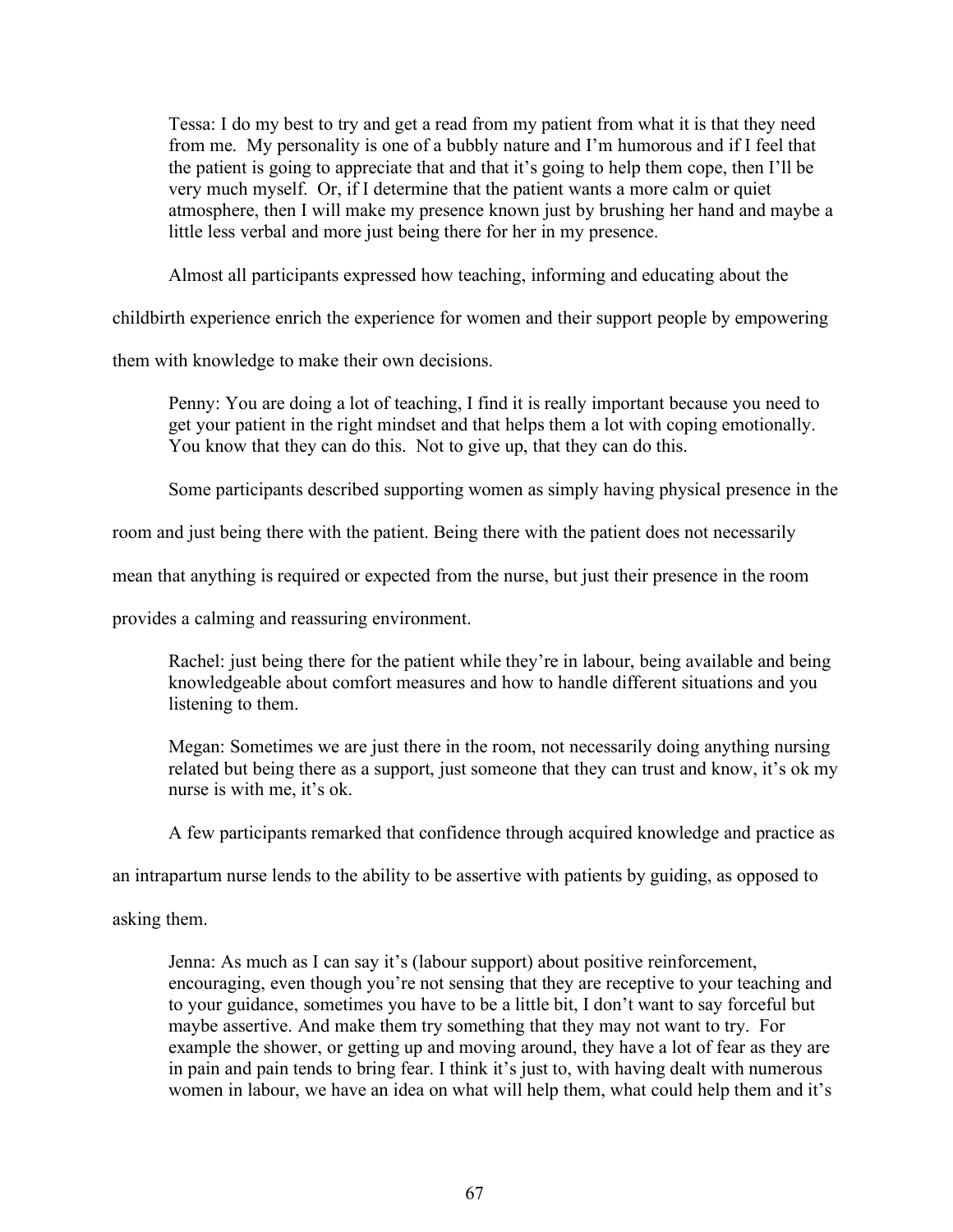our job to guide them and help them to go through the process. A lot of teaching and they look to us for guidance and that's part of our job and role is to guide them and teach them and help them.

Childbirth was identified as being a significant event in a family's life. Almost all

accounts of describing the experience of providing labour support were inclusive of the

labouring woman, support people and family. Participants remarked that it is integral that care be

family-centered when providing emotional supportive measures and teaching. They emphasized

the importance of facilitating family involvement and communication during labour.

Brooke: Families can become nervous, scared or upset when they see someone that they love in labour and they aren't certain about what's going on. They're trying to do the best job and sometimes they need support and encouragement from us as well rather than just the patient themselves.

Rachel: Helping to facilitate the entire family or the other support people and thinking that every patient is different with what they need and want and being able to adapt to that and helping the family members be involved in that as well.

Tessa:…I'm trying to perceive if I walk in and there's three support people and they are chatting and laughing and then I would try and establish my rapport with them that way, explain who I am, what the plan of care is that has been determined, how well is the patient coping right now and kinda take that through, subject to change at any point.

A few participants remarked on their own birthing experiences and the role it has played

in influencing their labour support.

Megan: I actually learned a lot when I had kids. I think that's a huge benefit to me now that I've had kids and have had had the experience of being on the other side of care.

Jenna:…it's a very positive experience in that they are bringing their baby into the world. So it's a memorable experience for them and having had kids of my own, I remember every detail. I just want to be there for them to have them to have a positive experience and that they have it in their minds that it was a good experience.

While participants ascribed importance to the involvement of family when providing

labour support, they equally identified family dynamics as hindering labour support. Participants

shared they make every effort to provide family-centered care, however at times, respecting the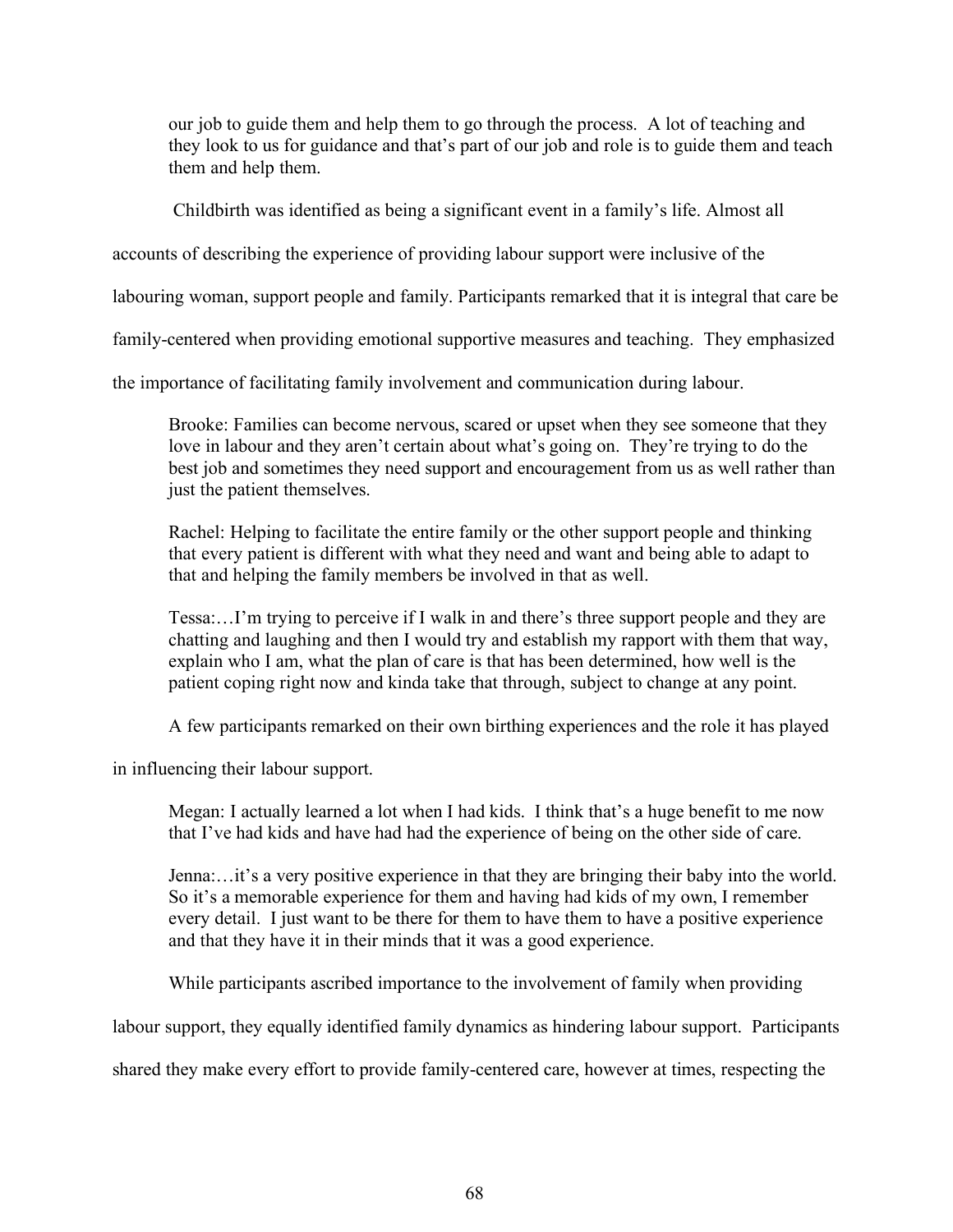patient's wishes while balancing beliefs, expectations, and comments made by family members was sometimes taxing.

Rose: … empowering the woman to know that if mother in law wants to be in the room and that's not what's comfortable, that it's ok, and that's what I'm there for, I can be a gate keeper for her. That it needs to be what's comfortable for her, and it's going to be what's going to help her progress the fastest and the best. I'm comfortable not making everyone happy but the most important person in the labour and delivery room is the mother and the father and doing what works for their dynamics.

Overwhelmingly participants described the personal and professional satisfaction

received from being able to take part in the childbirth experience. It was very evident in all of

the participants, the passion and genuine affection of providing labour support to women. Most

participants concluded their interview with an assertion of loving their job, and the feeling of

personal satisfaction attained.

Tessa:…your patient is having a life changing period of time. How you are with that person they are going to positively or negatively remember you and that labour experience forever because they positively or negatively had a baby. It's a privilege to have this job and provide the support to them. I love my job.

Brooke:…I love it. It's (labour support) my favourite part of my job. I think everyone when they come on (shift) and they are labour, most of the time are happy. It's really an exciting place to work and you go home and you feel great about the job that you did.

Another participant enthusiastically concluded the interview with:

Jenna: It's absolutely the best job in the world.

# **Birthing Technology and Medical Paradigm**

The majority of the participants discussed the challenges of caring for women in today's

culture of technology and medical lead intrapartum care. Participants identified differences in

caring for women in labour who have epidural anesthesia and or receive medication such as

oxytocin and require electronic fetal monitoring. Participants shared that their experience while

providing labour support was very complex and encompasses many task-oriented functions of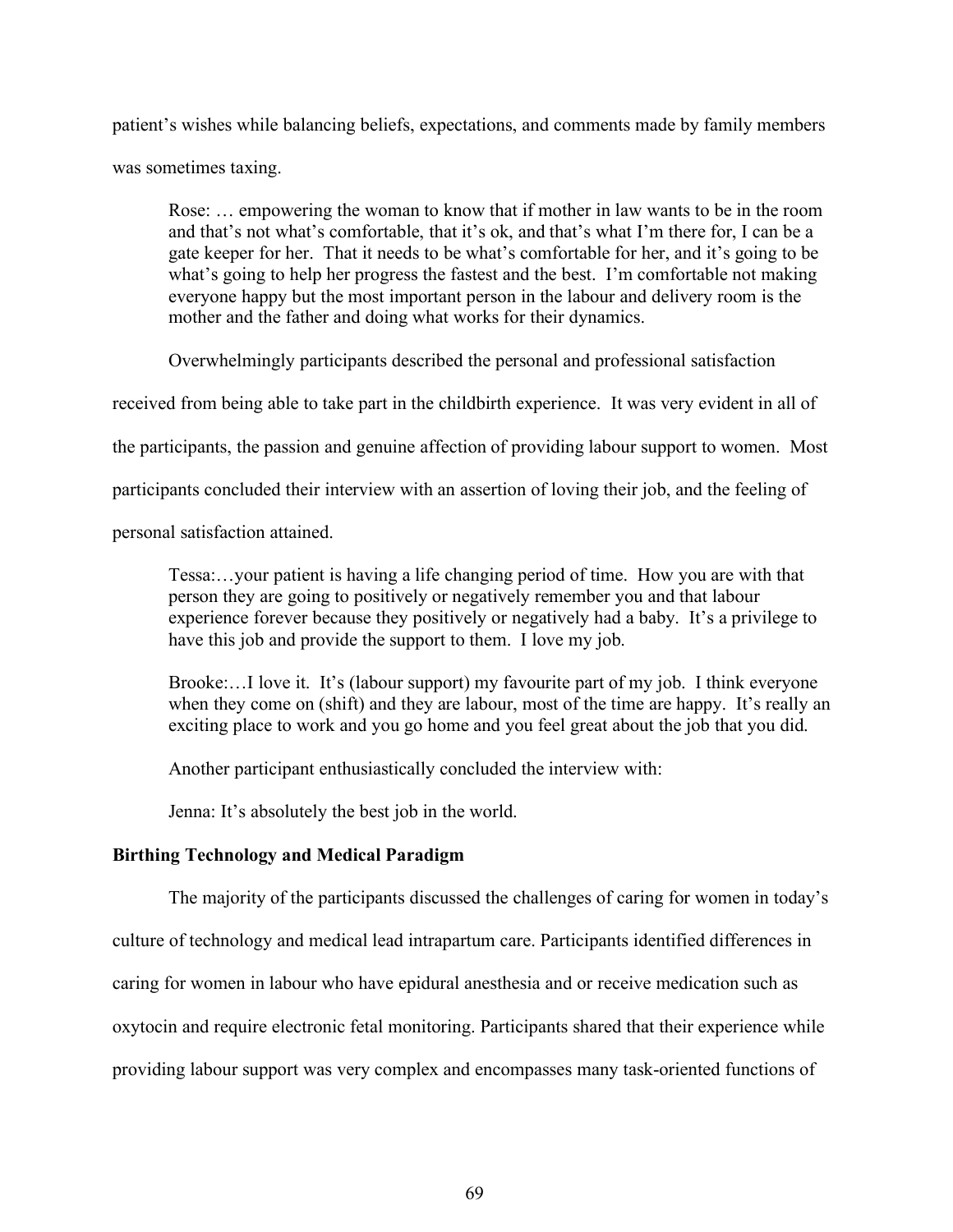nursing often superseding the emotional support and physical comfort measures.

Penny: With the use of medical interventions, you're in the room more frequently. However, I find because there's so many things going on, like drips to look at, epidurals to be checking, that you're in the room with your patients and you're always assessing but I find sometimes that it takes away from that one on one emotional support.

Jenna: So you just have to remember as much as there is the medical side, so yes you're documenting, you're increasing your oxytocin but you can't forget the there is a patient. That patient regardless whether they have an epidural or not, they still need that positive encouragement and you know they need you, so it's not a matter of oh great, they're getting an epidural so I have don't have to do anything anymore. That's not true at all, because they look to you for guidance and they look to you to know that things are happening normally and things are progressing the way they should be and that's part of your job is to just help them through regardless of what is going on medically and what interventions are happening.

Tessa: I find that it (electronic fetal monitoring) can be quite distracting from providing labour support. You're in the room and it might appear that you are providing labour support when really half the time you're managing equipment. You are having to go and retrieve another nurse to come in and sign for your epidural, sign for your oxytocin, coming in and out because you need blood pressures taken and dealing with cords and equipment, not standing at the bedside or helping to coach by instructing patients to breathe or providing good labour support. You're just managing, trouble shooting your equipment.

Most participants commented on the use of continuous electronic fetal monitoring and how it impedes the birthing experiences of women and as a result changes their approach to labour support. All participants agreed that the use of technology such as electronic fetal monitoring and medications such as epidural analgesia and oxytocin are being used more frequently to accelerate the labour and delivery process. All participants emphatically agreed that with these interventions, they are being drawn away from supportive care of women in labour and have become preoccupied with the management of technology. Almost all participants describe care happening at the bed or bedside while providing support. Participants do not discuss the use of wireless, telemetry monitors to enable patient to ambulate while on continuous electronic fetal monitoring.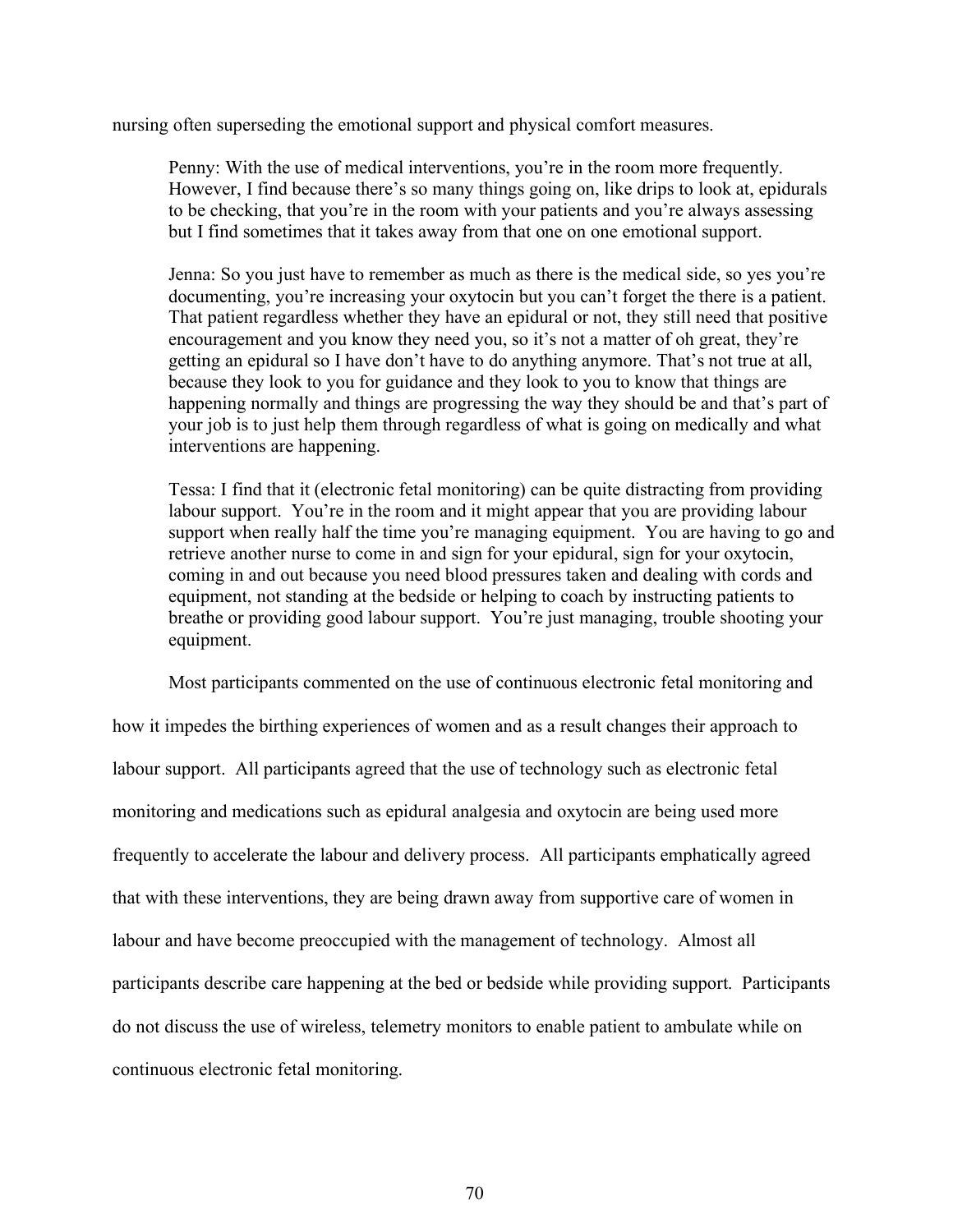Penny: When you are focusing on an electronic fetal monitoring strip, for example, sometimes that's all you're looking at instead of looking at your patient or you really have to remember to be feeling those contractions and timing those contractions and talking about patient perception instead of looking at the contractions on the strip. Sometimes I find that we end up being more focused on what's happening on the monitor than what's happening otherwise.

Tessa: We're managing the machines and not supporting the person. It's mechanical care.

Rose: I think sometimes that nurses become as soon as you enter into that entire medical portion of obstetrics, that our focus as nurses becomes that medical management component and perhaps we don't provide as optimal labour support that we would have without all those components that become our focus. You know when you have someone that you're doing an intermittent auscultation on, you're in the room, and you are interacting with the patient. When they're on continuous electronic fetal monitoring, you walk in, you look at the strip, you know, you become obsessed with that and forget about the patient that it might be attached to.

One participant spoke about the changes in intrapartum support that have evolved over

the years. She expressed her concern as a senior nurse that the knowledge of the new generation

of nurses is entirely based on technology and medical intervention practices. She fears that the

knowledge and skills required to support vaginal deliveries would be lost.

Rose: I find that with the increased use of epidurals at our unit, that labour support has become less important because the patient isn't experiencing pain the way that they were. And I think that my experience as an older nurse before our routine use of epidurals, we learned very good labour support because your patients didn't cope without you being there and coaching them through. But I think that our increased use of epidurals has decreased our proficiency.

Challenging the overarching theme of birthing technology and the medical paradigm

impeding labour support, two senior nurses shared their experience. Both participants described

their strengths of being able to simultaneously manage medical and technical interventions while

providing labour support.

Rachel: I've been doing it (providing labour support) for so long, that I just get used to working around and with it and multitasking instead of focusing on the technical part. You're able to focus on your patient providing that support while also managing the technical and medical staff.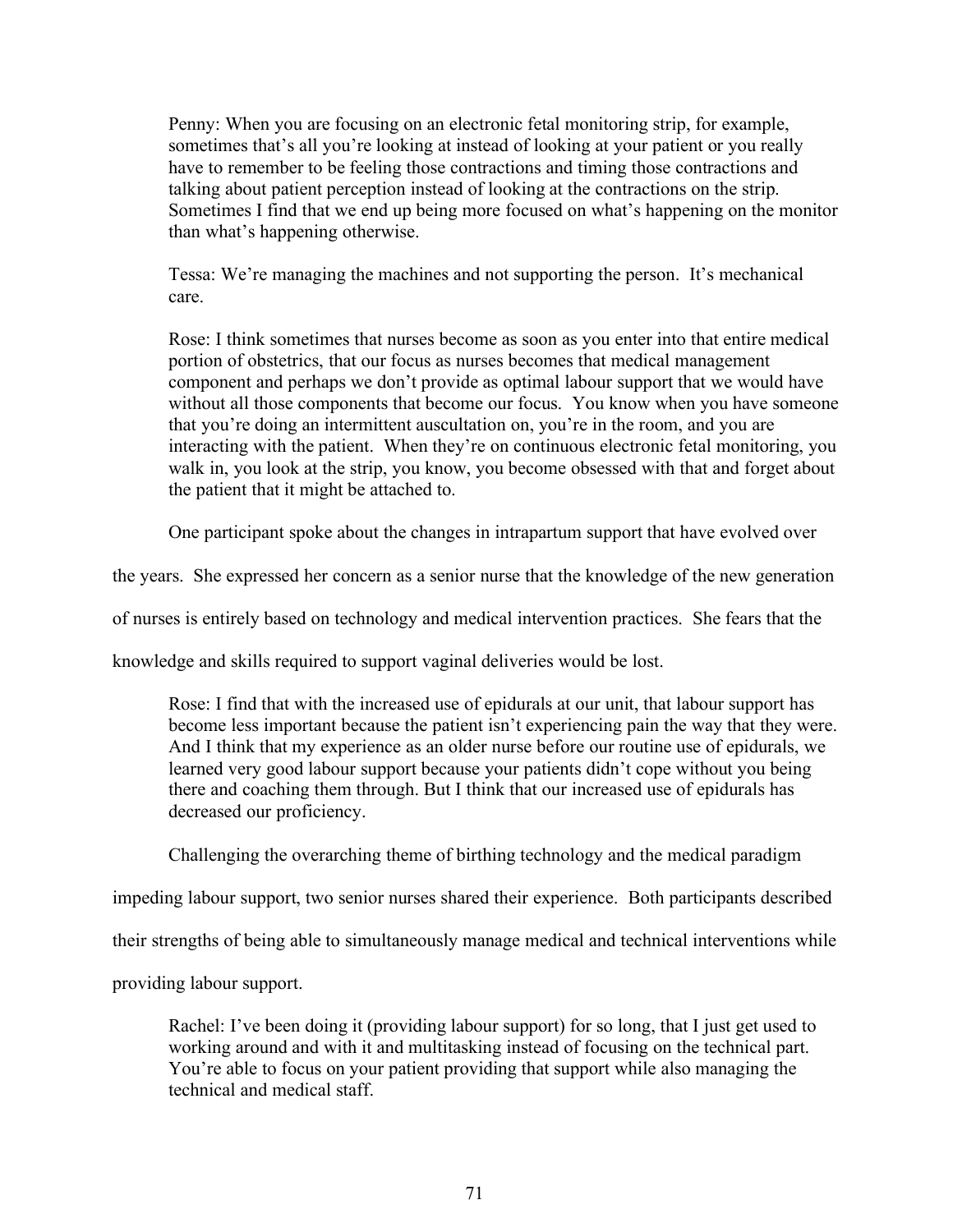Rose:...I think that I can rely on my experience and I nurse with my ears a lot of time when I have a labour, so I don't feel that it does with myself (affect labour support). Because I also can rely on 30 years of experience of knowing when I can't multitask anymore but there are times that the workload is just too intense.

However, both participants when asked to reflect recollected their experience as once

being novice nurses, and acknowledged the ability to be able to manage labour support and

medical and technical interventions required multitasking, knowledge and wisdom.

Rachel: I definitely remember as a new nurse starting out and feeling really overwhelmed with the fetal monitoring. With that you have all the other monitoring, say for instance if you have magnesium sulfate or something like that. I found it really hard starting out to be able to provide that support because you're really focused on getting it right with the technical and medical stuff. It takes a good couple of years to be able to as a labour nurse to be able to get to that point (being able to manage) because I remember feeling really overwhelmed at the start and especially with high-risk cases. Looking back now, I definitely didn't provide the kind of support that patients needed and the support that I like to provide.

Participants shared their vision of how they would provide labour support to a patient

who they describe as being low risk and not requiring any interventions. They detailed the

emotional support and physical comfort measures that they eagerly wish to provide.

Tessa…a low risk patient that comes in and needs intermittent auscultation every half an hour who I realize is in pain and I give her something for pain and I recommend the birthing ball, I get her into the shower on the birthing ball. I stand with her and I hold the showerhead and help her to breathe with her contractions. I'm just providing physical, emotional and spiritual support the whole time. I am not managing or barely touching equipment, I'm just touching my patient.

Brooke: I would like if my labour support could be you know just focusing on the woman but it can't always be. You need to split your time. I would like it if we could do still getting in the shower and hot blankets and walking up and down the hall but it's not always possible when they're on electronic fetal monitoring, you can't make it work all the time and our population is getting larger and it' hard to monitor all the time. So ideally I'd like it if I could just walk in the room and give support to my patient but it's not always ideal.

Another participant shared her vision of providing labour support for low risk patients,

however, identified an awareness of patient safety and legal concerns using electronic fetal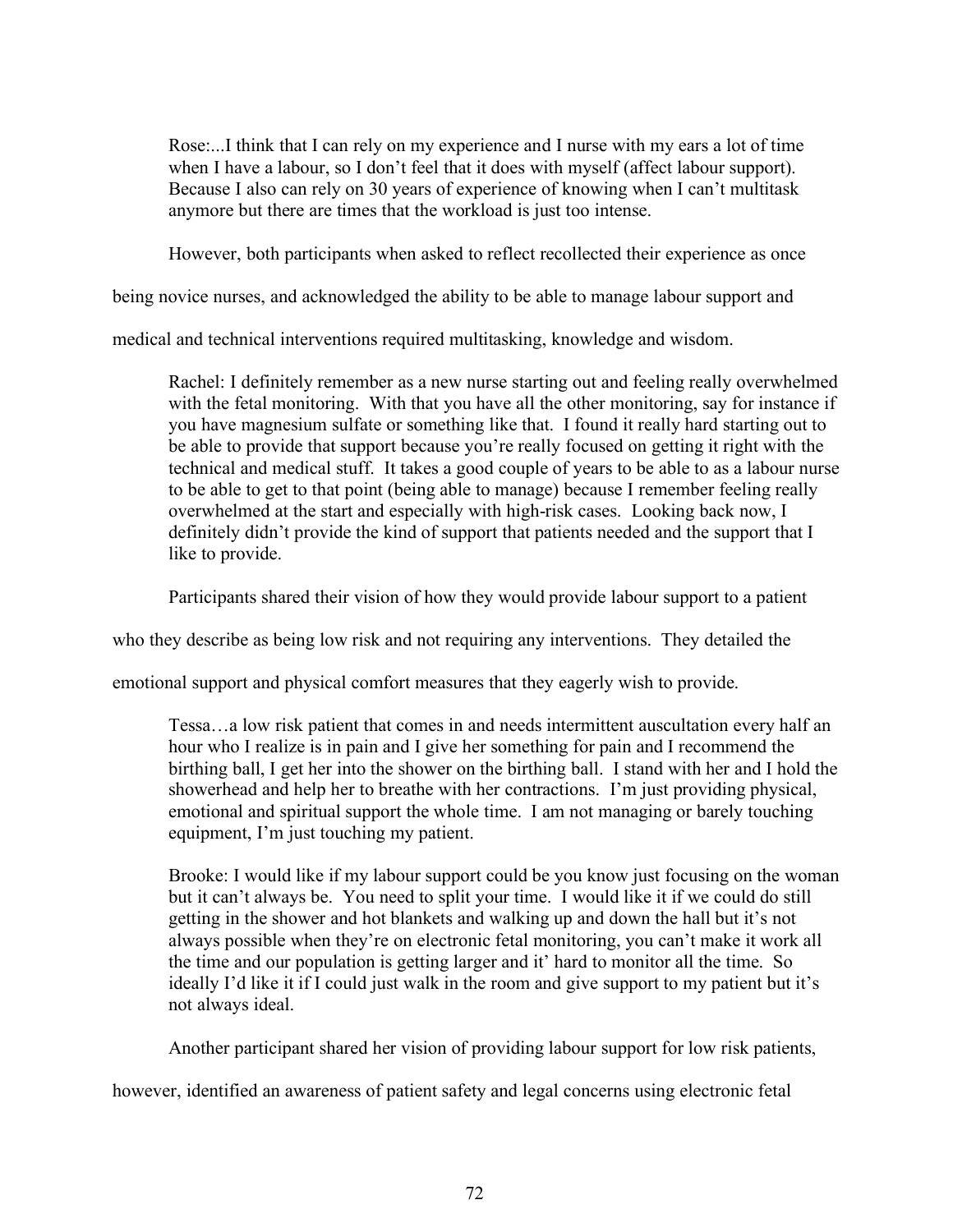monitoring. She echoed the challenges shared by other participants when using interventions and the restrictions placed on patients.

Brooke: When you walk in the room, sometimes the first thing that you are going to look at is your strip, when really who you should be looking at is your patient. And it's hard because that's what you are documenting on is your strip. That's what can come back in legal cases and that kinda stuff so it's often times your main focus. Which is sad but then every once in a while you get a labour that has no interventions and it's refreshing because you can just focus on your patient. I find it difficult with a lot of interventions. I think a lot of us do really. Sometimes you're sad that you have to start one, when you don't think you need to because it's going to take up your time from your patient. And the patient doesn't enjoy them all the time either so you have to do a lot of supportive teaching. You know them having electronic fetal monitoring on. So many times you have to repeat why they have to have these belts on and it's uncomfortable for them.

#### **Birthing Environment that Influences the Care that Intrapartum Nurses Provide**

Professional pride was a common theme identified by nurses, who embrace a high standard of care when providing labour support. When asked about the Society of Obstetricians and Gynecologists (2012) collaborative recommended guideline entitled "*Joint Policy on Normal Childbirth"* and specifically with respect to providing one-to-one labour support, participants were passionate and expressive in describing many factors that impede the implementation of this guideline. Factors included, staffing patterns, staffing complement, and LBRP (labour, birth, recovery, postpartum) model of care as barriers. Participants also voiced frustration with staffing patterns and unit activity hindering their ability to establish rapport with labouring women.

Participants portrayed their experience with the LBRP (labour, birth, recovery, postpartum) model as having to simultaneously provide care for multiple patients at once, potentially being antepartum, intrapartum, postpartum, scrubbing for a caesarean section, or assessing patients in triage. Participants frequently described feeling overwhelmed and at times having a sense of despair from being pulled in multiple directions, and not being able to provide optimal care.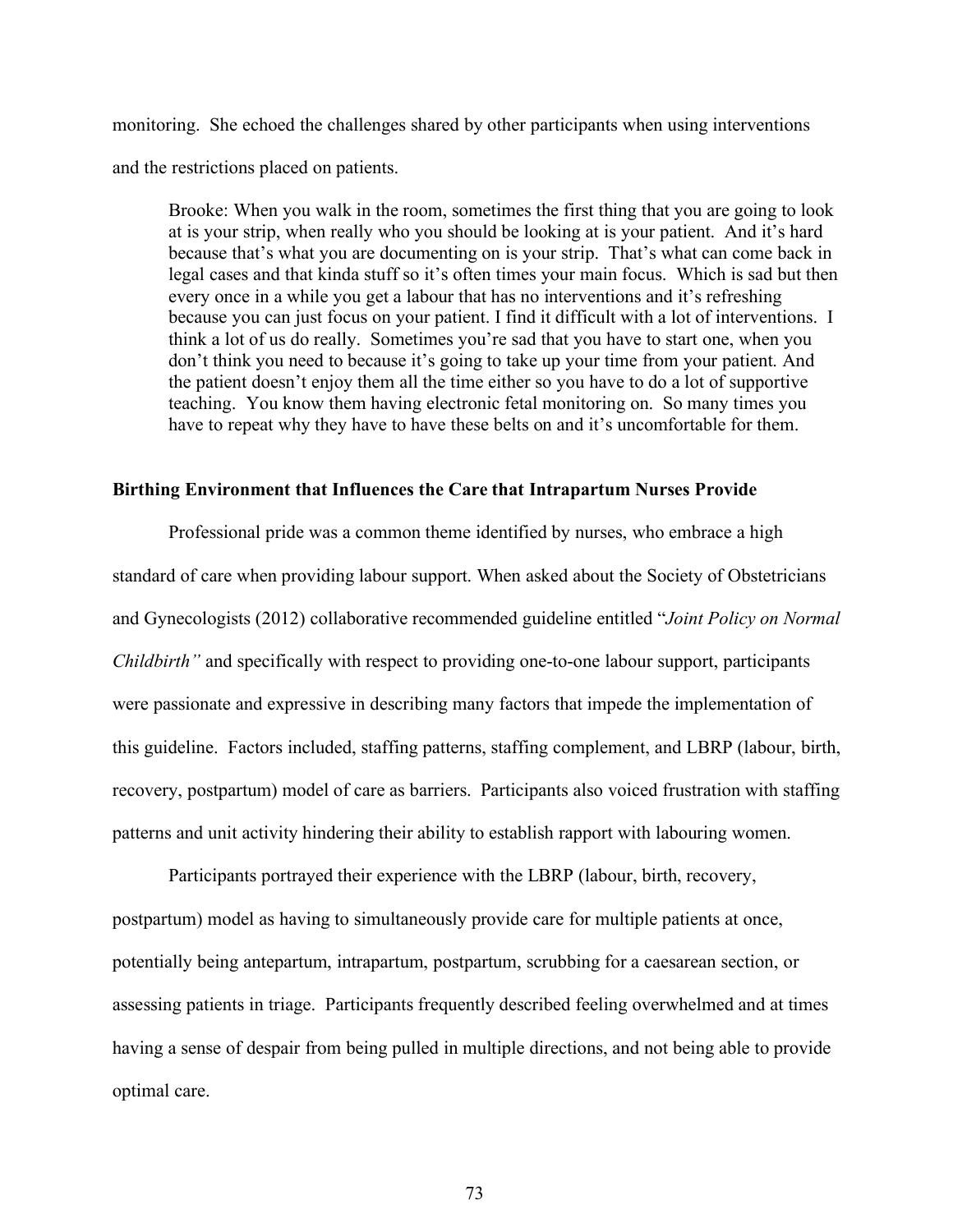Penny: We've had times that there's been so many labours on the floor, that sometimes, we are tag teaming a little, because of being short staffed and I do find the ones (labours) that are less complicated, tend to be the ones who are less one to one (labour support).

Rachel: Because we are a small unit and our model of care, the LBRP (labour, birth, recovery, postpartum) concept and having to juggle so many things, sometimes at once, is a challenge because you have to worry about what your postpartum patients are doing, you have to worry about what else is happening. It's not just a labour and birth focused unit and mindset, so it sometimes, can be challenging.

Rose:…often, when you are assigned a labour patient, you are also answering call bells, helping with breastfeeding, assessing a patient in triage, doing multiple tasks at the same time.

Participants confessed that sadly some patients may not receive the quality of labour

support they pride themselves as providing. Participants identified as feeling badly, guilty, torn,

and worry for not being there for the patient. They described a common experience of having to

take away time from one patient to reallocate to other patients. There is a divide among

participants who believe that during busy times it is easier to take time away from the labouring

woman than it is with antepartum, postpartum and triage patients. While other participants

thought that the other patients on the floor suffer while the labouring woman receives the care.

Participants all agreed that it depends on the unit activity on who receives the most care.

Nevertheless, participants felt that regardless patient care can be jeopardized with a busy floor

and not enough staff.

Brooke: Probably the thing that's going to fall through the cracks is your labour support in that case. Because so many things here are time-senstive and labour support isn't time sensitive. You can walk in the room and 15 mins later you can give the same support so you put it off and then you put it off again. It's unfortunate for those patients for sure that I only have time to walk in for my 5 minute check and then go see someone else.

Rachel: Staffing, again, can be a concern, when we're busy and we have multiple labours or multiple things going on, and we don't have extra staff to come in, sometimes that is really challenging. Because you're trying to manage and balance the labour support that is required with what else is happening on the unit, right, because we are a small unit and um I think that our model of care really, the LBRP (labour, birth, recovery, postpartum) concept and having to juggle so many things, sometimes at once, is a challenge because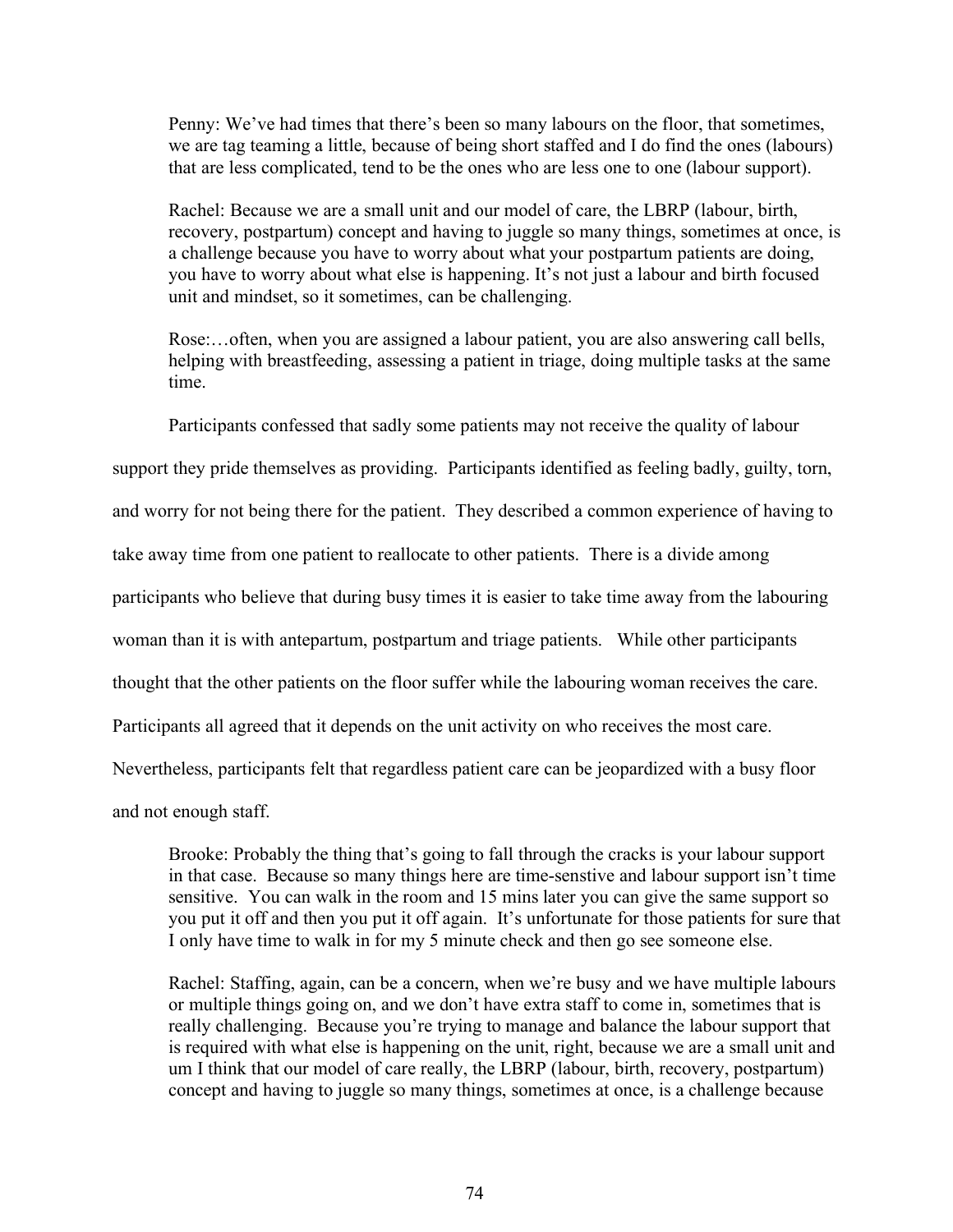you have to worry about what your postpartum patients are doing, you have to worry about what else is happening, it's not just a labour and birth focused unit and mindset, so it sometimes, can be challenging.

Participants perceived building trust and rapport to be salient and influential when providing labour support. However, participants express frequently feeling constrained with providing labour support as a result of staffing issues, either being short staffed, or not enough staff to accommodate a busy unit. Interwoven in the interviews was a feeling of concern and compassion when discussing how patient care is affected during busy times. Participants empathized greatly with patients when they cannot provide optimal care. There is mention of the LBRP (labour, birth, recovery, postpartum) model that the participants feel contributes to a lack of privacy and accordingly most patients on the floor are aware of unit activity. As a result, participants found themselves having to explain to their patients why they are not able to provide the care required.

Tessa: Well you are trying to multitask more, trust and communication with your patient and support people during a life-changing event. Being interrupted or pulled away or having that assignment changed and a new labour nurse assigned mid-way would be incredibly disruptive to the patient and a breach of trust to that patient I feel.

Tessa: I find a lot of patients in LBRPs (labour, birth, recovery, postpartum) are quite aware of what else is going on the unit. And can feel that pull. As well as with being honest and communicating with your patient, you have to explain to your patient why your care is being interrupted all the time "sorry about that, we just have another delivery happening down the hall as you might have heard" or "sorry about that we're just going for an emergency caesarean section right now or we have an emergency down the hall or whatever it is." Yeah they certainly are perceptive and if not, you are making them aware of why you are absent.

Brooke: Sometimes you actually have to tell the patient, you know I have other patients as well and I'm going to try and do my best. But I do have other people to see. I find it affects my postpartum patients too because you try to give your labour all of your attention knowing how important that is so your other patients may get left behind more than your labour patient. But it definitely affects your rapport because you just don't have as much time with them as you could because you have other things on your mind, you're in there doing a labour check and thinking about how you have to go and do a blood sugar on another baby. It's complex.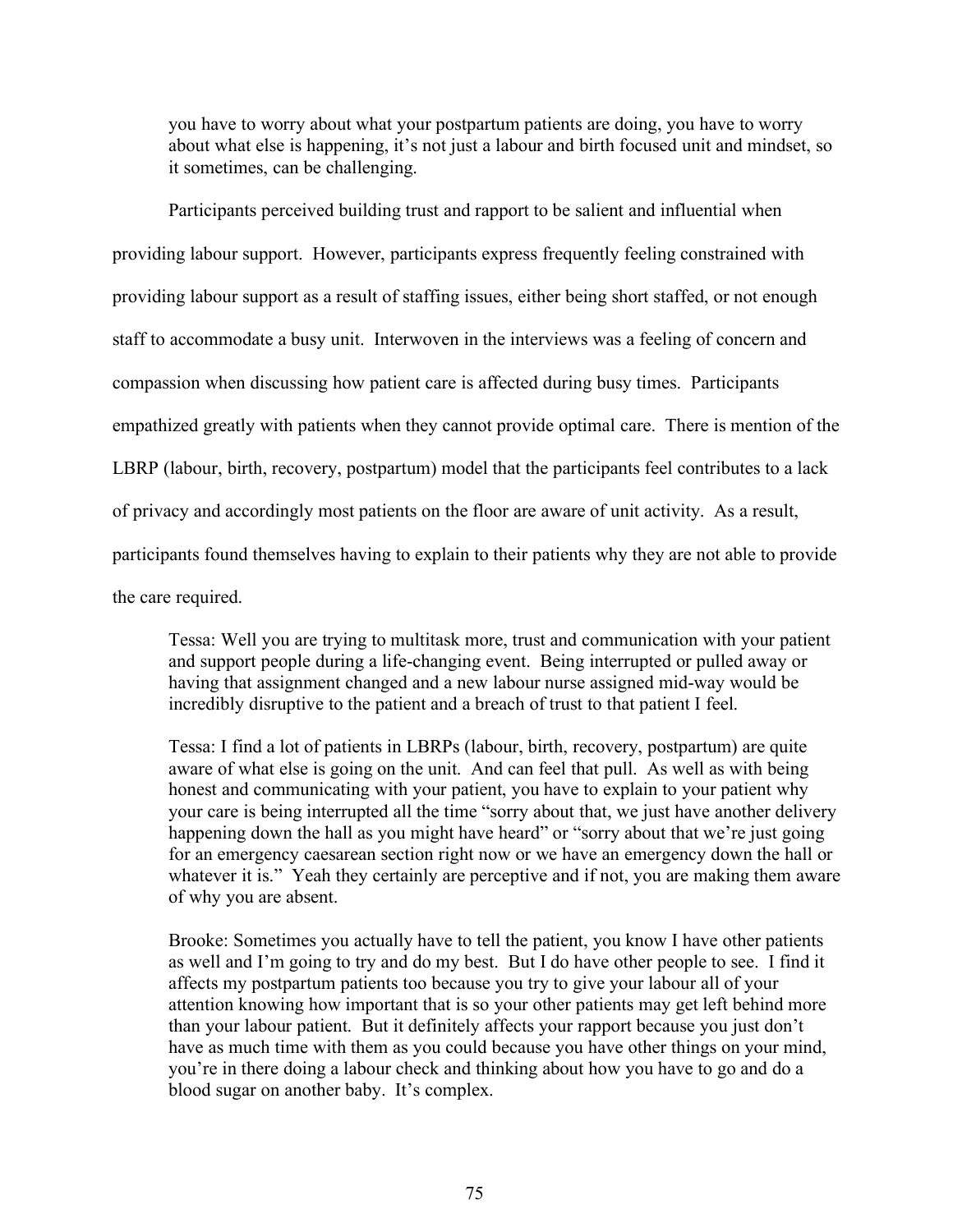Another participant expressed concern with staffing complement and feeling supported by the senior staff (defined as most senior in experience).

Penny: I would say for our unit in particular it could be that staff complement (affects labour support). And that in regard to just how many staff we have on that day shift normally or even just experience of staff. Say, we have 3 junior staff and 1 senior staff, with 2 labours. The senior staff is somewhere helping someone else, then you feel not necessarily the most supported because availability of resources.

Participants talked a lot about the non-patient care tasks that are required from nurses.

Staffing issues, charts, answering the phone and other administrative tasks were discussed.

Participants stated that depending on the time of the day or on nights, we don't have the support

of ward clerks who assist with putting together charts, answering of phones, and other

administrative tasks. Participants also talked about the time-consuming and frustration of having

to find staffing if the floor is busy and the staffing office is not available. A participant points

out that these tasks take away from providing labour support.

Penny: …you could have a patient who is low risk, and somebody else has another (labour) patient, you might go and put their chart together and you might be spending less time in the room with your patient because your patient doesn't necessarily need any medical interventions at the time. So you're helping somewhere else where you might be more needed in that moment. Whereas your labour patient could still be using that emotional support.

## **Interprofessional Collaborative Relationships**

Participants described a collegial respectful relationship with physicians, nurses and management and how much they value working as part of an interprofessional team. Professional responsibilities in their role as an intrapartum nurse include providing for and managing the intrapartum phase. Participants discussed the decision-making and competing responsibilities of providing labour support and maintaining the high quality standard care of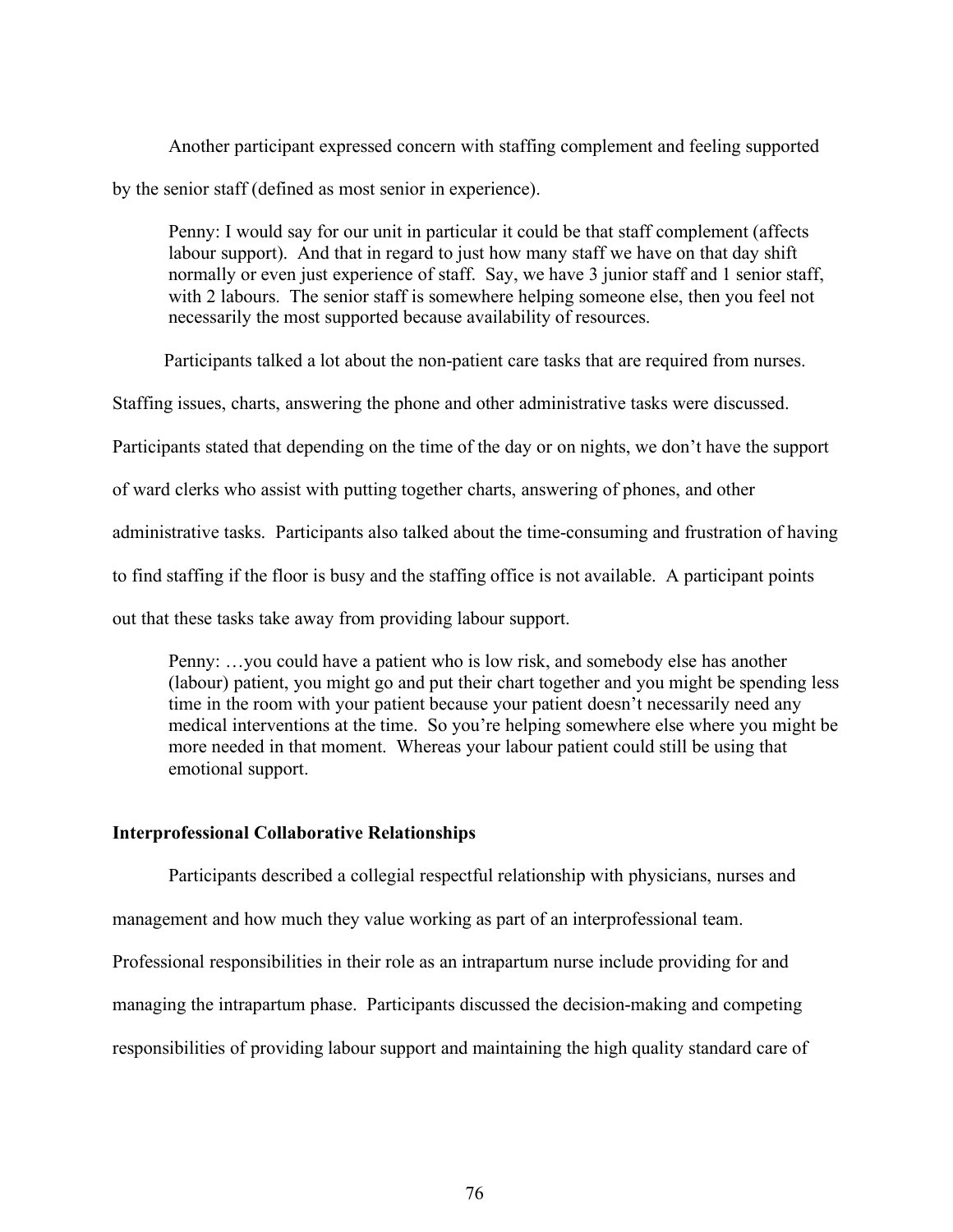nursing. Participants shared what makes a positive work environment and the impact of a good

labour nurse on birth outcomes.

Tessa: Providing good labour support requires support from my institution and my coworkers and the OBs, the facility wide. So I can provide good support when I have got people encouraging us to be in the room and be at the patient's bedside.

Penny: When you have the ability to provide one to one labour support, when you are not stressed with your communication with certain doctors, or when you have staff working with you that you feel supported, and you could ask questions to. When you feel more confident about your case, you could instill more confidence in your patient. Support makes me feel confident in my labour case from staff, resources and physicians.

Rachel: I think the support from colleagues and the model of care that we use on our unit and just the way that we have all become accustomed to what is required for our unit and in particular for labour patients. We know that it's one to one (labour support), so we definitely work together to make that happen for our patients. We're very passionate about the care that we provide, I feel. We really care about our patients and the experience that we're providing for them. And I also feel that we have support from our management in maintaining that level of care, and you know, there's never any question if we say that we need more staff, we've never been denied in calling in for extra staff, but you know, getting staff is another problem.

Although participants discussed a collegial environment to facilitate the provision of

labour support, participants also mentioned unit culture as a reason for hindering labour support.

Some participants expressed their disappointment about a culture that is created by fellow nurses

and the impact on provision of labour support

Katie: There can be, you hear people saying why is she still in the room, what's taking so long if you are going in for a check. You hear people saying why is she still in the room, you hear people saying that she is taking too long to do her checks, what are they doing? You know there's all this other stuff going on (on the unit).

Participants shared of their uneasiness when observing peers doing what they describe as

'checks' on their labour patient. They expressed concern about nurses who go into their patient's

room and check on them by checking the electronic fetal monitoring, or checking the epidural or

oxytocin and then returning to the nursing desk. The inference of this concern is that nurses are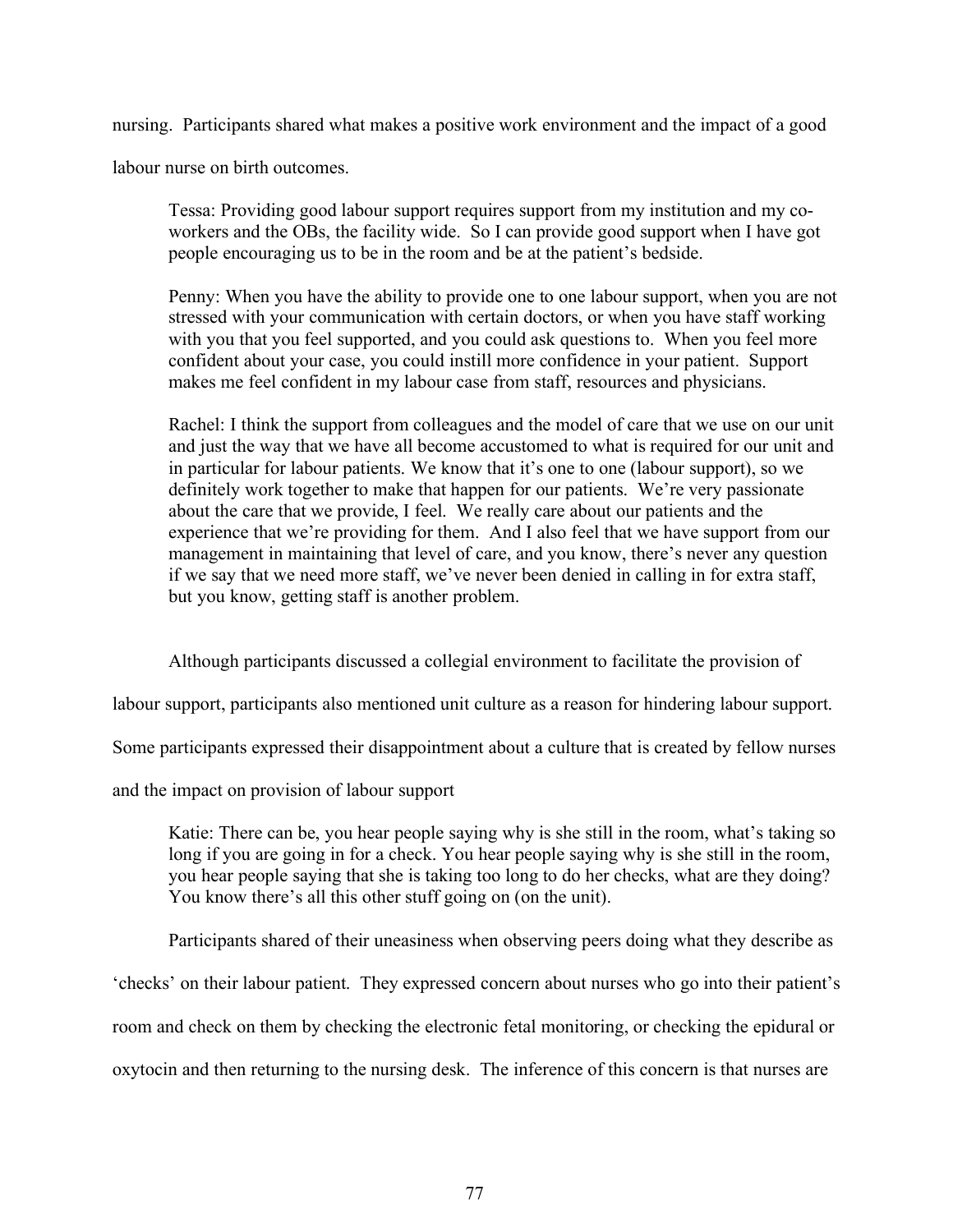not providing labour support but checking in on their patient and returning to socialize at the

nursing desk.

Rose: Spending a lot of time with the patient and family in the room, not providing labour support from the desk.

Megan: I think the nursing culture of any unit will affect the care that's given to patients. Sometimes I find that on our unit, there's sometimes a focus, not a focus but definitely camaraderie amongst our staff. I find sometimes it's labour checks, sometimes we go in and do our check and come back out to the desk. …Sometimes patients don't want you in the room the whole time, they may not be comfortable with that but I also think it can impact their perception of the support they're getting and also the support that they are or not getting.

Some participants voiced frustration with physician timelines and unnecessarily using

oxytocin to expedite the labour and delivery process.

Katie: Sometimes physician's agendas can be barriers. If they have plans for inducing somebody or having them delivered by certain times. I think that can be a barrier because if the patient didn't have oxytocin, then you would just be treating them like a low risk pregnancy and you would have more time to give that physical and emotional support.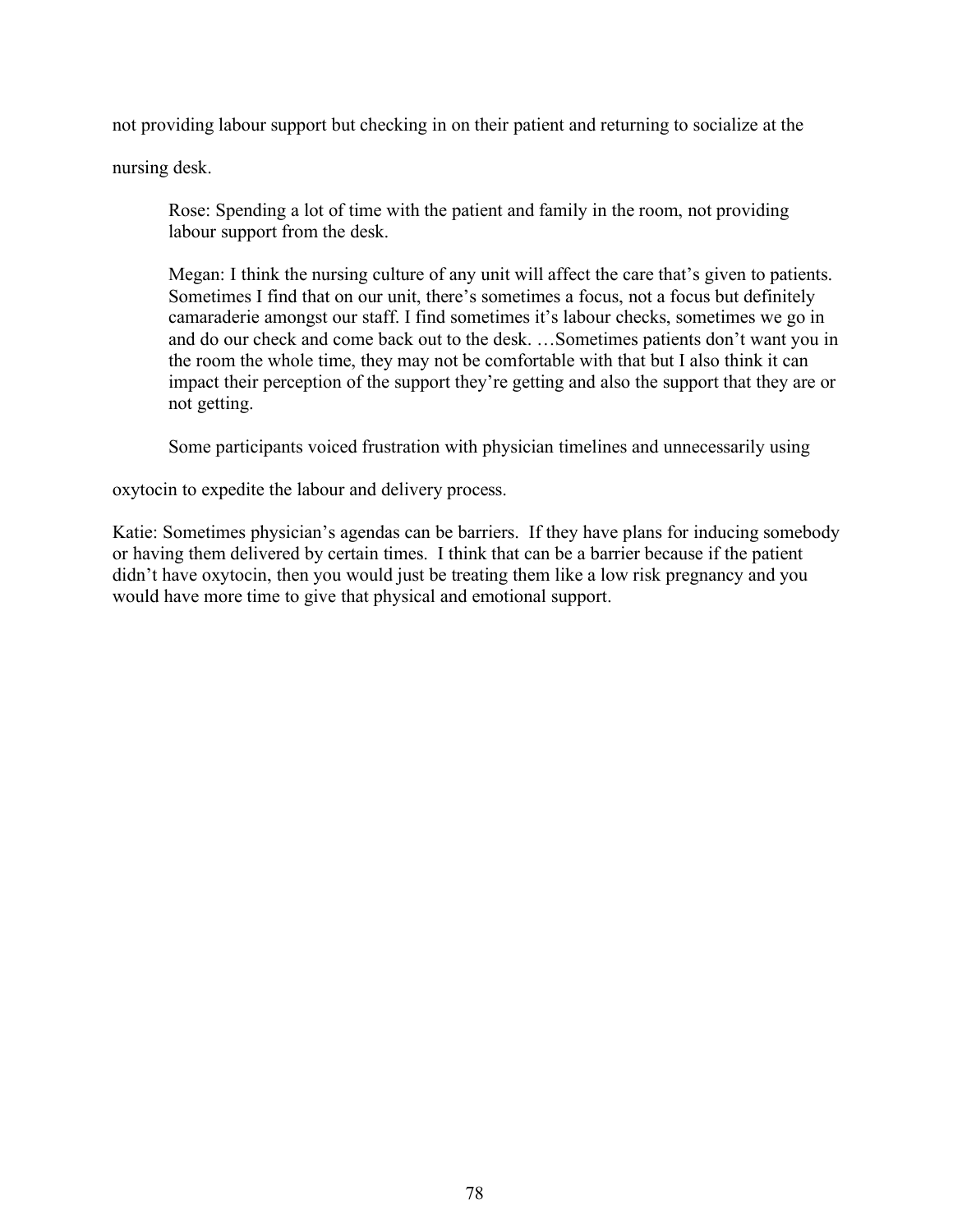#### **Chapter Five**: **Discussion**

The purpose of this qualitative, interpretive description study was to explore the experiences of intrapartum nurses in a Northeastern Ontario, Canadian setting and the meaning they place on providing labour support. This is one of the first research study's exploring the Northeastern Ontario intrapartum nurse while providing labour support. In this chapter, the five themes that emerged from the data: Enhancing the birthing experience of women through labour support, birthing technology and medical paradigm, birthing environment that influences the care that intrapartum nurses provide, interprofessional collaborative relationships, and intrapartum specialists will be summarized separately with supporting relevant literature. The themes although discussed separately are in fact interwoven and form a tightly knit tapestry representing the experiences of intrapartum labour support. This chapter also integrates the implications for nursing practice and nursing research and discusses the limitations of the study and conclusions.

# **Enhancing the Birthing Experience of Women through Labour Support**

Labour support embodies the heart of caring and nurses have a unique opportunity to enhance the birthing experience for women. Labour support is a wide-ranging term for providing the caring support that is offered to women during labour and birth (Davies & Hodnett, 2002; Sauls, 2006). Participants spoke about their provision of labour support with rich detail and emotion. Participants shared commonalities on how they described labour support and discussed the quality of care they provide and how they integrate an array of skills and behaviors to ensure a positive and memorable birthing experience for women.

The introduction of obstetrical interventions has provided labouring women with a sense of security and a perception of reduced harm to their newborn and themselves, as well as choices to lessen or avoid pain in labour (Zwelling, 2008; Sherrod, 2017). However, the use of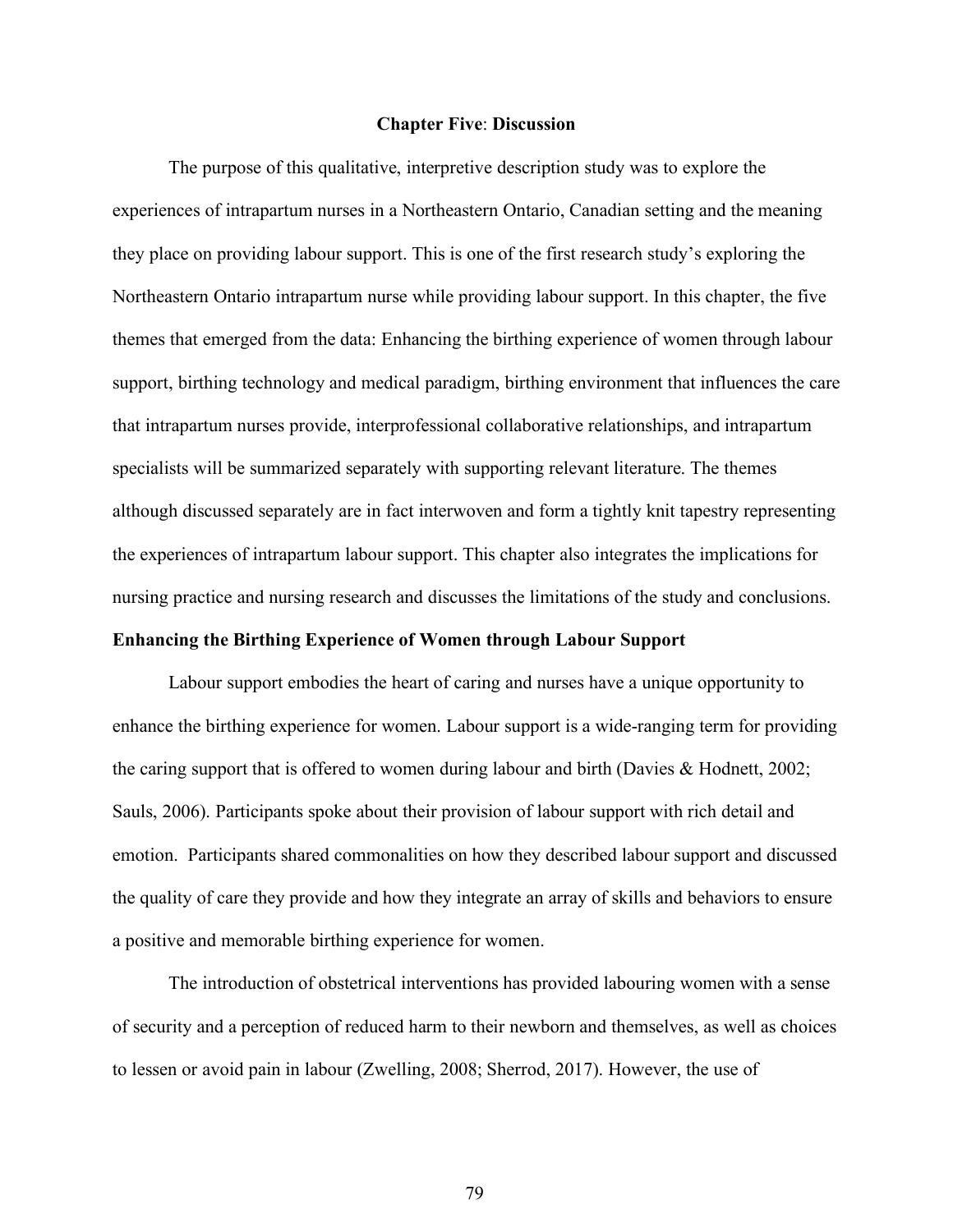obstetrical interventions has the potential of removing women from the center of their birthing experience. The influence of feminism has offered women more autonomy and power by having a say in their birth (Brubaker & Dillaway, 2009). Feminism perspective brings it back to woman-centered care. The focus is on the woman. Women are encouraged to advocate for themselves in the hospital environment through a birthing plan and nurses will endeavor to provide supportive care to advocate and carry out the wishes of the labouring women. Caring is a fundamental paradigm within nursing (Duffy & Hoskins, 2003). The underpinning of caring in intrapartum nursing is relationship-centered patient care. Labour support is described as being an important component of intrapartum care, and nurses are expected to know what labour support is and what to do. Time spent initiating, fostering, and sustaining a caring relationship is often an unnoticed and undervalued aspect of nursing (Duffy & Hoskins, 2003). Participants describe trying to get a read from the patient on what it is that they want, need, or wish to have during their labour experience. Duffy and Hoskins (2003, p. 78-79) portray "human interaction as the primary focus of nursing that distinguishes it from other health disciplines." Participants discuss using their assessment skills to determine the needs of the patient and family. This information often comes in the form of a written or verbal birth plan, however, interestingly; participants did not discuss the use of birth plans. The purpose of a birth plan is to highlight the wishes, hopes and preferences of the expectant parents throughout the labour and delivery experience (Hidalgo-Lopezosa, Rodríguez-Borrego, Muñoz-Villanueva & Carmen, 2013). The birth plan is a document that is presented to the obstetrician and intrapartum nurses that outlines a plan for positions during labour, analgesia and maternal and newborn interventions. The plan provides a sense of empowerment and control to the labouring woman that contributes to supportive birth environment. Participants used common words to describe their experience with patients and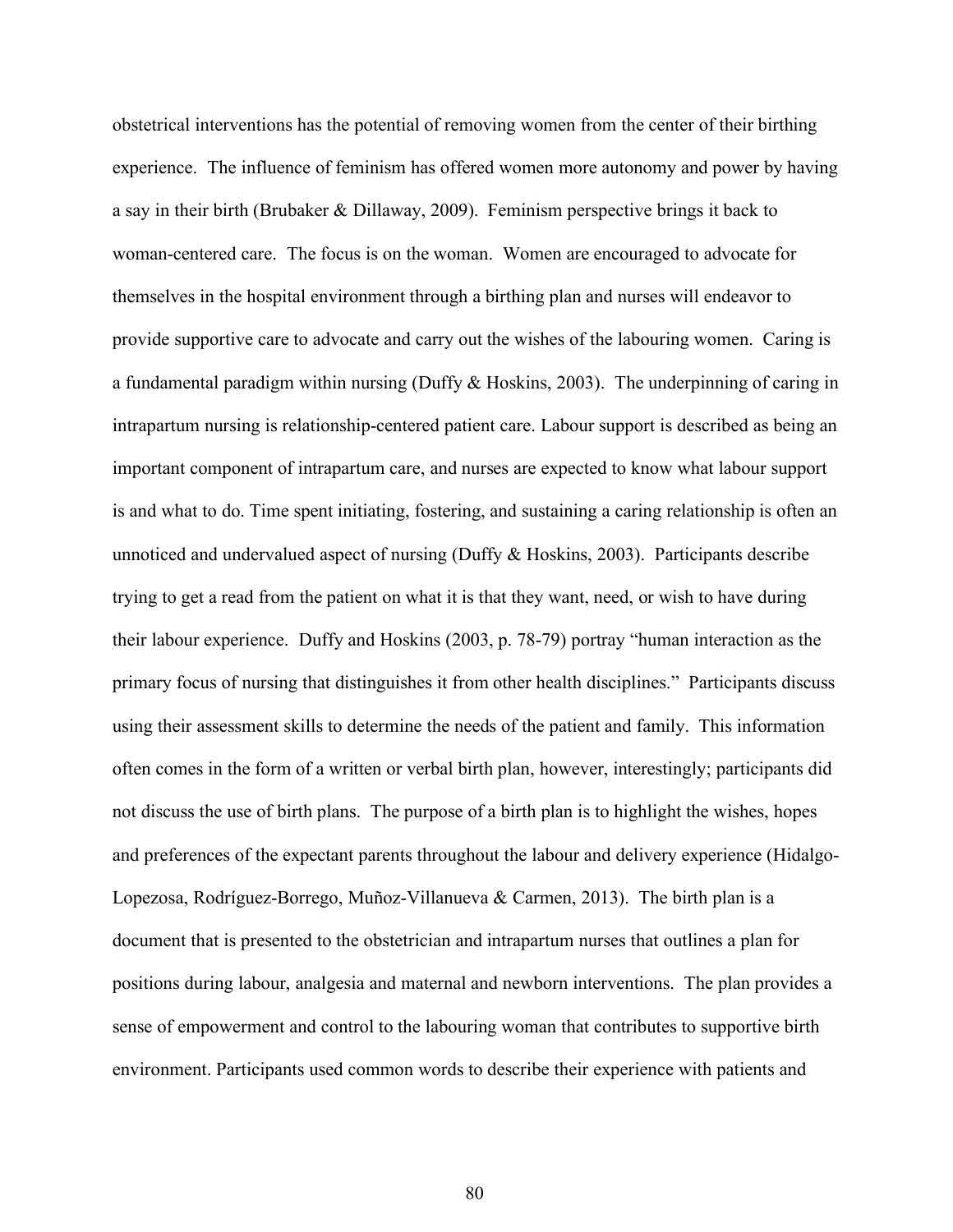families as offering advice, guidance, information, emotional support and physical comfort measures. Participants emphasize many times about the value of effective therapeutic communication that promotes a caring, empathetic, and respectful relationship between the nurse, labouring woman, and her family.

Labour support when described by participants often included family-centered care. When participants described the act of providing labour support, they often included the family in their interventions. Some participants talked about when first meeting the labouring woman and her family, they attempt to individualize care to meet their unique needs. Participants recognized the many emotions that families may encounter; fear, scared, nervousness and anxiousness while watching the loved one experience the labour process. Therefore, participants discussed fostering a culture of openness by encouraging and promoting communication, teaching, and providing emotional support. Some participants discussed the importance of having support people involved in the comfort measures. Simkin and Bolding (2004) tell the importance of role modeling to support persons, with appropriate emotional support and providing guidance on active participation to contribute to relieving pain and enhancing labour progress.

Management of pain in labour is one of the main goals in the provision of labour support (Simkin & Bolding, 2004). Some participants describe comfort measures as sometimes being short lived due to a high epidural rate. As a result participants shared what they currently implement and offered a vision of non-pharmacologic comfort measures. Participants used words such as guidance, encouragement and teaching as techniques they would utilize to empower the labouring woman to cope with the pain of the contractions. Participants suggested using physical comfort measures to encourage the labouring woman to remain active by using a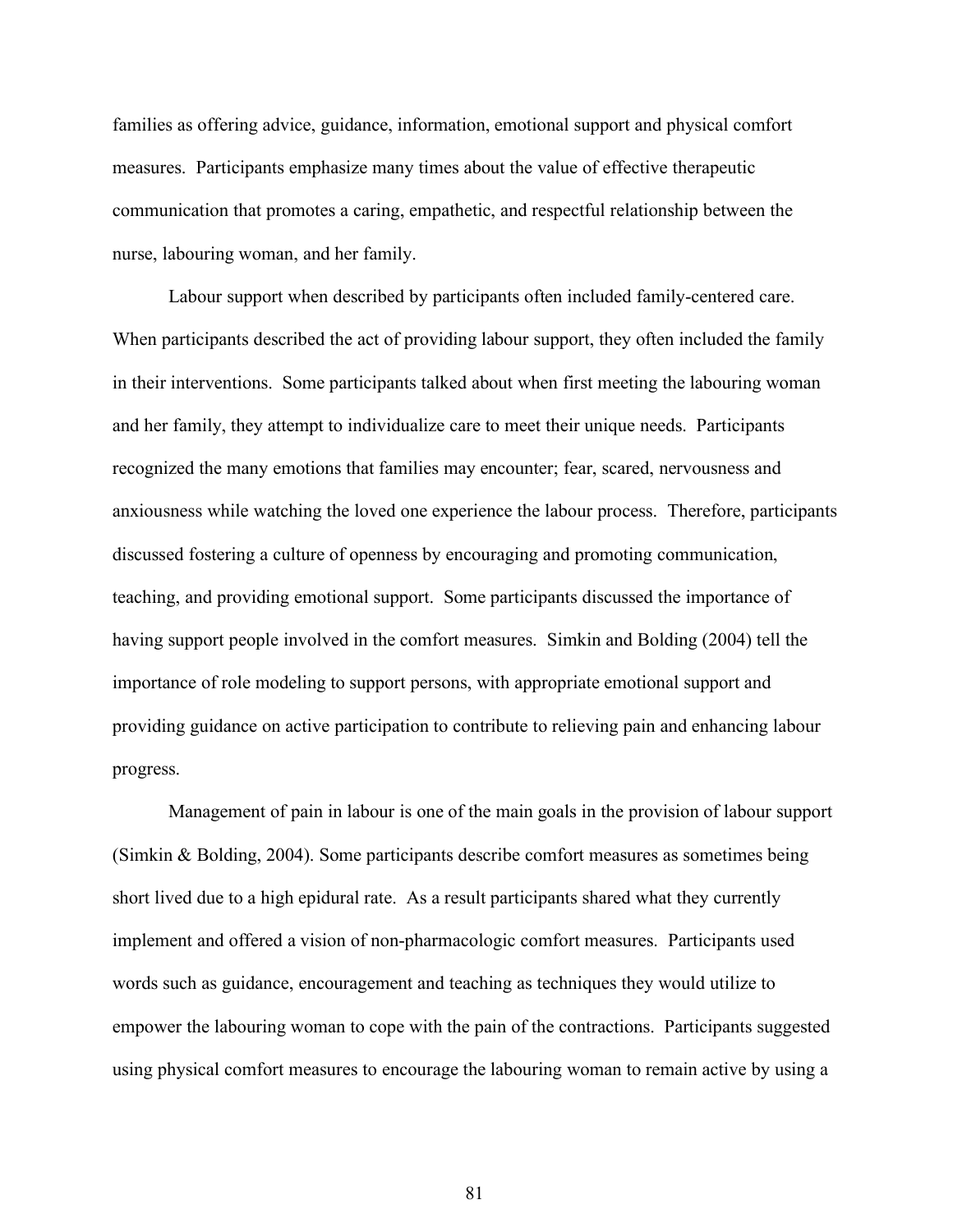birthing ball, shower, or simply ambulating. Participants described utilizing these labour techniques as a method of encouraging the patient to imagine and visualize the pain of labour into an experience of demonstrating strength and self-confidence, which consequently they feel leads to a positive birthing experience.

Some participants ascribed meaning to simply having a physical presence in the labouring woman's room. Participants talked about the significance as being present in the room and being with the labouring woman and not necessarily to performing any nursing tasks. Participants describe rarely being able to just spend time in the patient's room without having to perform checks on oxytocin, epidurals and electronic fetal monitoring. Jackson (2004) defines nursing presence as being with the patient in an all-embracing physical, emotional, psychological and spiritual encounter. MacKinnon et al (2003) describes nursing presence as "the essence of the professional nurse's caring relationship" (p. 30). This presence contributes to an emotional presence and trusting relationship that provides reassurance to the woman that the nurse is there to offer support (MacKinnon et al., 2005). Although some participants outlined the significance of presence, others explain that there can be awkwardness with offering presence in the patient's room. Some participants described it can be from not knowing what to do or say and others report if there are support people present, they felt at the time that they are not required to be present in the room. Experience and knowledge are factors that may contribute to the intrapartum nurse's level of comfort by being present in the labouring woman's room. Physical presence and total attention to a laboring woman's needs coveys that she is valued and respected (Albers, 2007).

Nurses exhibited a great deal of pride and honor in the care provided. Relationships characterized by caring are theorized to influence positive outcomes for labouring women (Duffy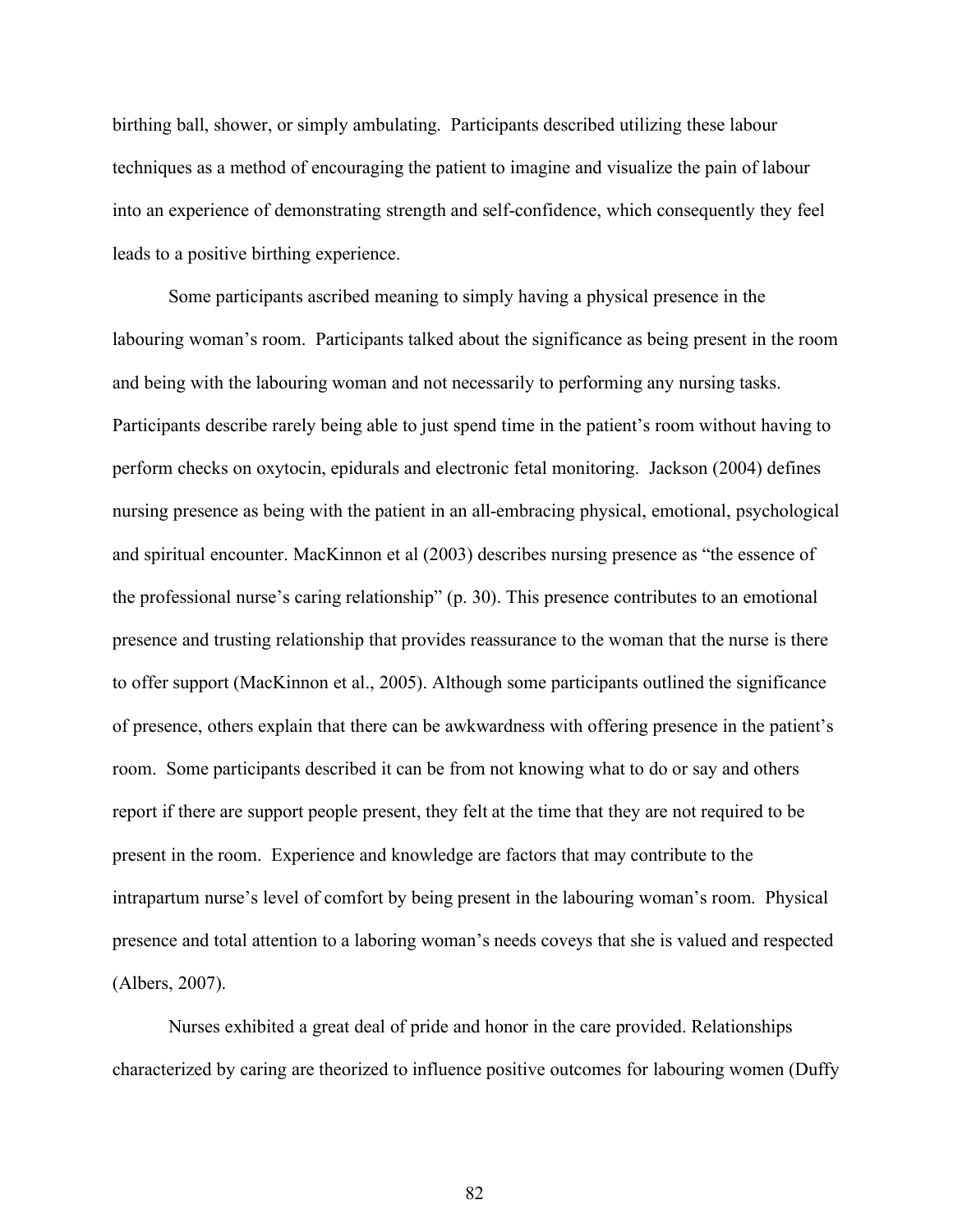& Hoskins, 2003). All participants felt that providing labour support to women during childbirth was a rewarding experience and taking part in one of the most significant events for a woman and her family is both a privilege and honor. Simkin (2002) in a longitudinal study, reveals that women long after giving birth, recall their birthing experience and the nurses involved in their care. Participants intensely talked about their positive experiences and shared the honor of developing therapeutic relationships with patients that brought them great joy and meaning. All participants exemplified passion and a commitment to intrapartum nursing and to supporting a positive birthing experience for the labouring women.

## **Birthing Technology and Medical Paradigm**

Birthing in Canada is a medical and technical event (van Teijlingen, 2005; Zwelling, 2008). The medical model and the rising use of technology and unnecessary intervention are jeopardizing the normalcy of physiologic birth (Zwelling, 2008; Heelan, 2013). The provision of intrapartum support has resulted in professional changes that have been greatly influenced by the medical paradigm and the use of birthing technology. As a result, the intrapartum nursing role demonstrates a dichotomy between performing in an increasingly technological and medical model and providing the humanistic bedside skills required for a labouring woman (Fleming, Smart & Eide, 2011). Although faced with these challenges, participants discussed the personal satisfaction of endeavoring to ensure a positive experience for women and their families. Korhonen, Nordman and Eriksson (2015) suggest that technology challenges the caring relationship between patients and nurses and thus has changed the role for nurses. Participants discussed the challenges they faced managing multiple tasks while trying to balance providing support for the labouring woman. Crozier, Sinclair, Kernohan and Porter (2006) highlight that care can be the focus when the care is patient focused and not machine focused. Some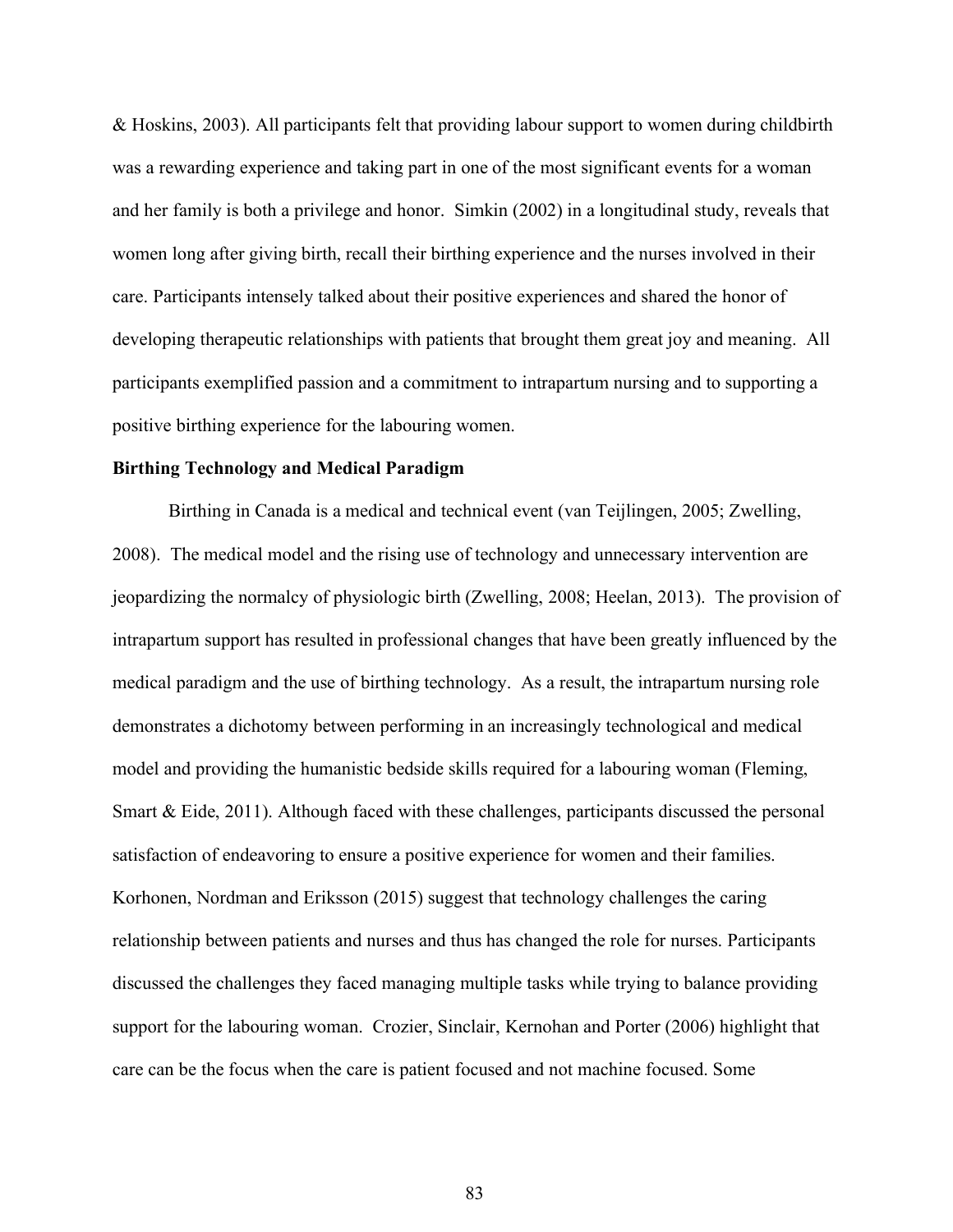participants describe watching the machines such as the electronic fetal monitor as opposed to watching the patient. Sandelowski (1996) discusses a change in nurses relying more on machines than their own intuition and own senses and are "watching" as opposed to "watching over" patients (p.11).

At the forefront of the discussions, participants described the many challenges of integrating caring behaviours with technological skills. Participants within this study suggested the aspects of technology and the medical paradigm were particularly salient to their experience as nurses when providing intrapartum labour support. Crozier et al., (2006) report when there are high rates of medical interventions, nurses become sidetracked with focusing on technology, documentation, and monitoring the labouring woman in order to provide safe care rather than providing labour support.

A remarkable finding was how participants viewed labour support to have dual meanings. Participants when sharing their experience of providing labour support spoke separately about labour support by classifying it as being supportive care along with managing technical and medical care. Consequently, the two nursing tasks were divided into categories when discussing their experience and viewed as being separate by the participants. Additionally, participants further separated their experience by referring to labour support in a low-intervention, which usually meant low-risk labour and a high-intervention labour. Low-intervention births when described by participants discussed what methods of physical support they would implement such as the shower, birthing ball, and ambulation. Participants further described the emotional support they would provide, such as therapeutic touch, being present, and communicating to the patient that she's doing a great job. High-intervention meant managing machines, equipment, IV lines, double-checking medications, and doing checks on patients. High-intervention did not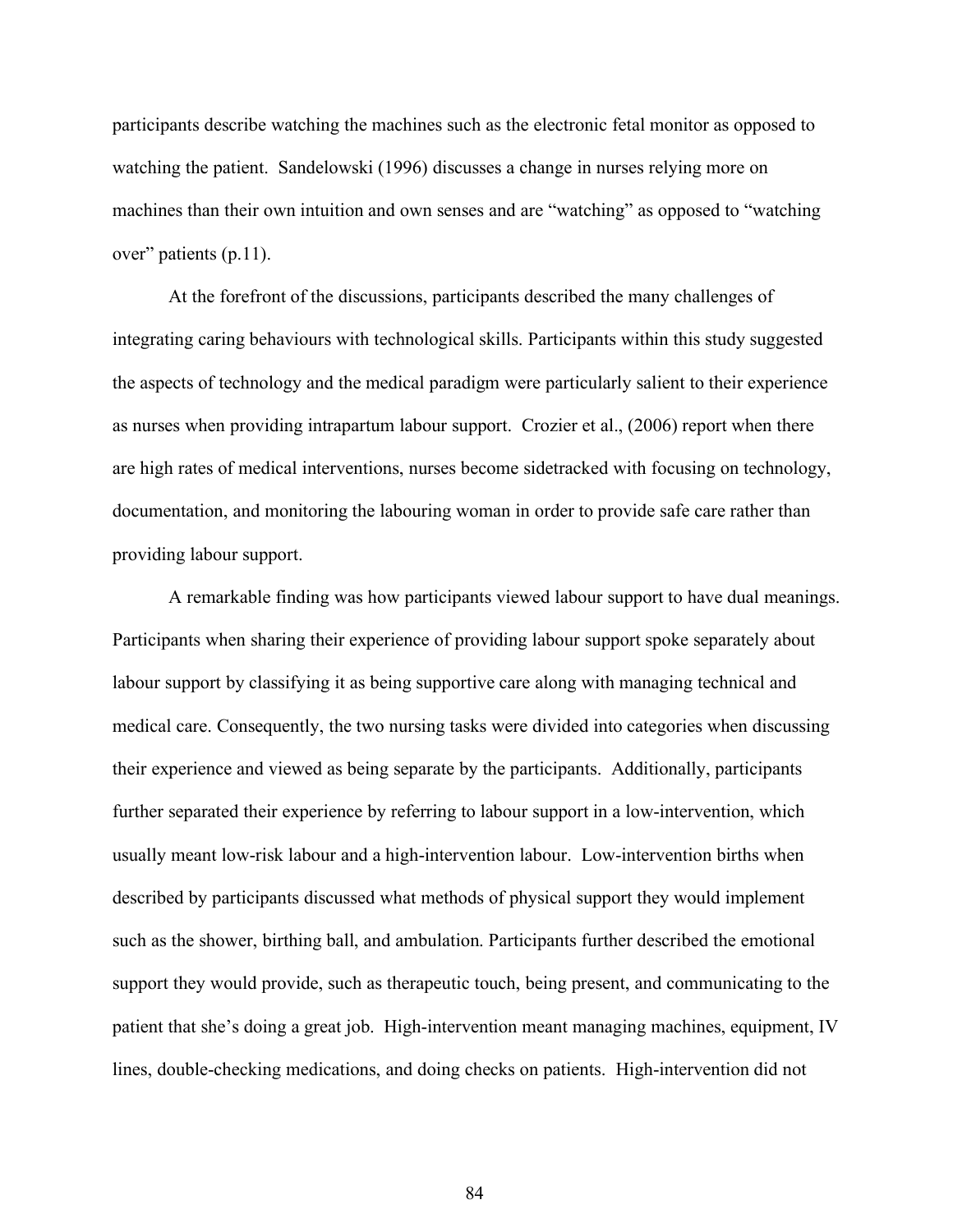always mean that a patient was high risk. However, participants inferred that high-intervention would require more monitoring of machines and performing regular checks with the machines. As a result, this prevented nurses from using the labour support interventions. Lying in bed during labour has developed in parallel with the use of medications such as epidural analgesia and the use of electronic fetal monitoring. There are physiological disadvantages for labouring women in a supine position (King & Pinger, 2014). The literature outlines many benefits to being in an upright position and ambulating (King & Pinger, 2014). Participants felt strongly that the use of technology such as electronic fetal monitoring and medications such as oxytocin are being used more frequently to accelerate the labour and delivery process. Although there are some benefits to using electronic fetal monitoring, it does little to enrich the experience of labouring women (Romano & Lothian, 2008). Participants acknowledged that providing labour support was greatly affected when using electronic fetal monitoring. Straps holding the monitors in place were identified as being a nuisance and restrictive to promoting ambulation. Participants described frequently going into a labouring woman's room to perform 'checks' on the paper tracing to document fetal heart rate and contraction patterns. Similarly, participants described the challenge with accurately and reliably monitoring women who have an increased body mass index and those who wish ambulate. Accordingly, participants disclose much to their dismay, and contradictory to the recommendations of research, nurses often end up requesting that women remain in bed or upright in a chair in order to accurately detect the fetal heart rate and contraction pattern (Kardong-Edgren, 2001; Romano & Lothian, 2008; Carlton et al., 2009). Curiously there was no mention by participants about the use of telemetry, wireless monitors to enable labouring women to ambulate while on continuous electronic fetal monitoring. Participants did not discuss directly the fetal health surveillance guidelines.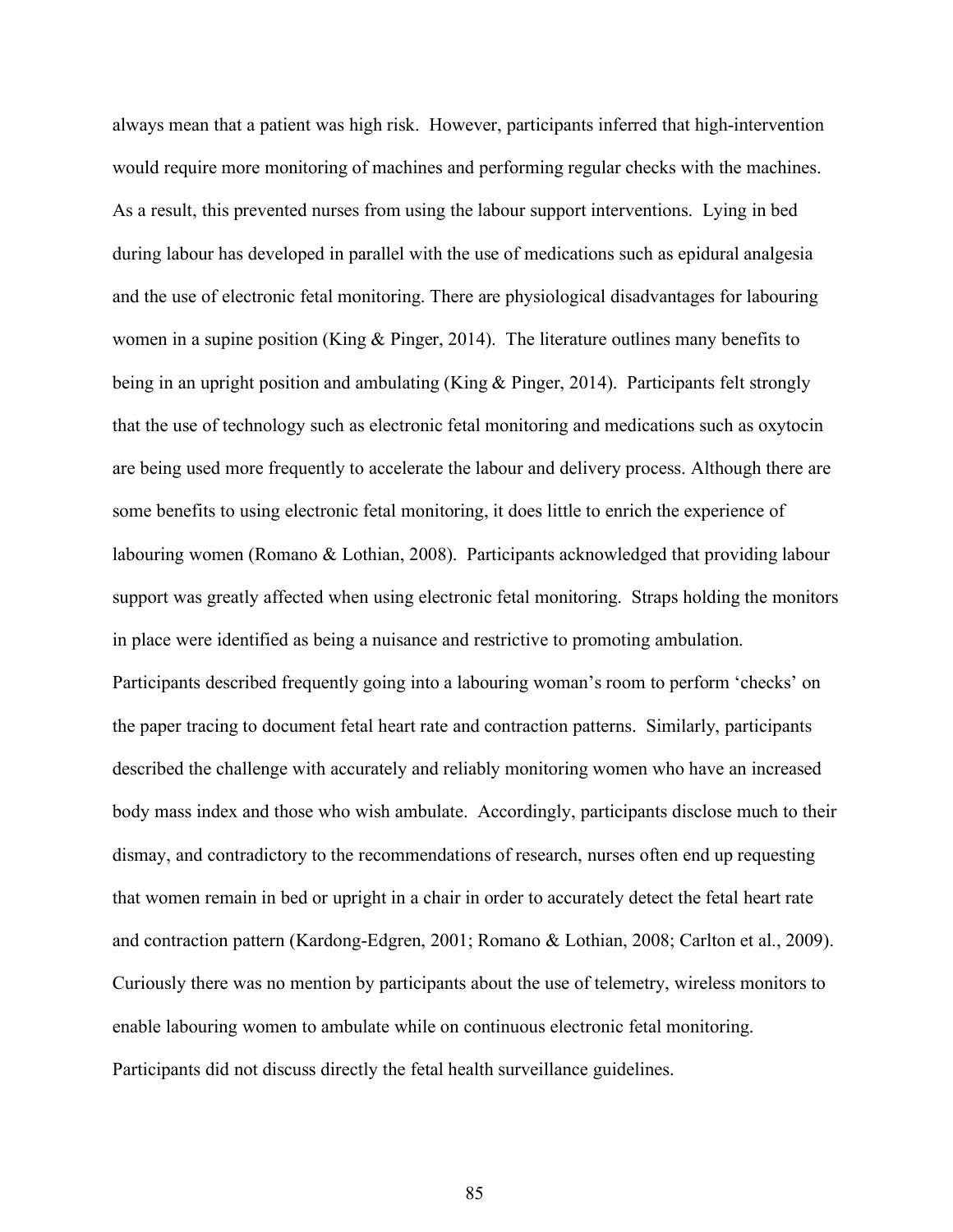Some participants brought forward the challenge of a medical timetable of fitting the plan for childbirth as delineated by the obstetrician. As a result, the medical paradigm is then commenced by the obstetrician to expedite the birthing process using oxytocin and consequently electronic fetal monitoring. Participants indicate the overall effect of these interventions then requires continuous electronic fetal monitoring and thus, requiring ongoing managing of the machines. Participants explain this form of providing care, as mechanical care. They detail mechanical care as being in the patient's room frequently, however state it is not to provide labour support, but to perform 15 minute checks that include maternal and fetal assessments. Participants were clear in expressing the many challenges that they face with electronic fetal monitoring and that their preference would be to provide labour support to a woman who is not hooked up to a monitor and thus would enable ambulation and frequent change of positions. Participants portrayed entering the room and not looking at the patient but directly looking at the monitor and tracing. Participants describe having to remind themselves that there is a patient attached to the monitors.

Using electronic fetal monitoring has made the contributions of nurses somewhat obscure (Hoerst & Fairman, 2000; Barret & Stark, 2010). Intrapartum nurses are most often the primary health care professionals responsible for fetal heart monitoring (AWHONN, 2015). Electronic fetal monitoring has become recognized for monitoring maternal and fetal assessments even though it is often the nurse who notices any abnormalities and initiates resuscitative measures (Hoerst & Fairman, 2000; AWHONN, 2015). Moreover, utilization of medical interventions including electronic fetal monitoring has made the nurse not available to the patient and the patient invisible to the nurse (Hodnett et al., 2012). A participant described her experience as having to manage many tasks at once and suggesting that her presence in the room is really an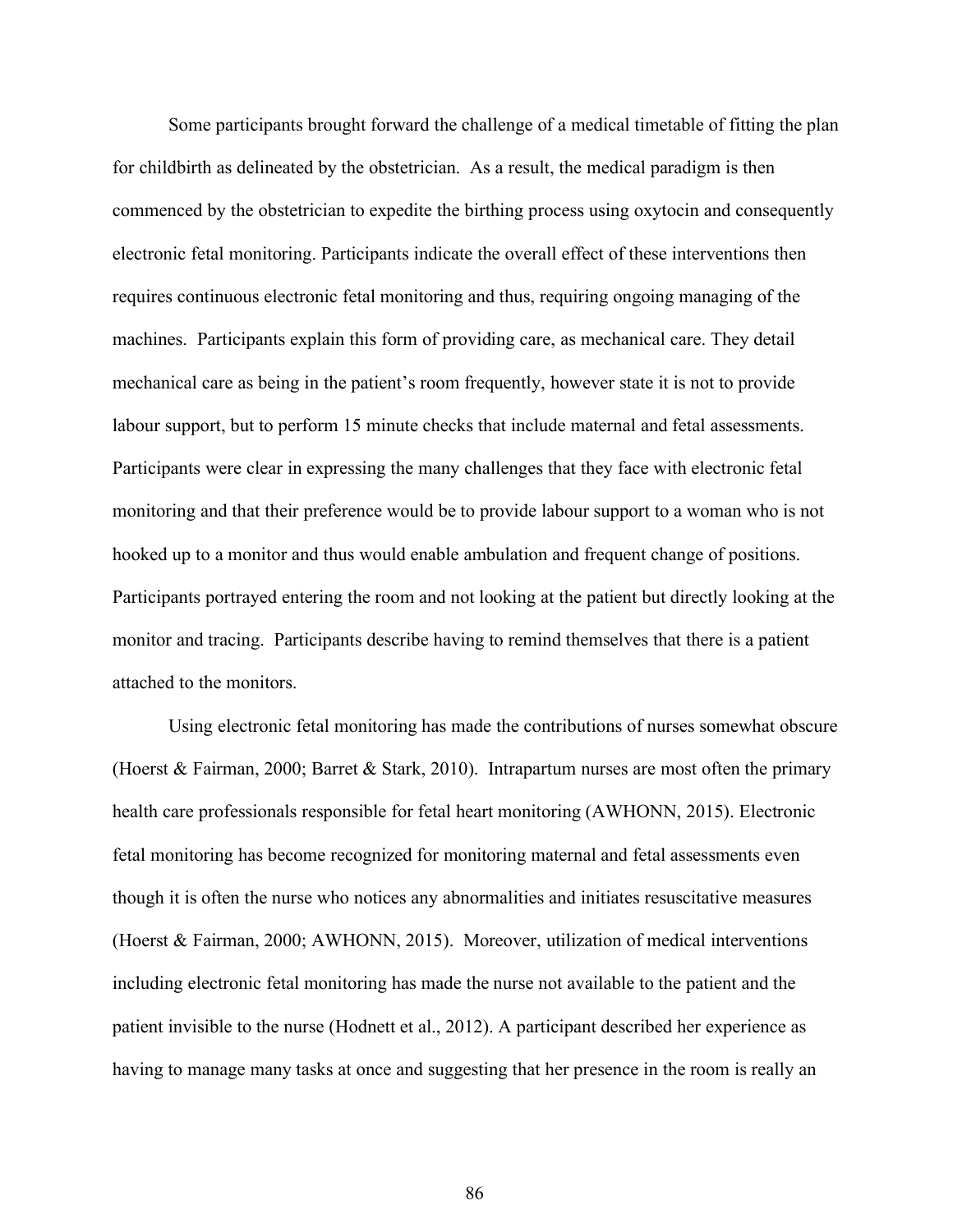illusion of her providing labour support. She related her time spent in and out of the room as seeking another nurse to co-sign changes in the epidural and oxytocin, while managing equipment and cords. She imparted her desire to provide good labour support by coaching and instructing the patient throughout her contractions. Hoerst and Fairman (2000) describe the use of technology as having converted nursing assessments at the bedside through patient observation to one of continual surveillance. This has led nurses to rely more profoundly on machine-generated data than use of their own critical thinking. As a result, the use of managing equipment has distanced the intrapartum nurse from the labouring woman. Humanistic skills such as therapeutic touch and nursing presence that accompany the hands-on approach for maternal and fetal assessments during labour become negated when interconnected with technology (Hoerst & Fairman, 2000).

A shared belief among some participants was their approach to labour support when a woman has an epidural. Some participants made mention that they felt that their labour support was not required when an epidural was in place. Payant et al., (2008) in a study found similar findings that nurses may not associate women who have epidurals as needing "labour support" as labour support is often associated with only being provided when the patient is in pain. Participants professed that augmentation of labour with oxytocin most times is necessary after the epidural is administered. They further acknowledged there are many interventions that typically follow the administration of an epidural, most of them resulting in the limited ability for maternal movement and being confined to bed. Consequently, participants felt that their role entailed managing the epidural as task-oriented functions such as frequent charting of maternal and fetal assessments, and maintenance of equipment as opposed to providing labour support. Evidence supports that for first time mothers who receive an epidural, there is an increased risk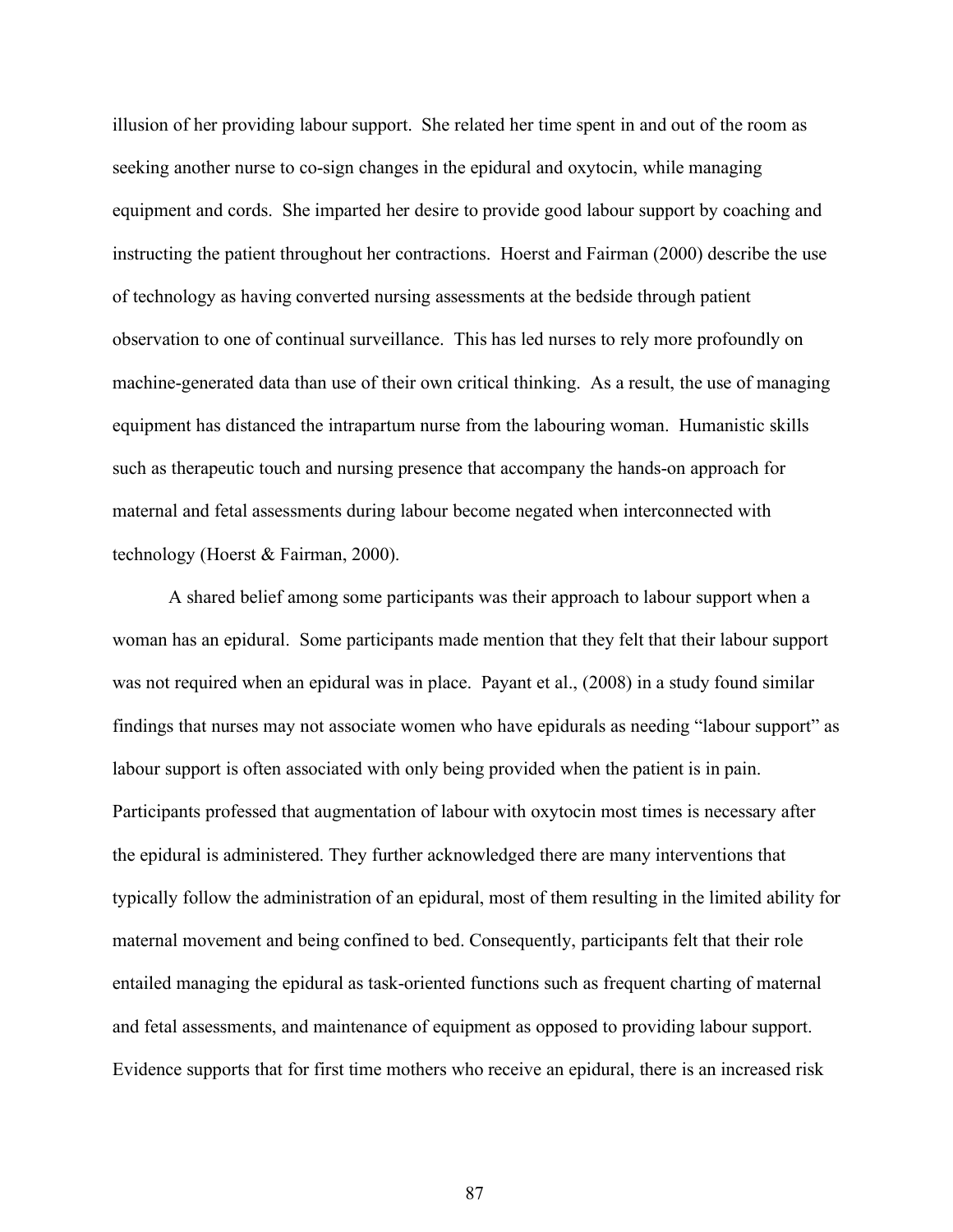of longer labours, cesarean delivery, and other types of instrumental deliveries (Anim-Somuah, Smyth, Jones, 2011).

Contrary to most participants, a few participants discussed age and experience as individual factors related to the provision of labour support. Older and more experienced nurses reported providing more labour support while being able to balance managing the medical and technical interventions. They suggest the ability to be able to multitask was having learned how to provide labour support during a time when epidurals were not utilized regularly and as a result nurses would provide labour support during their entire12-hour shift. One participant explained it wasn't uncommon to go home after working your 12-hour day shift and return the next day and be assigned the same labouring patient. However, this is not the case now, as all participants currently reported a high epidural rate. Crozier, Sinclair, Kernohan, & Porter (2006) suggest that with the appropriate use of technology, it can be utilized to improve care, if the care is patient focused and not machine focused. Another participant attributes her ability to be able to multitask utilizing technology and providing labour support. Another participant pays tribute to her amount of experience and admits that she nurses with her ears a lot of the time. She explains she relies on her ears through experience and knowing when a woman is in transition by the sounds that she makes or needs to push or when a fetal heart rate is low.

## **Birthing Environment that Influences the Care that Intrapartum Nurses Provide**

The current Society of Obstetricians and Gynecologists collaborative recommended guideline entitled *Joint Policy on Normal Childbirth* recommends continuous one-to-one labour support for labouring women (SOGC, 2008). A systematic review examining factors associated with women's satisfaction with the childbirth experience suggests that continuous labour support can make a significant contribution to a positive birthing experience (Hodnett et al., 2012).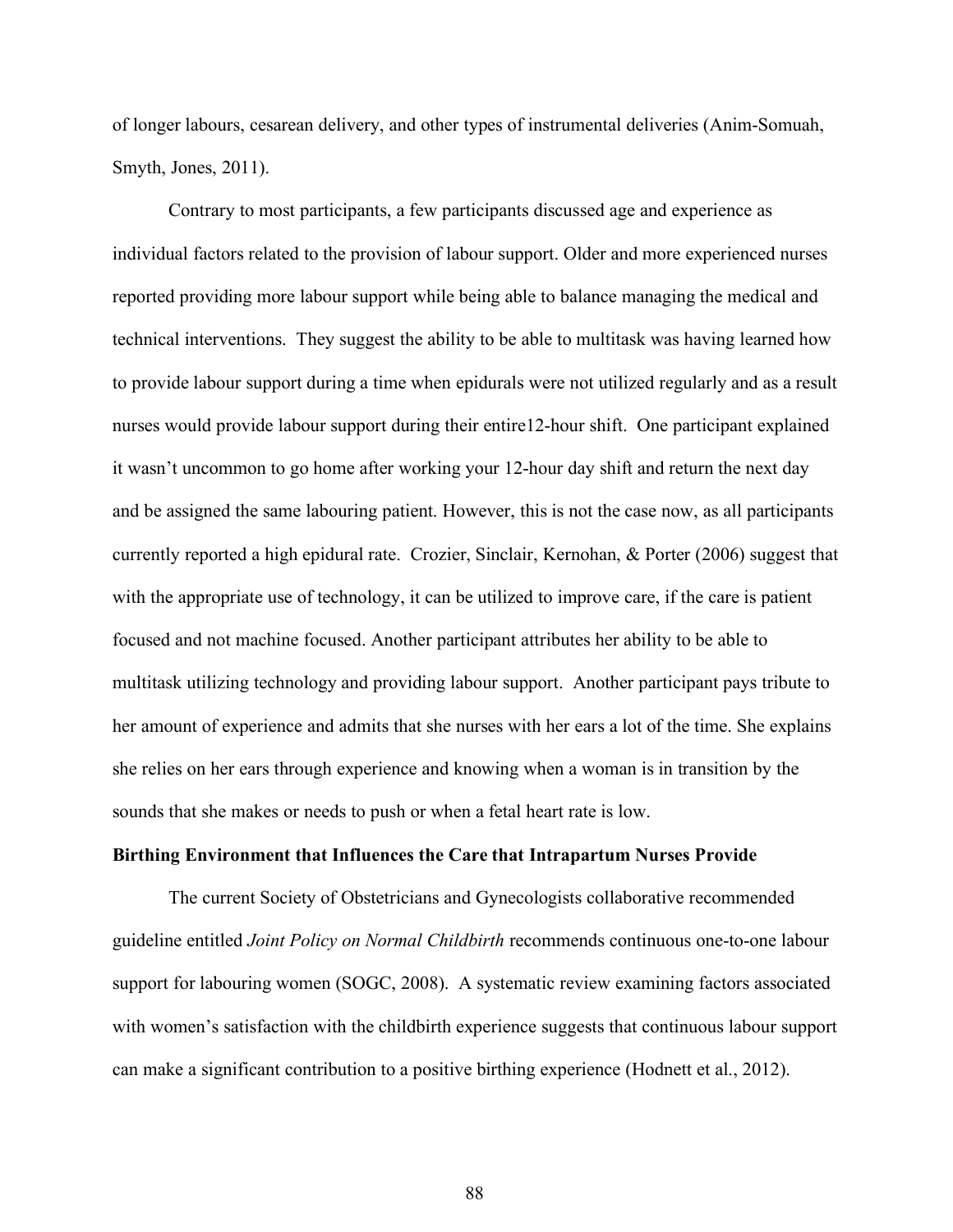Continuous labour support has been shown to improve birth outcomes, by decreasing cesarean sections rates, and the use of epidural analgesia, shortening labours, and decreasing the use of vacuum and forceps (Hodnett et al., 2012; AWHONN, 2018).

All participants acknowledged the guidelines and the significance of the research supporting continuous labour support. Participants further divulged that their usual practice is to attempt to provide continuous labour support, however, participants were expressive and articulate in outlining many challenges and barriers when endeavoring to provide this type of care. Participants described challenges of impeding this guideline such as staffing patterns, constraints of time, guidelines and policies that emphasize the use of technology, timelines of obstetricians and performing non-nursing duties.

The setting is a hospital where participants function in a nurse-managed unit in Northeastern, Ontario. The obstetrician is not consistently in-house and there are no other physicians on the floor available to consult with. At any given time, a patient may require emergency interventions necessitating the nurses to intervene until such time the obstetrician arrives at the hospital. Participants described practicing autonomously based on routine orders and medical directives. Participants discussed following pre-printed orders and using clinical decision-making. Examples provided were titration of oxytocin infusion based on progress of labour and maternal and fetal assessments in triage.

Participants practicing in a nurse-managed model describe the complex challenges inherent to the hospital, namely staffing, organizational influences, and medical and technical management of labour. Participants ardently expressed frustration at having to manage many tasks and patients at once as a result of the model of care. Participants identified the model of care as an LBRP (labour, birth, recovery, postpartum) model, where patients labour, birth,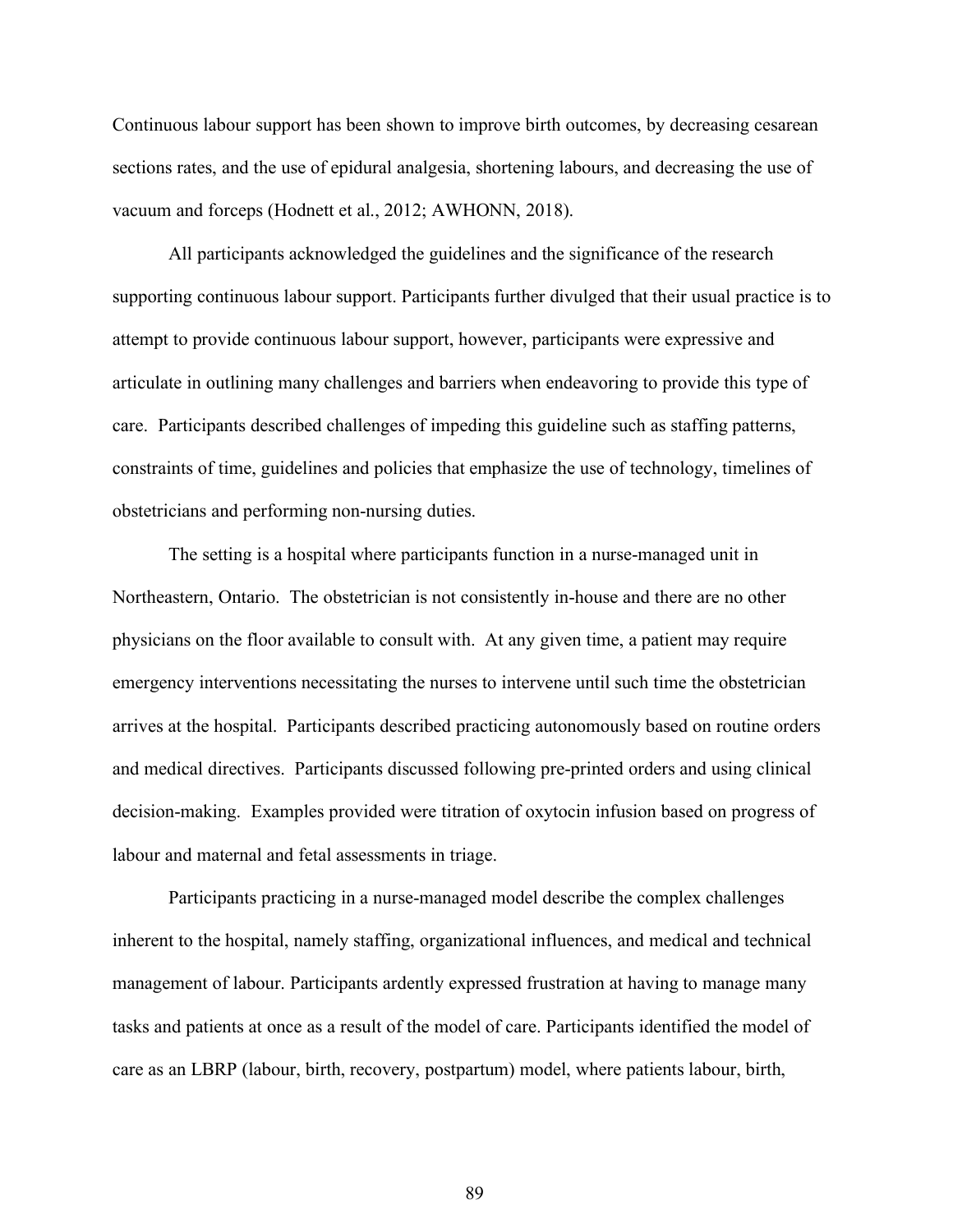recover and have their postpartum stay all in one room. Therefore, the census may range from antepartum, intrapartum, postpartum, postoperative and triage. Accordingly, participants shared that their patient assignment may range, however there is usually a nurse designated for triage, postpartum, and labour. Participants forcefully suggested that at any given time that was subject to change and all nurses were required to help out and support each other during busy times. This was described as being problematic for participants because they described many complex challenges of providing care to many patients and sometimes at once. They described the environment as being unpredictable and at times inefficient if there is a high census and especially if there is more than one labouring patient.

Staffing issues were a predominant concern among most participants. The findings from Sleutel et al.'s (2007) study are consistent indicating that intrapartum nurses reported inadequate staffing as factors preventing labour support. In order for intrapartum nurses to safely provide support for the labouring woman, adequate staffing is essential (AWHONN, 2018). The current recommendation for a labouring woman is a one-to-one nurse to patient ratio to endorse patient safety (AWHONN, 2018). The literature outlines many improved outcomes to labouring women when they receive continuous labour support. Edmonds, Hacker, Golen and Shah (2016) assert that nurses remain the main care provider for women in labour who give birth. Continuous labour support has been viewed as a form of pain relief, specifically, as an alternative to epidural analgesia (Hodnett et al., 2012). Despite the many benefits indicated, participants persistently describe the challenges they face upholding this recommendation. Nurses voiced great frustration with not enough staff to accommodate a busy unit and staffing complement. Participants described a significant feeling of being overwhelmed, guilty, torn and a sense of having to be in many places at the same time. In fact, some participants shared that when the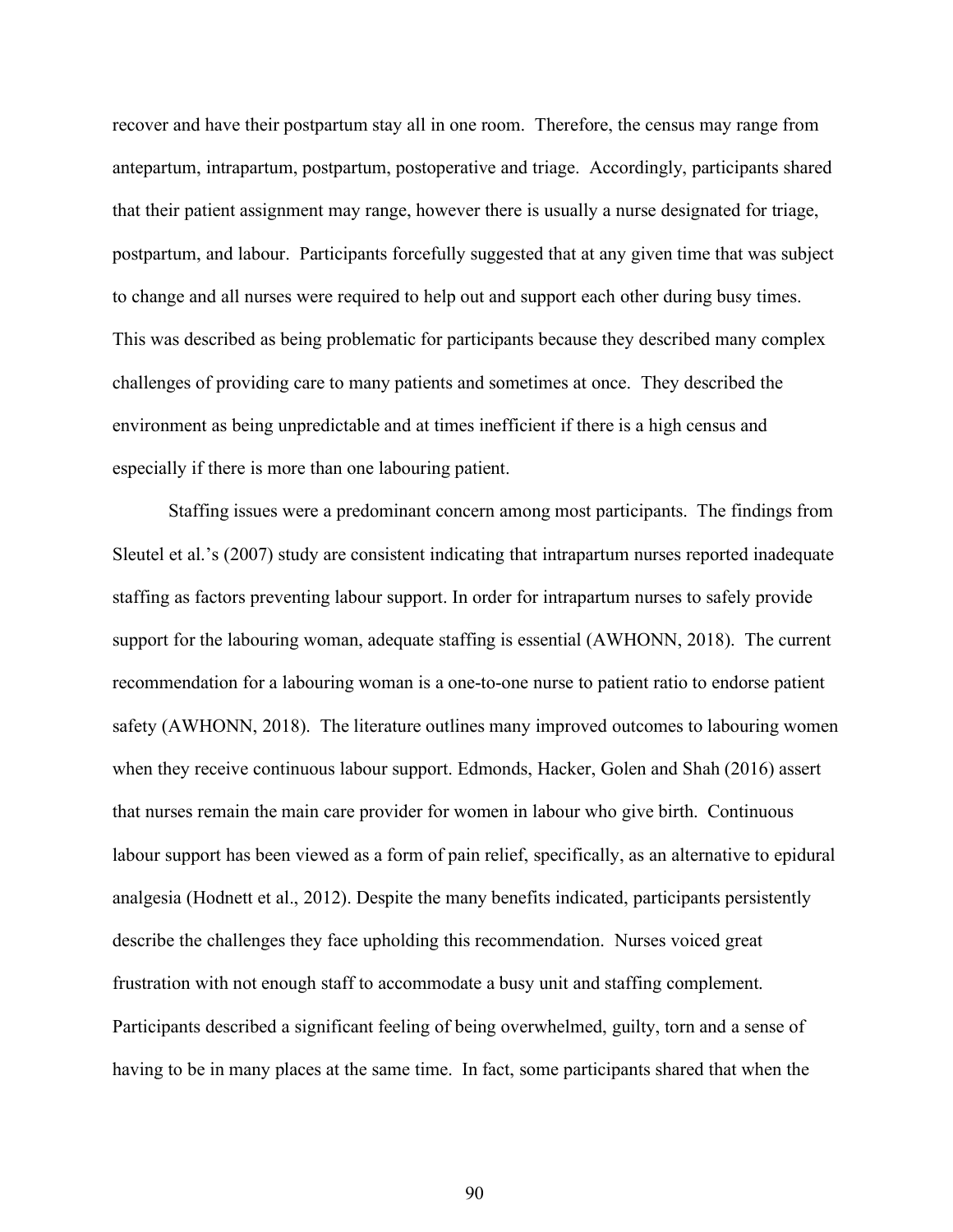floor is very busy, they find that the labouring patients receive less support in order to attend to the other patients' needs on the floor. Conversely, some participants felt that the postpartum and newborn patients received less care in order to provide labour support.

Nurses are a self-regulating professional, and are responsible for acting professionally and being accountable for their own practice. The professional intrapartum nurse draws on a comprehensive knowledge base and clinical expertise to provide a standard care of practice (AWHONN, 2010; 2014). The actions of nurses have a significant impact on patient outcomes and patient satisfaction (Duffy & Hoskins, 2002; AWHONN, 2014). The attitude of nurses may sometimes be less influenced by years of experience than by prevalent intrapartum cultural attitudes toward labour support (Liva et al., 2012). Some participants expressed displeasure with some of their peers' professionalism and work ethic. Several participants made mention of nurses providing labour support from the nursing station and not being in the patient's room. Providing quality nursing care is a professional responsibility and an expectation by the patient (Duffy & Hoskins, 2002). The nursing station can provide a milieu for personal conversation unrelated to patient care (Adams, 2017). Furthermore, some participants felt as if their peers were judging them if they were spending too much time in the patient's room. Adams (2017) acknowledges that peer pressure within a birthing unit can be looked upon as herd mentality. Consequently this culture on the birthing unit makes it challenging for the nurse who wishes to oppose this behavior.

## **Interprofessional Collaborative Relationships**

Nurses' relationships with interprofessional caregivers have become an important determinant in quality health care (Duffy & Hoskins, 2003). Participants defined their experience with the interprofessional team as positive but not without its challenges with maintaining a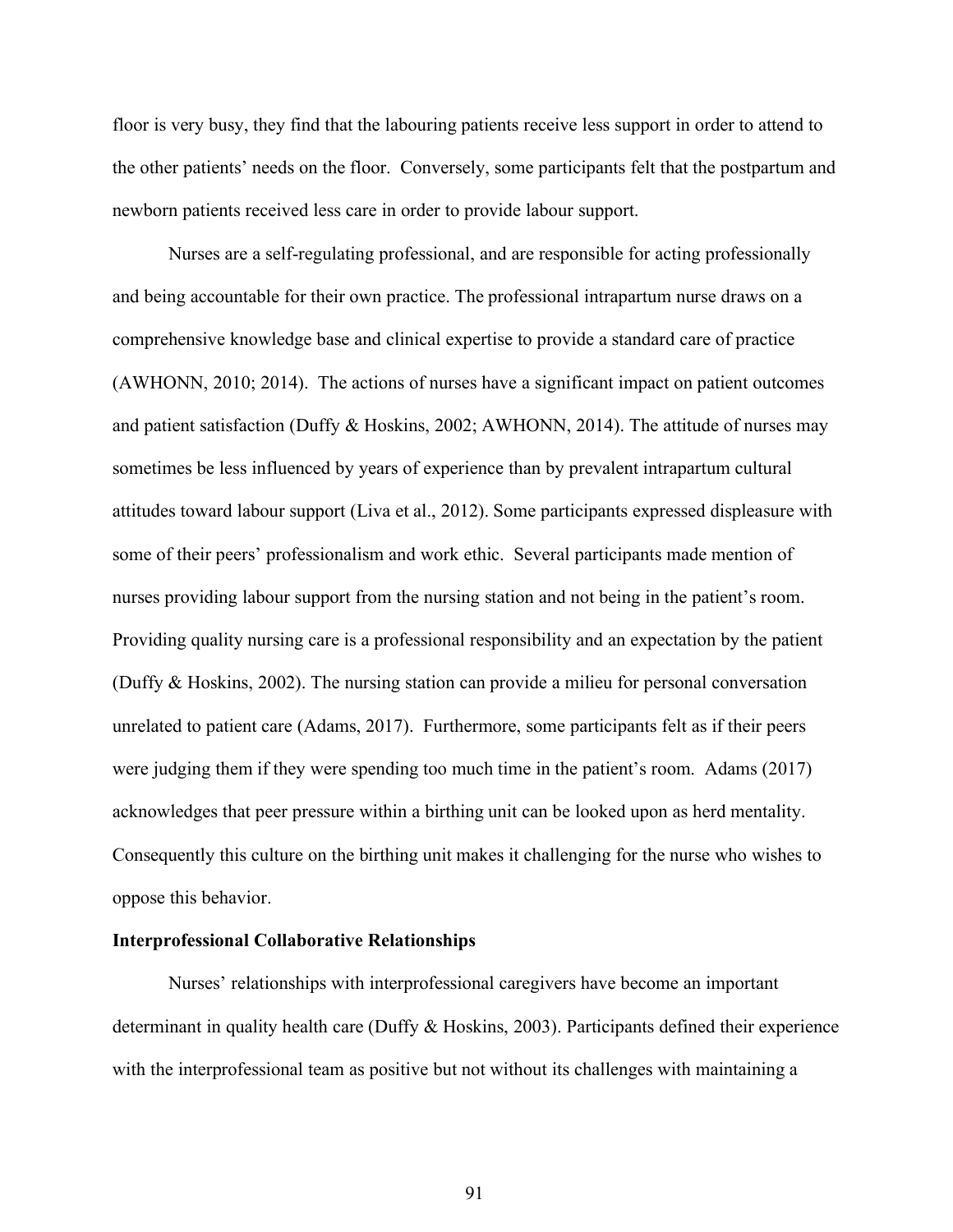balance in advocating for patient care and evidence based practice. Duffy and Hoskins (2003, p. 80) call nurses "the supportive glue that holds the health care team together for the benefit of the patient and family." Nurses spend a great deal of time initiating, fostering, and supporting caring relationships. It is the kindness of the nursing staff, the encouragement, warm smile and touch that women and their families recall (Simkin, 2002). The time spent establishing these relationships is often undervalued and disregarded part of professional nursing that is not considered by the medical model of health care (Duffy & Hoskins, 2003). Although participants frequently discussed many factors that hindered intrapartum care, nurses repeatedly indicated how much they valued working as a collaborative team. Participants for the most part, described feeling supported by nursing peers and obstetricians and glowingly take pride in an environment wherein they provide passionate care to all of the patients.

Nurses work independently and collaboratively to enhance the labour experience and improve birth outcomes (AWHONN, 2014). Nurses play an important role as part of the interprofessional team in intrapartum nursing. Medves and Davies (2005) suggest intrapartum nurses practicing in rural areas are usually considered to be multi-specialists and should have access to continuing education, interprofessional support and support from administrators Medves & Davies, 2005). Medves and Davies (2005, p. 34) outlined three factors for success and sustainability of a rural maternity unit, "mutual respect for each other's experience and caring, the understanding of the importance of continuing education to maintain and enhance skills, and the collaborative practice among members of the health care team." All participants echoed a feeling of needing to be supported. The need to feel supported by nurse peers and obstetricians were key to participants when talking about interprofessional collaboration. Participants were grateful for a nurse manager who advocates for staffing when necessary and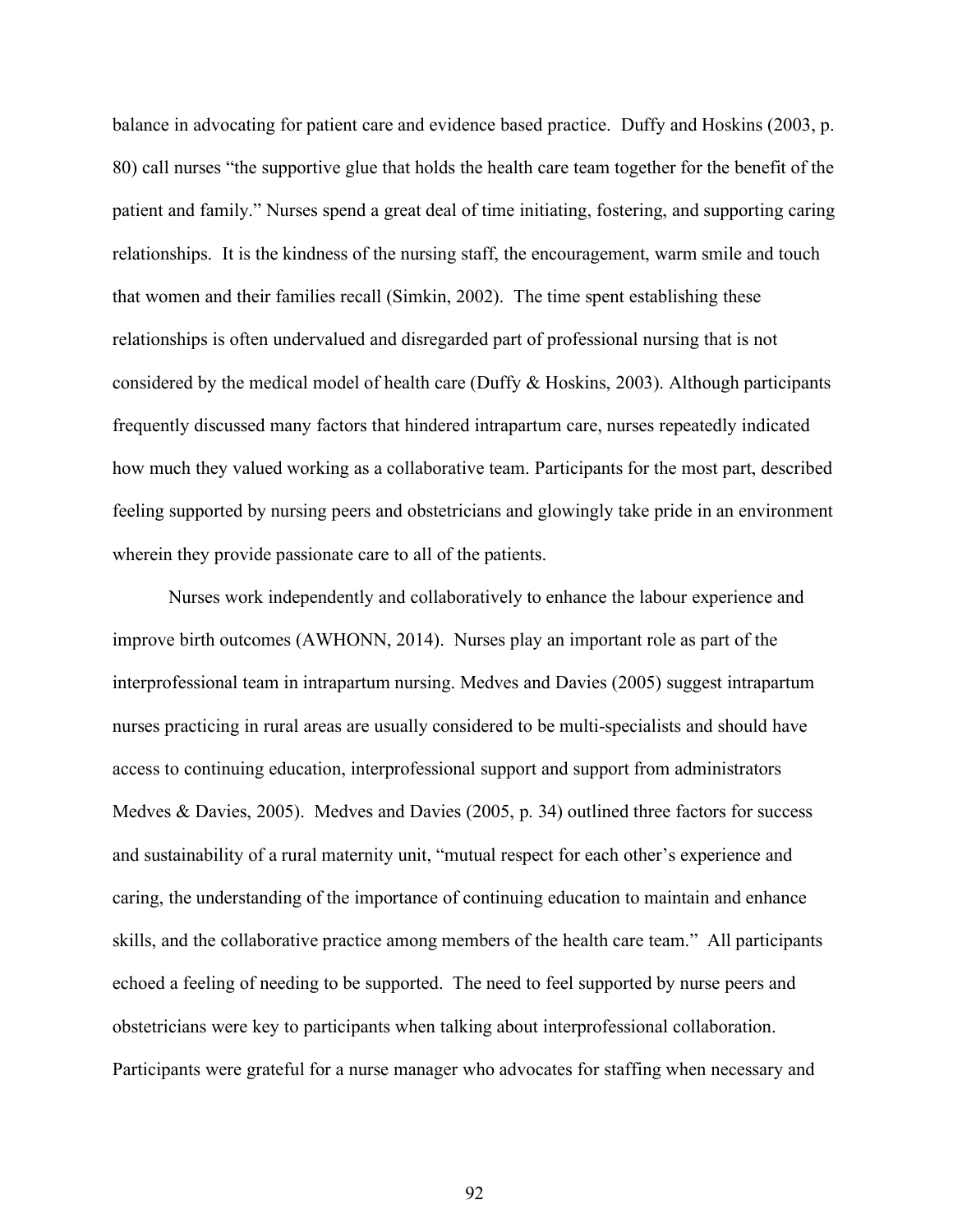listen to their concerns. Practicing in a nurse-managed unit, participants believed they are knowledgeable in intrapartum care and that their contribution is important and essential to the quality of patient care. Some participants felt their contribution was valued in assessments, decision-making, communication, and others felt that communication at times could be tentative. Some participants discussed specific communication techniques and strategies when communicating with obstetricians. A participant described the need to feel comfortable and able to approach the obstetricians with any concerns or questions. Another participant describes using communication to advocate on behalf of the patient any wishes or concerns that they may not feel comfortable addressing.

## **Intrapartum Specialists**

Adams (2017) infers many challenges in the workplace that may affect the care provided by an intrapartum nurse. These challenges could be external and not within control of the nurse, or internal potentially within the nurse's control (Adams, 2017). An external challenge includes features of the physical layout of the birthing unit such as the model of care, policies and guidelines, staffing, and intraprofessional communication and relationships. An internal challenge would include personal assumptions, values and beliefs related to birthing practices and knowledge related to evidence based practice (Adams, 2017). All participants when describing their experience of providing labour support identified examples of external and internal challenges. Some participants apprehensively implied a negative unit culture towards the provision of continuous labour support as a proposed challenge. Several participants made reference to the nursing desk as a place of social gathering. Participants alluded that the norm among nurses is to perform their frequent but brief "checks" on labouring patients and then return to the nursing desk. Some participants portrayed a feeling of being judged while spending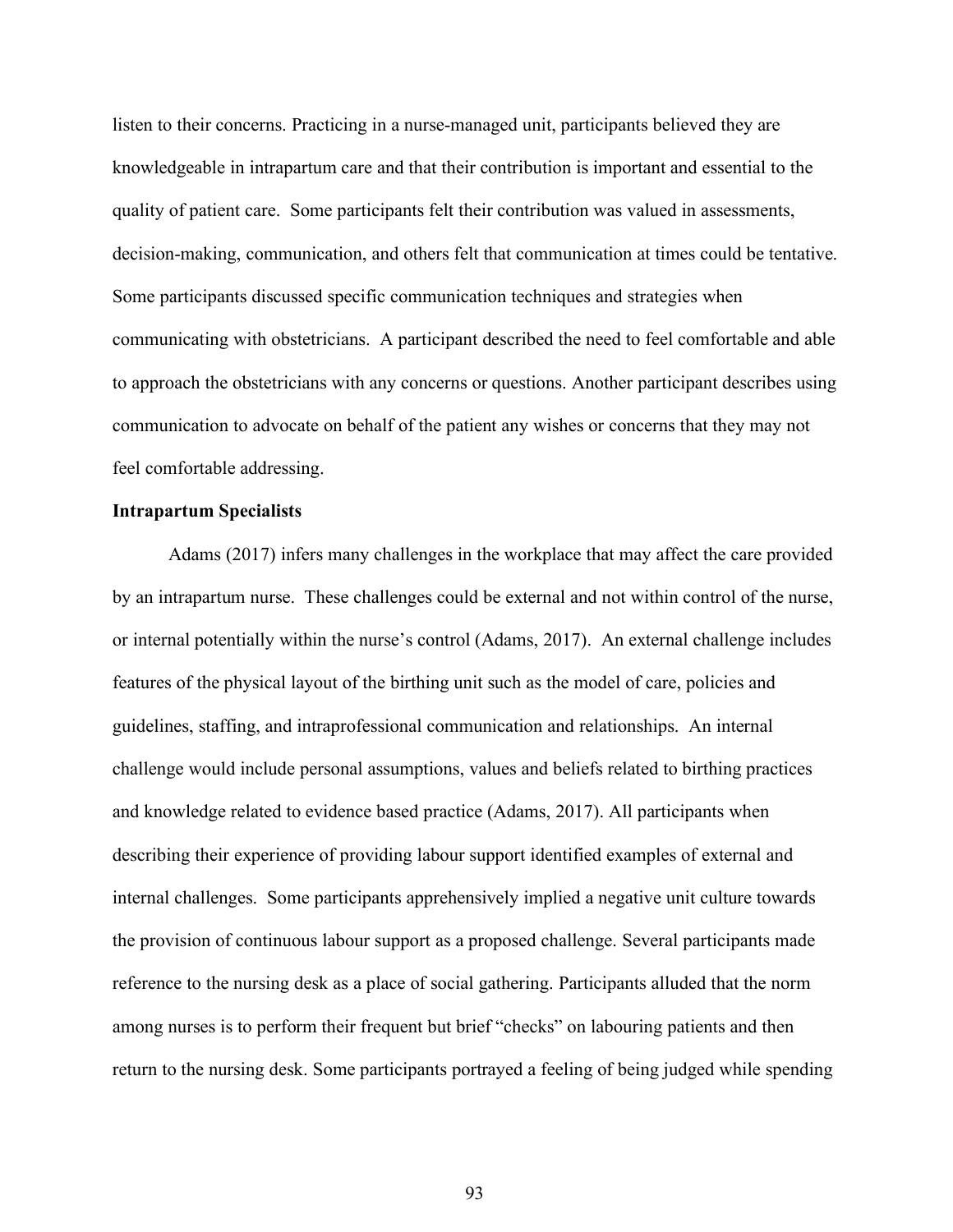time in the patient's room. They explained that although they were in a patient's room providing labour support, they were regarded as not contributing to other nursing and non-nursing tasks. Hodnett (1997) suggests, "nurses who deviate from this norm risk being shunned, set apart, and even ridiculed by their peers" (p.79). Once a patient is discharged from the hospital, the nurse is no longer involved in their care, however, the nurse will work with their peers for many years. Adams (2017) implies the culture, norms and structure within an organization can influence birth practices and suggests that "the birth environment is not solely the physical space in which a family gives birth but also includes the type of birth practices occurring within and the positive and negative relationships of all who interact within the environment" (p.21). Peer pressure within nursing staff can be described as "herd mentality." If the majority of nurses exemplify certain behaviors, then the rest will typically follow. With increasing use of medical interventions, intrapartum nurses should be acquainted with current evidence-based practices to challenge the existing culture.

Knowing in nursing has been defined as integration of knowledge, experience, and intuition (Benner, Tanner, & Chesla, 2009). Knowledge allows intrapartum nurses to feel confident in their assessments, interventions and problem solving and decision-making. Nursing in obstetrics is a specialty and it takes time for intrapartum nurses to develop the knowledge and skills to become an expert nurse (Adams & Bianchi, 2008). Benner (2001) predicts it can take more than five years for nurses to develop expertise as an intrapartum nurse in labour support. A self-declared older and experienced participant expressed concern over the younger generation of nurses not having the knowledge and skills to provide hands-on labour support. She implies that the level of experience and comfort with providing emotional support and physical support is lessened with the new generation of nurses. She partially attributes this to the first time she's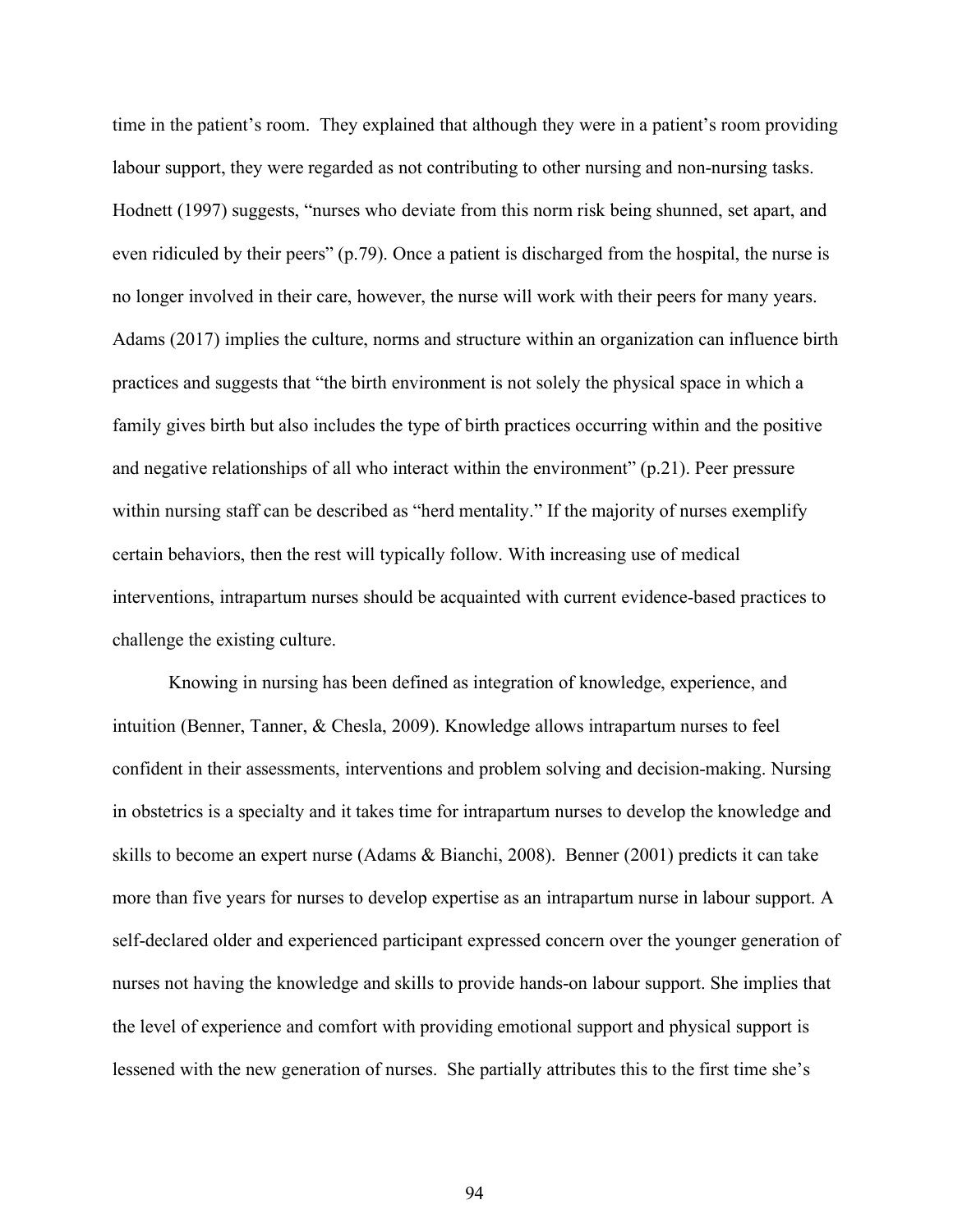ever worked with nurses who do not have children of their own. She suggests from her own experience that having children changes your perspective on how to provide labour support. She further acknowledged that having been a junior staff for many years, she received years of mentoring from nurses who were senior to her on how to provide labour support and recognizes how that positively impacted her care. In study by Payant et al., (2008) she echoes the sentiments of the participant and implies the new generation of nurses may not know how or what to do to provide continuous labour support as these nurses have been trained in an era of utilizing technology, electronic fetal monitoring and central fetal monitoring. Liva et al., (2012) suggest nurses with less experience may recommend epidurals to labouring patients more frequently or use electronic fetal monitoring as a result of their comfort level and lack of exposure to low-intervention birth practices. Providing care as an experienced intrapartum nurse requires the knowledge and skills to care for a low-risk patient but also quick critical thinking in response to unexpected emergencies. Barrett and Stark (2010) suggest a positive correlation between experience and increased amount of time providing labour support. While it is challenging to measure level of confidence, nurses with increased experience of providing labour support have an opportunity to become more comfortable and confident than less experienced nurses.

Nurses can enhance the birthing experience for women through a better understanding of their role within the intrapartum phase. To accomplish this, nurses need to be knowledgeable about what labour support is and how to provide it. Ryan, Goldberg & Evans (2010) describe relational learning as a way of understanding how nurses become knowledgeable and experienced through learning that occurs between nurses and between nurses and labouring women. The authors suggest that relational learning is central to mentoring to enhance the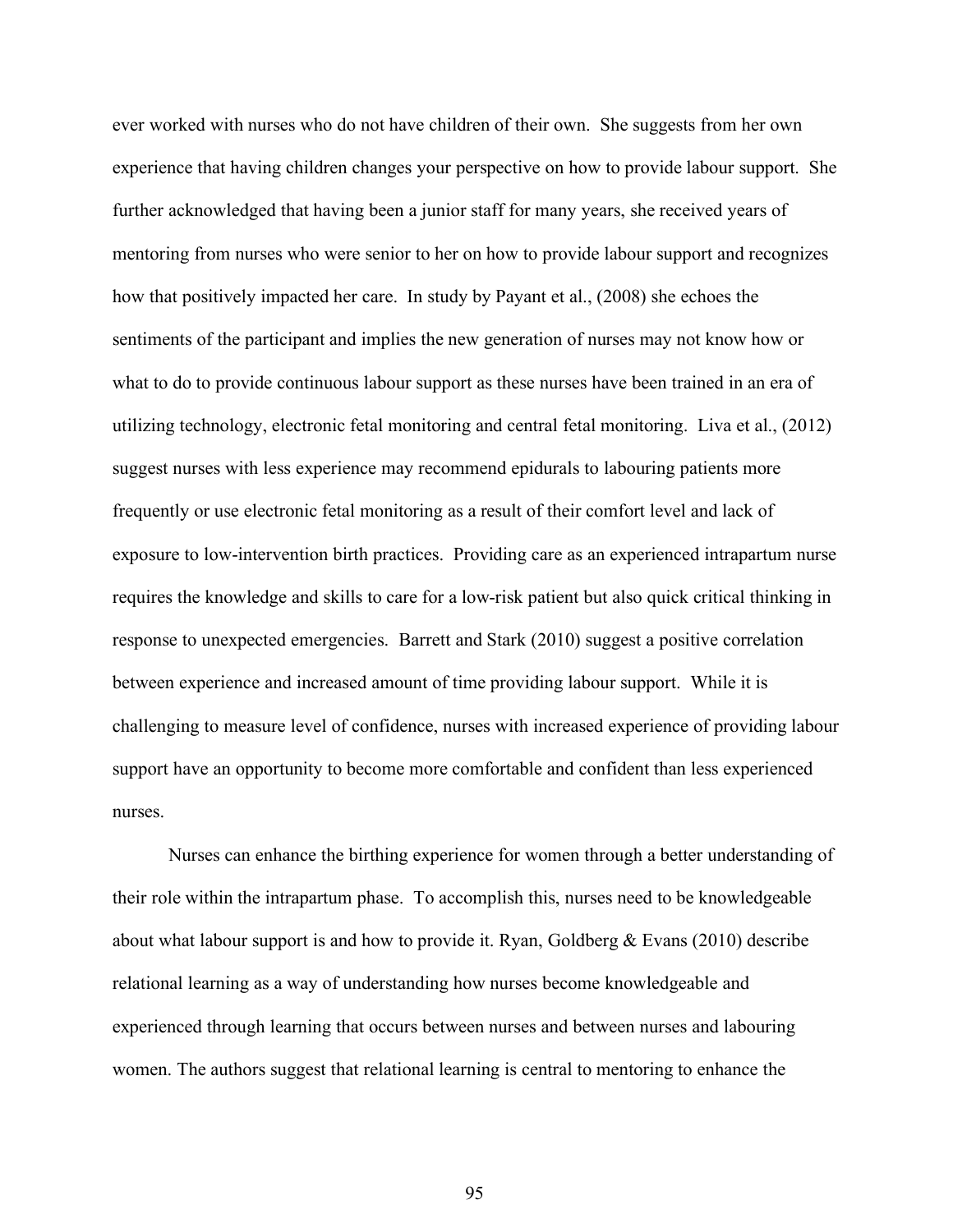evolution of intrapartum nursing expertise (Ryan et al., 2010). Mentoring is a method that includes preceptoring, role modeling, guidance and encouragement to pass on the knowledge and skill of labour support (Adams & Bianchi, 2008; Ryan et al., 2010). Sleutel (2002) notes that nurses who are knowledgeable and experienced can not only strengthen the coping abilities of labouring women by being assertive, supportive and responsive to the labouring woman by also their peers.

Experiential learning is another form of learning utilized in mentoring new nurses on how to provide labour support (Ryan et al., 2010). As mentioned earlier, an older and more experienced participant described how she was mentored as a junior staff member to provide labour support from senior nurses at a time when epidurals were not available. She reflected on her learning over time and how she was able to integrate the emotional support and physical support to provide the labour support she prides herself on giving. Sleutel (2002) reinforces that nurses who are knowledgeable and experienced can demonstrate role-modeling for their peers together with empower labouring women by enhancing their coping skills by being supportive and responsive to their needs. However, there is some concern identified

## **Application of Theoretical Framework**

Symbolic interactionism provides a theoretical perspective on how individuals act towards and interpret objects based on the meanings that these objects have for them. Blumer (1969) advises the nature of the symbolic framework is derived from three premises:

Human beings act towards things on the basis of the meanings that the things have for them. The meaning of such things is derived from, or arises out of, the social interaction that one has with one's fellows. Meanings are handled in, and modified through, an interpretative process used by the person in dealing with the things he encounters. (p. 2)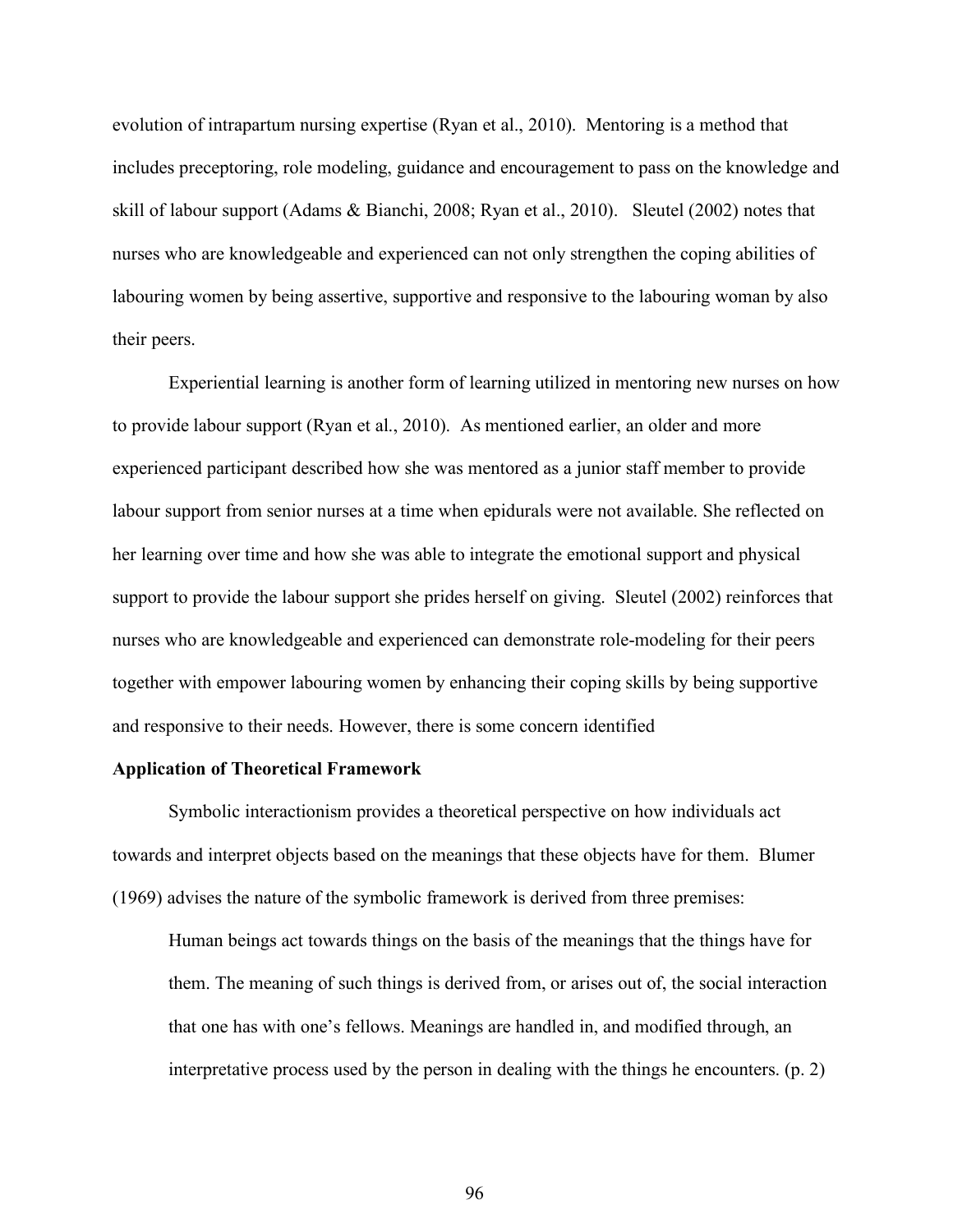Symbolic interactionism interprets meaning as a result of the process of interaction amongst people. The value of the meaning of a thing for a human develops through the ways in which interactions occur and how the interactions define the thing (Blumer, 1969). Meanings can be looked upon as social products, as creations that are shaped by and with activities as people work together. Two steps are involved in defining and creating a human's definition of meaning. In the first step, the human specifies things they are acting towards and then through interpretation applies their own meaning. Through this step, the human captures either through awareness or being unaware what signifies meaning within the situation (Blumer, 1969). The process is intrinsically social wherein the person although independent still may become dependent. In the second step the human defines and clarifies the meaning and the importance of controlling it. This process allows for a greater significance of the defined meaning Handberg, Thorne, Midtgaard, Nielsen & Lomborg, 2015).

The view of human action also applies to joint or collective action in which many individuals may be associated with as an outcome of interpretive interaction. Interlinkages of human action are the building blocks of human social interactions. The joint actions consist of a societal organization of conduct or various acts of diverse participants. Joint actions vary from a relationship of two individuals to a group. Joint actions may be deliberately entered into and then may be transferred without the necessity of separating the various individual actions that make them up or identifying the individuals who perform them (Blumer, 1969).

Intrapartum nurses providing labour support to women can be looked upon as a shared activity or creating joint action (Blumer 1969). Throughout the intrapartum experience, the nurse will influence, create, and shape the meaning and understanding of the labour experience. The joint action creates the therapeutic relationship with the labouring woman and her family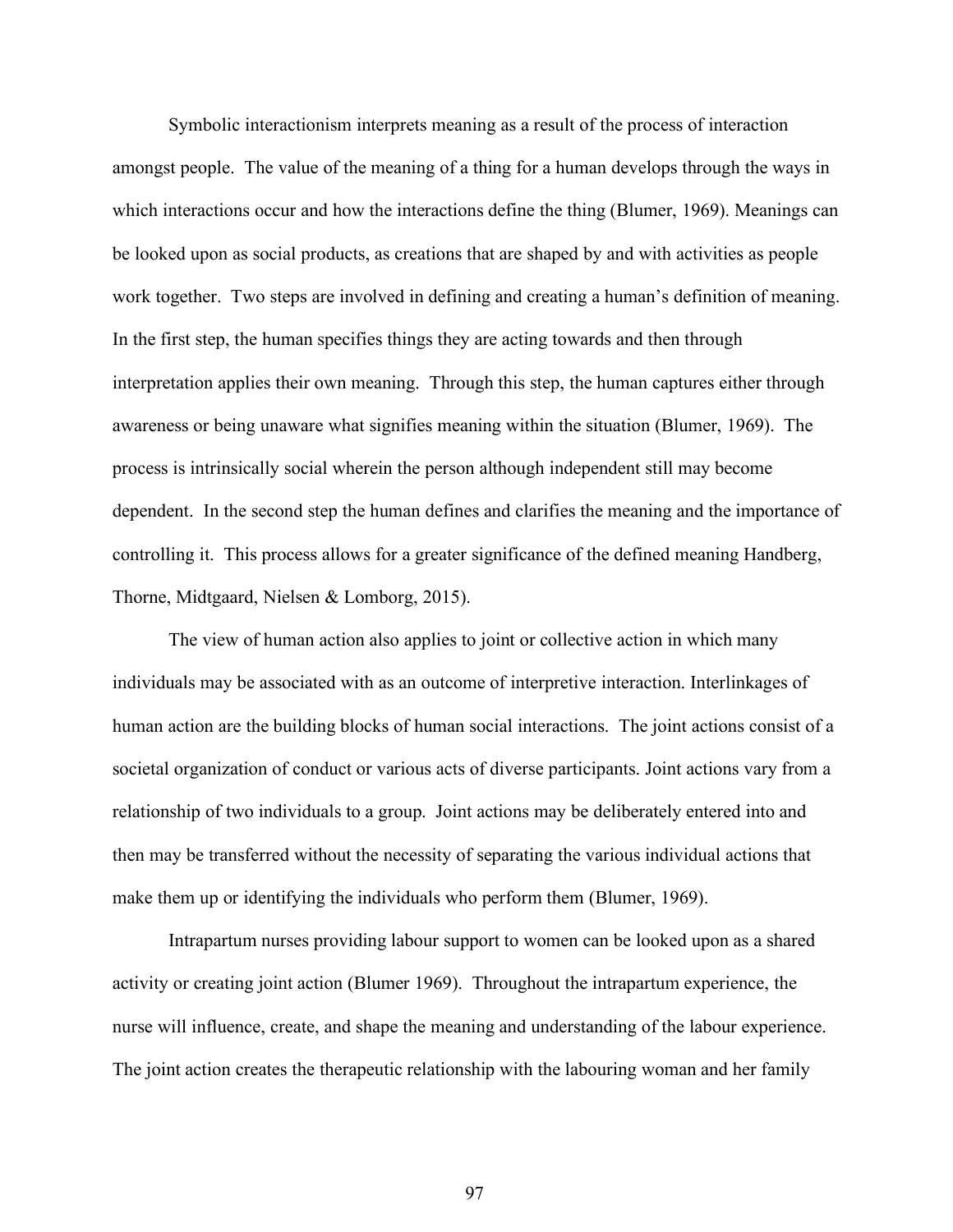and the intrapartum nurse. To understand the meaning of the social interaction and experience, communication in the form of language, gestures, and symbolic objects are part of the formative process. The objects may be anything that can be referred to or designated (Blumer, 1969). The objects may be physical such as the labour and delivery room, electronic fetal monitor, or intravenous and social objects such as the intrapartum nurse and the woman and abstract objects such as policies of the institution, medical and nursing guidelines or humanistic labour support. The intrapartum nurse through an ongoing process of defining and interpreting their experience of labour support places meaning of their actions through a non-symbolic interaction or symbolic interaction.

As technology reigns supreme in intrapartum practice, nurses are challenged with how not to reduce the labouring woman as an object. Sadly, technology has further reduced women to the status of objects by enforcing a labour that is continually monitored by machines. Within such an environment the mandate of nursing is negated which attempts to view the woman more than an object. The medical paradigm exists that when a woman's labour doesn't follow the medical timeline, then augmentation is initiated with an intravenous, oxytocin and electronic fetal monitoring to expedite the birthing process. The overall effect of these interventions may cause intense contractions and anxiousness in the labouring woman, thus choosing to receive epidural analgesia. Furthermore, the interventions may place the patient at risk of requiring medical intervention such as an instrumental delivery or caesarean section. The accumulative effect of the increasing interventionist model results in a labour that requires the woman to be placed in a bed with wires and IV tubing and a nurse performing checks while viewing a machine. This is in opposition to the use of telemetry fetal monitoring if required, to receive continuous fetal surveillance that will permit women to remain upright and mobile.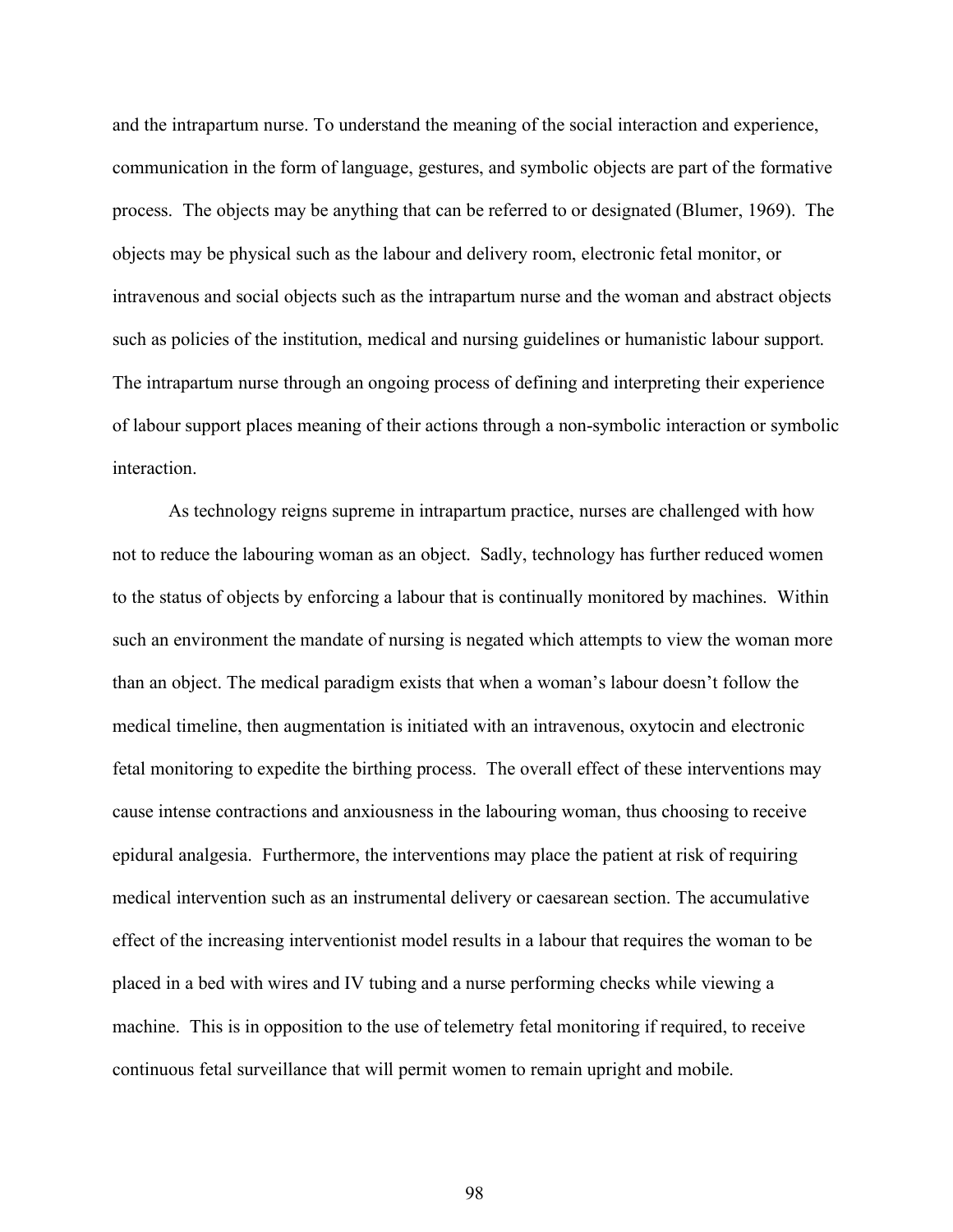## **Practice Implications**

An optimal woman-centered model of practice links childbearing to the woman's health throughout the life span rather than isolating it as a separate event. Ideally, the woman is an active participant in making informed choices. The dominant culture in childbirth is the medical model that does not embrace woman-centered care. Rothman (1996) denotes many ways in which North America manages childbirth and has denied women power and control. She declares that birth in North America is not designed to support mothering, education or empowering women's strengths. Rothman (1996) implies childbirth within North America is: "Birth is about the efficient removal of a fetus; it is about getting a rather unwieldy object through a small space" (p.254). She suggests when a woman first identifies that she may be pregnant, a medical diagnosis is required to confirm the pregnancy. When she goes into labour and present to the hospital, she becomes the patient. The disrobing of the patient upon entering the birthing unit and being placed in a hospital gown and baring of intimate body parts begins the experience of invading personal space and converting women into units of management (Rothman, 1996). The onset of labour also requires a medical diagnosis to determine what stage of labour she falls under. There are specified criteria that define when a woman's body is in true labour versus false labour regardless of the contractions she is feeling. Once she is deemed to be in true labour according to a medical confirmation, her body and more precisely the uterus and cervix are required to meet timely progression throughout labour. Failure to do so may necessitate further medical and technological intervention and possibly even a surgical intervention.

Throughout the twentieth century, the birthing experience has evolved from an event that occurred at home attended by midwives, family or friends to a short, inpatient stay at the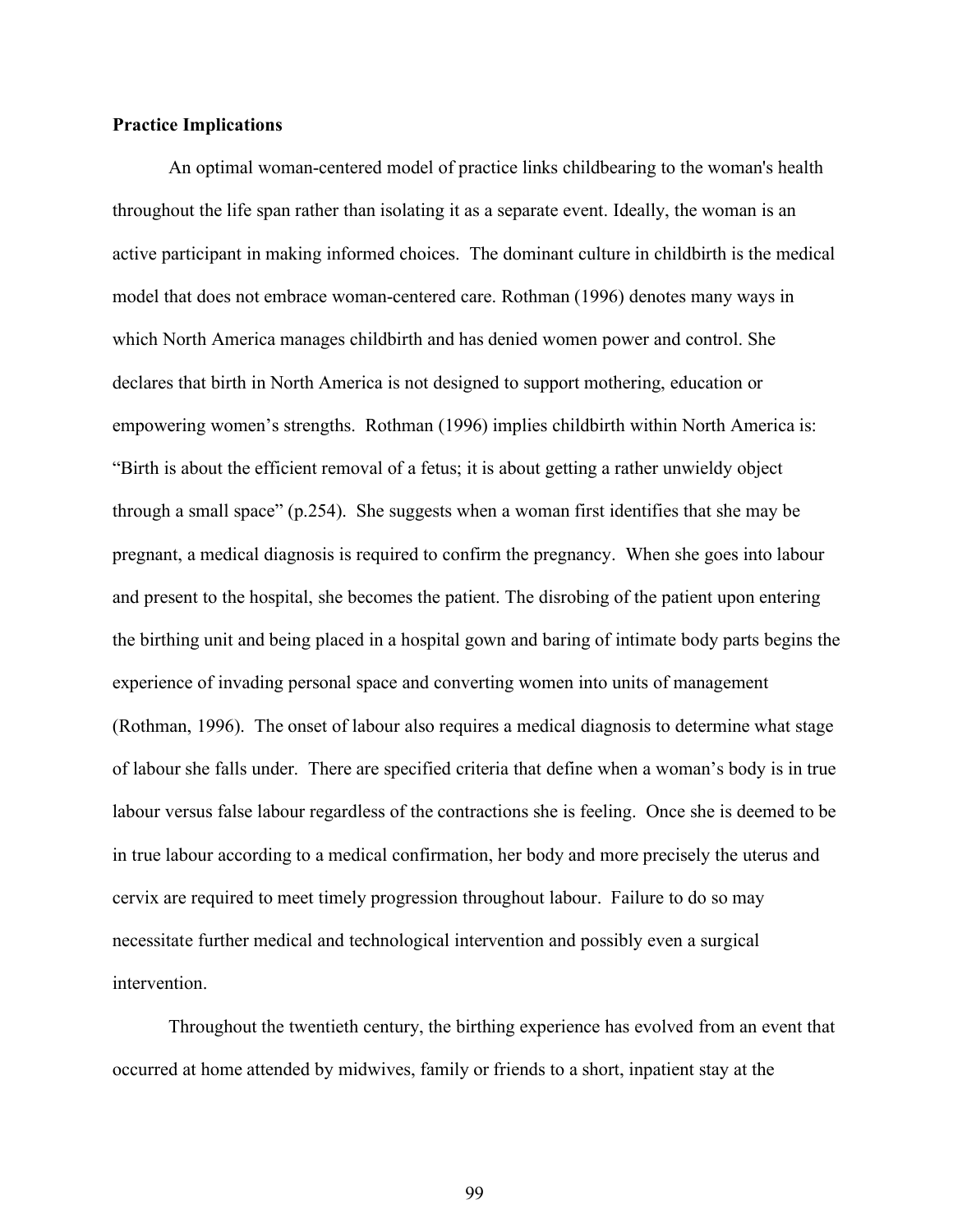hospital, that is medically managed in a technological environment (Sherrod, 2017). Within this time rapid changes have taken place affecting the role of the nurse. The medical model approach has changed from a normal physiological birth to one that has become focused on risk and technological interventions (Sherrod, 2017). Today's birthing process involves interventions that require the use of medications and technology and as a result has rendered the nurse's role to being procedure-intensive (Barrett & Stark, 2010; Sherrod, 2017). The demands placed upon the intrapartum nurse may supersede the emotional and physical comfort measures provided for labouring women. Sandelowski (2000) claimed, "the link between nursing and technology became more problematic and perplexing…Indeed, it became more difficult to disentangle nursing and technology, as nursing was depicted both as a technology itself and as an antidote to technology" (p. 2). Sherrod (2017) suggests the labouring woman's "…expectations and emotional needs are secondary, and the birth experience is overly standardized, task oriented, needlessly aggressive, and physician and hospital controlled" (p. 628).

Edmonds, O'Hara, Clarke & Shah (2016) in a retrospective study looked at intrapartum nurses' ability to influence a cesarean birth in a nurse-managed labour model. The researchers examined the variation in the cesarean birth rates of women being cared for by intrapartum nurses. The findings from the study suggested that the nurse assigned to a woman may influence the likelihood of cesarean birth. They postulate some of the reasons as differences between individual nurses such as education level, intrapartum skills and experience, and beliefs about practice. Edmonds et al. (2016) advise in order to demonstrate quality improvement; elimination of avoidable practice variation can lead to improved intrapartum outcomes and a better use of resources. Clark, Belfort, Hankins, Meyers & Houser (2007) suggest an example of practice variation is the interpretation of electronic fetal monitoring. They propose that there is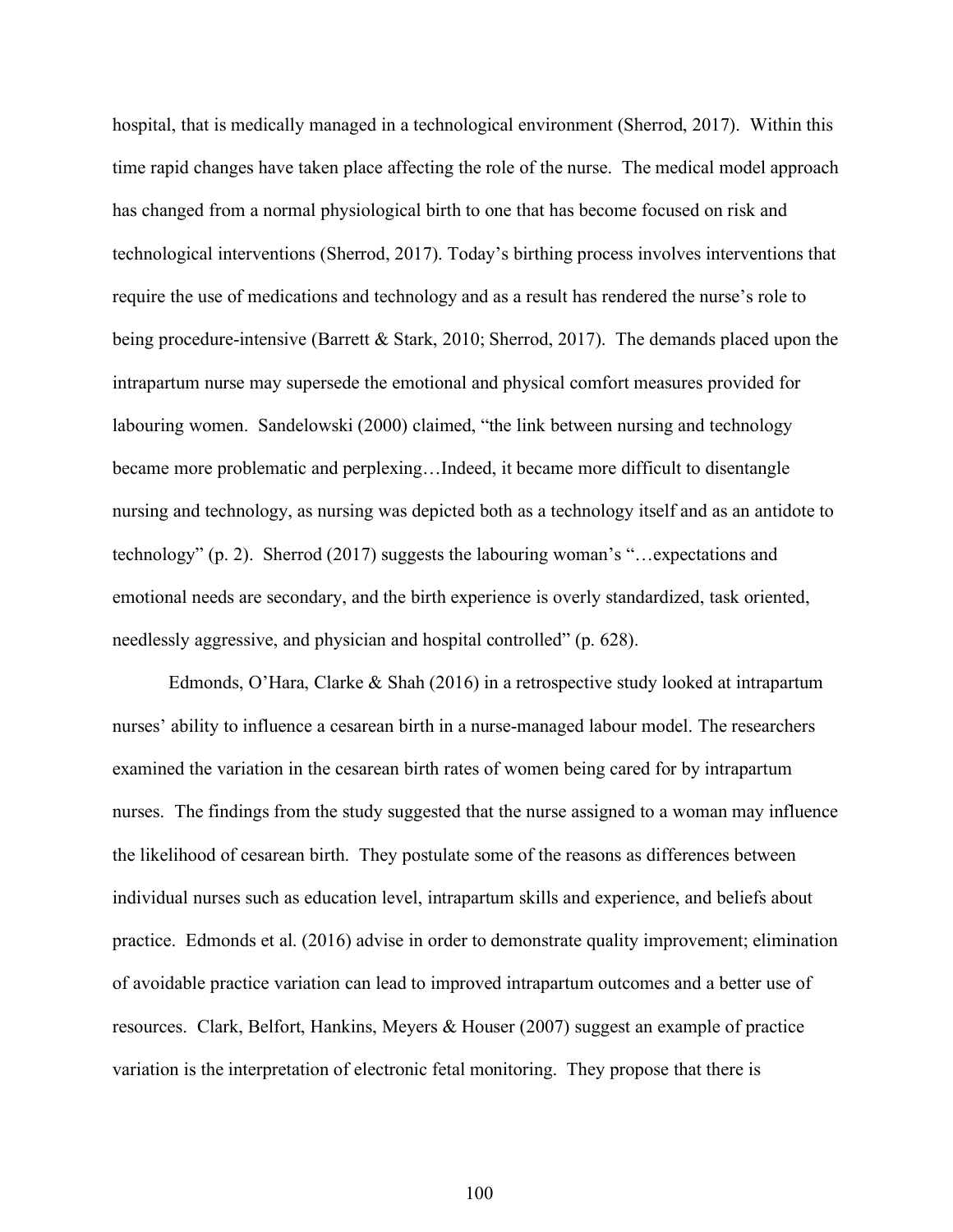subjectivity in interpretation of data, which may often influence the clinical decision making of nurses. Furthermore, evident in this study was that nurses continue to struggle to balance the needs of the labouring woman in the face of many barriers that impede the ability to provide oneto-one labour support (Edmonds et al., 2016). The organizational environment must be favorable and supportive for the provision of labour support. Effective interprofessional team practices need to be considered when developing practical interventions that will increase the nurse's amount of time spent with the labouring woman (Edmonds et al., 2016).

Intrapartum nurses are in a unique position to sustain the care practices that support a normal physiological birth. Nurses describe health care systems that for the most part were not designed for women centered childbirth. The heart of nursing is providing individualized care, promoting comfort, and addressing emotional needs within a holistic health model (Payant et al., 2008). Labour support within a technological environment and medical paradigm has demonstrated drastic changes within intrapartum nursing care (Barret & Stark, 2010; Fleming, Smart & Eide, 2011). With the concurrent use of technology such as electronic fetal monitoring, intravenous infusions, different forms of analgesia and high-risk medications, for nurses providing evidence-based nursing care that promotes, protects, and supports normal birth has become a challenge (Zwelling, 2010). Nursing care must expose and minimize barriers to woman-centered care that are embedded in the health care system. Routine protocols and orders for labour admission should be reevaluated for the requirement of unnecessary interventions for all women.

There is substantial evidence that supports the many benefits of labour support provided by intrapartum nurses. Intrapartum nurses need to be supported to promote and sustain care practices that embrace woman-centered care. Labour support should be regarded, as an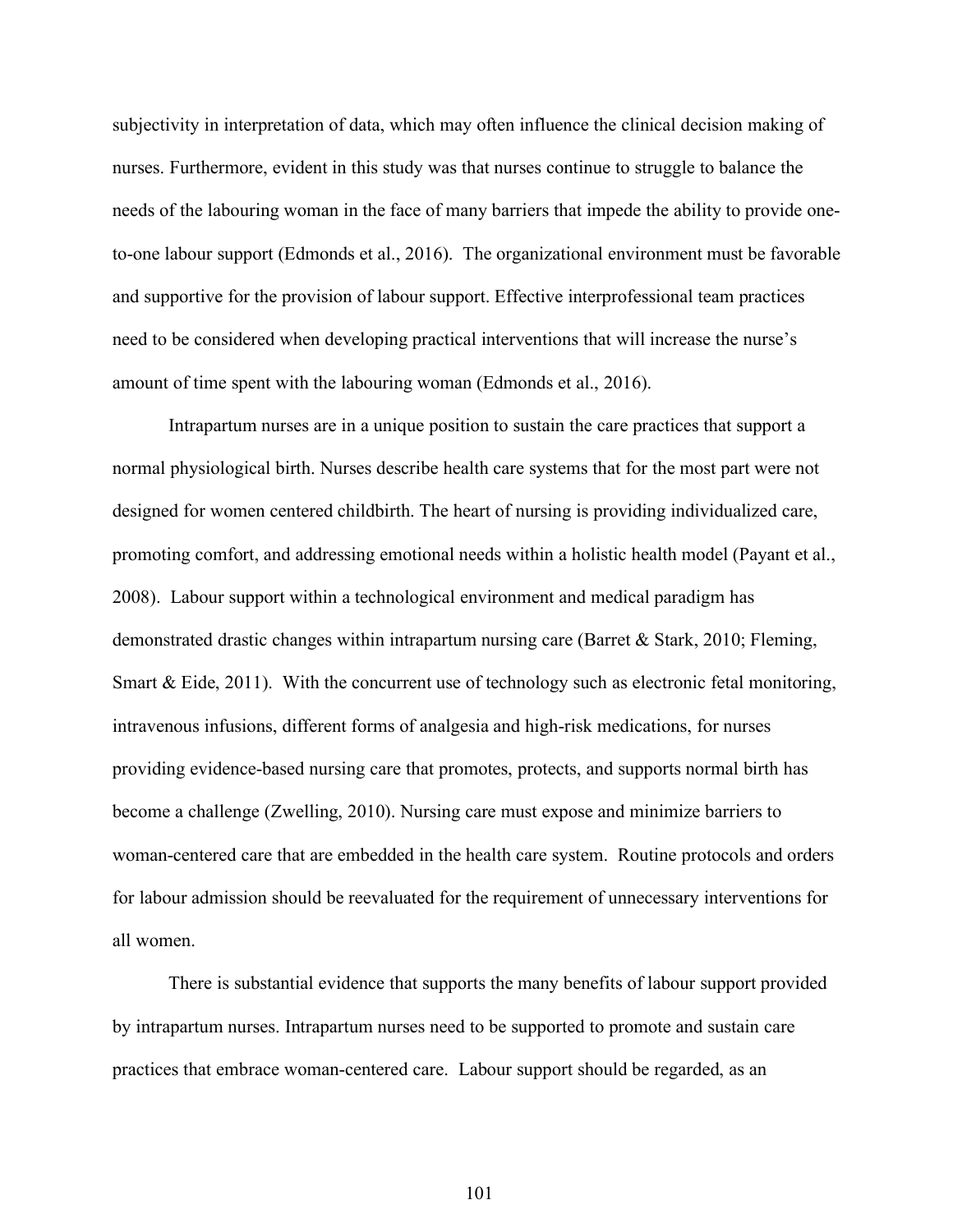intervention that supports education and competence validation is required. An additional recommendation would be a certification that provides the theoretical basis on the advantages to both the woman and her fetus on labour support. However, education alone detailing the benefits of labour support is not sufficient enough. The certification would include a practical and component including simulation on how to appropriately apply the techniques of comfort measures together with guidance and suggestions on providing emotional support. Womancentered pedagogy and philosophy would be embedded throughout. Adams and Bianchi (2008) recommend intrapartum nurses be required to complete certifications in labour support as they do for electronic fetal monitoring and other additional certifications outside the scope of the RN. Continuing education is important to implement evidence-based practice (Davies & Hodnett, 2002; Miltner, 2000; Payant et al., 2008). Kardong-Edgren (2001, p. 372) supports regular learning opportunities for labour support skills. She notes, "this is a generation of nurses who have practiced only in an era of fetal monitors and may not know how to provide one-to-one labour support to a labouring woman." Simkin (2002) authors a guide for nurses on supportive care with strategies designed for each phase of labour. The guide also offers phrases and questions to assist the nurse on what to say to the labouring woman at each phase of labour.

Patient safety is a mandatory element of intrapartum care and a fundamental measure of quality care within a hospital (Adams, 2017). Normal physiological birth is associated with positive maternal, fetal and newborn outcomes and safety can be further enhanced with embedding evidence-based practice into the implementation of intrapartum care (Adams, 2017). When an organization including its stakeholders and administrators support continuing education, opportunities to promote labour support foster a positive and safe environment amongst patients, families, nurses and obstetricians (Adams, 2017). Without this support, a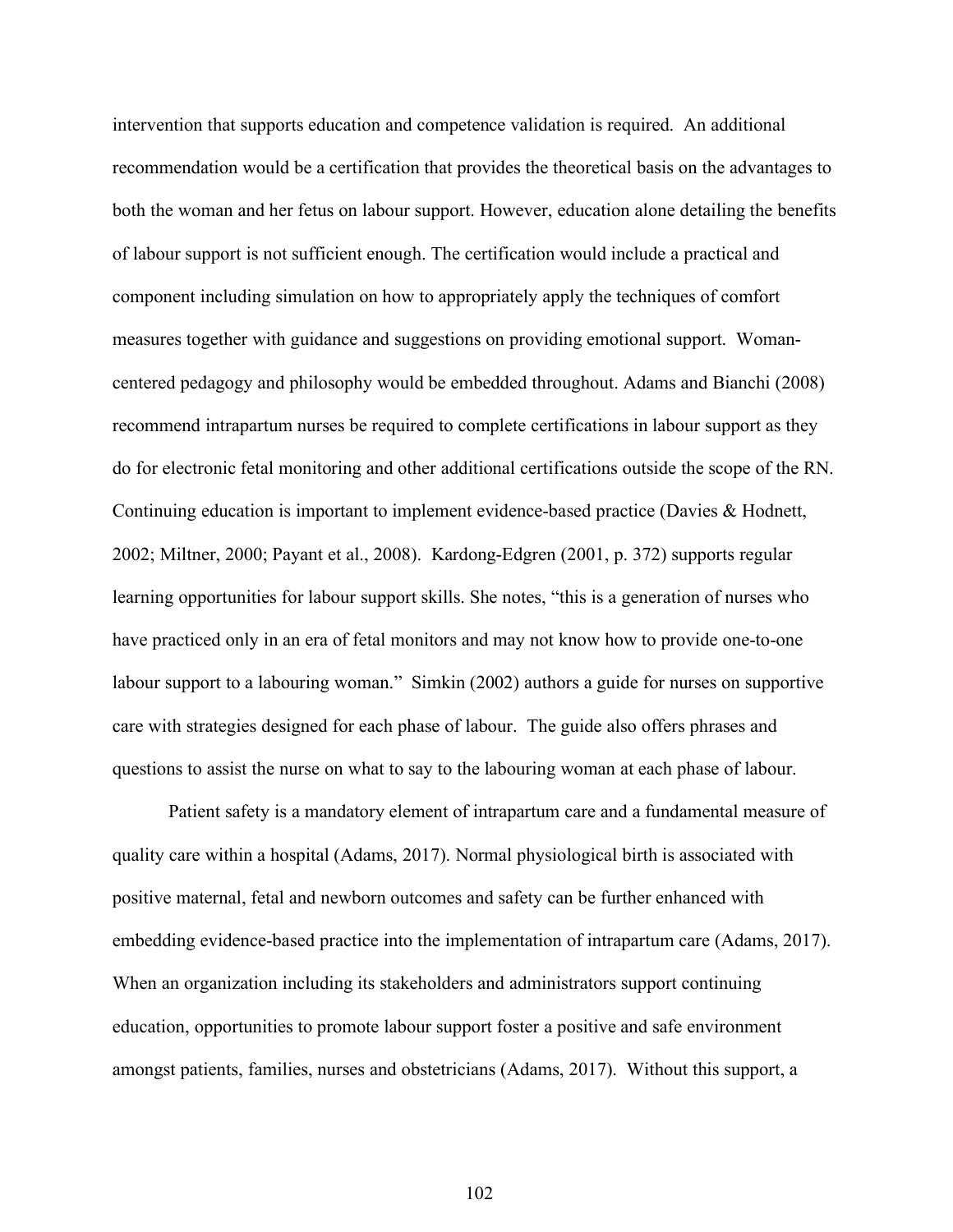medicalized approach prevails which involves higher rates of interventions during labour and birth.

#### **Limitations**

There were some limitations to this research study. The first limitation was homogeneity of the participants. All participants were women and registered nurses who provide intrapartum labour support in one setting. Accordingly, the sample may not be representative of other intrapartum nurses in different childbirth settings. The setting featured one model of care, the LBRP setting. There may have been different experiences from intrapartum nurses who work on a labour and delivery unit with a separate postpartum floor.

The sample size was eight participants and is considered small, however in qualitative research, the sample size is less significant than reaching data saturation. Data saturation occurs when saturation of the research is reached data collection and categories and themes start to reoccur and no new information is gathered from the research (Rubin & Rubin, 2012). When data saturation occurs, it is time to stop research. Morse (2000) claims that with a broad research question, it will take longer to reach data saturation. Data saturation in this study was reached after eight interviews. Lastly, although the researcher used thick description by using direct quotations from participants, transferability may be limited to other maternity care settings.

## **Future Research**

This interpretive descriptive qualitative research study has provided important insight into the experience of intrapartum nurses. This study discussed the meaning of, and experience of the nurses with implementing labour support together with the barriers and challenges on providing labour support. Almost all participant discussions focused on the utilization of technology and medicalization of care during labour. There is a need for further research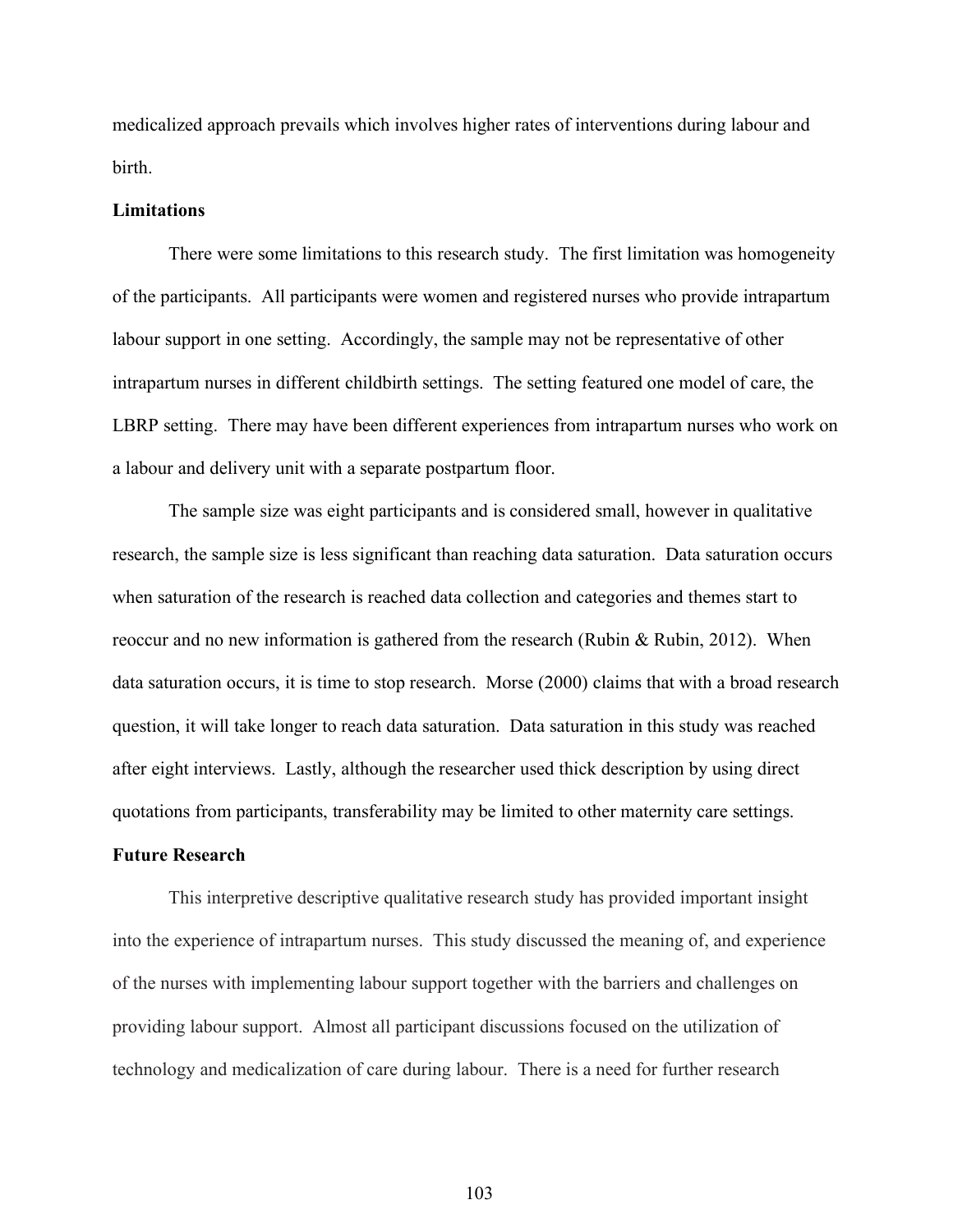investigating the definition of labour support together with how the nurse's presence in the room is supportive and how nurses determine who needs labour support. Almost all nurses identified the challenge of the current model of care, the LBRP room, wherein patients' labour, birth, recover and have their postpartum stay in the same room. Further research is needed to examine how the structure of labour and delivery units influences the provision of intrapartum nursing care. Further research may also include an investigation into how prenatal education such as birthing preparatory classes are being offered with the shift from a natural birth movement to intervention-intensive labour including pain management.

#### **Conclusion**

The findings of this study describe the experiences of intrapartum nurses and the meaning they place on providing labour support. Eight participants were recruited using a purposive sampling technique for the study. All of the participants practiced at the same hospital. The study was designed to investigate the research question: What are the experiences of intrapartum nurses in Northeastern Ontario setting in providing labour support? Through semi-structured interviews and conversation, the researcher was able to develop a richer understanding of the experiences and meaning placed on providing intrapartum labour support. There were five themes that emerged from the data: Enhancing the birthing experience of women through labour support, birthing technology and medical paradigm, birthing environment that influences the care that intrapartum nurses provide, interprofessional collaborative relationships, and intrapartum specialists.

Multiple definitions of labour support exist within the literature. Almost all definitions agree on the components that comprise labour support such as emotional support, information about labour progress and advice regarding coping techniques, comfort measures and advocacy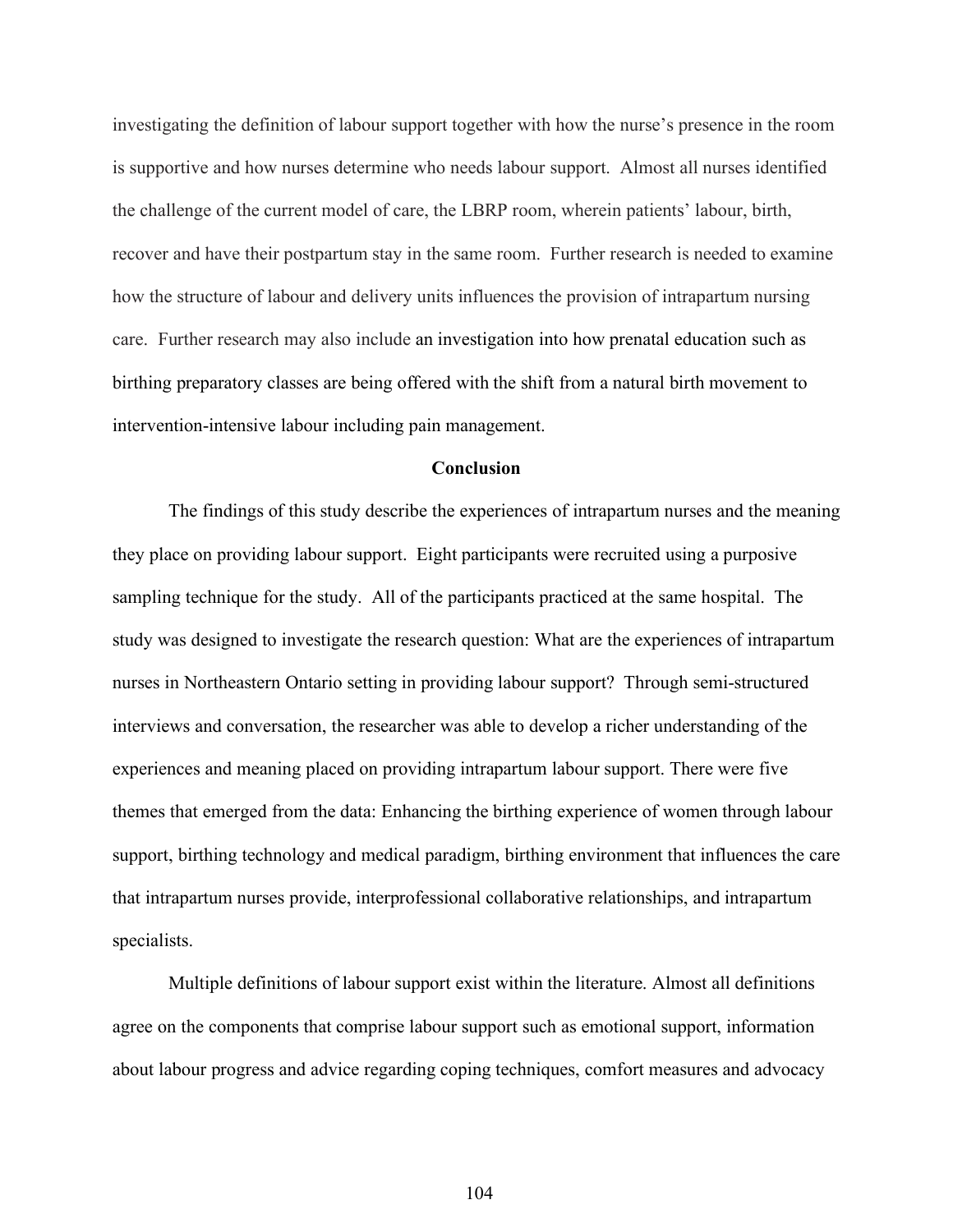(Simkin, 2002; Hodnett et al., 2003; Sauls, 2006; Liston, et al., 2007; AWHONN, 2018).

Participants in this study described a similar definition when providing labour support, but have expanded their definition to include managing the technological aspects of labour. The findings of the study accentuate the technological and medicalization of labour support.

The contrast between a woman-centered birth and a technological and medical centered birth was evident from the nurses' experiences and their meaning of providing labour support. Feminist theory was used as a perspective to view feelings and thoughts of oppression that have been traditionally revealed in nurses' experiences as caregivers of women in a patriarchal environment. Because nurses often provide care to women at critical developmental points, it is important that the practice of nursing reflect the principles of feminism (Sampselle, 1990). By challenging traditional attitudes and values, nurses can have a beneficial effect on women's selfconcept (Sampselle, 1990). Incorporating feminist philosophy into practice can make it more likely for women to become equal partners in their birthing experience.

As labouring women are more and more constrained by the standards that embody today's modern obstetrics, critical theorists suggest that women giving birth have been fundamentally reduced to an object, which is synonymous with physical machines (Goldberg, 2001). Drastic changes in obstetrics within North America have lead to increased use of birthing technology and a medical paradigm. Goldberg (2002, p. 446) believes that the medicalization of birth has led to a "dehumanization of the birthing experience", profoundly influenced by the Cartesian duality of scientific thought, the separation of mind and body. The researcher believes this view has saturated intrapartum nursing practice and reduced labour support to predominantly technology driven tasks, caring for women as if they are physical objects or machines. Other important factors have contributed to the impact of decreased labour support such as a constantly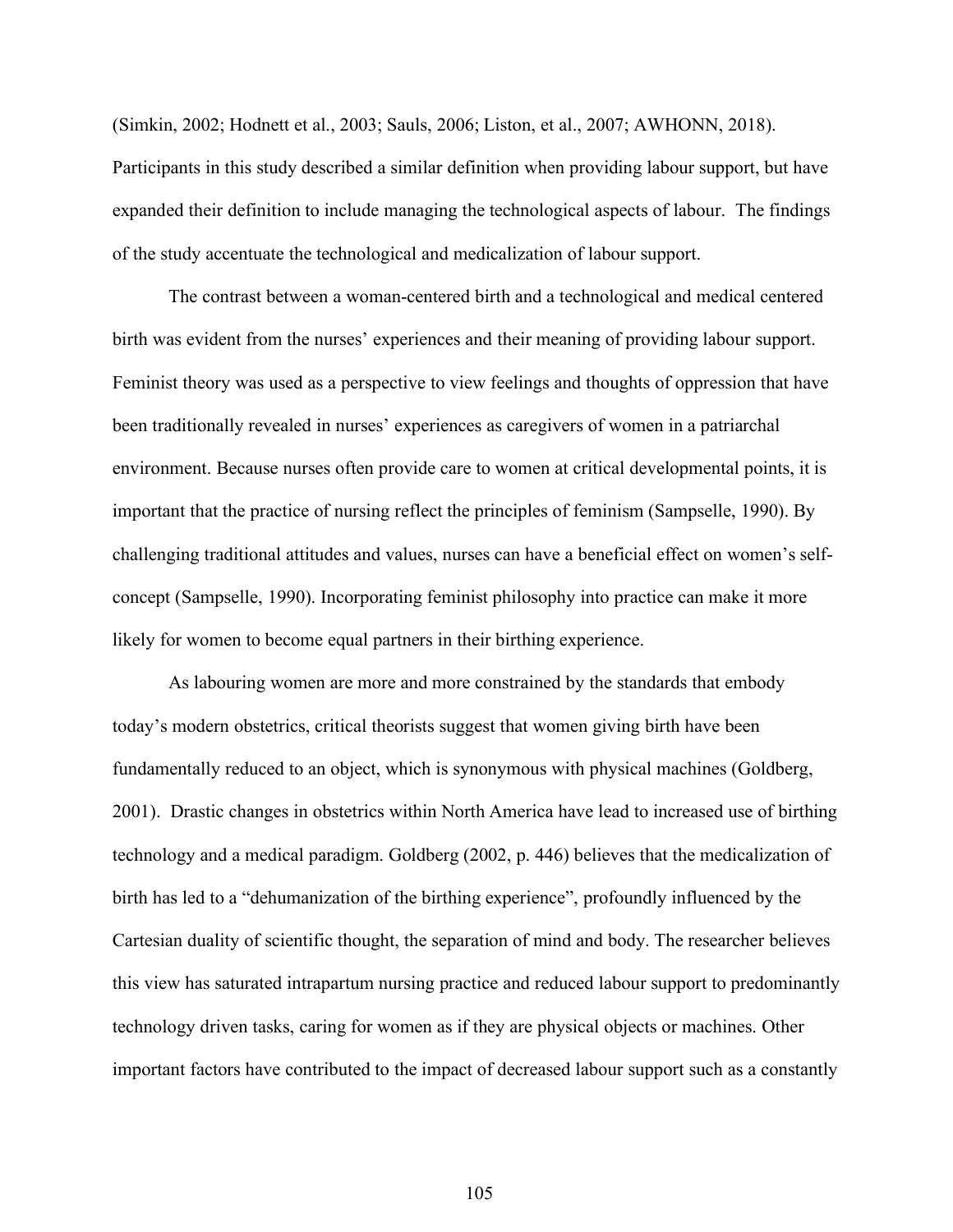changing census of patients affecting safe staffing levels, changing demographics of the childbearing women, the labour, birth, recovery, postpartum model, an obstetrician's medical timeline and an awareness of a medical litigious environment.

Intrapartum nurses have been drawn away from providing labour support and have become preoccupied with managing technology and other non-patient care activities. This research supports nurses in wanting a paradigm shift from the prevailing medical model to a normal physiological birth model that includes evidence-based practice. Unnecessary use of technology and routine interventions that currently dominate the current intrapartum model, predispose women to higher rates of medical interventions and cesarean births. Providing labour support from a normal physiological birth model was embedded as a vision. Brubaker and Dillaway (2009) infer that technology usurps the labour experience once a patient is admitted to the hospital. This is accomplished through trusting and relying on technology as opposed to women-centered care. Brubaker and Dillaway (2009) suggest that women follow a medical model of care because they do not question the technological or medical interventions or are convinced that it is the best method for them.

The findings demonstrated intrapartum nurses valued and placed meaning on providing labour support inclusive of emotional support, physical comfort measures, informing and advocating. However, nurses often struggled with the challenge of finding a balance between the provisions of labour support and managing the barriers and obstacles that hindered their ability to provide optimal intrapartum care. The findings pointed to nurses experiencing considerable dissatisfaction, distress and being disheartened when barriers constrained them from rendering quality intrapartum care. In contrast, they felt a great deal of pride, pleasure and gratification when they could offer the labour support they envisioned providing.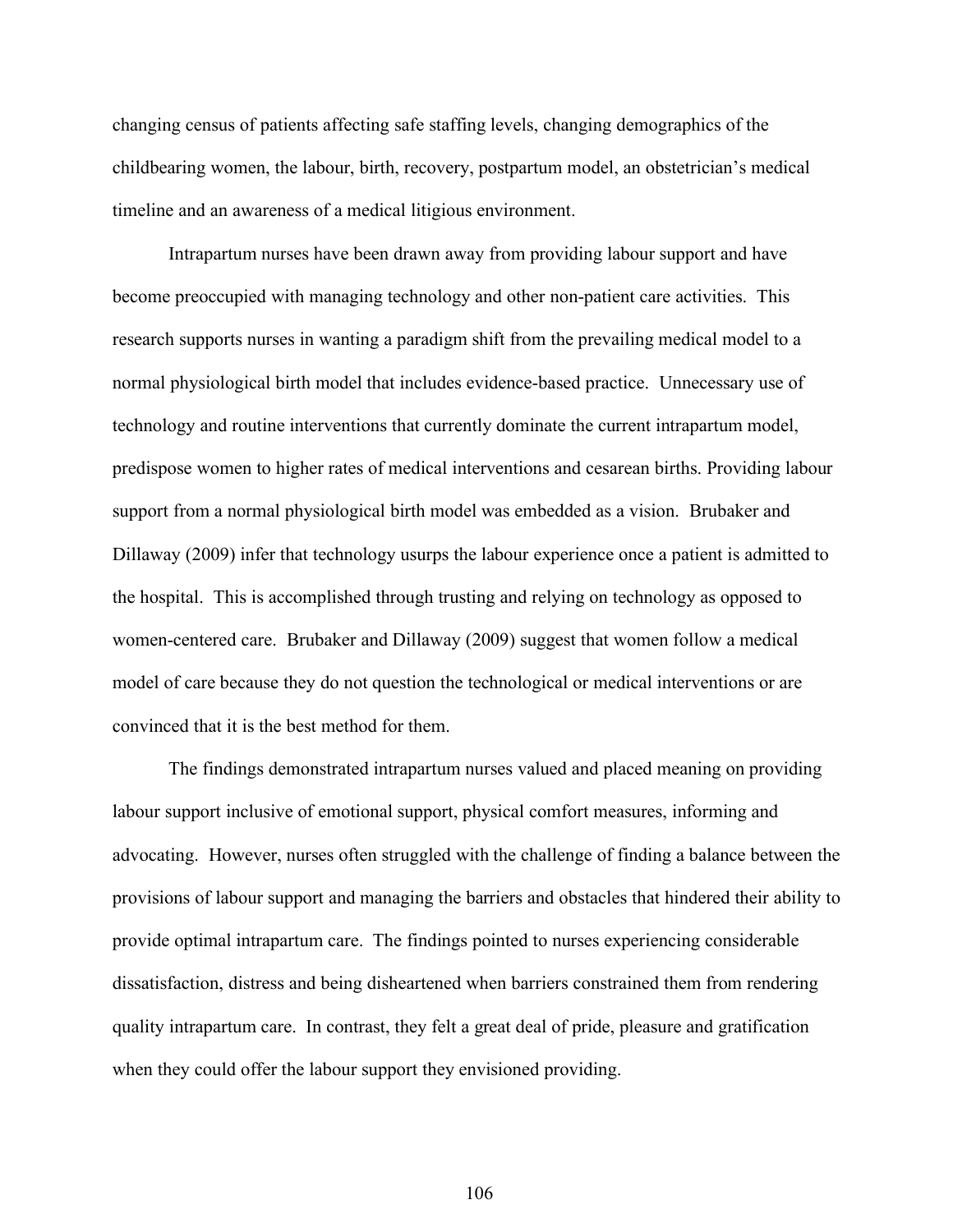#### References

- Adams, E.D., & Bianchi, A.L. (2008). A practical approach to labour support. *Journal of Obstetric, Gynecologic, and Neonatal Nursing 37*(1), 106-115.
- Adams, E. (2017). Workplace challenges: The impact of personal beliefs and the birth environment. *Journal of Perinatal Neonatal Nursing 31*(1), 20-31.
- Albers, L.L. ( 2007 ). The evidence for physiologic management of the active phase of the first stage of labor. Journal of Midwifery and Women's Health 52, 207-215.
- Anim-Somuah, M., Smyth, R., & Jones, C. (2011). Epidural versus non-epidural or no analgesia in labour. *Cochrane Database Systematic Reviews 19*(4).
- Association of Women's Health, Obstetric and Neonatal Nurses. (2010a). AWHONN position statement: Nursing support for laboring women. *Journal of Obstetric, Gynecologic, & Neonatal Nursing 40*, 665–666
- Association of Women's Health, Obstetric and Neonatal Nurses (2010b). *Guidelines for professional registered nurse staffing for perinatal units.* Washington, DC.
- Association of Women's Health, Obstetric and Neonatal Nurses. (2014). AWHONN position statement: Nursing education. *Journal of Obstetric, Gynecologic, and Neonatal Nursing 43*(1), 130-131.
- Association of Women's Health, Obstetric and Neonatal Nurses. (2015). AWHONN position statement: Fetal heart monitoring. *Journal of Obstetric, Gynecologic, and Neonatal Nursing 44*(5), 683-686.
- Association of Women's Health, Obstetric and Neonatal Nurses. (2018). AWHONN position statement: Continuous labour support for every woman. *Journal of Obstetric, Gynecologic, and Neonatal Nursing 47*(1), 73-74.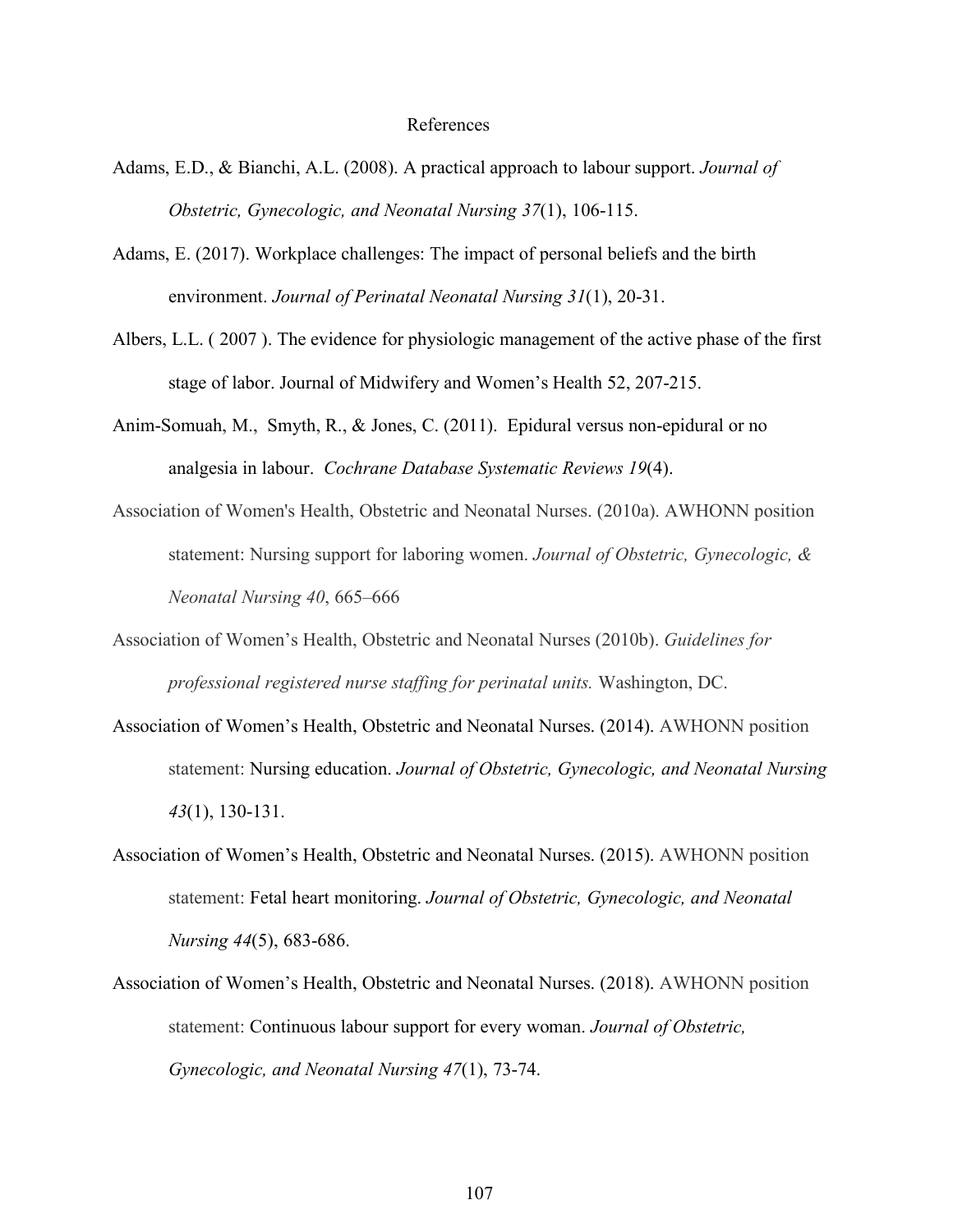- Barrett, S.J., & Stark, M.A. (2010). Factors associated with labour support behaviors of nurses. *Journal of Perinatal Education 19*(1), 12-18.
- Beckett, K. (2005). Choosing caesarean: Feminism and the politics of childbirth in the United States. *Sage Journals 6*(3), 251-275.
- Benner, P. (2000). The roles of embodiment, emotion, and lifeworld for rationality and agency in nursing practice. *Nursing Philosophy 1*, 1-14.
- Benner, P. (2001). From Novice to Expert: Excellence and power in clinical nursing practice. Upper Saddle River, New Jersey: Prentice Hall Health.
- Benner, P., Tanner, C., & Chesla, C. (2009). Expertise in nursing practice: Caring, clinical judgment and ethics. (2<sup>nd</sup> edition). Retrieved from: http://lghttp.48653.nexcesscdn.net/80223CF/springerstatic/media/samplechapters/9780826125446/9780826125446\_chapter.pdf
- Benzies, K.M. & Allen, M.N. (2001). Symbolic interactionism as a theoretical perspective for multiple method research. *Journal of Advanced Nursing 33*(4), 541-547.
- Behruzi, R., Hatem, M., Goulet, L., Fraser, W., & Misago, C. (2013). Understanding childbirth practices as an organizational cultural phenomenon: a conceptual framework. *BMC Pregnancy Childbirth 13*(205).
- Birkhead, A.C., Callister, L.C., Fletcher, N., Holt, A., & Curtis, S. (2012). Teaching physiologic birth in maternal-newborn courses in undergraduate nursing programs: current challenges. *Journal of Perinatal Education 21*(3), 169-177.
- Blumer, H. (1969). Symbolic interactionism: Perspective and method. Englewood Cliffs, N.J.: Prentice Hall.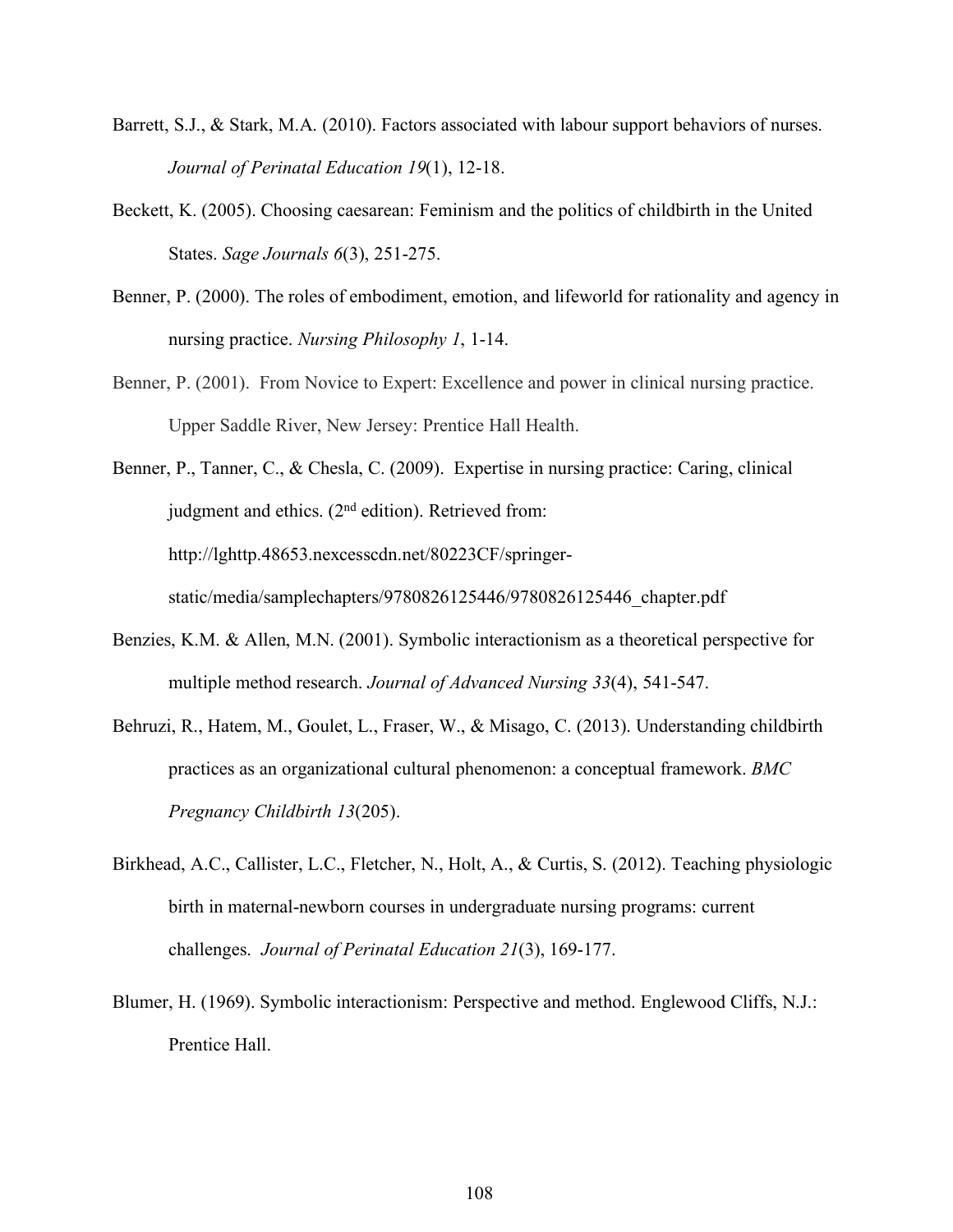- Bowers, B.B. (2002). Mothers' experiences of labour support: Exploration of qualitative research. *Journal of Obstetric, Gynecologic, and Neonatal Nursing 31*(6), 742-751.
- Brown, J., McIntyre, A., Gasparotto, R., & McGee, T. M. (2016). Birth outcomes, intervention frequency, and the disappearing Midwife—Potential hazards of central fetal monitoring: A single center review. *Birth, 43*(2), 100-107.
- Brubaker, S.J., & Dillaway, H.E. (2009). Medicalization, Natural Childbirth and Birthing Experiences. *Sociology Compass 3*(1), 31-48.
- Bryanton, J., Fraser-Davey, H., & Sullivan, P. (1993). Women's perceptions of nursing support during labor. *Journal of Obstetric, Gynecologic, and Neonatal Nursing 23*(8), 638-644.
- Burtch, B.E. (1994). Trials of labour: the re-emergence of midwifery. Quebec: McGill-Queen's University Press.
- Carlson, E. (2012). Precepting and symbolic interactionism--a theoretical look at preceptorship during clinical practice. *Journal of Advanced Nursing 69*(2), 457-464.
- Carlton, T., Clark Callister, L., Christiaens, G., & Walker, D. (2009). Nurses' perceptions of caring for childbearing women in nurse-managed birthing units. *Journal of Maternal Child Nursing 34*(1), 51-56.
- Canadian Institute for Health Information. (2013). Hospital births in Canada: A focus on women living in rural and remote areas. Available at:

https://www.cihi.ca/en/birth2013\_summary\_en.pdf

Canadian Institute for Health Information. (2018). Inpatient hospitalizations, surgeries, newborns and childbirth Indicators, 2016-2017. Retrieved from:

https://apps.cihi.ca/mstrapp/asp/Main.aspx?Server=apmstrextprd\_i&project=Quick%20St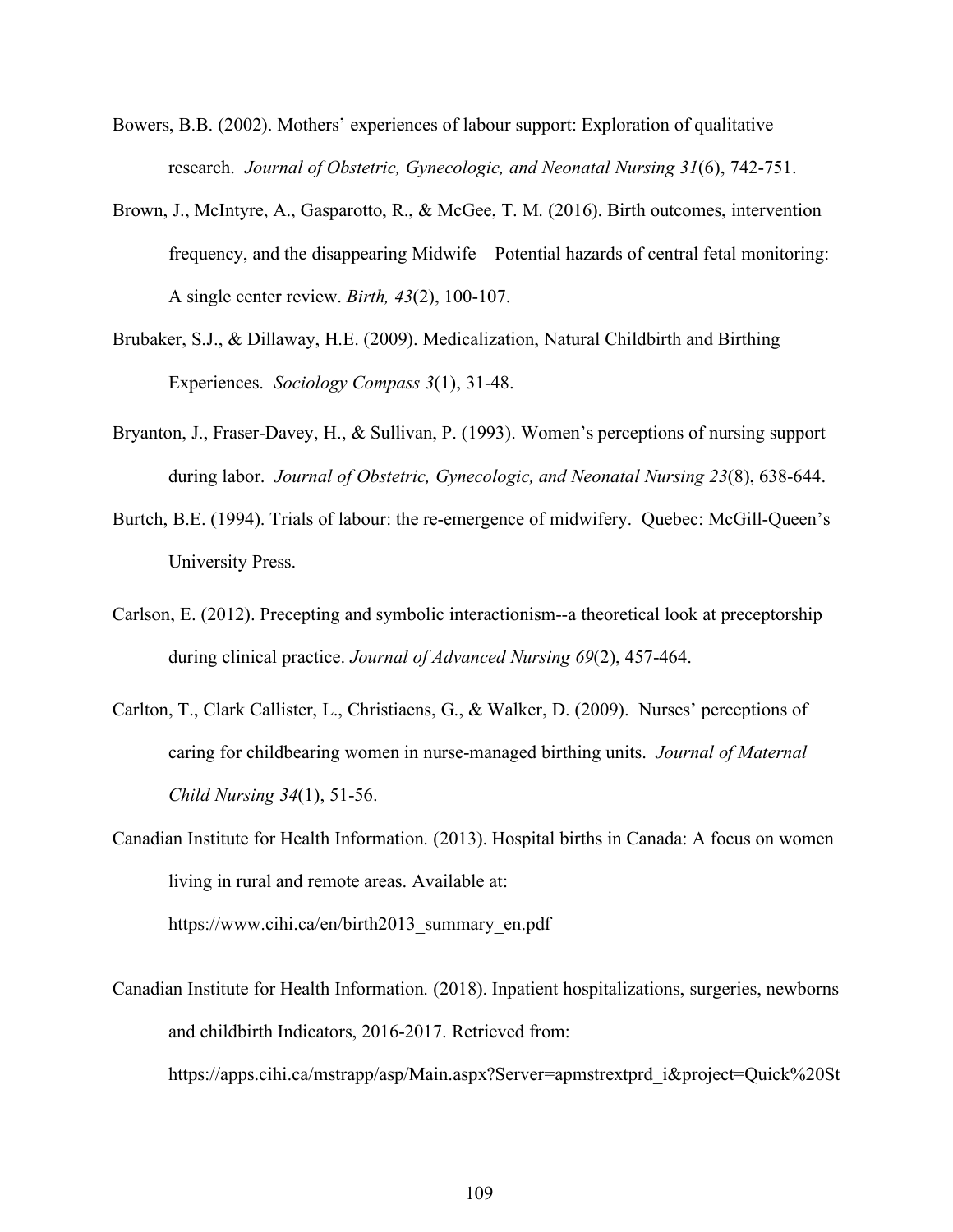ats&uid=pce\_pub\_en&pwd=&evt=2048001&visualizationMode=0&documentID=029D B170438205AEBCC75B8673CCE822

- Canadian Institute for Health Information. (2018). C-section rates continue to rise while birth rates decline. Retrieved from: https://www.cihi.ca/en/c-section-rates-continue-toincrease-while-birth-rates-decline
- Canadian Nurses Association. (CNA) (2008). Canadian nurses association: One hundred years of service. Retrieved from: https://www.cna-aiic.ca/html/en/CNA-ONE-HUNDRED-YEARS-OF-SERVICE-e/files/assets/seo/page2.html
- Canadian Nurses Association. (CNA) (2017). Exam blueprint and specialty competencies. *Perinatal Nursing Certification.* 1-18. Retrieved from: https://www.cnaaiic.ca/~/media/nurseone/files/en/perinatal-nursing-certification\_competencies-andblueprints.pdf?la=en
- Canadian Perinatal Programs Coalition (2009). Fundamentals of fetal health surveillance: a selflearning manual. 4th ed. Halifax: Canada
- Clark, S. L., Belfort, M. A., Hankins, G. D. V., Meyers, J. A., & Houser, F. M. (2007). Variation in the rates of operative delivery in the United States. *American Journal of Obstetrics and Gynecology 196*(6), 526.
- Connor, J.T.H. (1994). "Larger fish to catch here than midwives": Midwifery and the medicine profession in the nineteenth-century Ontario. In D. Dodd and D. Gorham (Eds). *Caring and Curing: Historical Perspectives on Women and Healing in Canada.* (103-134). Ottawa, University of Ottawa Press.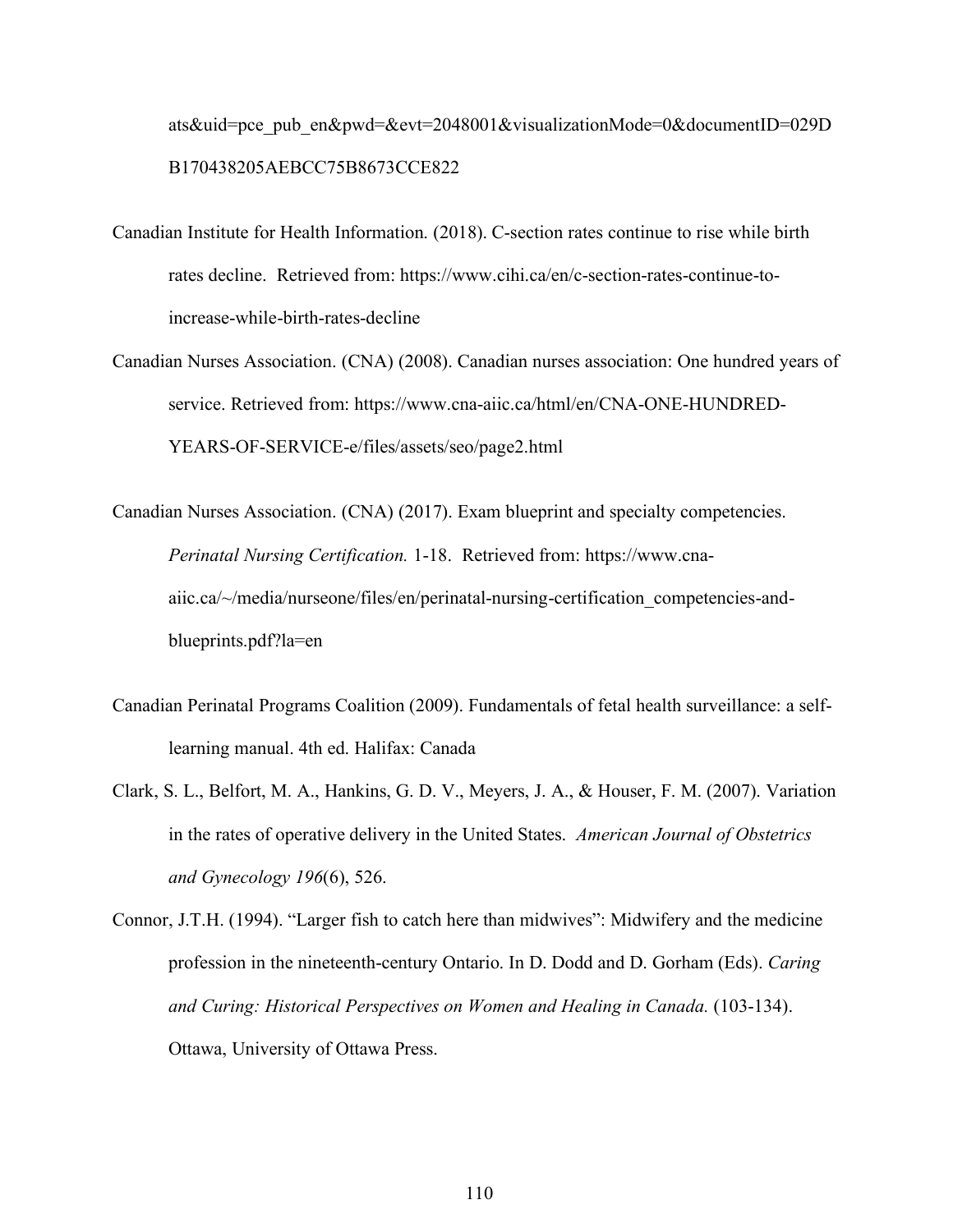- Corbett, C.A., & Callister, L.C. (2000). Nursing support during labour. *Clinical Nursing Research* 9(1), 70-83.
- Crane, J. (2001). Induction of labour at term. Maternal Fetal Medicine Committee, Society of Obstetricians and Gynaecologists of Canada. SOGC Clinical Practice Guideline 107. *Journal Obstetricians Gynaecology Canada 23*(8), 717–28.
- Cross, G.S. (2014). "A midwife at every confinement": Midwifery and medicalized childbirth in Ontario and Britain, 1920-1950. *Canadian Bulletin of Medical History 31*(1), 139-159. Retrieved from: https://www.utpjournals.press/doi/pdf/10.3138/cbmh.31.2.139
- Crozier, K., Sinclair, M., Kernohan, W.G., & Porter S. (2006) Birth technology competence: a concept analysis. *Evidence Based Midwifery 4*(3), 96-100.
- Davies, B.L., & Hodnett, E. (2002). Labour support: Nurses' self-efficacy and views about factors influencing implementation. *Journal of Obstetric, Gynecologic, and Neonatal Nursing 31*, 48-56.
- Degani, N., & Sikich, N. (2015). Caesarean delivery rate review: an evidence-based analysis. *Ontario Health Technology Assessment Services 15*(9), 1–58. Retrieved from: http://www.hqontario.ca/evidence/publications-and-ohtac-recommendations/ontariohealth-technology- assessment-series/caesarean-delivery-rate-review.
- DiCicco-Bloom, B. & Crabtree, B. (2006). The qualitative research interview. *Medical Education 40*, 314–321.
- Duffy, J.R., & Hoskins, L.M. (2003). The Quality-Caring Model: blending dual paradigms. *Advanced Nursing Science 26*(1), 77-88.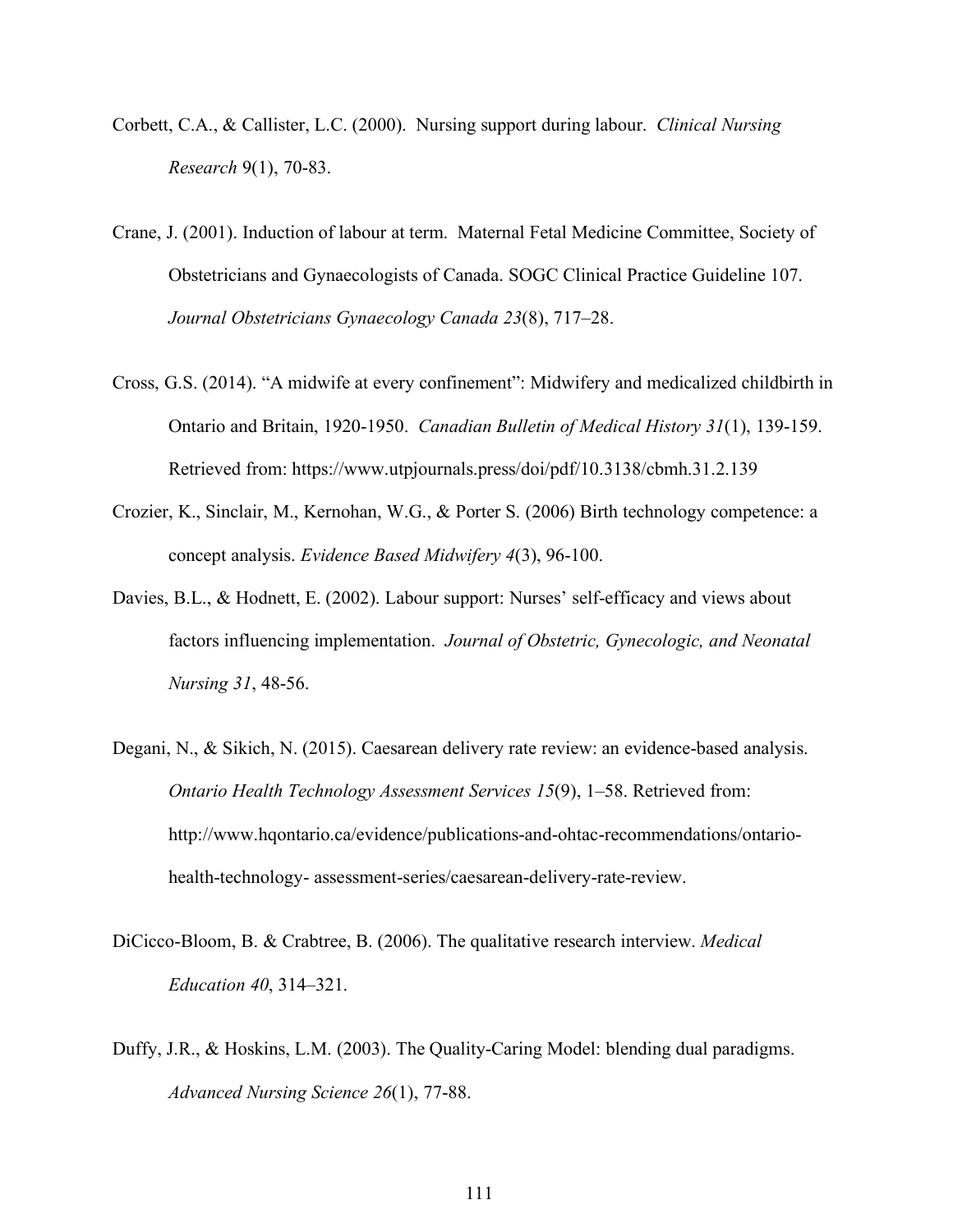Dwinell J. (1992). Birth stories. Westport, CT: Bergin & Garvey.

- Edmonds, J.K., & Jones, E.J. (2012). Intrapartum nurses' perceived influence on delivery mode decisions and outcomes. *Journal of Obstetrical, Gynecological, and Neonatal Nursing 42*(1), 3-11.
- Edmonds, J. K., Hacker, M. R., Golen, T. H., & Shah, N. T. (2016). Nurses count: Tracking performance to improve cesarean delivery rates. Birth, 43(1), 3–5.
- Feldhusen, A.J. (2000). History of midwifery and childbirth timeline. Available at: https://midwiferytoday.com/web-article/history-midwifery-childbirth-america-time-line/
- Fairman, J., & D'Antonio, P. (2008). Reimagining nursing's place in the history of clinical practice. *Journal of the History of Medicine and Allied Sciences, 63*(4), 435–446.
- Farine, D., & Shepherd, D. (2012). Classification of caesarean sections in Canada: The modified Robson criteria. *Journal of Obstetrical, Gynaecology of Canada 34*(10), 976-979.
- Fleming, S.E., Smart, D., & Eide, P. (2011). Grand multiparous women's perceptions of birth, nursing care and childbirth technology. *Journal of Perinatal Education 20*(2), 108-117.
- Giarratano, G. (2003). Woman-centered maternity nursing education and practice. *Journal of Perinatal Education 12*(1), 18-28.
- Gibson, M.E. (2017). Historical perspectives on the use of technology in maternal and infant care. *Journal of Obstetrical, Gynecological, and Neonatal Nursing 46*, 617-618.
- Glenn, L.A., Stocker-Schneider, J., McCune, R., McClelland, M., & King, D. (2013). Caring nurse practice in the intrapartum setting: nurses' perspectives on complexity, relationships and safety. *Journal of Advanced Nursing 70*(9), 2019-2030.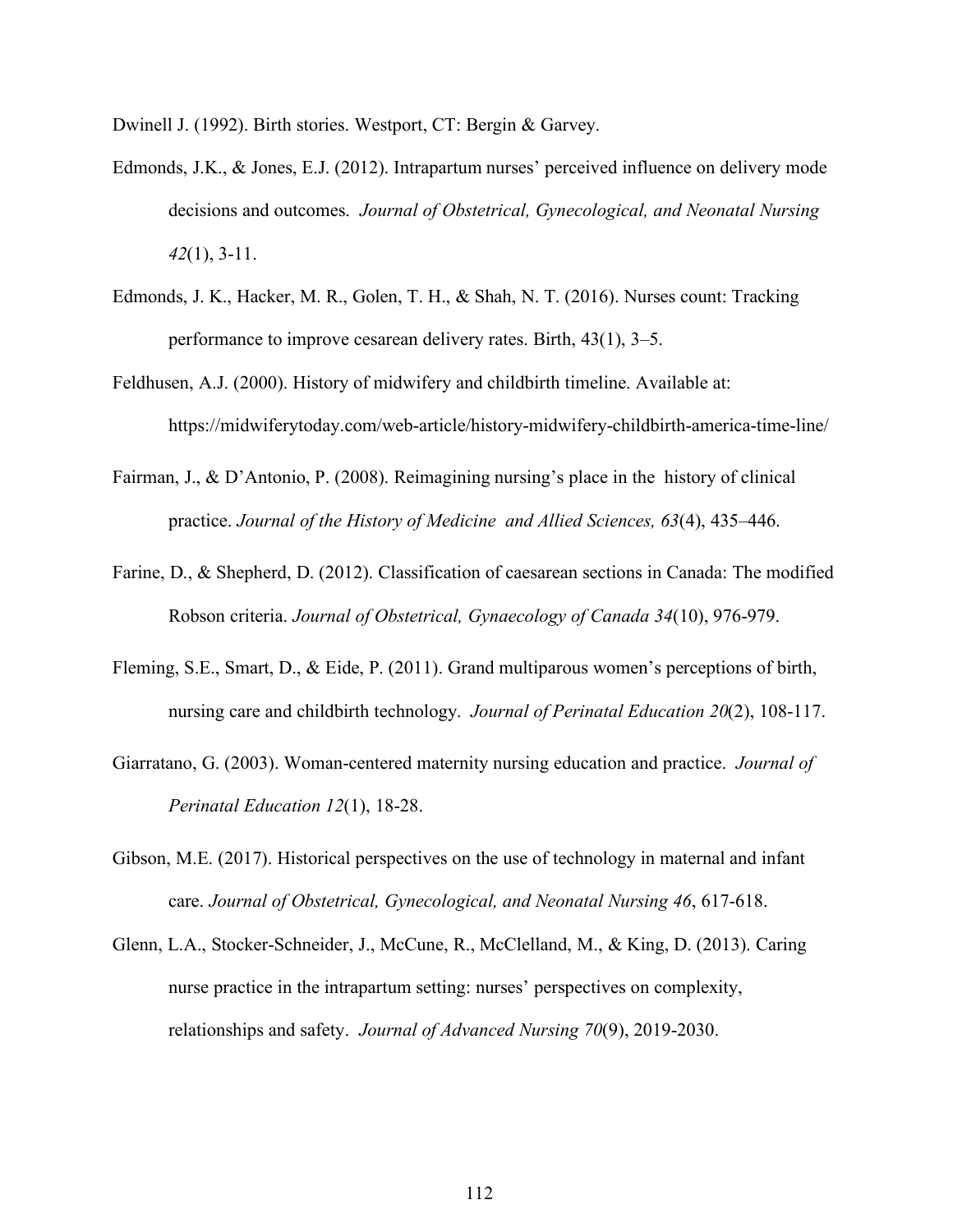- Graham, I.D., Logan, J., Davies, B. & Nimrod, C. (2004). Changing the use of electronic fetal monitoring and labor support: A case study of barriers and facilitators. *Birth 31*(4), 293- 301.
- Goldberg, L. (2002). Rethinking the birthing body: Cartesian dualism and perinatal nursing. *Journal of Advanced Nursing 37*, 446-451.
- Goldberg, L. (2003). In the company of women: enacting autonomy within the perinatal nursing relationship. *Nursing Ethics 10*(6), 580-587.
- Goldkuhl, G. (2012). Pragmatisim vs interpretivism qualitative information systems research. *European Journal of Information Systems 21*(2), 135-146.
- Handberg, C., Thorne, S., Midtgaard, J., Nielsen, C. V., & Lomborg, K. (2015). Revisiting symbolic interactionism as a theoretical framework beyond the grounded theory tradition. *Qualitative Health Research, 25*(8), 1023.
- Health Canada. (2000). *Family-centered maternity and newborn care: National guidelines.* Minister of Public Works and Government Services, Ottawa, ON.
- Hidalgo-Lopezosa, P., & Aurora Rodríguez-Borrego, M., & Carmen Muñoz-Villanueva, M. (2013). Are birth plans associated with improved maternal or neonatal outcomes? *The American Journal of Maternal/Child Nursing 38*(3), 150-156.
- Hodnett, E.D. (1996). Nursing support of the laboring woman. *Journal of Obstetric, Gynecologic and Neonatal Nursing 25*(3), 257-264.
- Hodnett, E.D. (1997). Commentary: Are nurses effective providers of labor support? Should they be? Can they be? *Birth 24*(2), 78-80.
- Hodnett, E.D., Gates, S., Hofmeyr, G.J., Sakala, C. (2012). Continuous support for women during childbirth. *Cochrane Database of Systematic Reviews 2012*(10).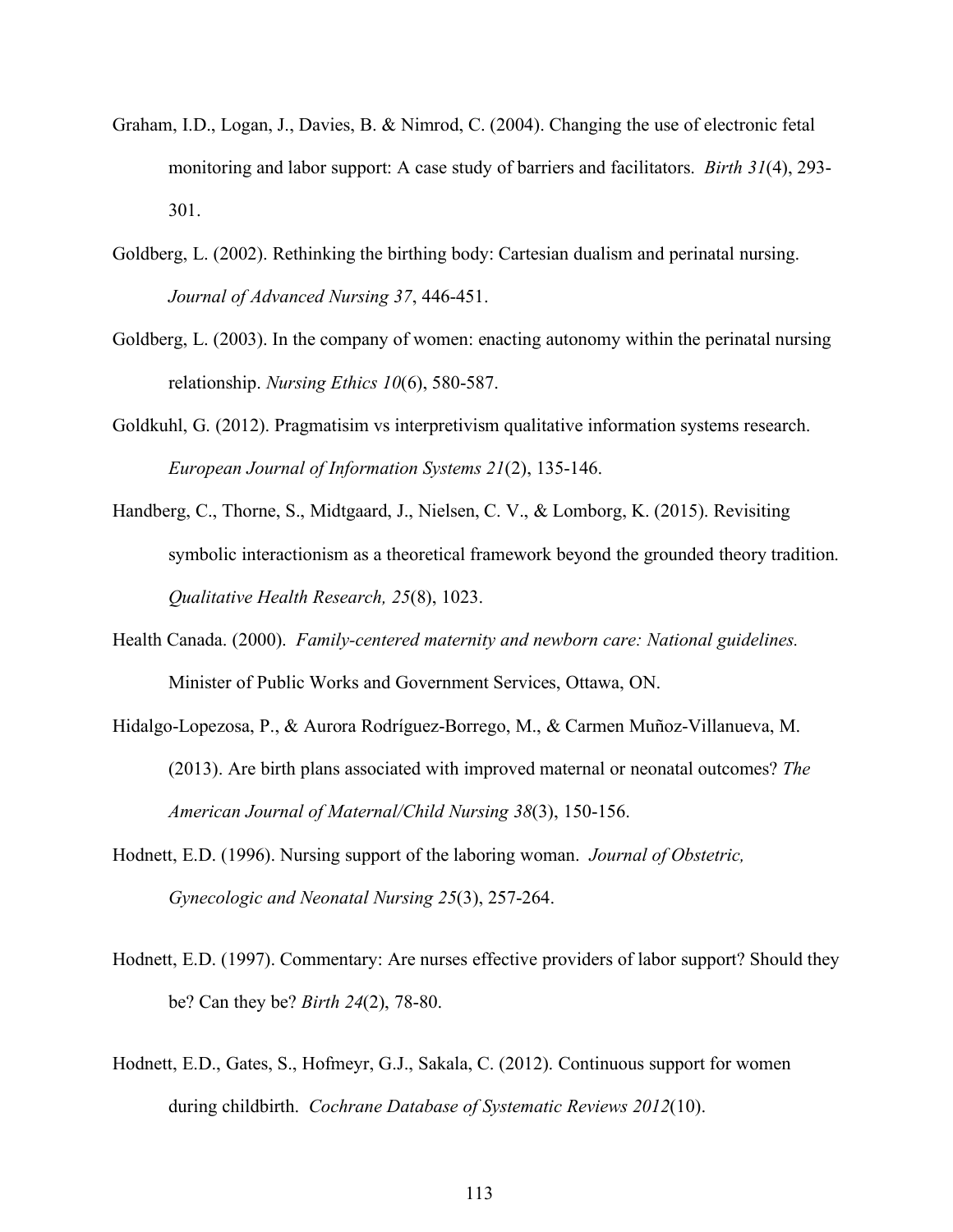- Hoerst, B.J., & Fairman, J. (2000). Social and professional influences of the technology of electronic fetal monitoring on obstetrical nursing. *Western Journal of Nursing Research: Sage Journals 22*(4), 475-491.
- Houghton, C., Casey, D., Shaw, D.. & Murphy, K. (2013). Rigour in qualitative case-study research. *Nursing Research 20*(4), 12-17.
- Huber, J. (1973). Symbolic interaction as a pragmatic perspective: The bias of emergent theory. *American Sociological Review*, 38(2), 274-284.
- Hunt, M. R. (2009). Strengths and challenges in the use of interpretive description: Reflections arising from a study of the moral experience of health professionals in humanitarian work. *Qualitative Health Research*, *19*, 1284-1292.
- Institute for safe medication practice. (2014). List of high-alert medications in acute care settings. Retrieved from: https://www.ismp.org/tools/highalertmedications.pdf
- Jack, S. (2008). Guidelines to support nurse-researchers reflect on role conflict in qualitative interviewing. *The Open Nursing Journal, 2*, 58-62.
- James, D.C., Rice Simpson, K., & Knox, G.E. (2003). How do expert labour nurses view their role? *Journal of Obstetrical, Gynecological, and Neonatal Nursing 32*(6), 814-823.
- Kardong-Edgren, S. (2001). Using evidence-based practice to improve intrapartum care. *Journal of Obstetrical, Gynecological, and Neonatal Nursing 30*, 371-375.
- King, T.L., & Pinger, W. (2014). Evidence-based practice for intrapartum care: The pearls of midwifery. *Journal of Midwifery and Women's Health 59*(6), 572-585.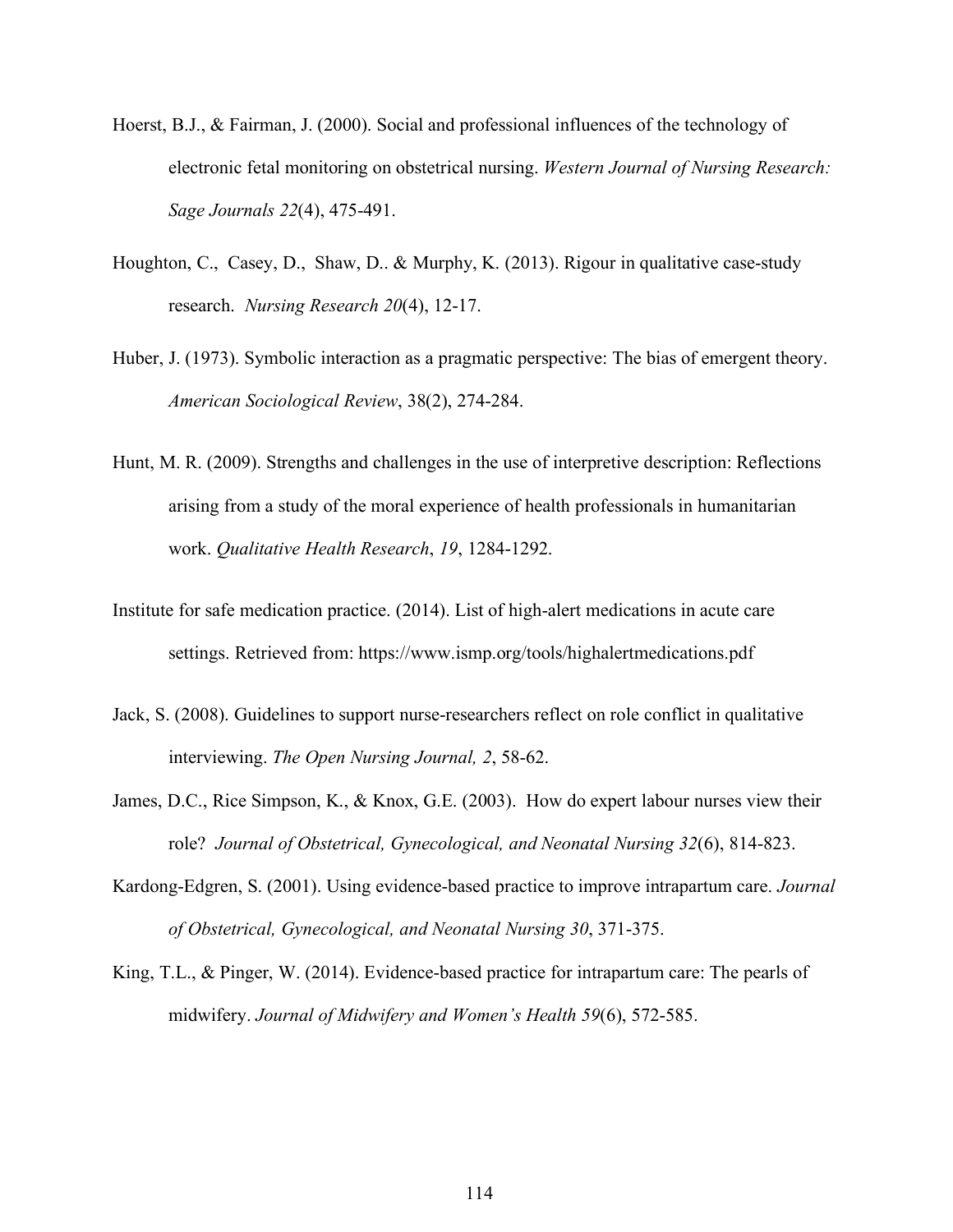- Koteles, J., deVrijer, B, Penava, D., & Xie, B. (2012). Maternal characteristics and satisfaction associated with intrapartum epidural analgesia use in canadian women. *International Journal of Obstetric Anesthesia* 1-7.
- Korhonen, E.S., Nordman, T., & Eriksson, K. (2015). Technology and its ethics in nursing and caring journals: An integrative literature review. *Nursing Ethics 22*(5), 561-576.
- Kornelsen, J. (2003). Solving the maternity care crisis: Making way for midwifery's contribution. Retrieved from: http://bccewh.bc.ca/wpcontent/uploads/2012/05/2003\_Solving-the-Maternity-Care-Crisis-Policy-Brief.pdf
- Krefting, L. (1991). Rigor in qualitative research: The assessment of trustworthiness. *The American Journal of Occupational Therapy 45*, 214-222.
- Lagana, K. (2000). The "right" to a caring relationship: The law and ethic of care. *The Journal of Perinatal and Neonatal Nursing 14*(2), 12-24.
- Leavitt, J. W. (1986). *Brought to bed: Childbearing in America, 1750 to 1950*. New York: Oxford University Press.
- Liston, R., Sawchuck, D., & Young, D. (2007). Fetal health surveillance: antepartum and intrapartum consensus guideline. Chapter 2: intrapartum fetal surveillance [SOGC clinical practice guideline no 107]. *Journal of Obstetrics and Gynaecology of Canada 29*(9). Retrieved from: http://sogc.org/wpcontent/uploads/2013/01/gui197CPG0709r.pdf .
- Liva, S.J., Hall, W.A., Klein, M.C., & Wong, S.T. (2012). Factors associated with differences in canadian perinatal nurses' attitudes toward birth practices. *Journal of Obstetrical, Gynecologic, and Neonatal Nursing 41*, 761-773.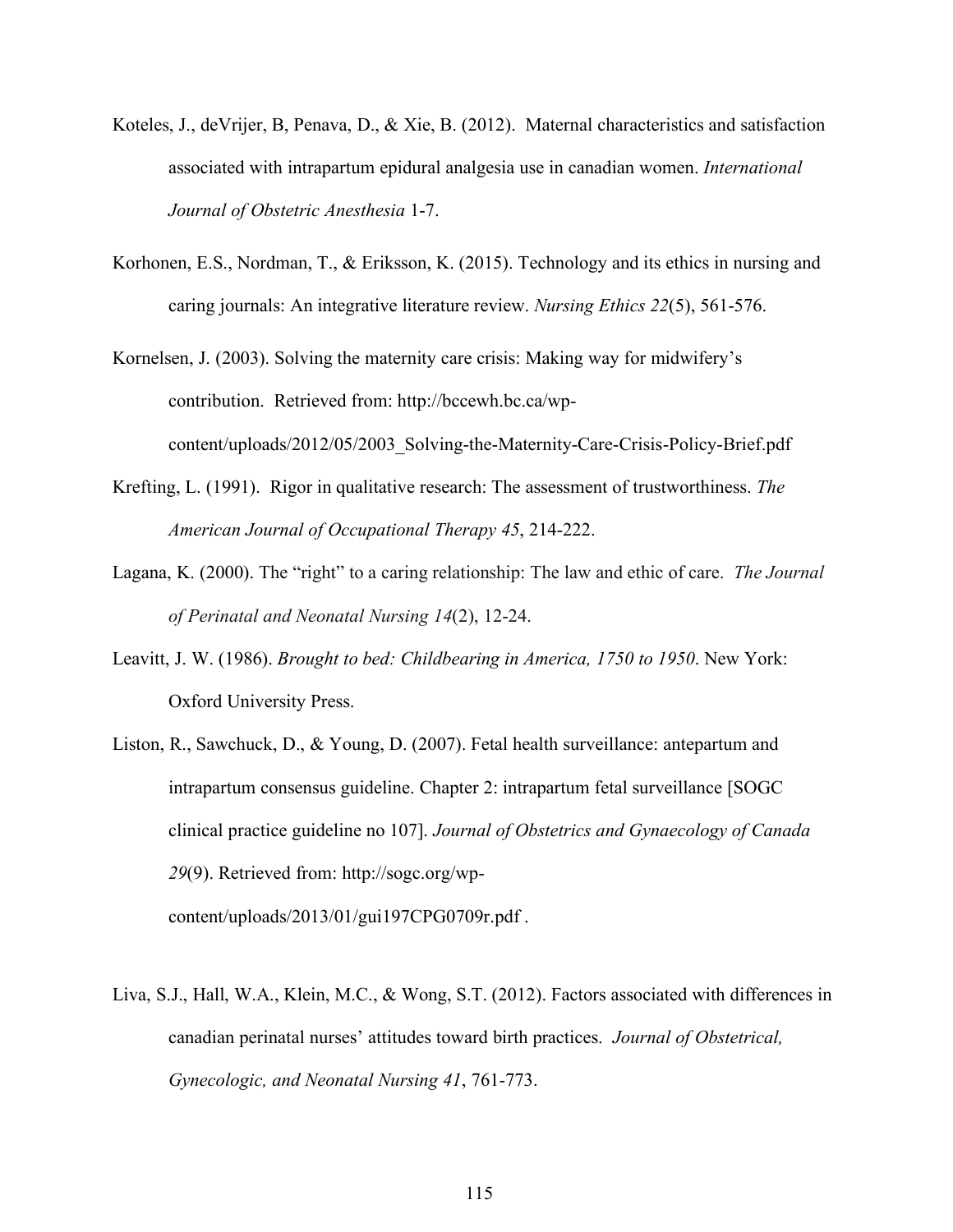- MacKinnon, K., McIntyre, M., & Quance, M. (2005). The meaning of the nurse's presence during childbirth. *Journal of Obstetrical, Gynecological, and Neonatal Nursing 34*(1), 28-36.
- Malacrida, C., & Boulton, T. (2013). The best laid plans? Women's choices, expectations, and experiences in childbirth. *Health: An Interdisciplinary Journal for the Social Study of Health, Illness and Medicine 18*(1), 41-59.
- Mason, J. (1988). Midwifery in Canada. In S. Kitzinger (Ed). *The midwife challenge*. (99-133). London: Pandora Press.
- McConnell-Henry, T., James, A., Chapman, Y., & Francis, K. (2010). Researching with people you know: Issues in interviewing. *Contemporary Nurse, 34*(1), 2-9.
- Medves, J.M., & Davies, B.L. (2005). Sustaining rural maternity care—don't forget the RNs. *Canadian Journal of Rural Medicine 10*(1), 29–35.
- Miller, K.J., Couchie, C., Ehman, W., Graves, L., Grzybowski, S., & Medves, J.M. (2012). Rural Maternity Care. SOGC Joint Position Paper. *Journal of Obstetrics and Gynaecology of Canada 34*(10), 984-991.
- Miller, K., & Kontos, P. C. (2013). The intraprofessional and interprofessional relations of neurorehabilitation nurses: A negotiated order perspective. *Journal of Advanced Nursing, 69*(8), 1797-1807.
- Miltner, R.S., (2002). More than support: Nursing interventions provided to women in labour. *Journal of Obstetrical, Gynecological, and Neonatal Nursing 31*(6), 753-757.
- Ministry of Health and Long Term Care. (MOHLTC) (2011). Rural and northern health care report. Retrieved from: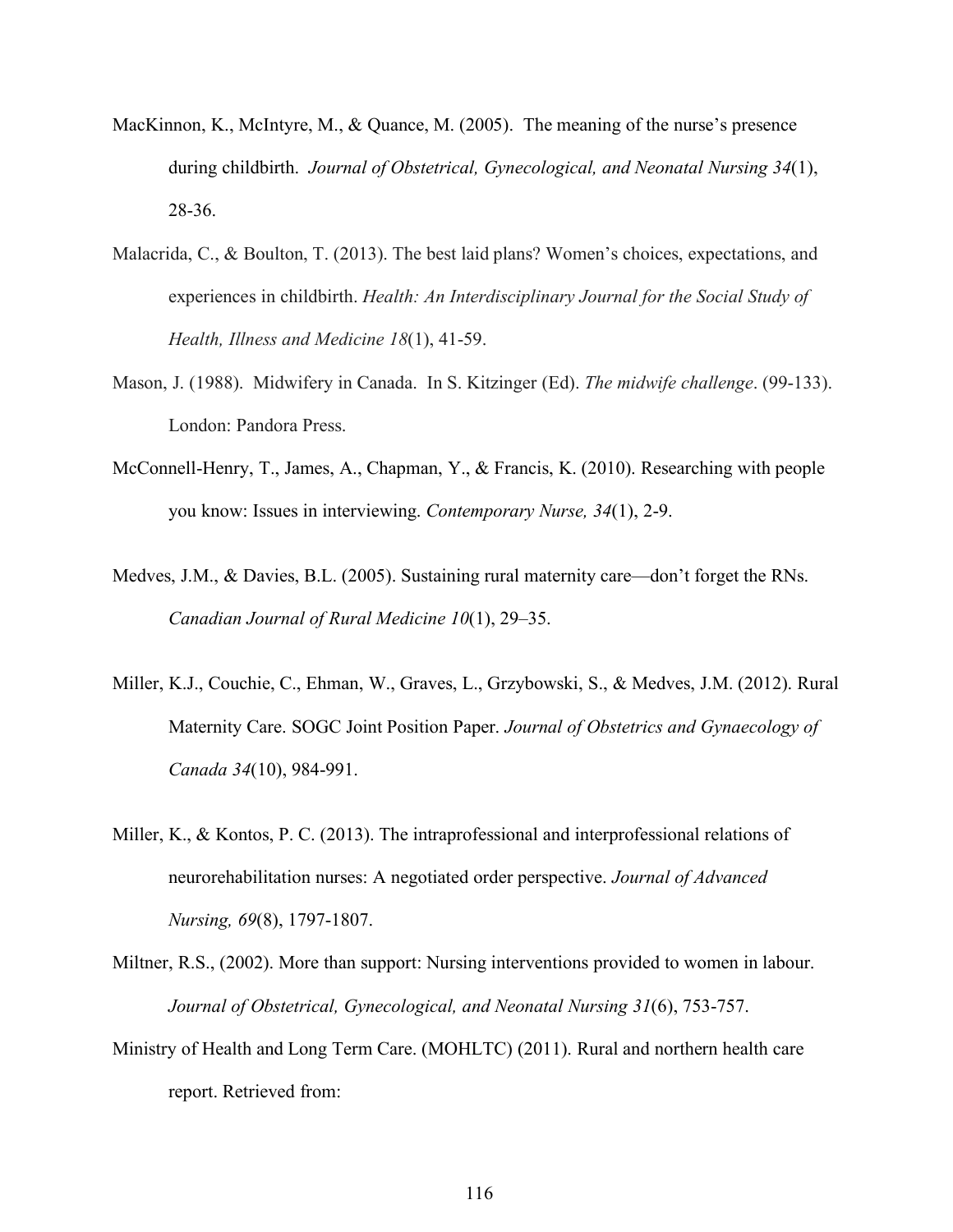http://www.health.gov.on.ca/en/public/programs/ruralnorthern/docs/exec\_summary\_rural northern EN.pdf

Morse, J.M. (2000). Determining sample size. *Qualitative Health Research 10*(1), 3-5.

- Morse, J.M., Barrett, M., Mayan, M., Olson, K., & Spiers, J. (2002). Verification strategies for establishing reliability and validity in qualitative research. *International Journal of Qualitative Methods 1*(2), 13-22.
- North East LHIN (Local Health Integration Network). (2014). Retrieved from: http://www.nelhin.on.ca/aboutus.aspx
- Nunes, I., Ayres-de-Campos, D., Figueiredo, C., & Bernardes, J. (2013). An overview of central fetal monitoring systems in labour. *Journal of Perinatal Medicine, 41*(1), 93-99.
- Oliver, C. (2012). The relationship between symbolic interactionism and interpretive description. *Qualitative Health Research, 22*(3), 409-415.
- Payant, L., Davies, B., Graham, I.D., Peterson, W.E., & Clinch, J. (2008). Nurses' intentions to provide continuous labour support to women. *Journal of Obstetric, Gynecologic, and Neonatal Nursing 37*, 405-414.

Phillips, C. (2003). *Family-centered maternity care.* Jones and Bartlett Publishers: Canada.

Public Health Agency of Canada. (2009). What mothers say: The Canadian maternity experiences survey. Ottawa, ON: PHAC. Retrieved from: http://www.phacaspc.gc.ca/rhs-ssg/pdf/survey-eng.pdf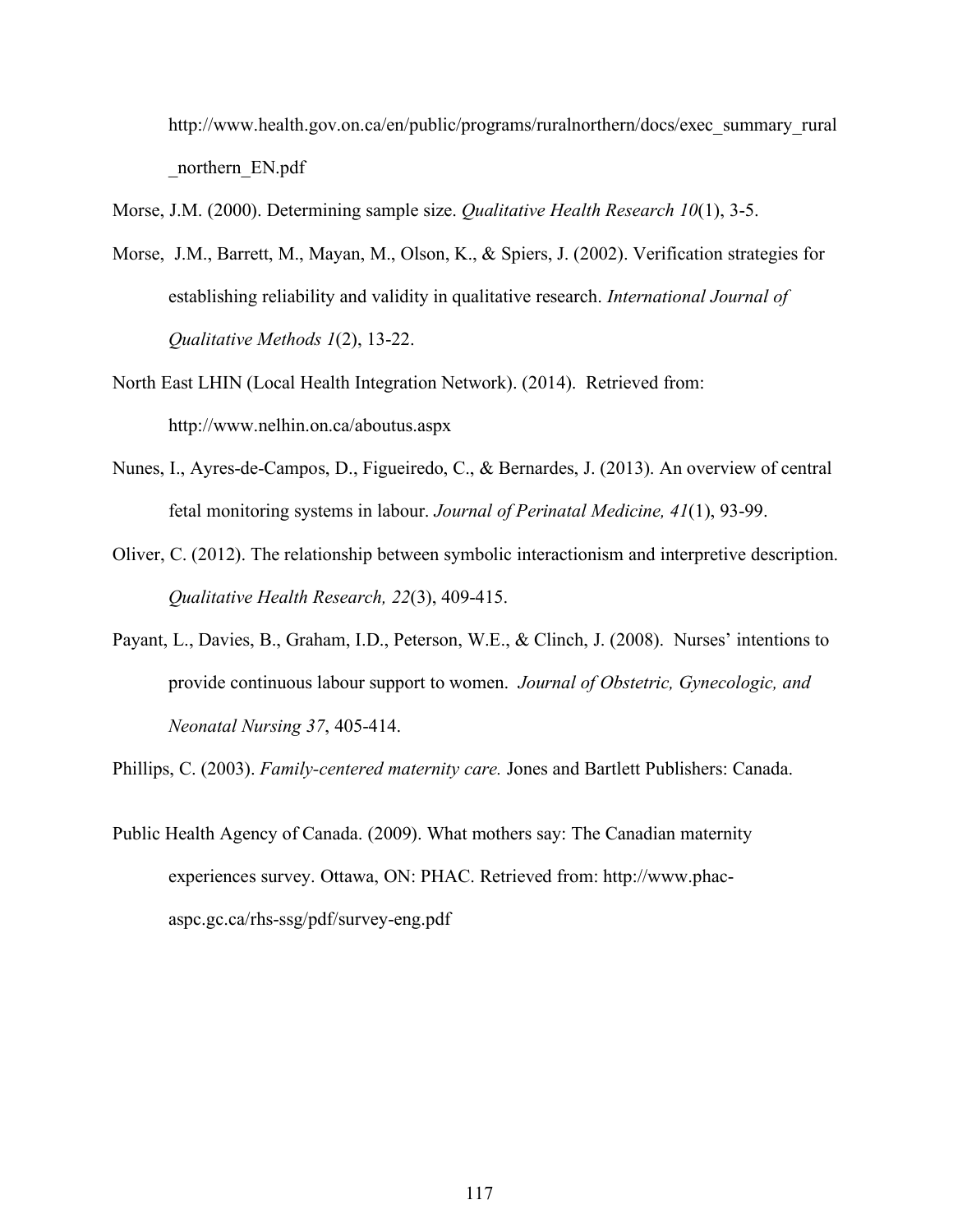- Rogers, J. (2003). Sustainability and collaboration in maternity care in Canada: Dreams and obstacles. *Canadian Journal of Rural Medicine 8*(3), 193-198.
- Romano, A.M., & Lothian, J.A. (2008). Promoting, protecting, and supporting normal birth: A look at the evidence. *Journal of Obstetric, Gynecologic, and Neonatal Nursing 37*, 94- 105.
- Rothman, B.K. (1986). Women, providers and control. *Journal of Obstetric, Gynecologic, and Neonatal Nursing 25*, 253-256.
- Rubin, H.J. & Rubin, I.S. (2012). *Qualitative interviewing: The art of hearing data.* Sage Publications, Inc.:
- Ryan, A., Goldberg, L., & Evans, J. (2010). Wise women: mentoring as relational learning in perinatal nursing practice. *Journal of Clinical Nursing 19*(1-2), 183-191.
- Sampselle, C.M. (1990). The influence of feminist philosophy on nursing practice. *Journal of Nursing Scholarship 22*(4), 243-247.
- Sandelowski, M. (1986). The problem of rigor in qualitative research. *Advances in Nursing Science 8*(3), 27-37.
- Sandelowski, M. (2000). Whatever happened to qualitative description? *Research in Nursing and Health, 23*, 334-340.
- Sauls, D.J. (2000). Measurement of preceptions of intrapartum nurses providing labour support. Texas Women's University, Dissertation.
- Sauls, D.J. (2002). Effects of labour support on mothers, babies, and birth outcomes. *Journal of Obstetric, Gynecologic, and Neonatal Nursing 31*, 733-741.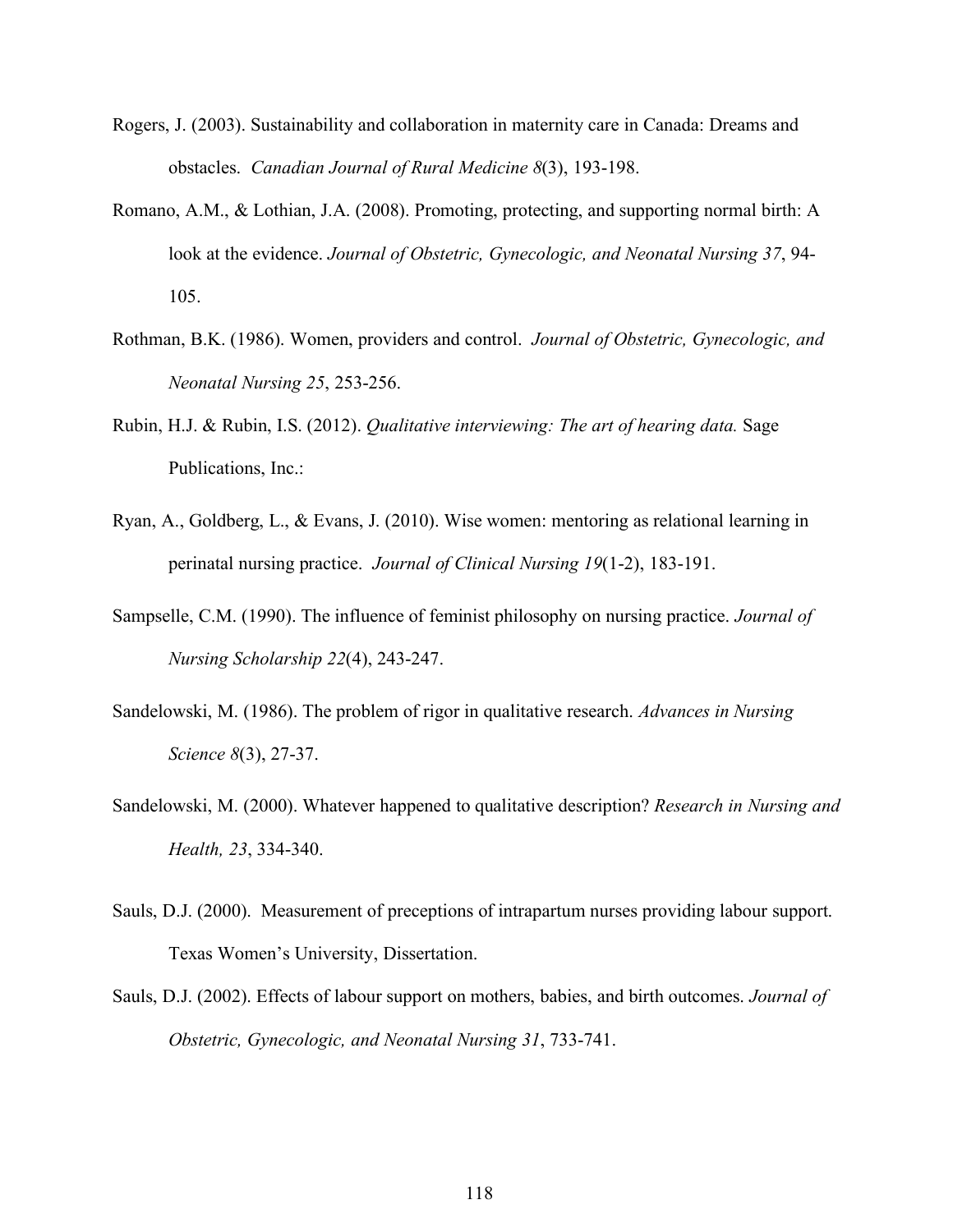- Sauls, D.J. (2006). Dimensions of professional labour support for intrapartum practice. *Journal of Nursing Scholarship 38*(1), 36-41.
- Simkin, P. (2002). Supportive care during labour: A guide for busy nurses. *Journal of Obstetric, Gynecologic, and Neonatal Nursing 31*, 721-732.
- Simkin, P., & Bolding, A. (2004). Update on nonpharmacologic approaches to relieve labor pain and prevent suffering. *Journal of Midwifery and Women's Health 49*(6), 489-504.
- Shalin, D.N. (1991). The pragmatic origins of symbolic interactionism and the crisis of classical science. *Studies in Symbolic Interaction 12*, 223-251.
- Shenton, A. K. (2004). Strategies for ensuring trustworthiness in qualitative research projects. *Education for Information 22*, 63-75.
- Sherrod, M. M. (2017). The history of cesarean birth from 1900 to 2016. Journal of Obstetric, Gynecologic, & Neonatal Nursing, 46(4), 628–636.
- Simmonds, A.H. (2008). Autonomy and advocacy in perinatal nursing practice. *Nursing Ethics 15*(3), 360-369
- Simpson, K. R. (2005). The context and clinical evidence for common nursing practices during labor. *MCN The American Journal of Maternal Child Nursing, 30*, 356–363.
- Sleutel, M., Schultz, S., & Wyble, K. (2007). Nurses' views of factors that help and hinder their intrapartum care. *Journal of Obstetrical, Gynecological, and Neonatal Nursing 36*(3), 203-211.
- Society of Obstetricians and Gynaecologists of Canada. (2008). A national birthing initiative for Canada. Ottawa ON: SOGC. Retrieved from: https://sogc.org/wpcontent/uploads/2012/09/BirthingStrategyVersioncJan2008.pdf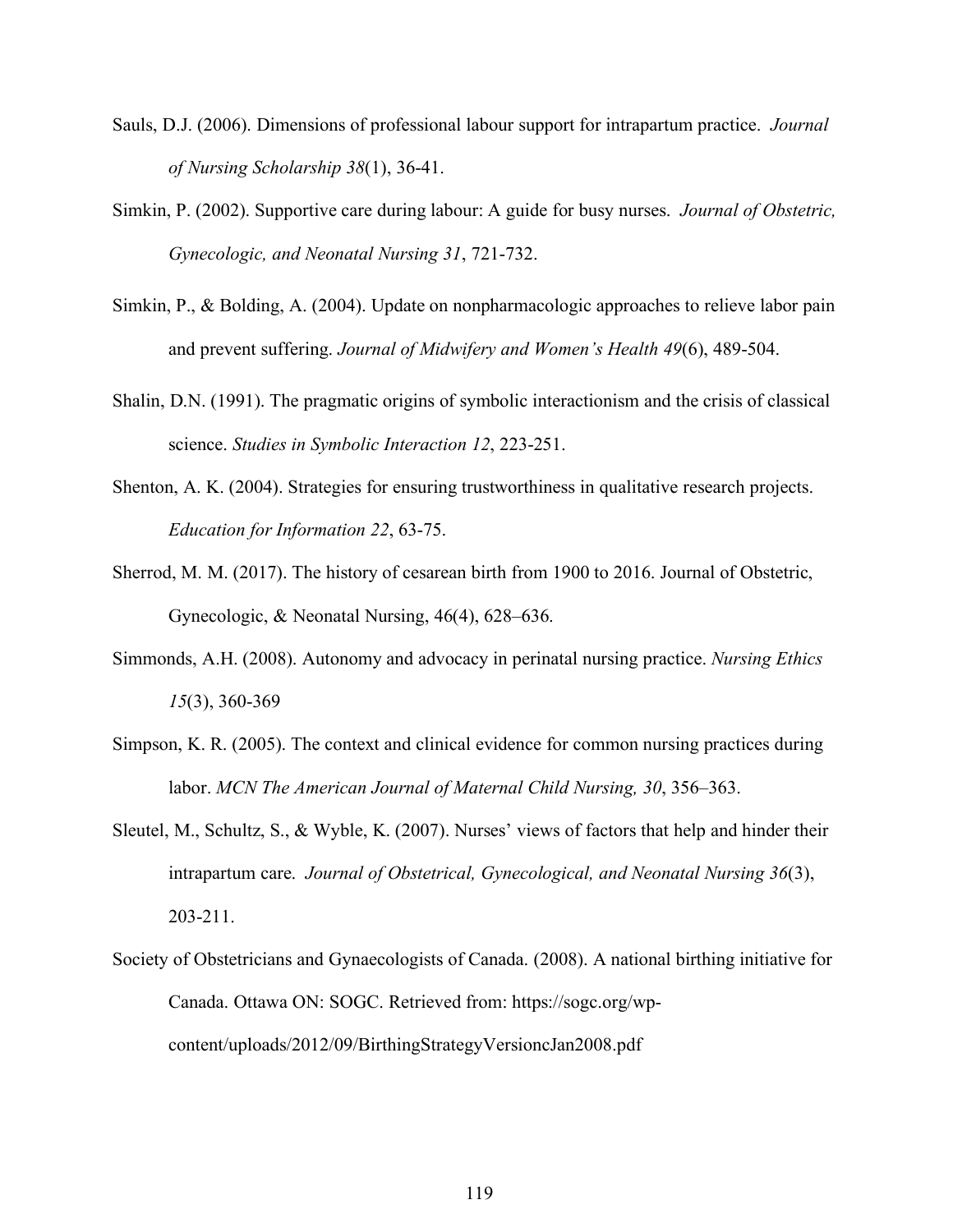- Society of Obstetricians and Gynaecologists of Canada. (2008). Joint policy statement on normal childbirth. Canada. Ottawa ON: SOGC. Retrieved from: https://sogc.org/wpcontent/uploads/2013/01/gui221PS0812.pdf
- St. George, S. (2010). Applied interpretation: A review of interpretive description by Sally Thorne. *The Qualitative Report 15*(6), 1624-1628.
- Tong, R. (2009). Feminism thought. A more comprehensive introduction. (3rd edition). Colorado, DN:Westview Press. Retrieved from: https://excoradfeminisms.files.wordpress.com/2010/07/feminist\_thought\_a\_more\_compr ehensive\_intro.pdf
- Thorne, S. (2008). Interpretive description. Walnut Creek, CA: Left Coast Press.
- Thorne, S., Reimer Kirkham, S., & MacDonald-Emes, J. (1997). Interpretive description: A noncategorical qualitative alternative for developing nursing knowledge. *Research in Nursing and Health*, *20*,169-177.
- Thorne, S., Reimer Kirkham, S., & O'Flynn-Magee, K. (2004). The analytic challenge in interpretive description. *International Journal of Qualitative Methods, 3*(1), 1337-1352.
- Wertz, R.W., & Wertz, D.C. (1977) Lying In: A History of Childbirth in America. New York: The Free Press .
- Wilson, P.K. (1996). Childbirth: The medicalization of obstetrics. Garland Publishing: New York, US.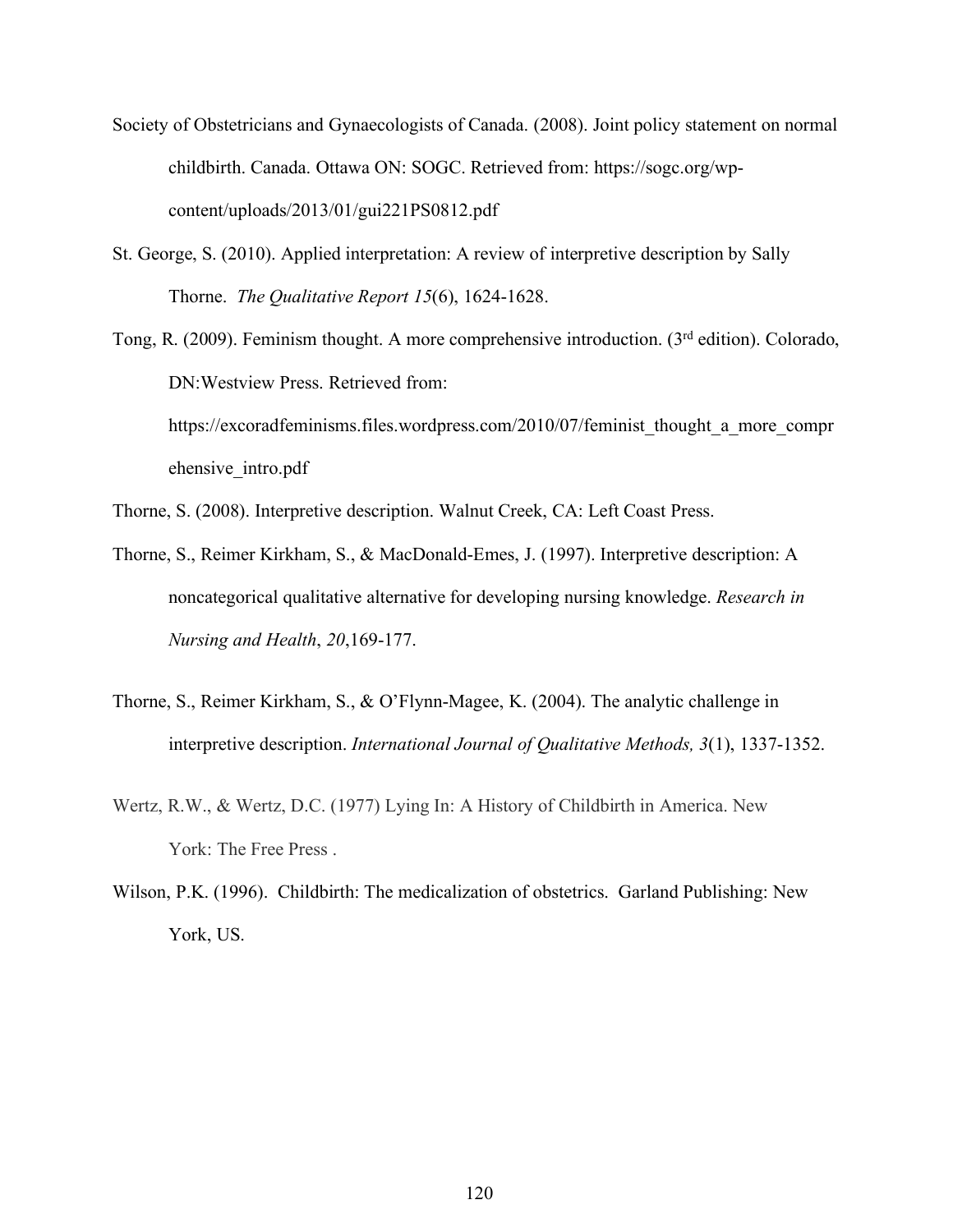- van Teijlingen, E. (2005). A Critical Analysis of the Medical Model as used in the Study of Pregnancy and Childbirth. *Sociological Research Online 10*(2).
- Zwelling, E. (2008). The emergence of high-tech birthing. *Journal of Obstetric, Gynecologic, and Neonatal Nursing 37*, 85-93.
- Zwelling, E. (2010). Overcoming the challenges: maternal movement and positioning to facilitate labor progress. *The American Journal of Matneral/Child Nursing 35*(2), 72-78.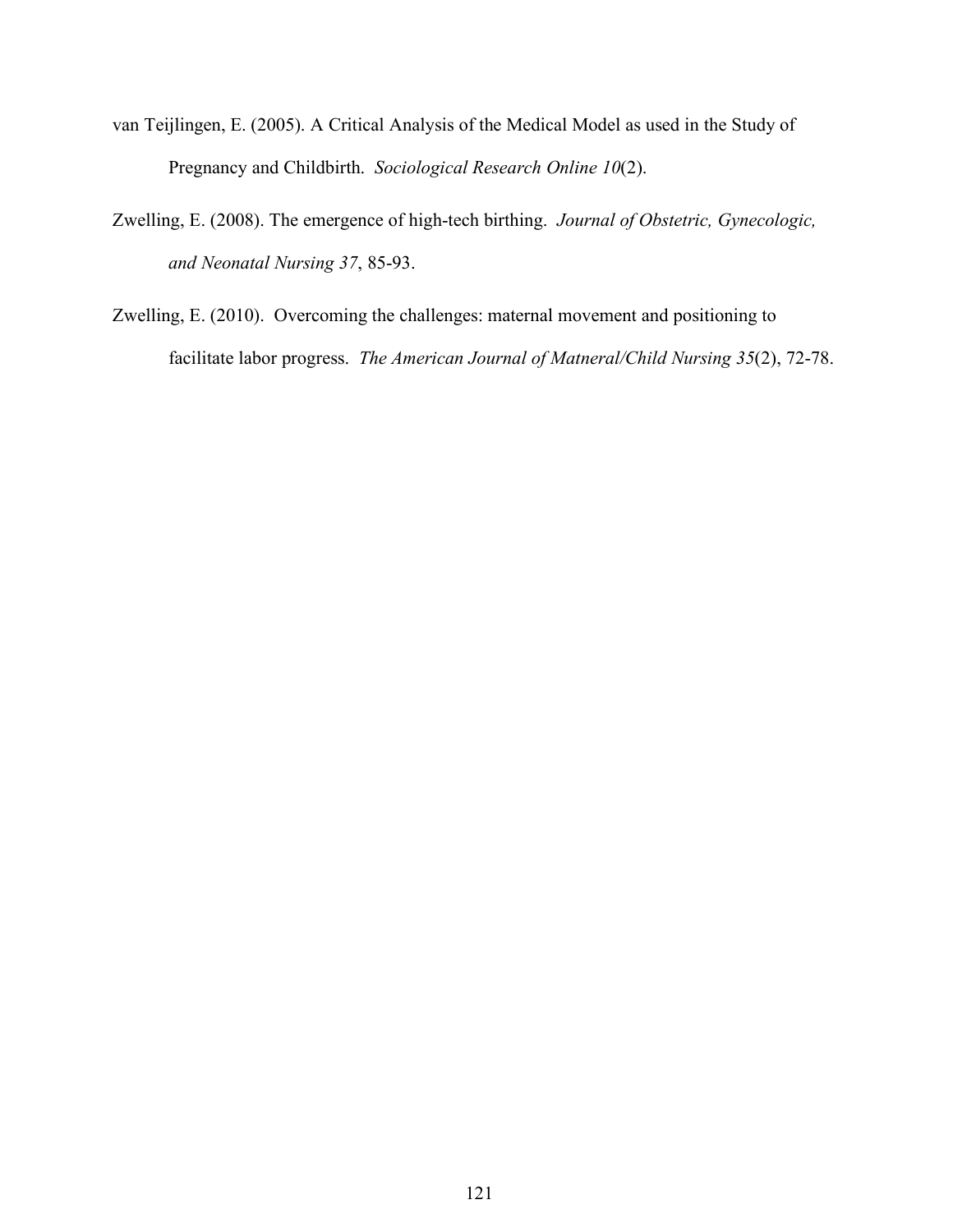Appendix A



### **Participant Information Letter**

You are being invited to participate in a research study entitled: *The experiences of Northeastern Ontario intrapartum nurses' providing labour support. You are being asked to* take part in this study because you are a registered nurse practicing perinatal nursing. This study has been reviewed for ethical compliance by the Research and Ethics Board at Laurentian University and (NBRHC) or (Health Sciences North). The Research Ethics Board is responsible for safety, rights and well being of all human subjects participating in research.

Before you make a decision, it is important that you are aware of what the research in this study involves. The purpose of this letter is to inform you about the nature of the study, including the procedures involved, and the possible benefits/risks involved in taking part of the study.

**Researcher:** My name is Ylise Dobson. I am a graduate student attending Laurentian University in the Masters of Science in Nursing Program. As partial fulfillment of the degree, I am conducting a research study under the supervision of my thesis adviser, Roberta Heale. I am employed at NBRHC as a staff nurse working in the birthing unit. Therefore, while conducting this study, I hold a dual role as staff nurse and student researcher at NBRHC. If you would like to participate in the study and are uncomfortable with the dual role that I hold, I will arrange for you to speak with Roberta Heale, my thesis advisor or you may contact Roberta directly who will arrange for a third party to interview you.

**Purpose of study:** To explore the experiences of Northeastern Ontario intrapartum nurses while providing labour support.

**Procedure of study:** If you consent to participate in the study, your involvement will be approximately 30 minutes in one face-to-face interview or telephone interview that will be scheduled at your convenience. You will be asked to share your experiences of providing intrapartum support on providing labour support. The interviews will take place in a quiet, private and confidential safe space to be designated by the participant (ie. meeting room at the hospital, library located at university or hospital, cafeteria at hospital, designated quiet areas of hospital, available office at hospital). The interview will take place during your non-working hours. The interview will be recorded using a digitally audio-recorded.

**Participation in this study is voluntary:** Participation is this research study is completely voluntary. You have the right to withdraw at any time or refuse to answer any of the questions during the interview without penalty or consequence. You may request that the researcher cease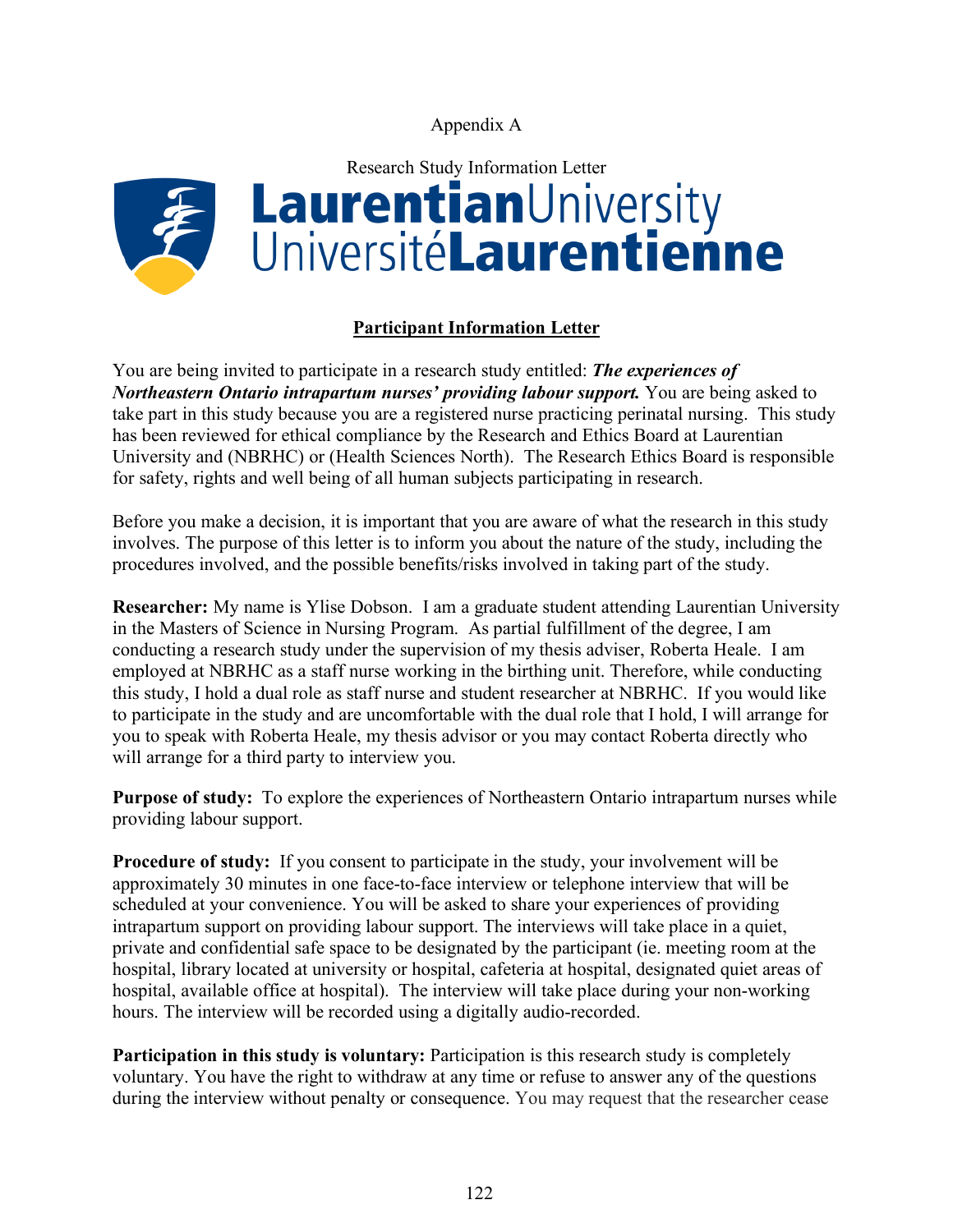asking questions at any given time. Please be aware that participating or not participating in the study will not in any way affect you.

**Confidentiality and storage of data:** Your participation in the study is confidential. A pseudonym will be assigned for you as a study participant throughout this research to protect the confidentiality of the data that you share. All data will be analyzed at a group level in order to de-identify individuals in the research findings. All data will be kept in a locked filing cabinet and encrypted password protected USB at Ylise Dobson's residence. The data will be saved for one year after completion of the study and at that time will be shredded and disposed of by Ylise Dobson.

**Potential risks, harms or discomforts:** Participation in this study is voluntary and there are no consequences to choosing not to participate in the study. You have the right to withdraw at any time without penalty or consequence. There are no known foreseeable risks, harms or discomforts with you sharing your experience of providing labour support. If you feel uncomfortable, or distressed, the interview will be stopped. At that time, you will be provided with the hospital Employee Assistance Program (EAP) resources and community counseling services contact information if needed. Ylise Dobson may be obligated to report any knowledge of unsafe, unprofessional or unethical practice that could result in the harm of others that is disclosed during the interview. If there are any such disclosures, Ylise Dobson will discuss any intent to report with the study participant after the interview.

**Potential benefits to study participants:** Study participants may find being asked about their experiences and or reflecting on their experiences beneficial and this would be subjective to each participant. The information you provide may contribute to nursing's body of knowledge and improve the quality of nursing and patient care.

**Compensation:** There are no financial incentives to participate in this study

**Dissemination of study results:** A copy of the completed research study will be given to the clinical nurse educator at NBRHC and HSN to be placed in the staff lounge for you to read. All references to individual participants will be removed when reports, presentations, and discussions are prepared, thereby protecting your confidentiality.

**Contacts:** If you have any questions about this study please contact the researcher Ylise Dobson at: ydobson@laurentian.ca or faculty thesis supervisor Roberta Heale at: rheale@laurentian.ca or 705-675-1151 or 1-800-461-4030 ext. 3971.

Study participants may contact an official not attached to the research team regarding possible ethical issues or complaints about the research itself: Research Ethics Officer, Office of Research Services at: ethics@laurentian.ca or telephone: 1-800-461-4030 or 705-675-1151 ext 3681 or 2436.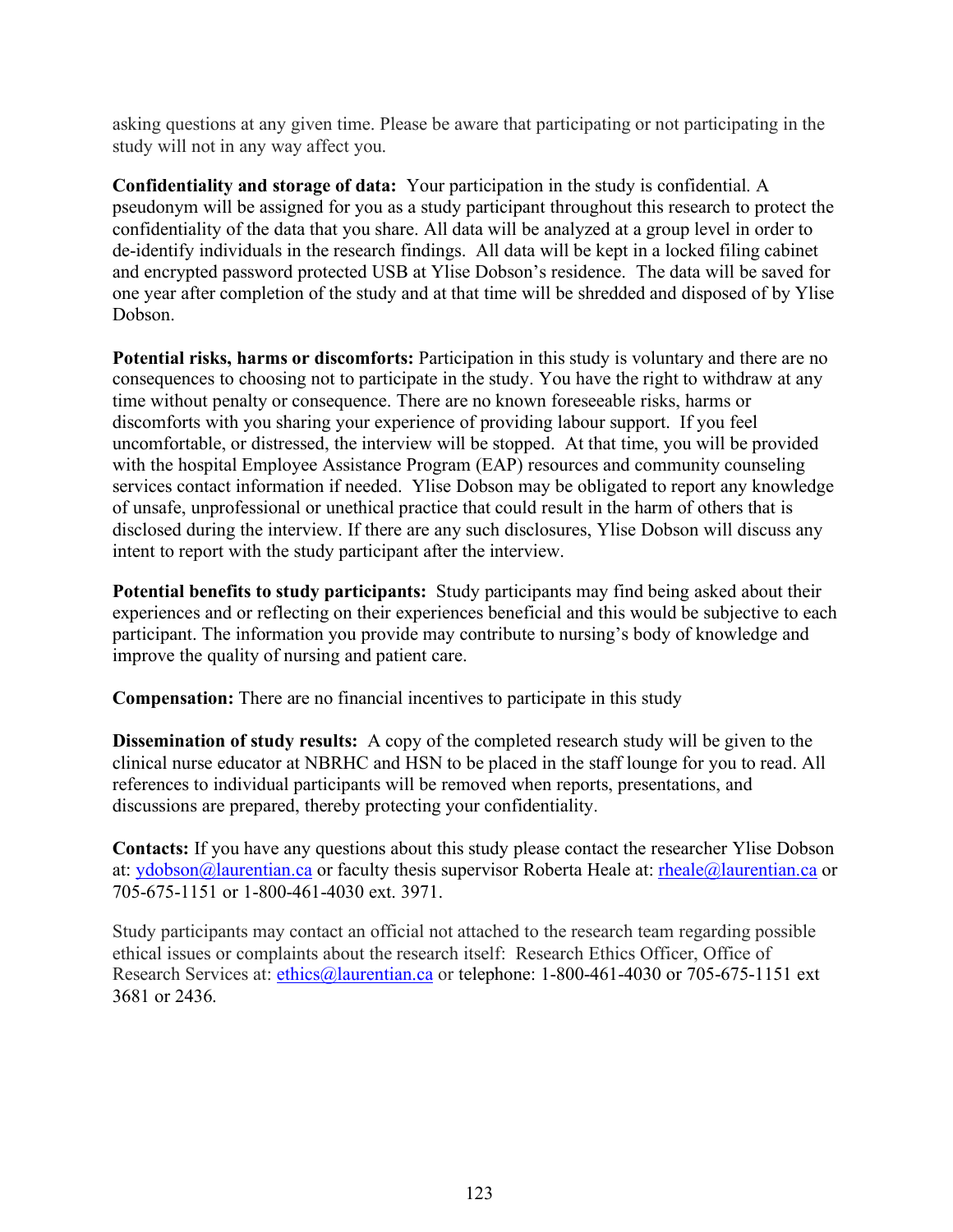# Appendix B

# Consent Form



**Title of study:** The experiences of intrapartum nurses in Northeastern Ontario, Canada settings in providing labour support.

**Researchers:** Ylise Dobson (student researcher), Roberta Heale (thesis advisor)

- I have read the information about the study being conducted by Ylise Dobson, graduate nursing student at Laurentian University, as part of her graduate thesis.
- I am aware of the potential conflict of interest of Ylise Dobson in a dual role as student researcher and colleague at NBRHC (if applicable). I have been presented with the option of having a third party researcher arranged through Roberta Heale, thesis advisor.
- I have been provided the attached Letter of Information. Ylise Dobson has discussed this study with me and I have been given the opportunity to inquire about details of the research study to decide whether or not to participate in it.
- The possible benefits and risks that could arise as a result of the study have been explained to me.
- I understand that Ylise Dobson has a duty to report any knowledge of unsafe, unprofessional or unethical practice that could result in the harm of others that is disclosed during the interview. If there are any such disclosures, Ylise Dobson will discuss any intent to report with the study participant after the interview.
- I have been assured that the data that I share will be kept confidential and that no information will be released or printed that would disclose my personal identity without my permission.
- I understand that my participation in this study is voluntary and that I can withdraw at anytime without any kind of consequence.

 $\_$  , and the contribution of the contribution of  $\mathcal{L}_\mathcal{A}$  , and the contribution of  $\mathcal{L}_\mathcal{A}$ 

- All of my questions have been answered to my satisfaction.
- My signature below indicates that I voluntarily consent to participate in this study and allow the student researcher to digitally audio-record my interview.
- I have received a signed copy of this consent for my records.

# *I hereby give my informed consent to participate.*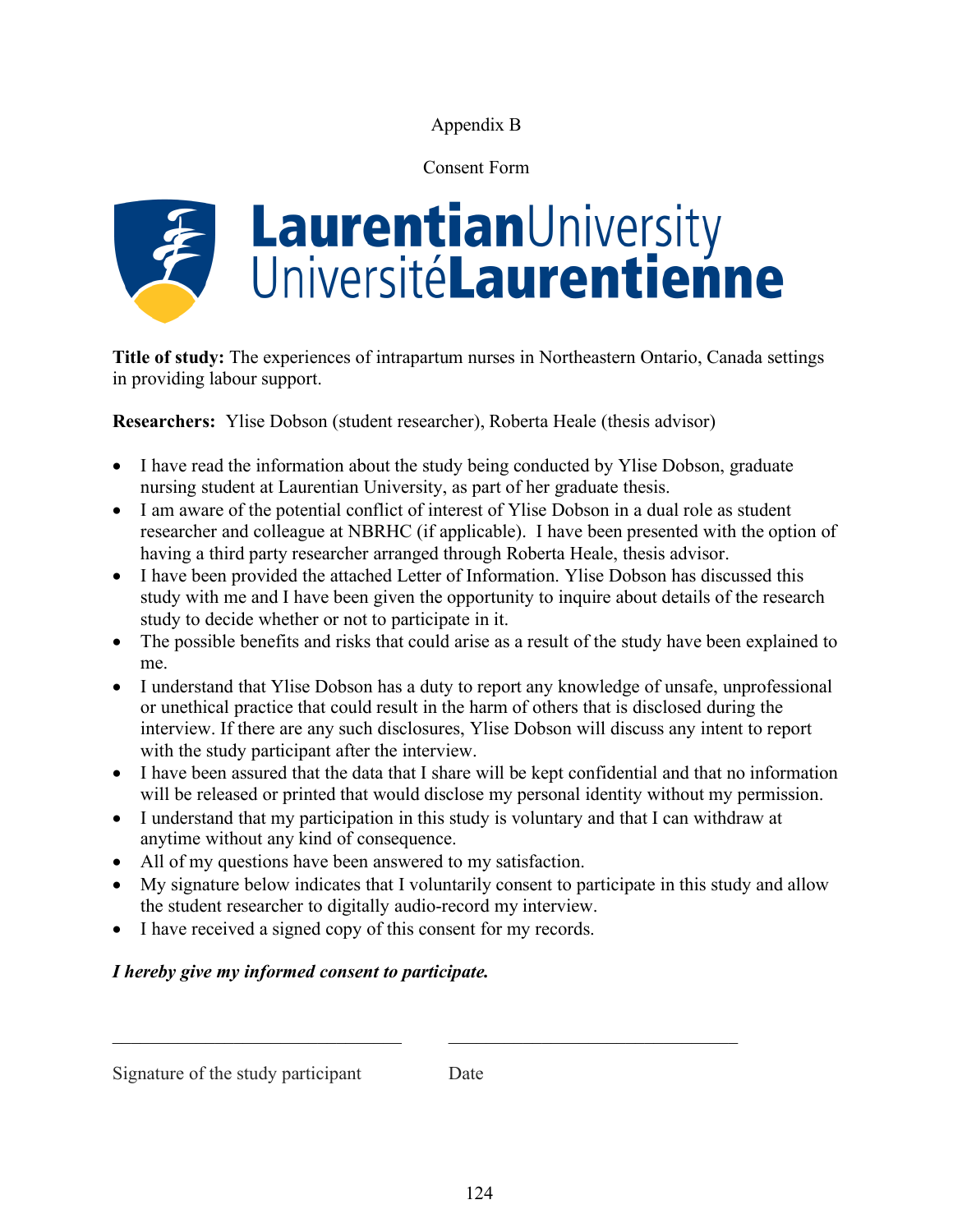Signature of the student researcher Date

 $\_$  , and the contribution of the contribution of  $\mathcal{L}_\mathcal{A}$  , and the contribution of  $\mathcal{L}_\mathcal{A}$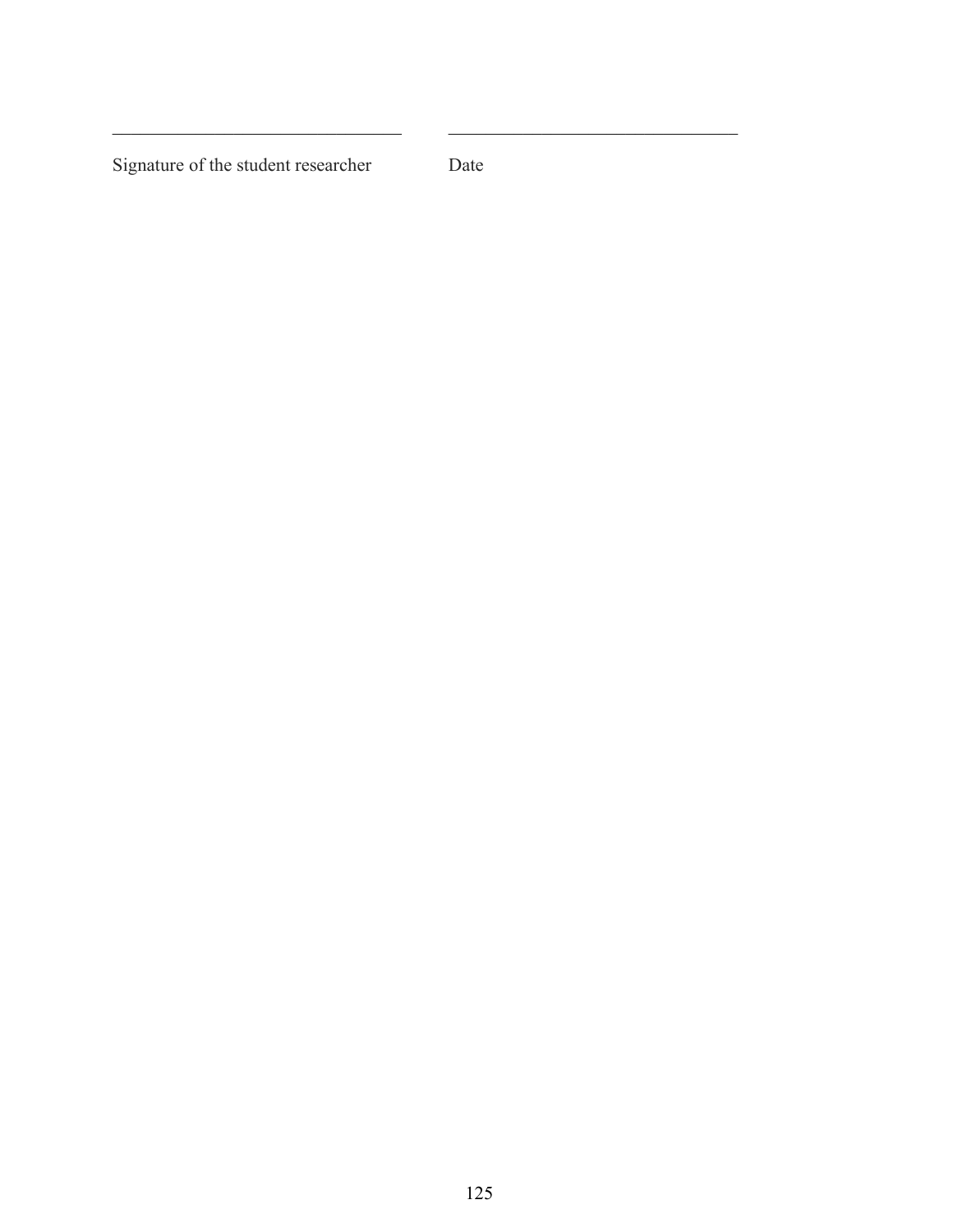Appendix C

Recruitment Poster



# **Perinatal Registered Nurses**

# *Who provide intrapartum labour support*

Invitation to participate in research study exploring the experiences of intrapartum nurses in Northeastern Ontario settings who provide labour support.

Ylise Dobson RN, BScN, PNC(c), MScN(c)

Laurentian University School of Nursing Email: ydobson@laurentian.ca

Please contact for more information about this study

If you would like to participate in the study and are uncomfortable with the dual role that I hold as staff nurse and researcher, I will arrange for you to speak with Roberta Heale, my thesis advisor, or you may contact Roberta directly, who will arrange for a third party to interview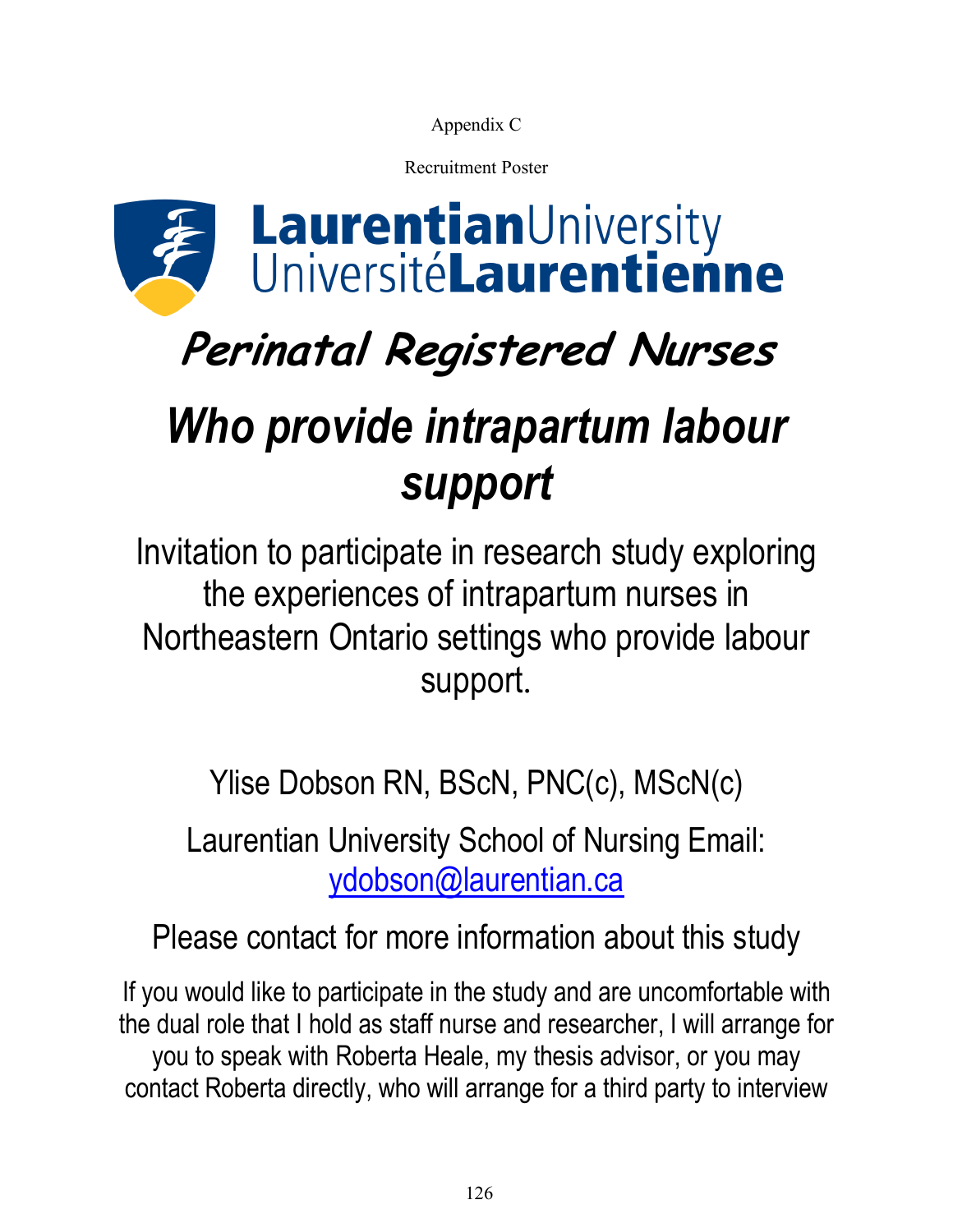you. rheale@laurentian.ca or 705-675-1151 or 1-800-461-4030 ext. 3971